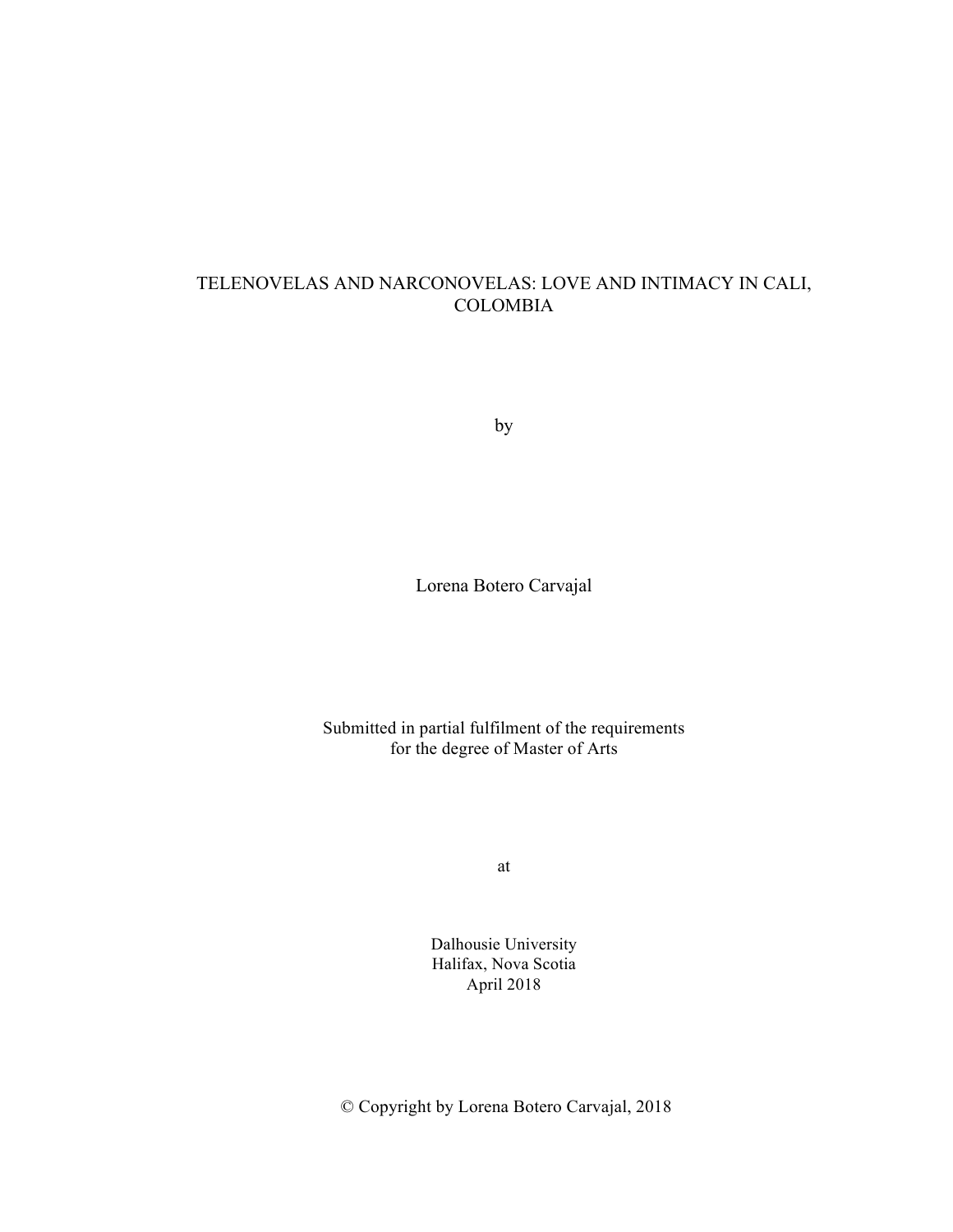### **DEDICATION PAGE**

This thesis is dedicated to my parents for their endless effort and support throughout my life. For always encouraging me to learn English, even though I did not want to. For pushing me to learn this beautiful language when it seemed like I did not care.

This thesis is also dedicated to my grandma, because she means a lot to me. This research idea is inspired by her stories and our amazing conversations over *agua de panela* [sweet boiled water] and *pandebono* [bread]. This is my way of honoring her.

This dedication cannot be completed without including my closest friend and soul sister, Ingrid Gutierrez, who flew across the continent to take care of me after my knee surgery. By doing that, she witnessed the last stage of my writing and enjoyed reading these words aloud to me. She knows she is an angel in my life and I will be forever grateful.

Finally, I dedicate this thesis to all the individuals who took part in this research. I hope their narratives are taken into account in the struggle for gender equality in Colombia.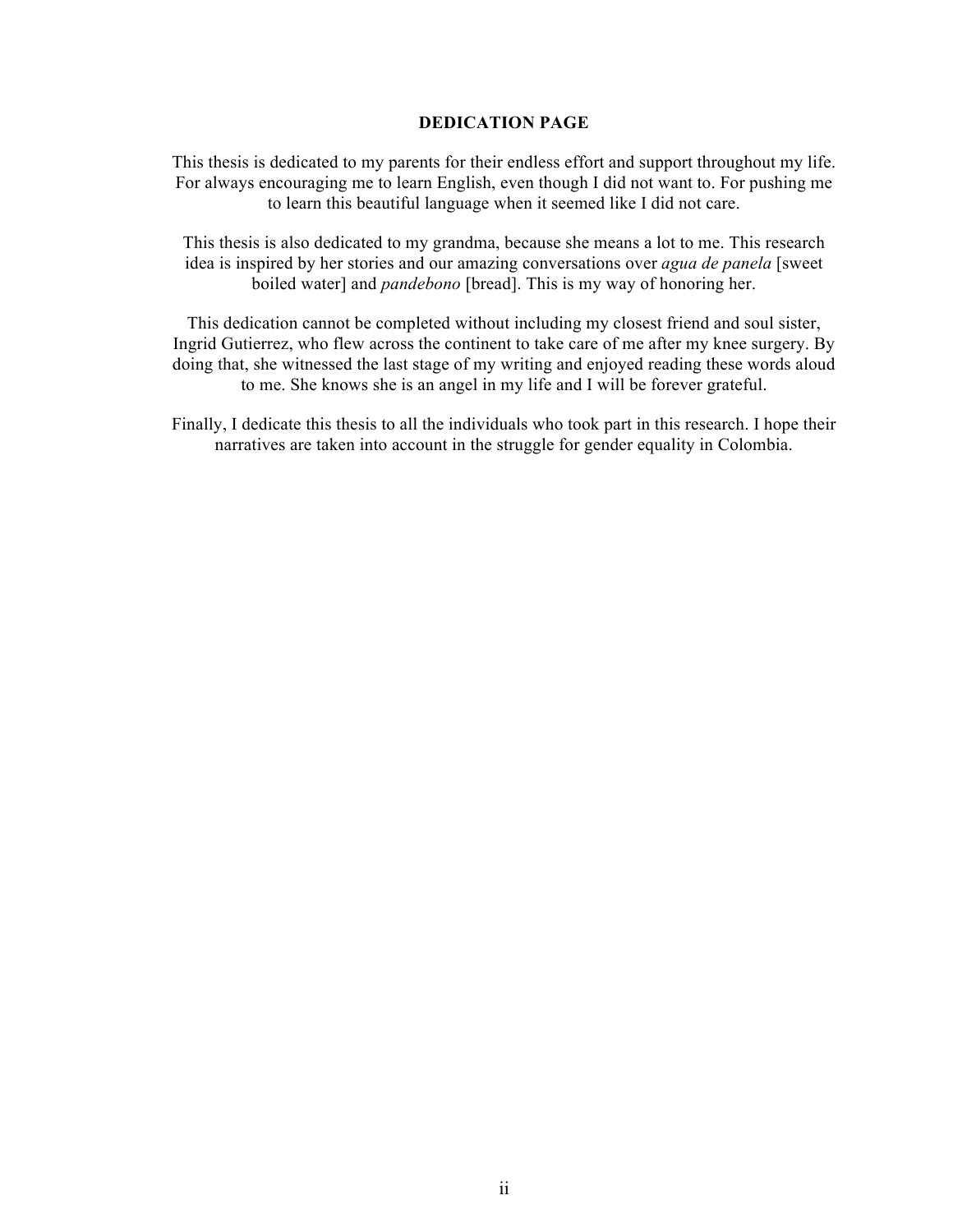# **TABLE OF CONTENTS**

| 20 |
|----|
|    |
|    |
|    |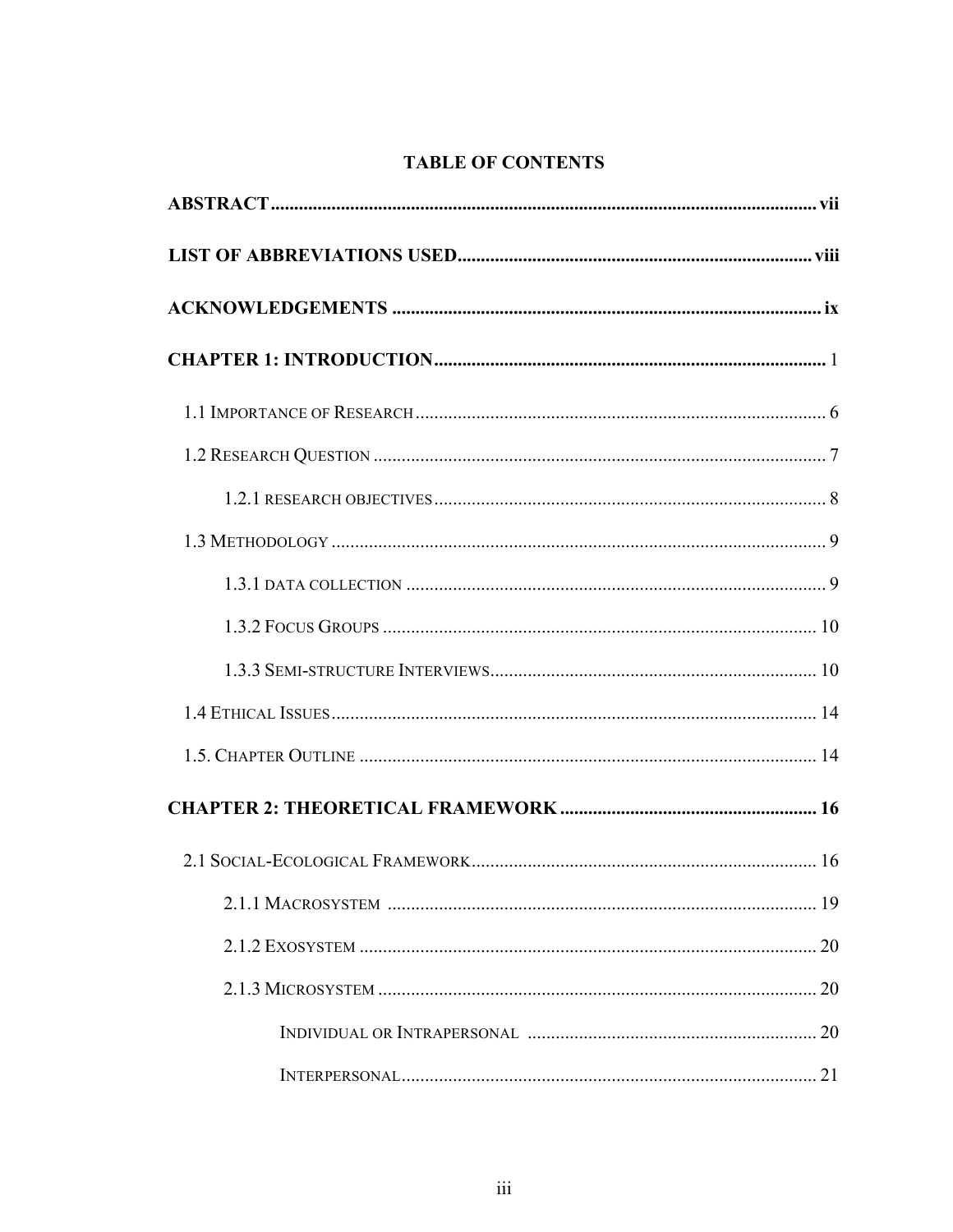| <b>CHAPTER 4: COMMUNITY BASED ORGANISATIONS IN CALI:</b>               |  |
|------------------------------------------------------------------------|--|
|                                                                        |  |
|                                                                        |  |
|                                                                        |  |
|                                                                        |  |
|                                                                        |  |
| <b>CHAPTER 5: LOVE AND SEXUALITY IN TELENOVELAS</b>                    |  |
|                                                                        |  |
|                                                                        |  |
| 5.2 DEVELOPMENT AND IMPORTANCE OF RADIO AND TELEVISION IN COLOMBIA  67 |  |
| 5.3 POPULAR THEMES OF TELENOVELAS AND NARCONOVELAS IN COLOMBIA 72      |  |
|                                                                        |  |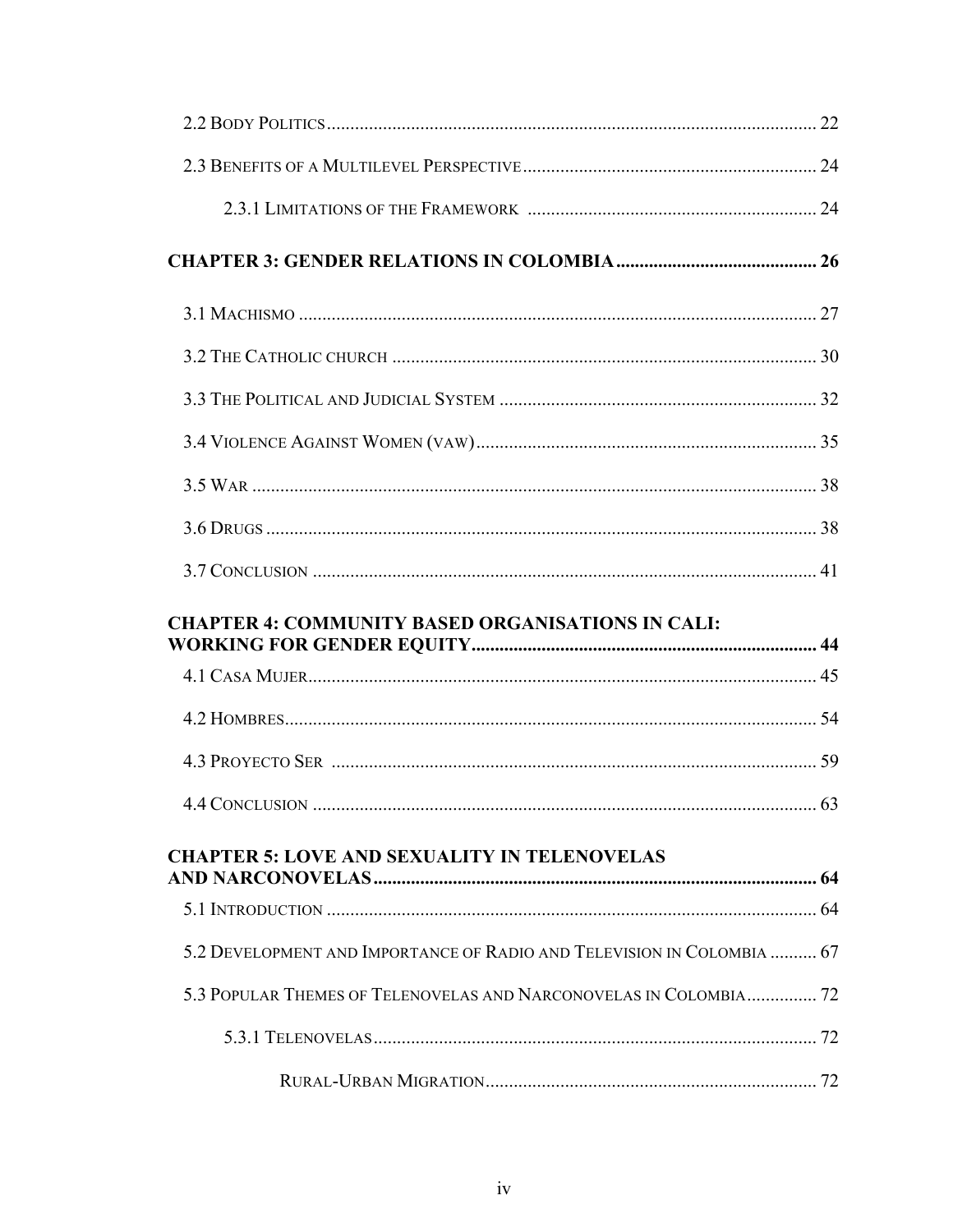| 5.4 PARTICIPANTS' REPRESENTATIONS OF LOVE AND INTIMACY |  |
|--------------------------------------------------------|--|
|                                                        |  |
| 5.4.2 LOVE AND SEXUALITY IN TELENOVELAS                |  |
|                                                        |  |
|                                                        |  |
|                                                        |  |
|                                                        |  |
|                                                        |  |
| <b>CHAPTER 6: PARTICIPANTS' INTERPRETATIONS</b>        |  |
|                                                        |  |
|                                                        |  |
|                                                        |  |
|                                                        |  |
|                                                        |  |
|                                                        |  |
|                                                        |  |
|                                                        |  |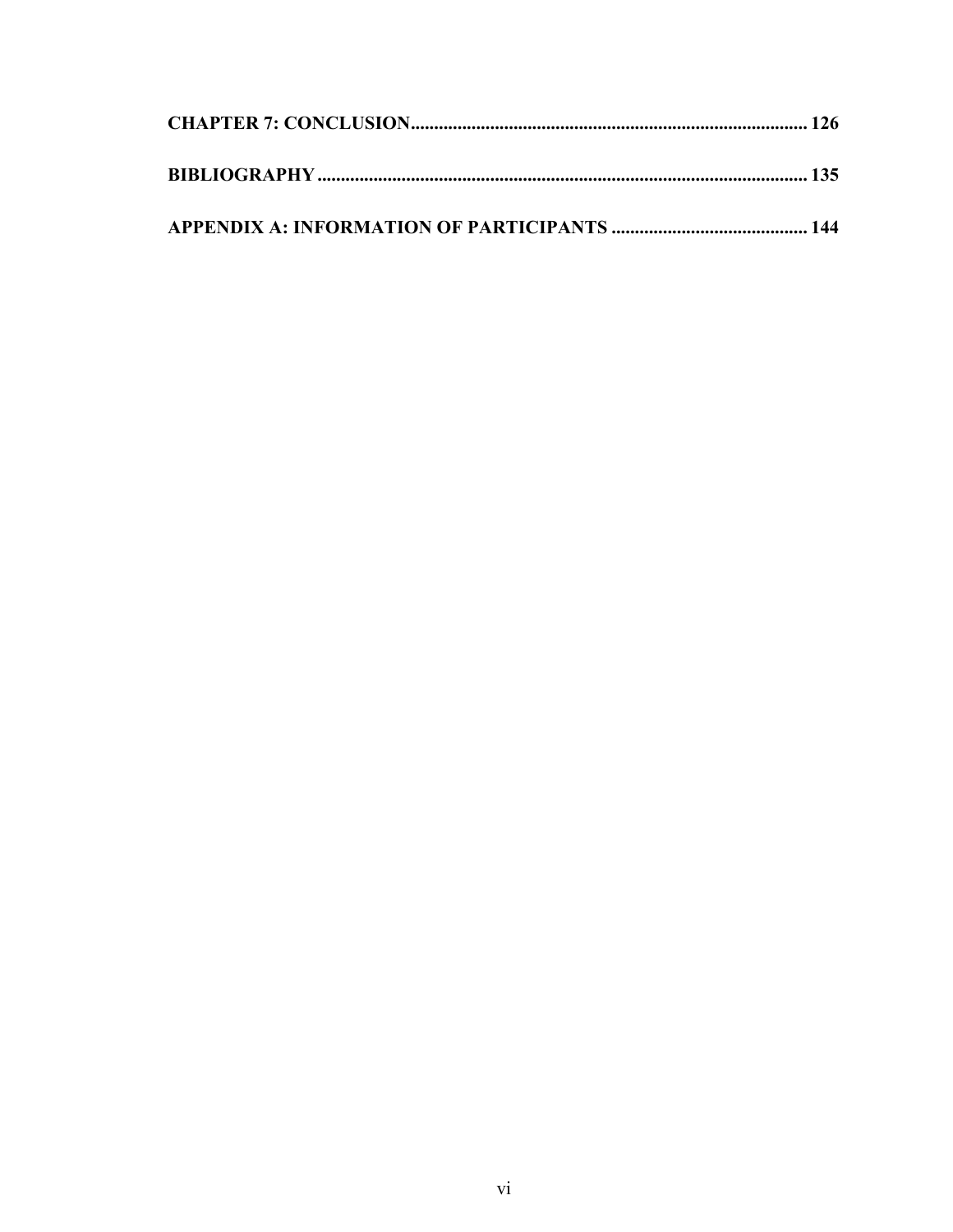### **ABSTRACT**

This thesis explores the importance of Latin American soap operas – henceforth telenovelas – and narconovelas – contemporary audiovisual productions inspired in the phenomenon of drug trafficking in Colombia – in the understandings of participant's interpretations of love and sexuality in Cali, Colombia. To examine this connection, this thesis takes into consideration the perspective of the participants who took part of this research. Female and male participants inform about not only how love and sexuality is portrayed in telenovelas and narco-series, but also how they understand these notions in their personal experiences. The findings from this intersection suggest there is a counter-narrative that challenges a hegemonic vision on how gender relations should operate, indicating some sort of agency in the production of meaning. Also, love and sexuality are located within a narco-culture – a culture permeated by the phenomenon of drug trafficking – that reinforces old patriarchal values in which heteronormativity rules.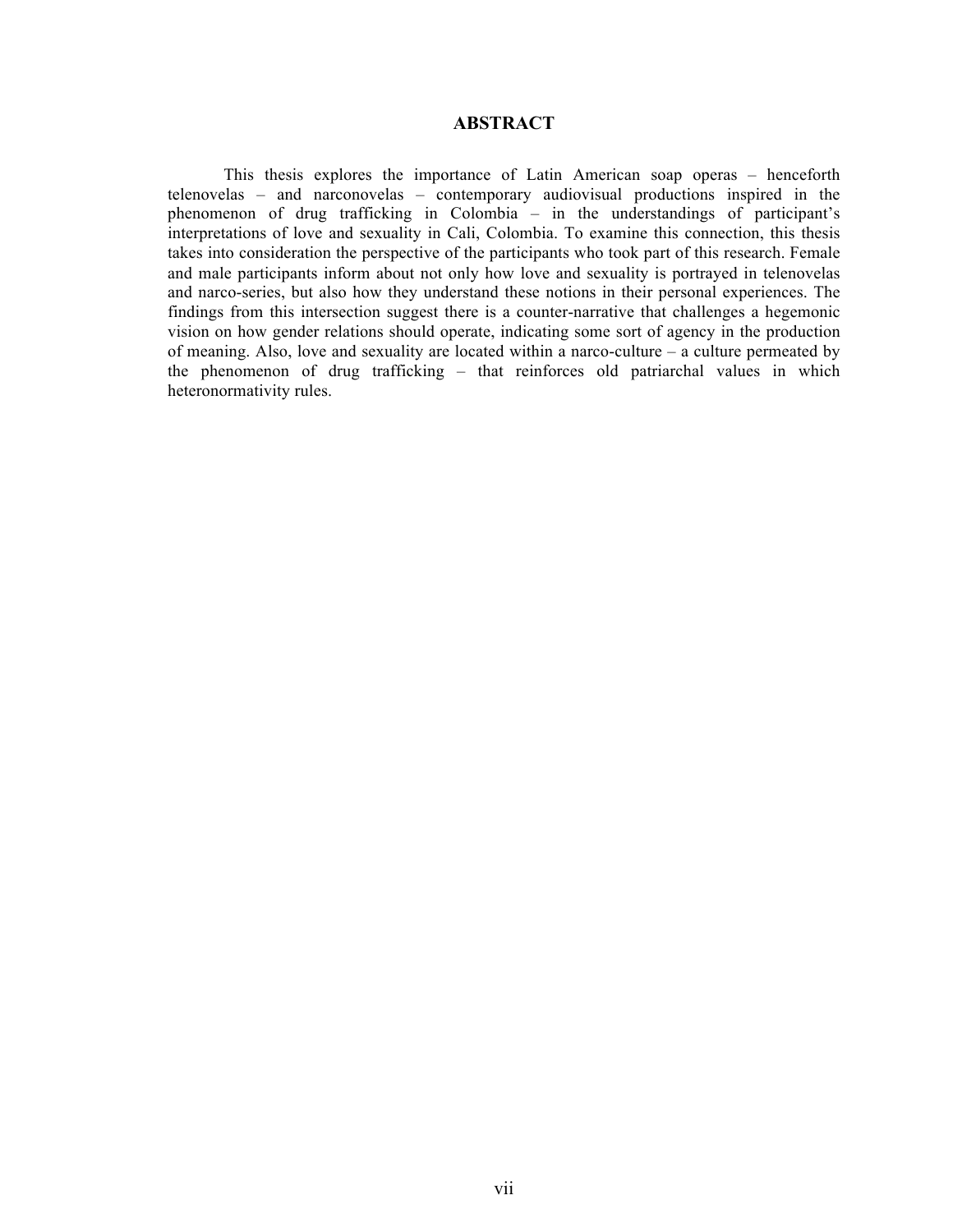# **LIST OF ABBREVIATIONS USED**

- CNMH Centro Nacional de Memoria Histórica
- CNTV Comisión Nacional de Televisión
- DANE Departamento Administrativo Nacional de Estadística
- FARC Fuerzas Armadas Revolucionarias de Colombia
- GAD Gender and Development
- GBV Gender based violence
- IPV Intimate Partner Violence
- VAW Violence against women
- UN United Nations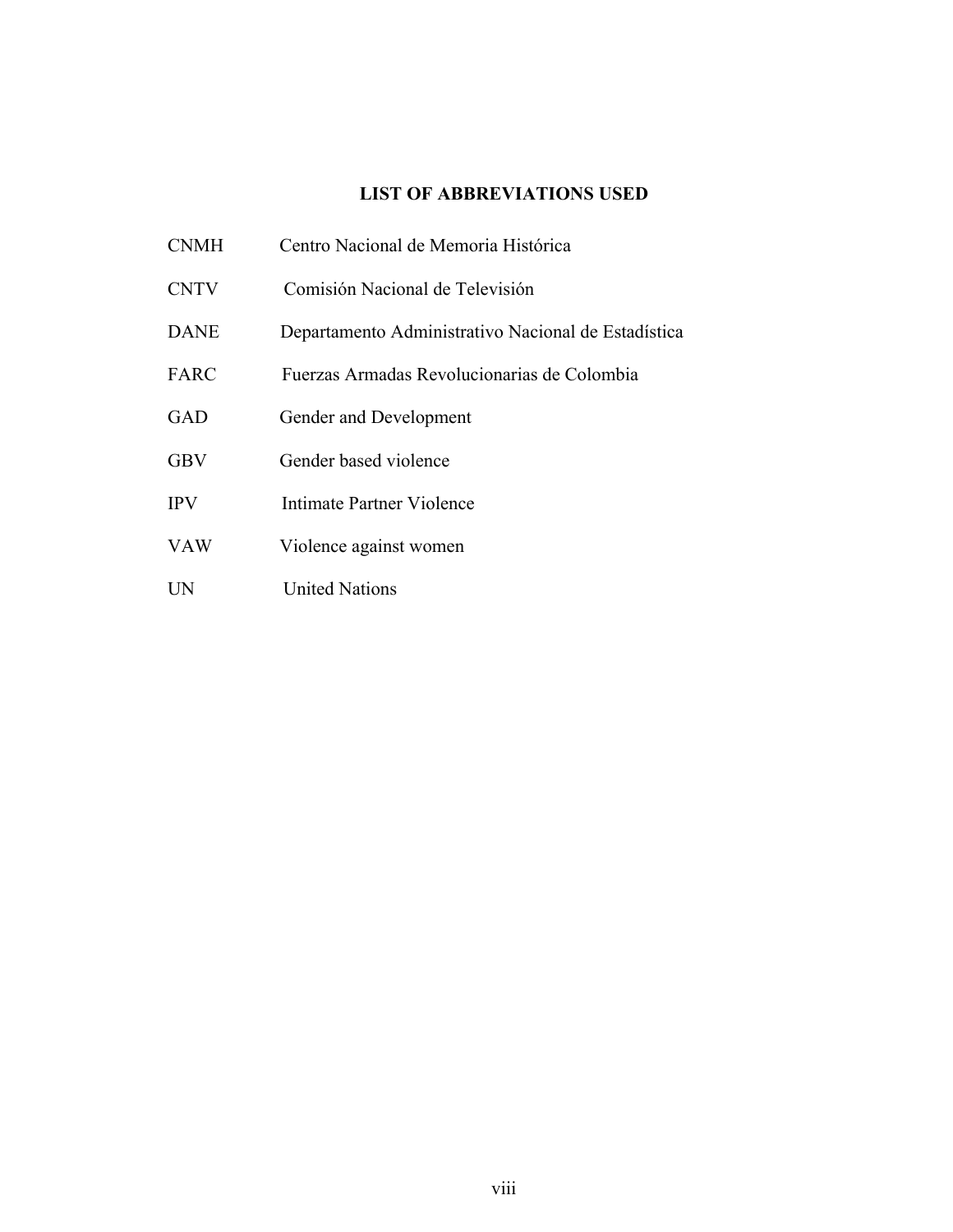### **ACKNOWLEDGEMENTS**

First and foremost, I would like to express my sincere gratitude to my supervisor Dr. Theresa Ulicki for her constant help and guidance. Without her support, I would not have been able to complete my thesis. She has been my mentor since the very beginning when she agreed to be my thesis supervisor. With her wisdom, patience, advice, and continuous encouragement, I was able to overcome the obstacles I faced in this journey. I was able to transform my own negative thoughts into opportunities. I am forever thankful to her for encouraging me to be part of this amazing program at Dalhousie University and of the 2015 IDS graduate class. I also thank Dr. John Cameron and Dr. Nissim Mannathukkaren for agreeing to be part of my committee. Their insightful comments and suggestions were an extraordinary contribution to the improvement of my thesis and the success of my defence. I would also like to thank Dalhousie University, the Faculty of Graduate Studies and the International Development Studies Department (IDS) for the scholarship, and financial assistance they granted me to complete my master's degree. Further still, I am profoundly grateful to Nicole Drysdale, Undergraduate and Graduate Secretary of the IDS Department, for her constant support, guidance and advice throughout the administrative process, financial inquiries, and paranoid and persistent questions throughout these years. Thanks to the Department's efficient and professional staff, I was able to go to the University of Leipzig in Germany, as part of an exchange Erasmus Mundus program during the summer of 2016. Also, I was able to work with Dr. Jerry White as a Research Assistant (RA) during the completion of my studies.

A special gratitude is also extended to the special people who became my friends in Halifax, and who I now can call my family. They know who they are, and they know they occupy a special place in my heart. Special gratitude to my classmates and some other individuals who shared long sessions of hard academic work with me. Thanks to Claire, Krissane, Hillary, Hyeyoung, Misaki, Hala, and Rosi. Even though we were all experiencing the challenging life of a grad student, they all gave me support and advice, often shifting from the Killam library to the SUB  $3^{rd}$  floor, or Coffee shops.

I will always be grateful to the people who have always believed in me and have celebrated my achievements in life. They have given me support as well. Thanks to my brother who has always been there for me. Thanks to his son, my nephew Dante Botero Jimenez for bringing love, happiness, and union to our family. Thanks to Mauro and his family for always believing in me and supporting my dreams. This achievement is also extended to the Montoya Mejia's family.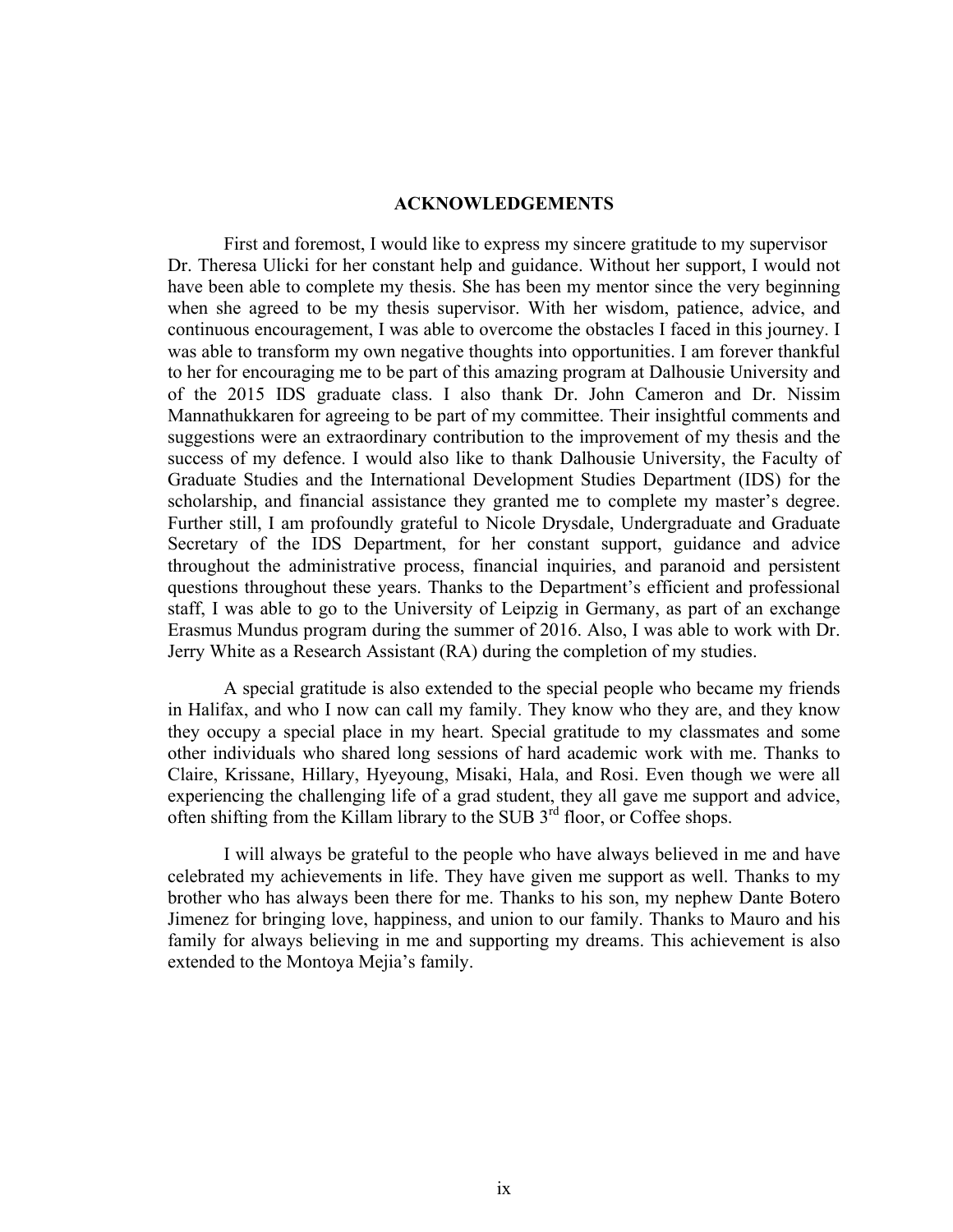### **CHAPTER 1: INTRODUCTION**

According to Lopez (1987), the  $20<sup>th</sup>$  century did not have a communication tool that was more important than television. Television is considered a social phenomenon, a historic document, and an active piece in the construction of collective memory for all (Banco de la Republica, n. d). In this context, Lopez (1987) argues that telenovelas, or Latin American soap operas, $<sup>1</sup>$  are the most widely broadcasted product. This statement is</sup> reinforced by Mazziotti (2006) who contends that telenovelas constitute one of the most important television products that, belonging to the fictional narrative genre, have been produced in Latin America since the 1950s.

In Colombia, television has been part of the daily life of Colombians for the past 60 years (BBC Mundo, 2014). According to a survey conducted in 2009 by the National Television Commission (CNTV) and the National Administrative Department of Statistics, commonly referred to as DANE, television has historically been characterized by its high consumption rates from the national population, occupying an important space in the lives of Colombian citizens. The survey shows that 85.3% of Colombian homes have a color T.V. Individuals who are 18 years old or older, watch in average 3,1 to 3,7 hours of television during the week, and between 2,7 and 3,6 hours during weekends. Entertainment programs are the preferred option for 84,3% of the people consulted. They choose this option over news (70,8%), sports (29,1%), or educational programs (27,6%). More affluent Colombians prefer to watch news and business programs on TV, while lower classes prefer entertainment programs. The middle class watch both news and

<sup>&</sup>lt;sup>1</sup> According to Barker (2003), telenovelas, unlike American soap operas, do have an ending, usually after 150 hour-long episodes. In addition, they are broadcasted during prime-time hours. However, episodes may be repeated during daytime. Also, telenovelas engage large general audiences instead of focusing solely on women.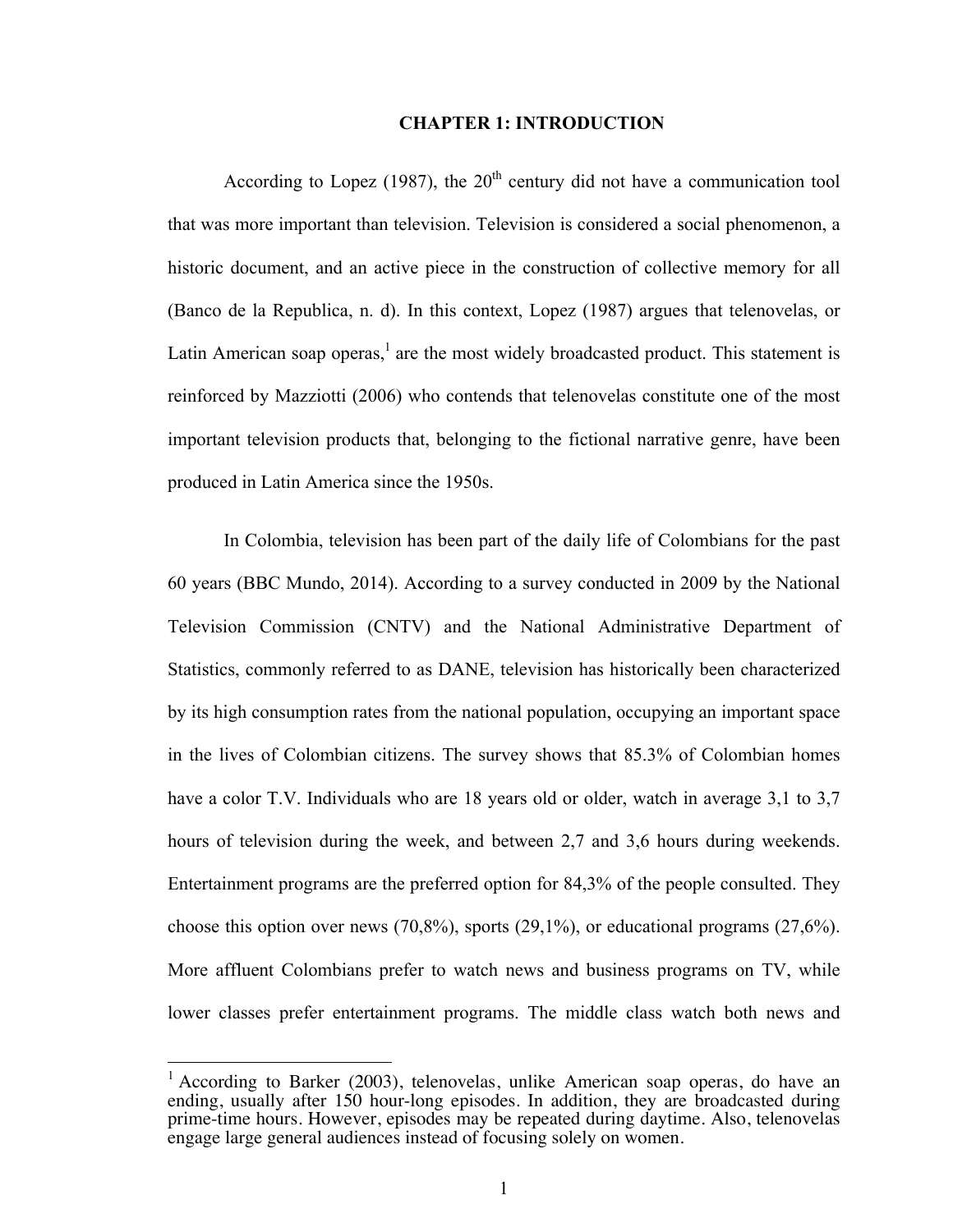entertainment. The survey also indicates that Colombian citizens prefer local programs over international productions.

According to Mato (2005), telenovelas play a key role in the success of television. 11 telenovelas, 3 narconovelas, and 6 reality shows are part of the 20 most seen shows of Colombian television (Rating Colombia, n.d.). From this list, the telenovela *Yo soy Betty la fea [Ugly Betty] [Ugly Betty*] achieved a total rating of 17.4% during its 3 years on air (1999-2001). This popular success has located *Betty* in the  $4<sup>th</sup>$  place of the most seen shows of Colombian history. Similarly, the telenovela *Café, Con Aroma de Mujer [Coffee, with a woman flavor]* (1994 – 1995) was the most watched program in the history of Colombian public television (1954-1997).

According to Devia (n.d.), a new form of social awareness was born in Colombia in 1996 when writers found in television the bridge that connected society with their written books through the phenomenon of drug trafficking. The authors never imagined that the boom of the rating was going to be so successful and that a new era in Colombian television would emerge. In fact, different narconovelas were broadly accepted among the population of Colombia, registering high rating rates. Some examples include: *Sin tetas no hay paraíso [Without Tits there is no Paradise] El capo [The drug trafficker], Las Muñecas de la Mafia [The Mafia Dolls]* or *el Cartel de los sapos [The Cartel of the Snitches]*. The birth of narconovelas, those telenovelas based on historical and real events from the phenomenon of drug-trafficking, led to controversies among different sectors of society who argued that moral values are sacrificed for the economic rewards found in the cultural industry. In fact, narconovelas became "a gold mine at the international level" (Devia, n.d., p. 2). The contemporary Colombian fictional brand is now embodied in the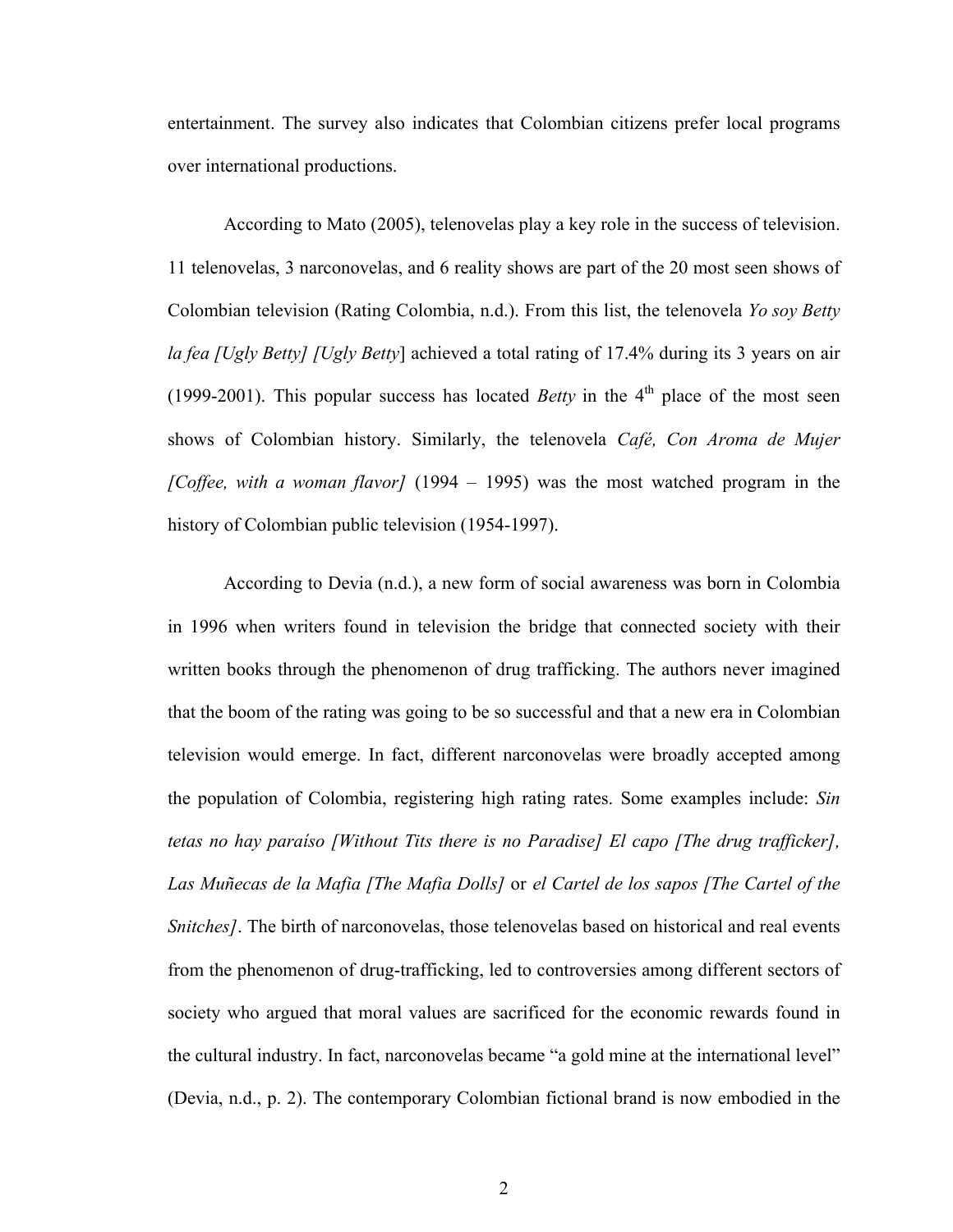character of Pablo Escobar. As an international export product, the story of Escobar has institutionalized a worldwide Colombian brand by colonizing the US market through Netflix.

The evolution of telenovelas in Colombia has shifted from traditional stories, in which romantic love was the perfect excuse to access the world of the rich, to narconovelas, in which the body of women is completely sexualized, portraying sexual scenes on television. Traditional telenovelas focus on the recurrent plot of the poor and beautiful woman who falls in love with a gorgeous, often, successful businessman. However, they face challenges attributed to the bad characters of the story who are meant to separate the loving couple by making the life of the good characters impossible. Despite of these situations, they manage to get married and form a family, reinforcing a social system in which dominant patriarchal values, such as family unity and long-term marriage sustain a social and ideological hegemony. In fact, when telenovelas highlight the significance of marriage, producers are talking directly to those women, perpetuating the notion that marriage is their major dream in life.

Traditional telenovelas portrayed marriage as the final stage in the story of a heterosexual loving couple, however, similar to conflicts occurring within the real Colombian family, the marriage also faces difficulties portrayed on television. Some of these difficulties are affairs, frustrated loves and betrayals. Often, it is the woman who suffers for her man and she has to forgive him in order to preserve the union of the family. This situation is reinforced in narconovelas where the female character has to let her partner have other women in order to preserve the family and the privileged position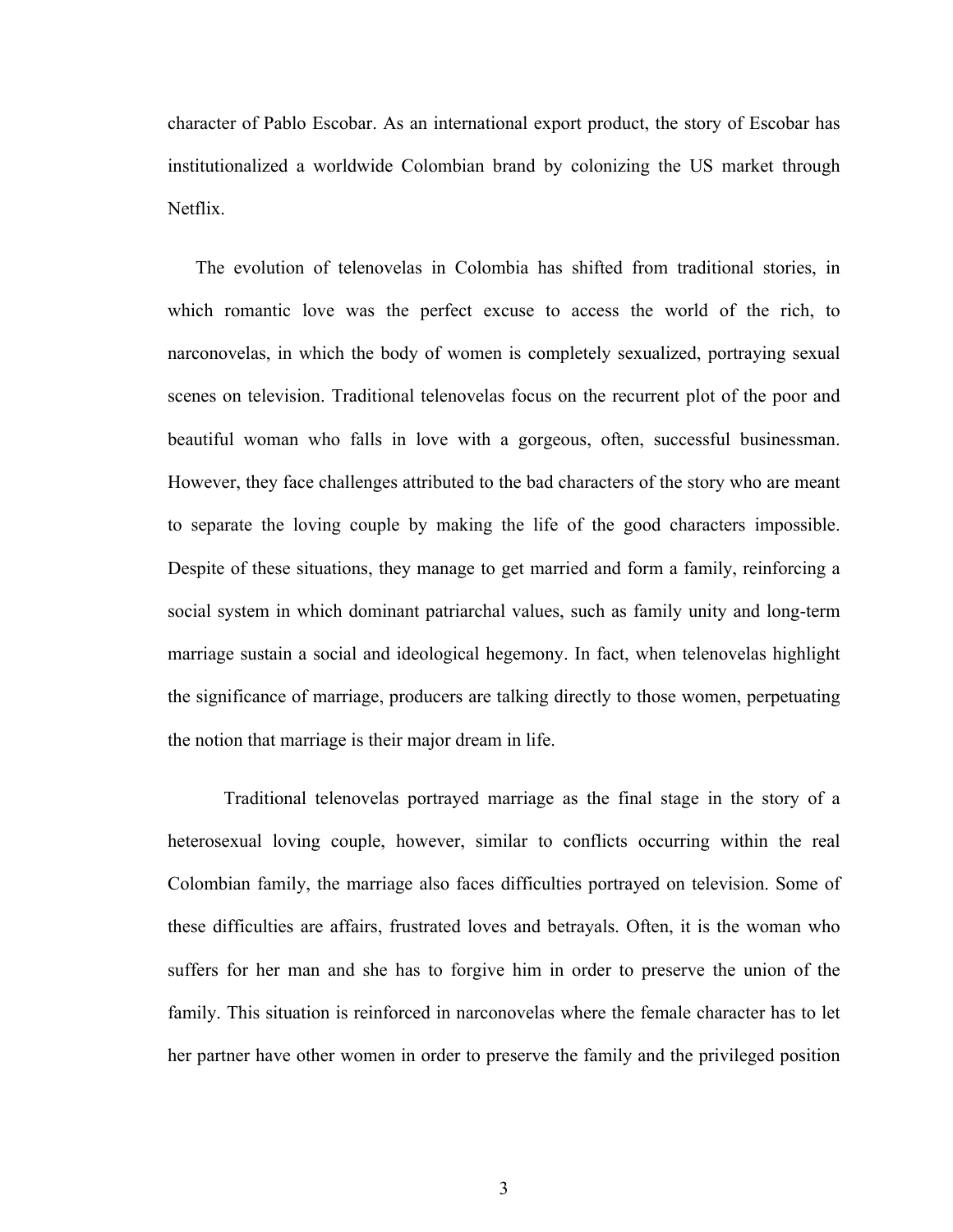attributed by being the official woman of the drug trafficker. In both scenarios, – telenovelas and narconovelas – men dominate the body of women.

Popular culture is considered to perpetuate structural relations of domination through forms of ideological subordination that Gramsci refers as hegemony. This form of ruling class domination over subordinate groups through the penetration of ideas in their common sense is based on methods of mass communication, such as newspapers, radio, movies, music, and television (Gitlin, 1980; Parker, 2011). These artifacts speak about patterns of inequality, domination and oppression (Griffin, 2015). In order to ensure popular consumption, which is essential for expanding the hegemony, it is necessary to make accessible the goods and symbols considered valid for the dominant class. Further still, a capitalist hegemony requires not only consent to operate, something suggested by Gramsci but also, it is strongly committed to generate divisions among people while contradicts the main principles of democracy stablished since liberalism was born: "recognize the plurality of opinions and different forms of life, learn to live with them", and exercise critical thinking (Canclini, 1981, p. 97). When the cultural industry, through the institution of mass media tend to homogenize a dominant ideology, it is possible to argue that in Colombia democracy does not really work. In contrast, the market is strengthened through an ideological domination where consumption seems the passage to a modern world. In this vein, this thesis deals with the problem of a hypermasculine popular culture that is further reproduced through tele and narconovelas. These cultural products have real impacts on the ways participants from this research understand their own experiences of love and sexuality. A feminist lens of this research suggests there is a hyper-masculine figure (the macho man) reproduced in tele and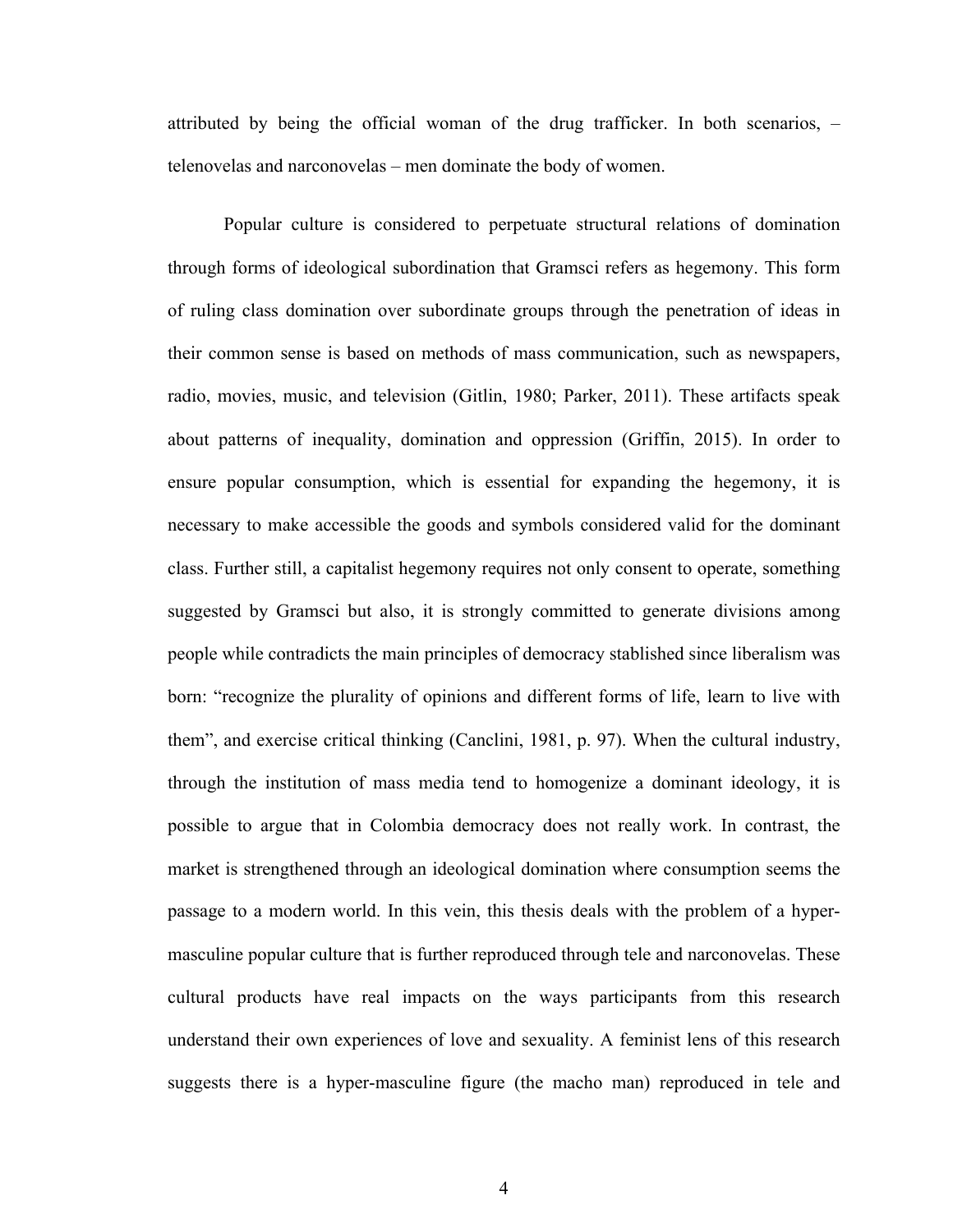narconovelas that undermines any female representation or behavior in both the public and private realms of intimate relations.

This research believes that it is in the spectrum of culture where it is possible to foster forms of resistance against dominant hegemonies. The central argument of this thesis suggests that there is a counter-narrative that challenges a hegemonic vision on how gender relations should operate. This statement indicates that this thesis does not focus solely on how messages are projected from producers to receivers, but also how receivers play an important role in making sense out them, sometimes resisting to them. This emphasis on the audience reinforces studies of popular culture that have focused on the concept of agency and how it takes place in the production of meaning (Kirsi &Pia 2014; Barbero, & Muñoz, 1992, Barbero, Lamus, & Muñoz, 1989; Barbero, 1987). Therefore, by giving a voice to participants, this thesis offers a different narrative that challenges dominant ideologies on television. These voices should be considered when portraying love and sexuality in television.

This research seeks to explore the influence of dominant ideologies about the bodies of women and men found in telenovelas and narconovelas. These ideas, disseminated through mass media products highly consumed by Colombian population, are believed to have an impact in the personal sphere of love and sexuality. Acknowledging that telenovelas and narconovelas are highly influential in the national life of Colombians, registering high consumption rates, this research seeks to investigate the impact of these fictional products in women's and men's interpretations of sexuality and love in Cali, Colombia.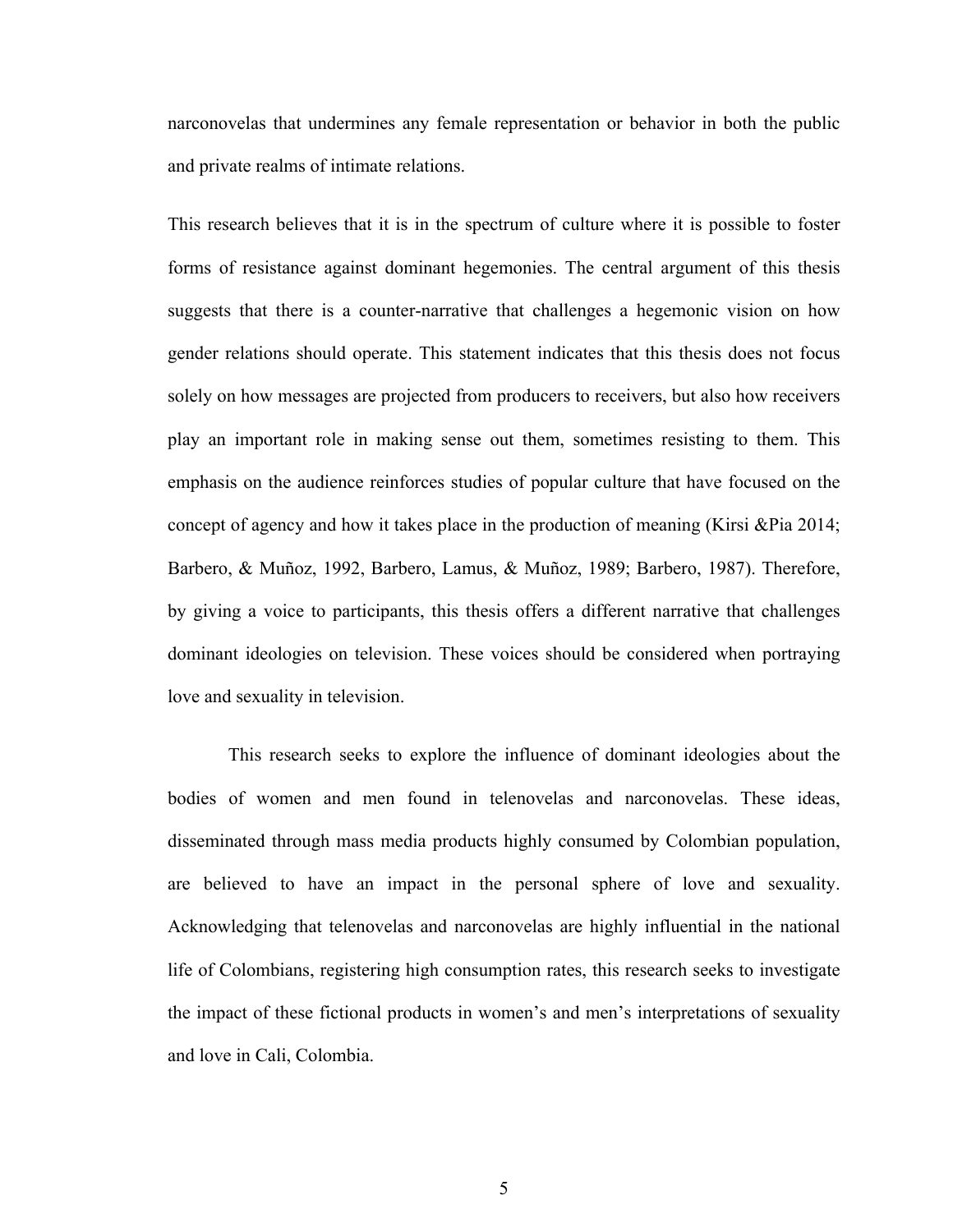### **1.1 IMPORTANCE OF RESEARCH**

The issue of sexuality has often been seen as a distraction from the "real concerns" of development, such as marginalization and poverty. The only time when sexuality is taken into consideration is when policy makers want "to reduce the incidence of unwanted pregnancy (which leads to population growth) and sexually transmitted disease (HIV/AIDS)" (Cornwall, Corrêa, & Jolly, 2008, p. 5). More recently, people have started to consider the rights of sexual and gender minorities; but for the most part, the narrow views in which sexuality is often seen, limits its scope. Sexuality as generally regarded as private, "something from which development should keep an appropriate distance" (Cornwall, Corrêa, & Jolly, 2008, p. 5). In actuality, sexuality goes beyond the simple notion of having sex. Sexuality speaks about the economic structures, the social rules, the political battles, gender power dynamics and the religious ideologies that walk along with physical expressions of intimacy and the relations in which these take place (Cornwall, Corrêa, & Jolly, 2008, p. 5). Therefore, this research is important because it not only seeks to go beyond the limited essentialist interpretations in which sexuality is often associated with but also, supports the recent focus on human rights in the work of development, in which, "sexual rights are human rights" (Cornwall, Corrêa, & Jolly, 2008, p. 7).

This research is also important because it takes into consideration telenovelas and narconovelas as a way of knowing, that is, it gives them a significance in the investigation of social phenomena. An epistemology of telenovelas invites us to reconsider the way we relate to the world of meanings and, therefore, it fosters democratization processes at the consumption level when it gives a voice to the audience.

6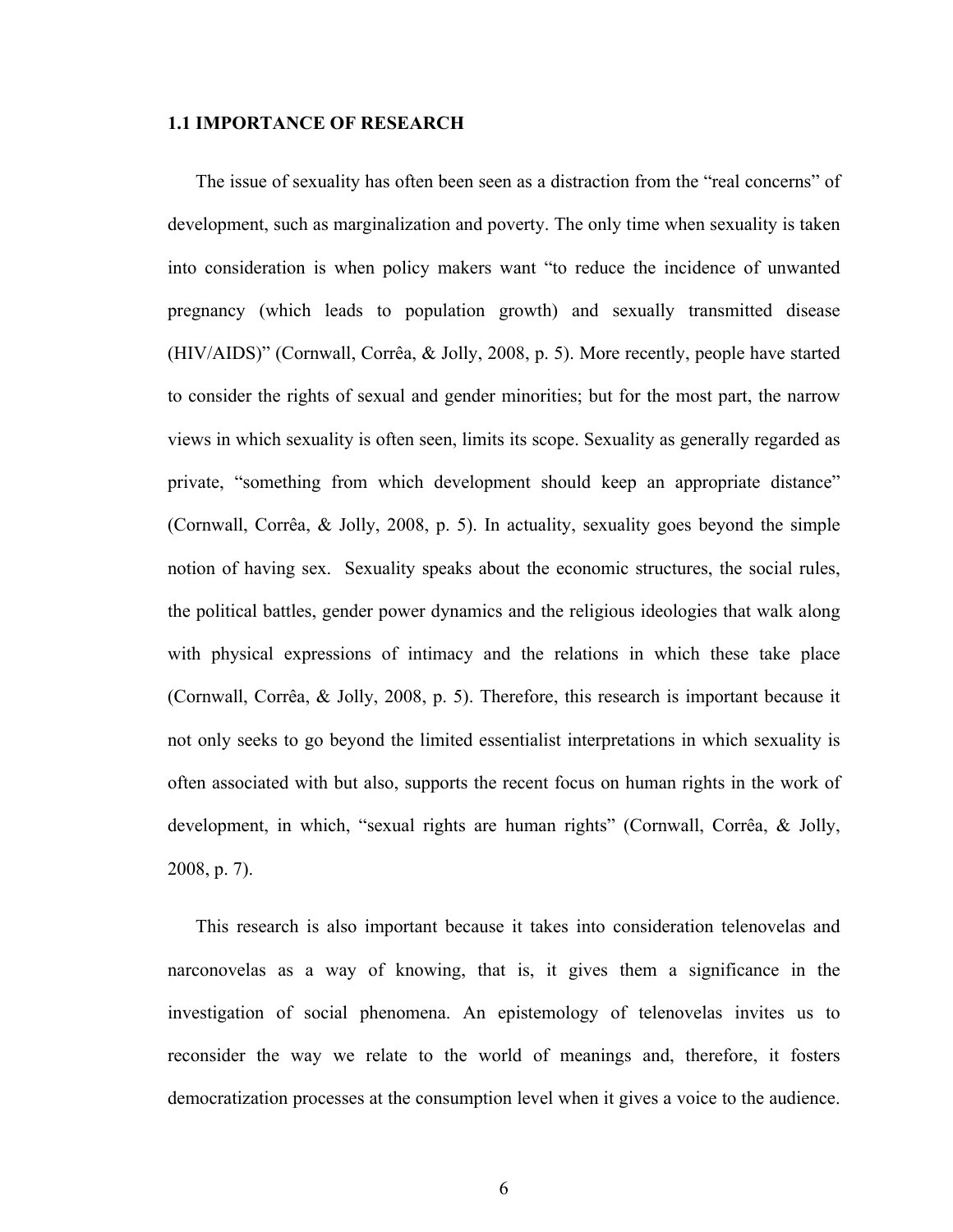Even though the participants of this research may constitute only a small sample of the total population of Colombia, their views are extremely important to understand either patterns of identification or complete rejection to what is portrayed on television. In fact, this study believes that it is in the arena of the cultural industry that forms of resistance against dominant ideologies can be pursued and therefore, changes in media representations can support wider changes in society (Barker, 2003, p.13).

This thesis focuses on interpretations of love and sexuality from the perspective of the participants who took part in this research. Therefore, female and male participants inform us how they understand the notions of love and sexuality based on their personal experiences and, also, how love and sexuality are portrayed in telenovelas and narconovelas. To examine the correlation between telenovelas and narconovelas and interpretations of love and sexuality, this thesis relies on a social-ecological framework to understand how narratives of love and sexuality are influenced by the individual's closest institutions such as the family, the community, and the media. The findings of this research can contribute to complement the agenda of gender and development in Colombia, arguing for sexual rights – something supported by many of the participants –.

### **1.2 RESEARCH QUESTION**

Taking into consideration that telenovelas and narconovelas have revealed high consumption rates in the history of Colombian television, this research address the following question: *How have Colombian telenovelas and narconovelas impacted women's and men's interpretations of sexuality and love in Cali, Colombia? In* order to answer this question, some sub-questions need to be considered: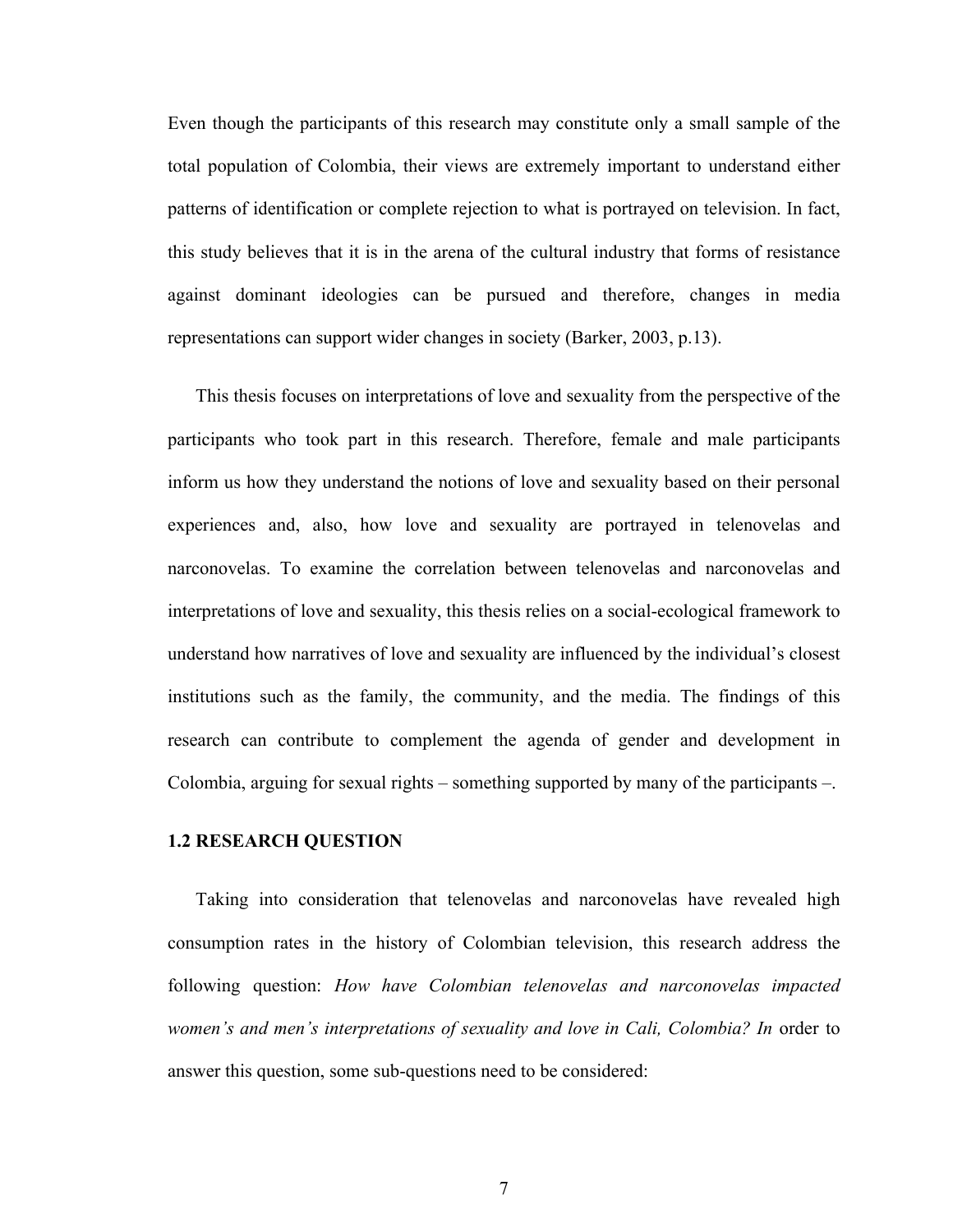- 1. How do women and men interpret love and sexuality?
- 2. What do telenovelas and narconovelas tell about love and sexuality from the perspective of participants?
- 3. How similar or different are representations of love and sexuality portrayed on television from participants' understandings?
- 4. What is the importance of community based initiatives in influencing participants' interpretations of love and sexuality?

These questions are important because they indicate if participants simply accept and internalize the hegemonic attitudes, values and ideas that are projected in telenovelas and narconovelas, or if they resist to them (in complex and not always consistent or coherent ways). In these vein, these questions help to understand if hegemonic gender norms are reproduced as a result of telenovelas and narconovelas (as suggested on secondary literature), or if participants challenge and confront them, indicating that the reproduction of gender norms is more complex than is often recognized. Overall, these questions address the implicit tension about the reproduction of hegemonic norms.

# **1.2.1 RESEARCH OBJECTIVES**

The objectives of this research are to:

- ! Explore the interrelation between telenovelas and narconovelas, and participants' interpretations of love and sexuality.
- ! Analyze the influence of an institution such as the media in individuals' interpretations of love and sexuality.
- ! Identify participants' standpoints with regards to dominant ideologies portrayed on television about love and sexuality.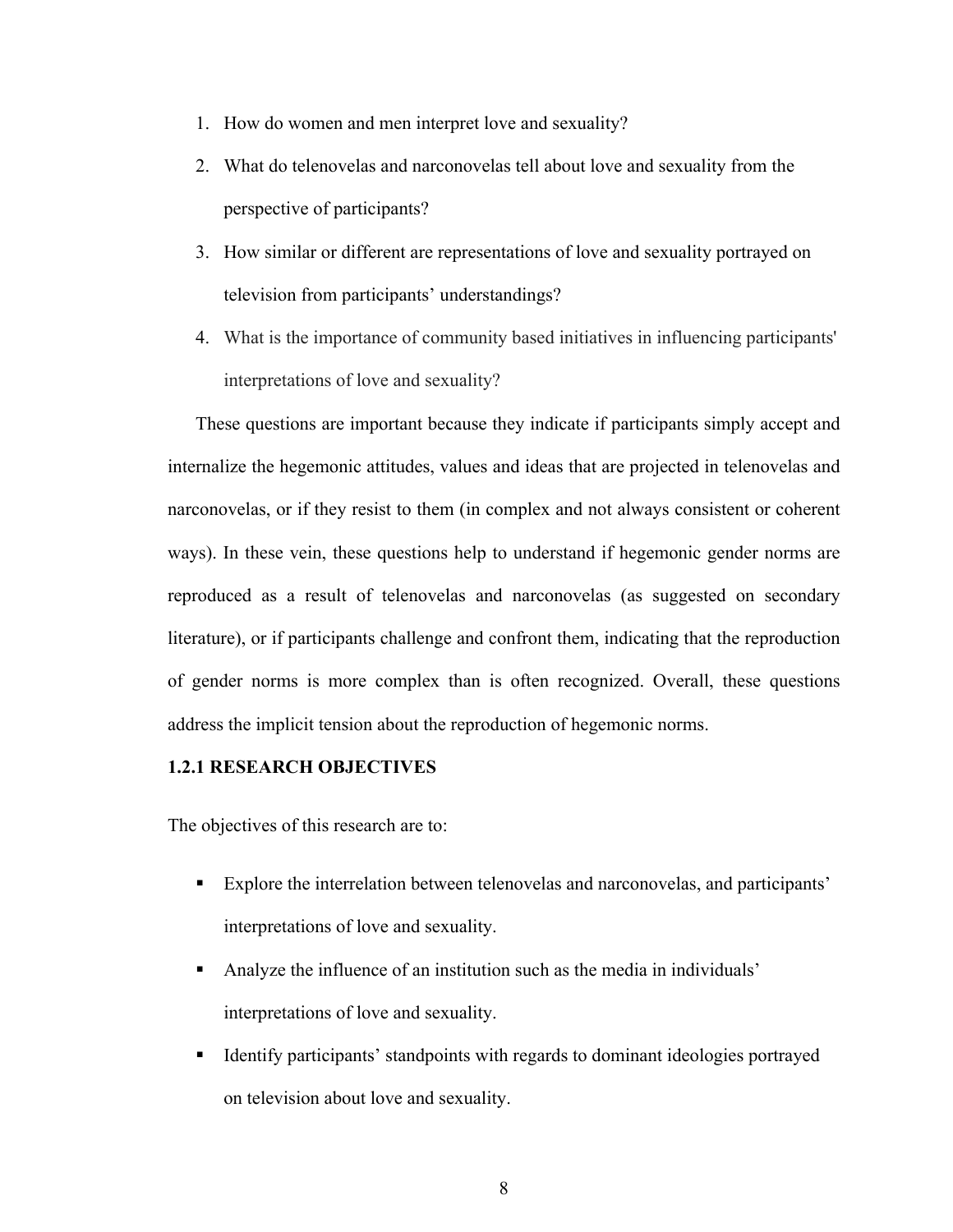! Understand the impact of three community-based initiatives in influencing participants' interpretations of love and sexuality.

# **1.3 METHODOLOGY**

### **1.3.1 DATA COLLECTION**

Research was conducted in Cali, Colombia during the period of September-December 2016. One community-based organization and two groups related to gender issues were essential for the recruitment of participants. For confidential purposes, the real names of these have been changed to: *Casa Mujer, Hombres*, and *Proyecto Ser*. This research relies on qualitative methods. According to Cresswell (2009), "qualitative research is a means for exploring and understanding the meaning individuals or groups ascribe to a social or human problem" (p. 4). In this spirit, qualitative research involves building inductively from particulars to general themes focusing on individual meaning. Therefore, the researcher plays a key role by interpreting the meaning of the data (Cresswell, 2009). Normally, qualitative research prefers words over numbers and openended questions over close-ended questions. Thus, this study is part of a narrative research in which a qualitative approach, in the form of focus groups discussions (6 groups of 5 people), individual semi-structured interviews (24), and qualitative data analysis is employed. Focus group discussions concentrated on discussions around representations of love and sexuality in telenovelas and interviews dealt with personal interpretations of love and sexuality (based on the personal experience of participants). In both scenarios individuals participated voluntarily in a friendly conversational environment. Participants discussed the topics in the focus groups while giving their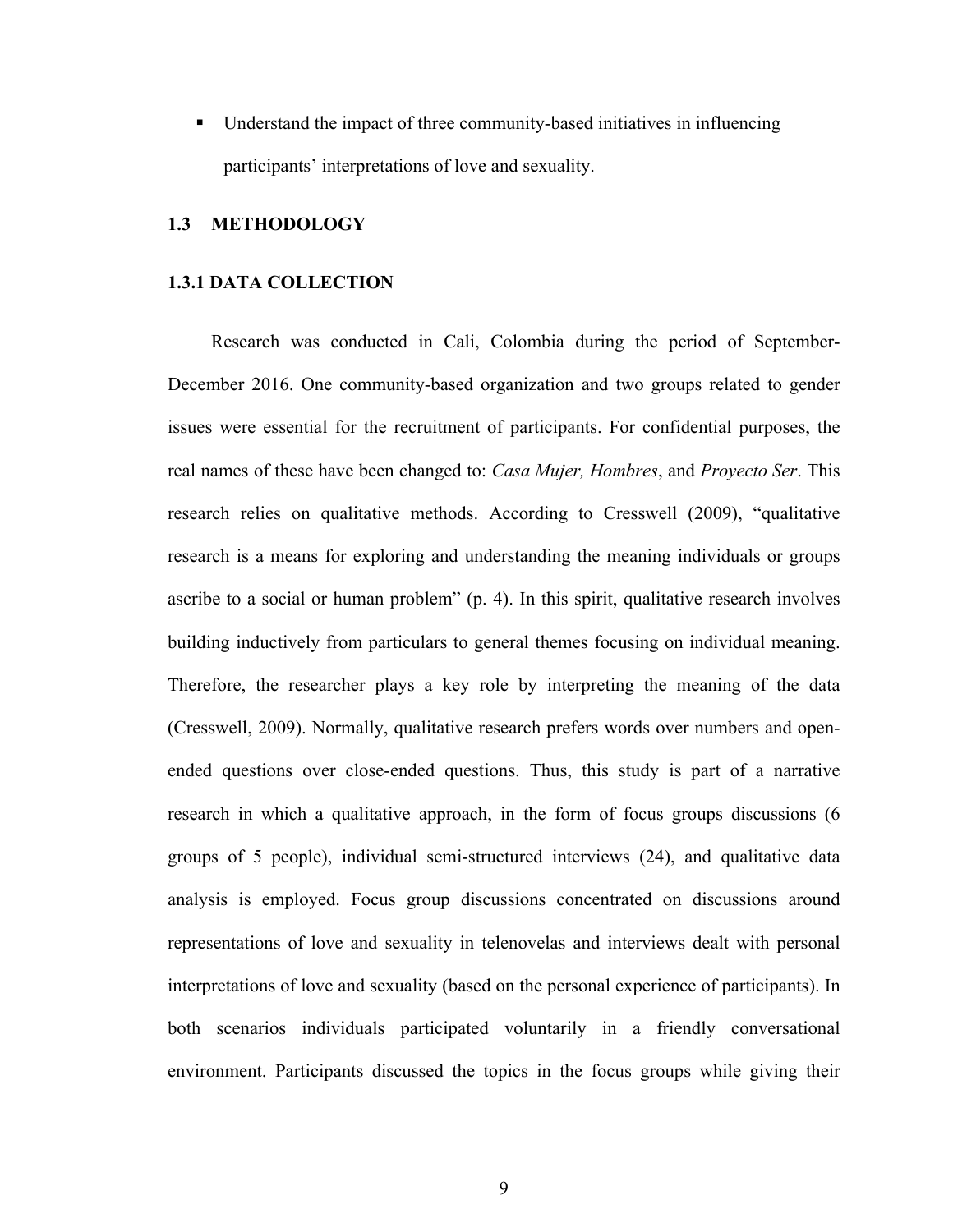personal opinions in the interviews. The questions used for the focus groups and the interviews are semi-structured and open-ended. Literature related to body politics, political economy, telenovelas and narconovelas, gender relations, and *machismo* in Colombia was consulted as well.

# **1.3.2 FOCUS GROUPS**

The sample was made of six groups of five people (four groups of men and two groups of women). Groups of the same gender are likely to feel more confident discussing representations of love and sexuality portrayed on television than those of mixed gender. Except for one session, all group discussions were conducted by me. In the only case I was not the moderator, I served as an assistant for the discussions with men from Proyecto Ser. This activity was voluntarily conducted by one of the members of the group because participants felt more comfortable that way.

## **1.3.3 SEMI-STRUCTURED INTERVIEWS**

Except for a few individuals, the majority of participants who took part in the group discussions participated as well in voluntary semi-structured interviews. A total of 24 participants (12 women and 12 men) were interviewed by me. This number is considered appropriate for the timeframe at disposal while still offers a rich qualitative insight to the study.

This research considers the perspective of men and women equally important to understand the gender dynamics involve in love and sexual relations. In fact, both perspectives allow exploring how women and men negotiate, reproduce or oppose patriarchal norms and expectations manifested in melodramas as well as in their personal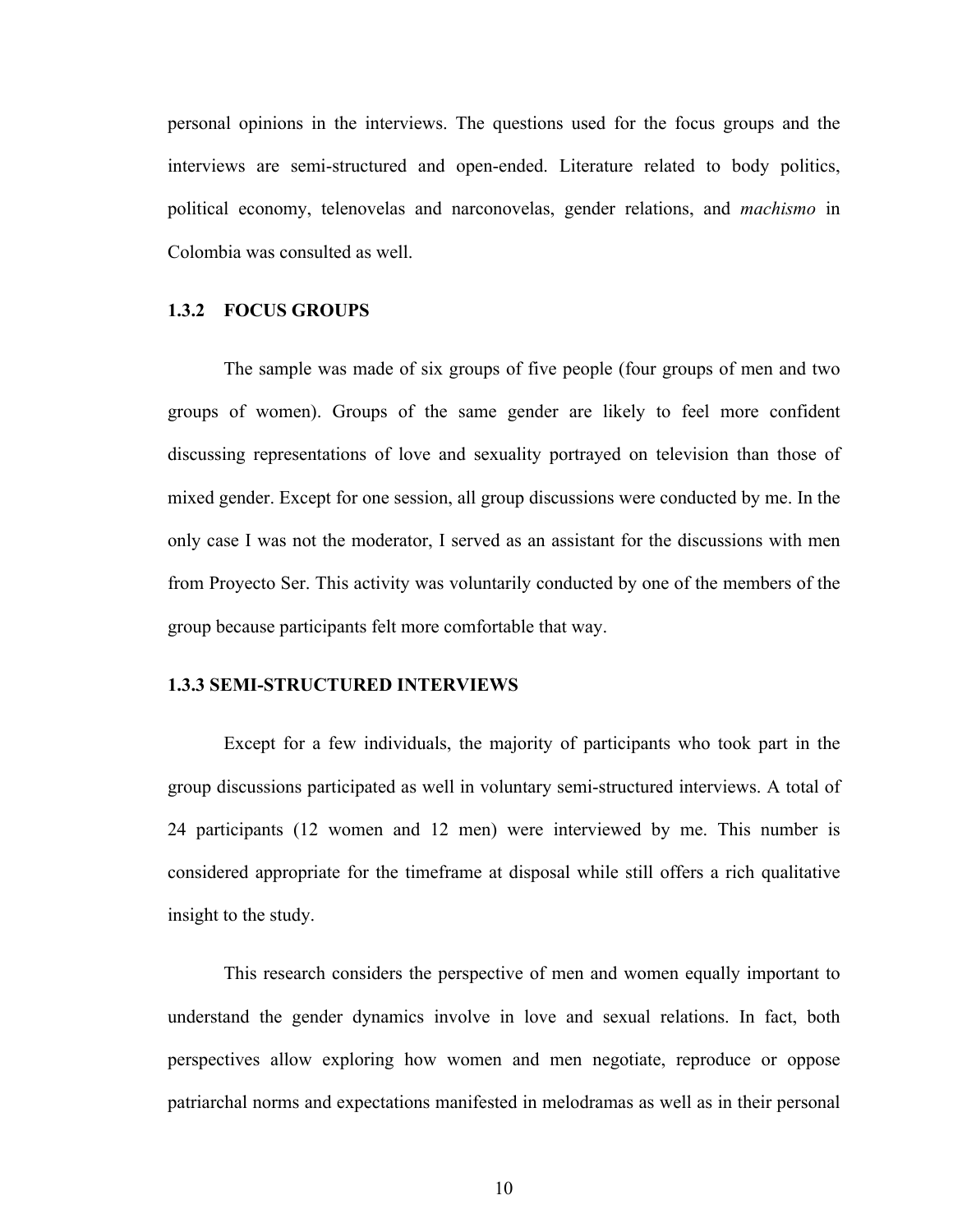lives. There were no screening procedures in place; except that participants had to be 18 years old or older since this is considered the legal adult age in Colombia. Also, participants had to be members (or voluntary assistants) of the affiliations previously described (*Casa Mujer, Hombres,* and *Proyecto Ser*). I am aware that participants' membership to either one of these organizations may affect the findings of this research since their standpoints may be permeated by a critical understanding of gender issues. The reason to particularly seek for organizations with explicit focus on gender obeys the fact that the central argument of this thesis suggests there is a counter-narrative that challenges a hegemonic vision on how gender relations should operate. Therefore, I was consciously looking for individuals who, influenced by their membership to any gender organization, could challenge mainstream gender norms. Moreover, tele and narconovelas speak mainly about the reproduction of hegemonic gender norms, indicating the importance to include organizations with a gender perspective that could give their opinions on the issue. I am aware that the findings of this research could be completely different if I would have chosen organizations with less critical gender perspective on tele and narconovelas. Also, I am aware that the standpoints of my participants do not represent the general views of Colombian society since my participants explicitly challenge mainstream gender norms. In other words, I acknowledge the limitation of this thesis regarding the fact that the organizations I dealt with focus on gender relations and I realize that the individuals involved in these groups are not representative of the general Colombian population since they discuss issues of masculinity and femininity, and gender discrimination.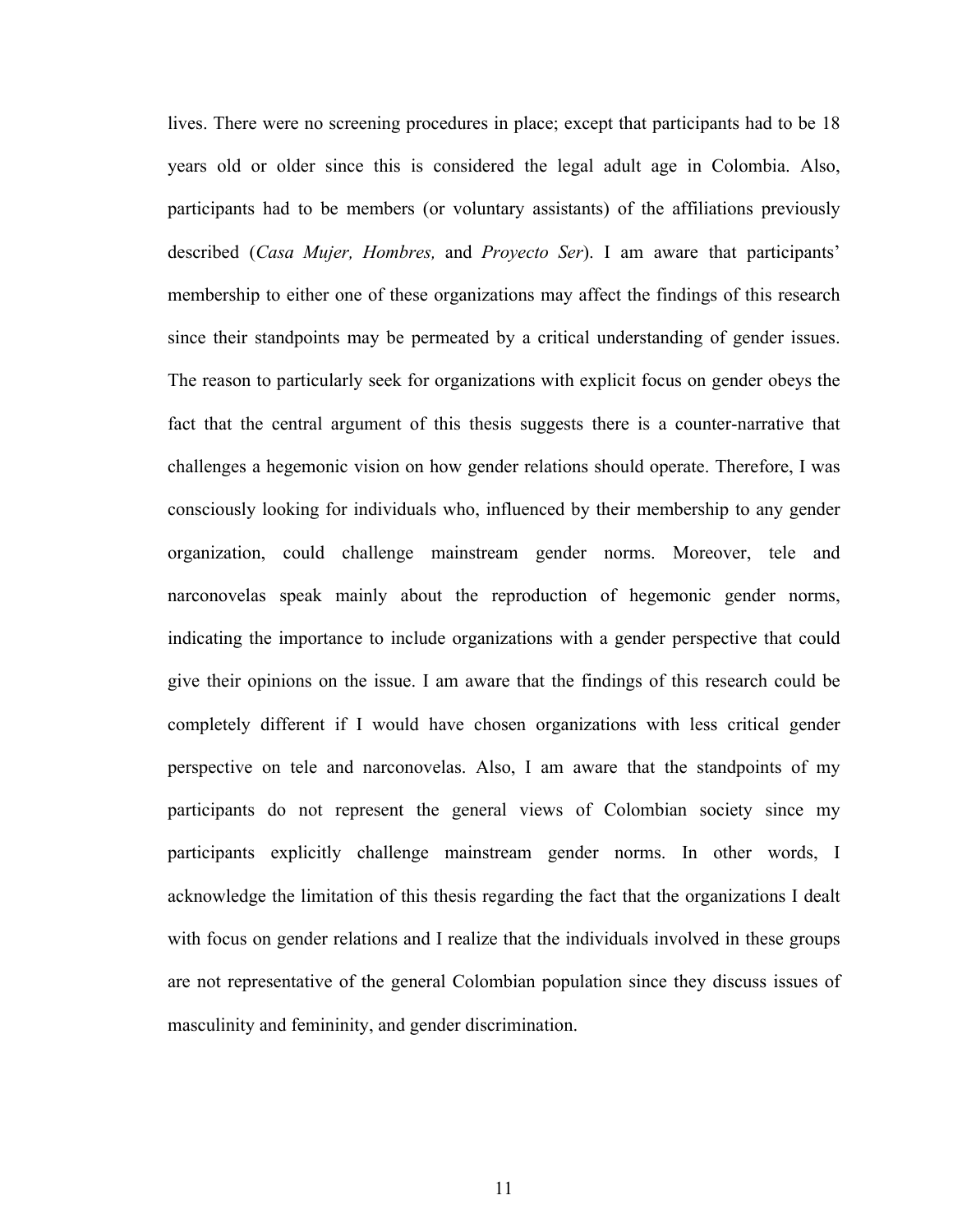A total of 34 individuals (19 women and 15 men) participated in this research. To enable further analysis, general information about participants was collected (please see Appendix A. Information of participants). Please be aware that the selection of participants was not influenced by any type of criteria based on class, race, education or any other similar factor. This information was not taken into consideration as an inclusion or exclusion criteria. In fact, because of the make-up of the groups I studied, there was less racial diversity amongst the women than is representative of the population in Cali.

The women are members of *Casa Mujer.* The 15 men are either members of *Hombres* (6 men) or *Proyecto Ser* (9 men). While the majority of men from *Hombres* are straight, all men from *Proyecto Ser* are gay. Although all the participants of this research lived in Cali, the majority of women (12 out of 19) come from rural areas and migrated to the city. In contrast, the majority of men (9 out of 15) come from urban backgrounds. The average age of participants is 57 years old. In fact, the women of this research are older than men. The average age for women is 63 years old while the average age for men is 43 years old. With regards to social-economic classes, 68% of the women belong to the working-class (13 out of 19), 21% belong to the middle class (4 women) and only 2 women who represent the 10% are part of the upper class. On the other hand, 73% of men (11 out of 15) are part of the middle class, 20% (3 men) are part of the working class and only 1 man represents the 6% that belongs to the upper class. All the names given to participants in this thesis are pseudonyms, not the actual names.

By focusing on ordinary people's narratives of love and sexuality, we get a sense of their identities, as well as the social role stories play in a wider social order. It is precisely the diversity of these stories that their political importance relies. According to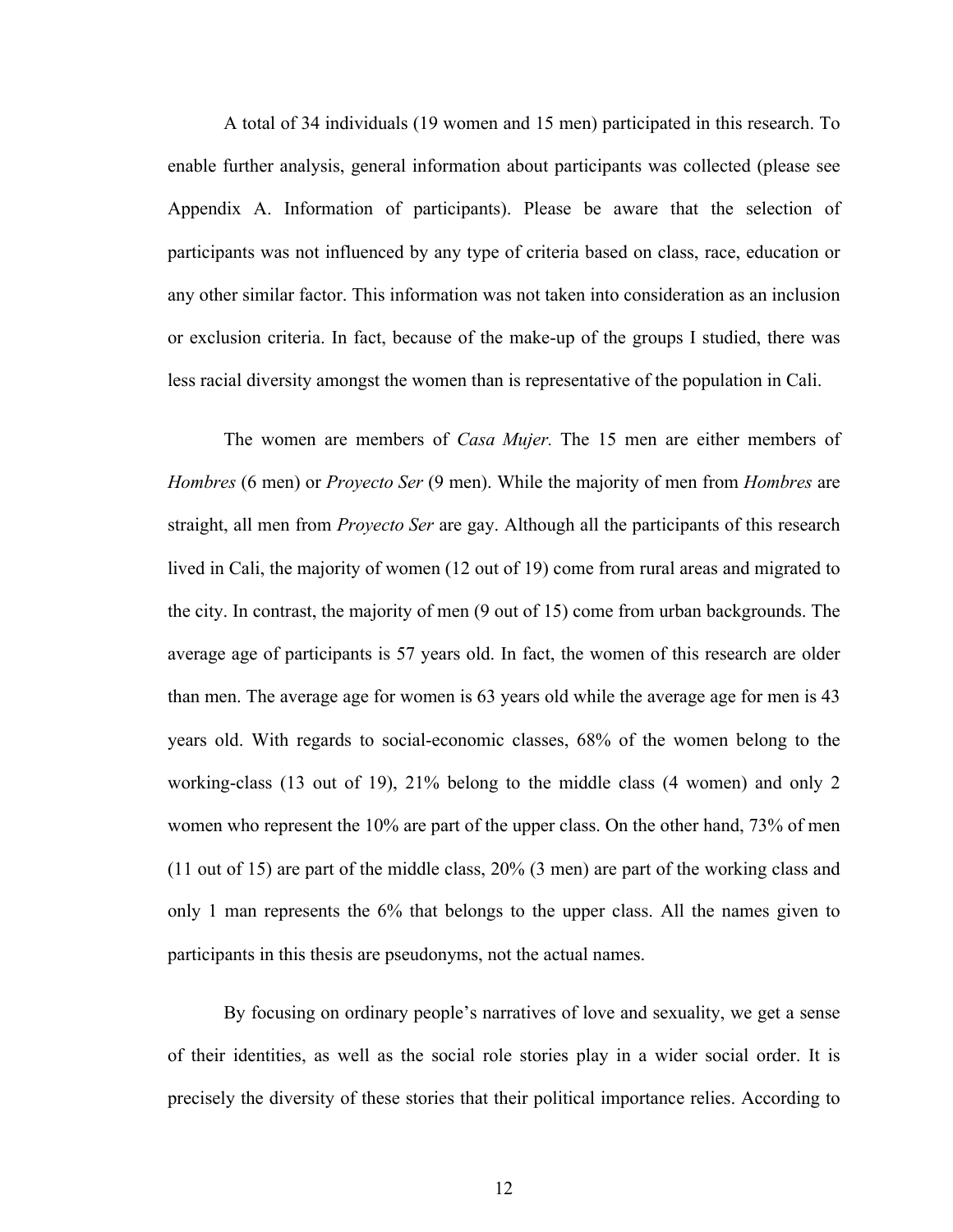Andrews (2008), one of the significances to focus on narratives relies on the fact to be able to investigate not only how stories are structured and the ways in which they work but also, "who produces them and by what means; the mechanisms by which they are consumed; and how narratives are silenced, contested and accepted" (in Periera 2014). For instance, the case of Colombian telenovelas and narconovelas allows one to study not only factors concerning representation, that is, the broad set of cultural values and beliefs exchanged in its content but also, aspects concerning production and consumption, including which narratives are silenced, accepted or rejected. Similarly, it is considered that institutions tell stories too and their stories constitute the cultural and institutional foundations of how they present or represent themselves to the world. In this context, it is interesting to think "why are particular institutional narratives told and not others" (Pereira, 2014, p. 21) and therefore, "among multiple narratives in circulation, which institutional narratives get heard and which ones are silenced?" (Pereira, 2014, p. 22). Also, it is important to consider that interpretations of love and sexuality, which are informed by tensions and contradictions, may constitute the foundation as well for mainstream narratives produced by institutions such as the law, public policies, religion, or by cultural arenas such as the media. These interpretations may also constitute the foundation for counternarratives produced by women and men at more intimate levels. Here, the concept of 'counternarratives' is introduced by Pereira when she cites Andrews (2008): "dominant narratives may be challenged by alternative versions or counter narratives" (p. 100).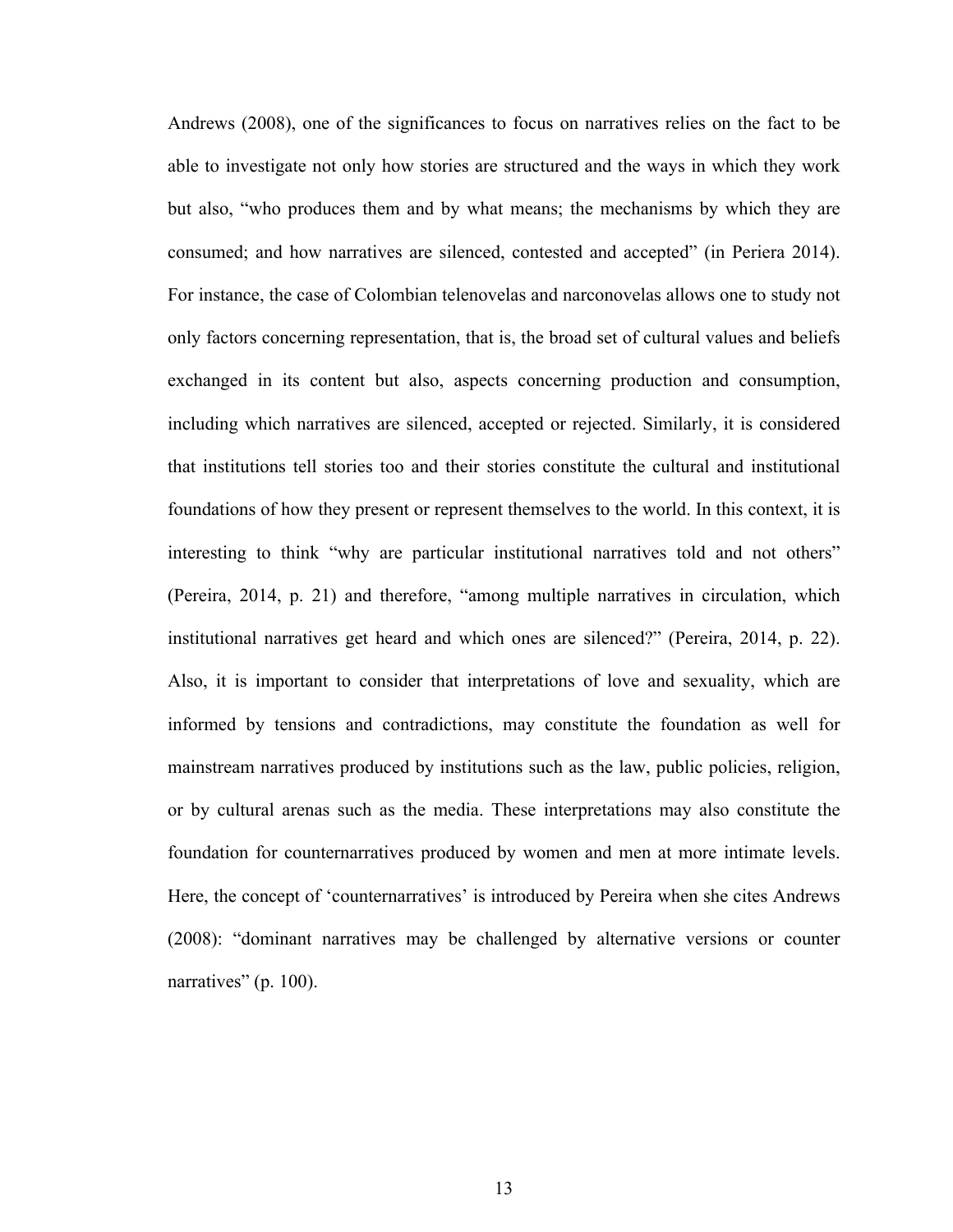### **1.4 ETHICAL ISSUES**

Any research that examines gender issues and the sphere of love and sexuality requires special efforts to ensure the comfort and well-being of participants. Due to the sensitive nature of these issues, special attention was paid to the physical and psychological health of both the participants and the researcher. To minimize any risk of those participating in the study, some considerations were discussed and clarified with participants. For instance, participants were free to decide what information to share. In other words, they were not forced to share information they felt uncomfortable with. Most importantly, they could withdraw at any time from the study. Due to the nature of this research, information disclosing abuse was revealed to me. I knew beforehand about the possibility to find these cases during my interviews. When this occurred, I made the participant aware of programs and institutions that work in addressing physical and emotional abuse. Similarly, if the individual agreed, there was always the option to report the case within the organization in order to consider further steps. However, none of my participants agree to take any of these options since the abuses occurred in the past. In these lines, child abuse was revealed to me, however, participants did not want to take any further step since the cases occurred long time back. Direct quotes are only used with previous permission from participants.

# **1.5 CHAPTER OUTLINE**

The purpose of this first chapter has been to present the objectives of the research project, introduce the topic and provide a general background to the importance of telenovelas and narconovelas in Colombia. Chapter Two focuses on the Social Ecological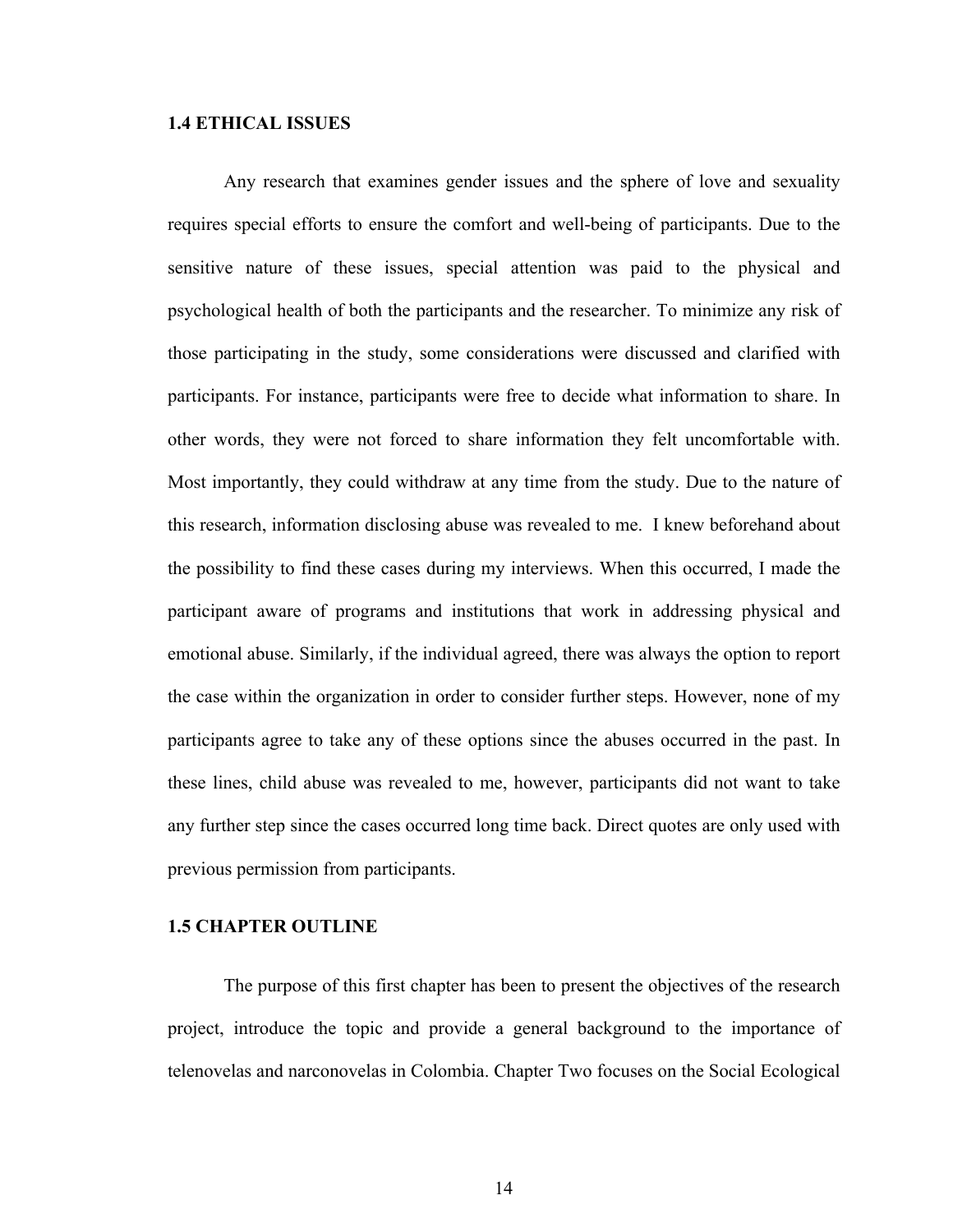(SE) framework which constitutes the theoretical lens from which the data of this research is analyzed. Chapter Three offers some background about gender relations in Colombia, including the importance of *machismo*, which is still predominant in Colombian culture. Chapter Four introduces readers to the organization, *Casa Mujer*, and the groups, *Hombres and Proyecto Ser*, that took part in this research. This chapter offers a frame of reference with regard to these associations and the work they perform. Chapter Five presents the findings of the discussion groups with regard to representations of love and sexuality on telenovelas and narconovelas. A brief framework about melodramas in Colombia is offered at the beginning of the chapter. An analysis of the significance of these findings is also presented. The last chapter focuses on individuals' interpretations of love and sexuality. Similarly, to the previous chapter, this chapter starts by introducing a general information on participants followed by a final section that seeks to answer the main research question of my thesis: *How have Colombian telenovelas and narconovelas impacted women's and men's interpretations of sexuality and love in Cali Colombia?*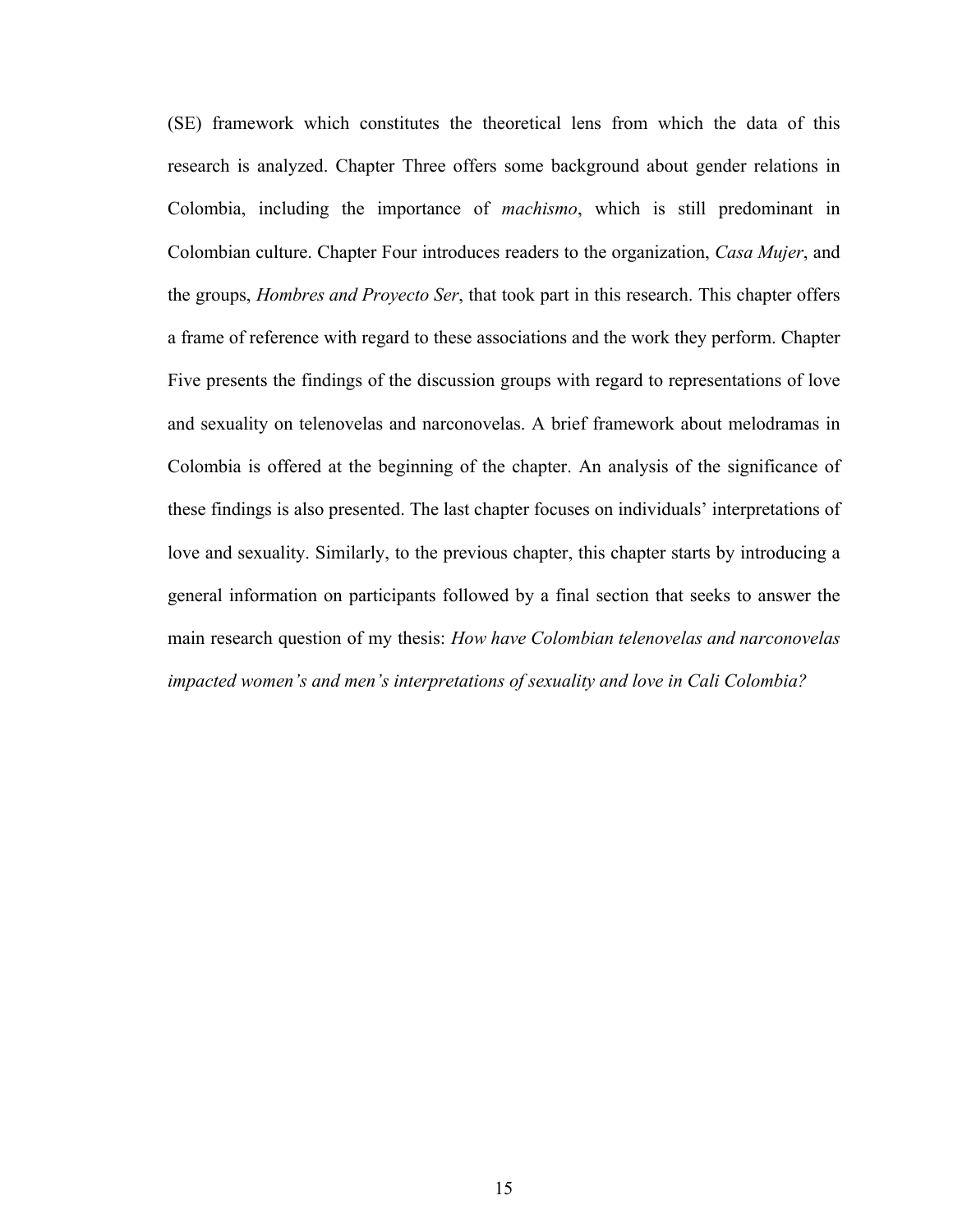#### **CHAPTER TWO THEORETICAL FRAMEWORK**

Relying on a social ecological framework (SEF), this thesis considers that interpretations of love and sexuality are the result of an interplay of factors working at the individual, interpersonal, organizational and societal levels. It is through the SE lens that the present study looks at how ideas, values and beliefs present in Colombian telenovelas and narconovelas inform and permeate the different layers. Broadly speaking, this SEF is concerned with the ways in which humans interact with and are influenced by their environments. The chapter is divided among the following sections. To start, a brief introduction of the SEF is presented along with different examples that illustrate the utility of the framework. Then, the chapter focuses on the macro, exo, and micro systems, the 3 of the layers highlighted by SEF and explored by this research. Following this section, readers are introduced to some approaches, such as Political Economy (PE) and body politics. These approaches help exemplify the relationship between individuals and their surrounding environment. On the one hand, the interplay of political and economic forces affecting individual's lives shows how a top-down analysis can take place when studying interpretations of love and sexuality. On the other hand, the practices and policies through which powers of society regulate the human body also explain how institutional, economic, and personal power work in intimate relations. Finally, some benefits and limitations of using a multilevel perspective will be presented at the end of the chapter.

### **2.1 SOCIAL ECOLOGICAL FRAMEWORK**

This framework believes that the interplay of factors or forces, such as institutions or structures, working at multiple analytical levels help illustrate both particular social

16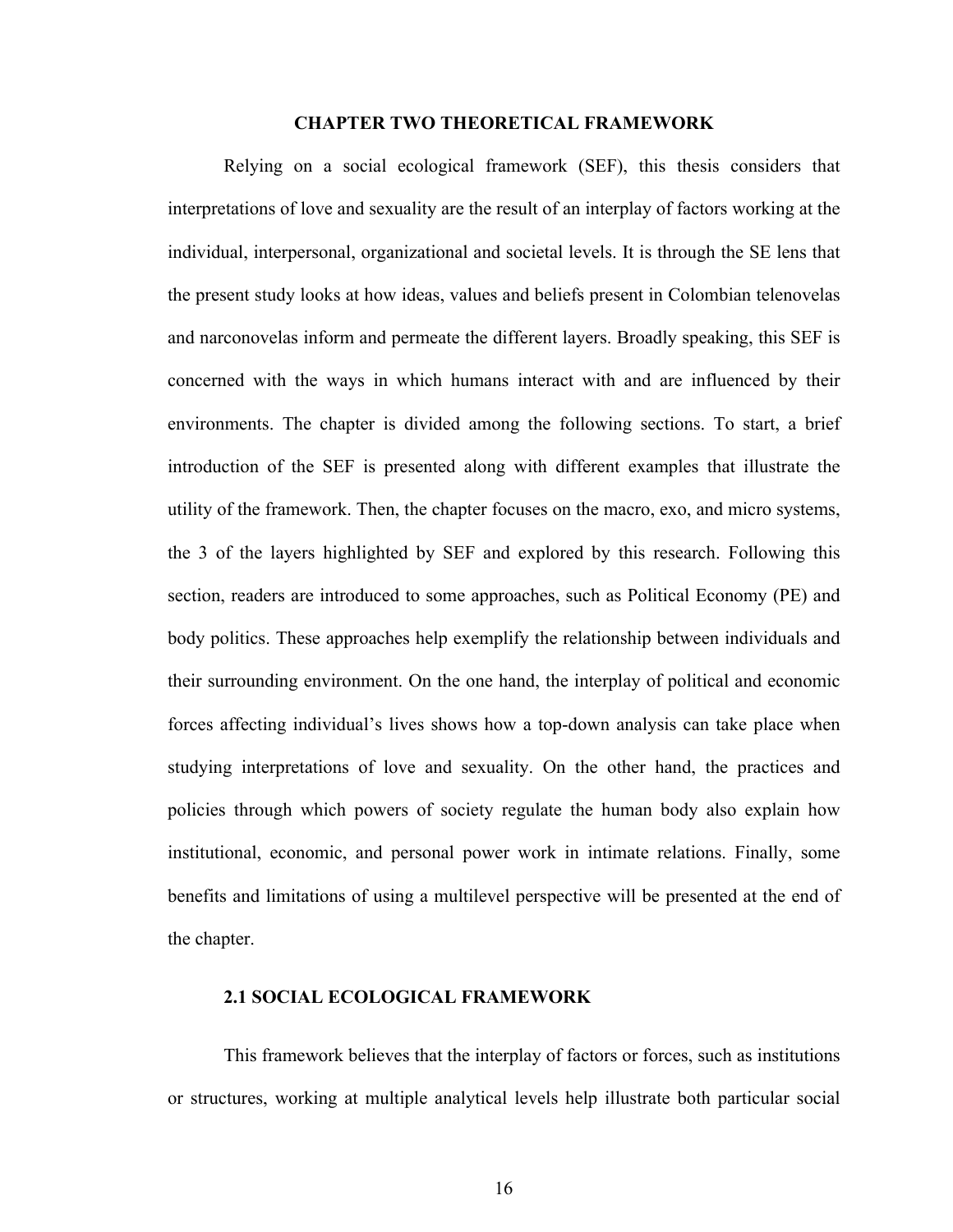phenomena and the enduring political and social values of cultures. Acknowledging that telenovelas and narconovelas constitute a mainstream narrative in Colombian society, this thesis relies on a SE framework to understand how these fictional productions inform and permeate societal narratives and counter-narratives of love and sexuality constructed at the societal, organizational, interpersonal and individual levels.

This model finds its roots in human ecology. Early definitions suggest that human ecology constitutes the way human beings relate to their ecosystem, what Oetzel, Dhar, and Kirschbaum (2007) define as the study of the relationship between organisms and their environment (as cited in Brofenbrenner, 1979). This framework suggests that the environment is composed of several contexts or layers and that the relationship between these layers with the organism is complex. In this regard, similar to what organisms experience in the web of life in which adjustments become the result of a "mutual or collective phenomenon", human ecology deals "with the adjustments of man [sic] to habitat as a process of community development" (Hawley, 1944, p. 405). According to Oetzel, Dhar, and Kirschbaum (2007), the levels or layers mentioned above correspond to environmental influences distributed among the following levels: macro, exo, meso, and micro systems. The microsystem refers to face-to face interactions between individuals in particular contexts, such as peers, work colleagues and school mates. The mesosystem encompasses the interrelations amongst the various actors and environments of the microsystem. For instance, while family and peer groups are individual parts of the microsystem, the connection between these two groups represents a mesosystem. The exosystem implies forces within the larger social system that an individual may not be directly involved in, but by which they are indirectly affected or influenced. These may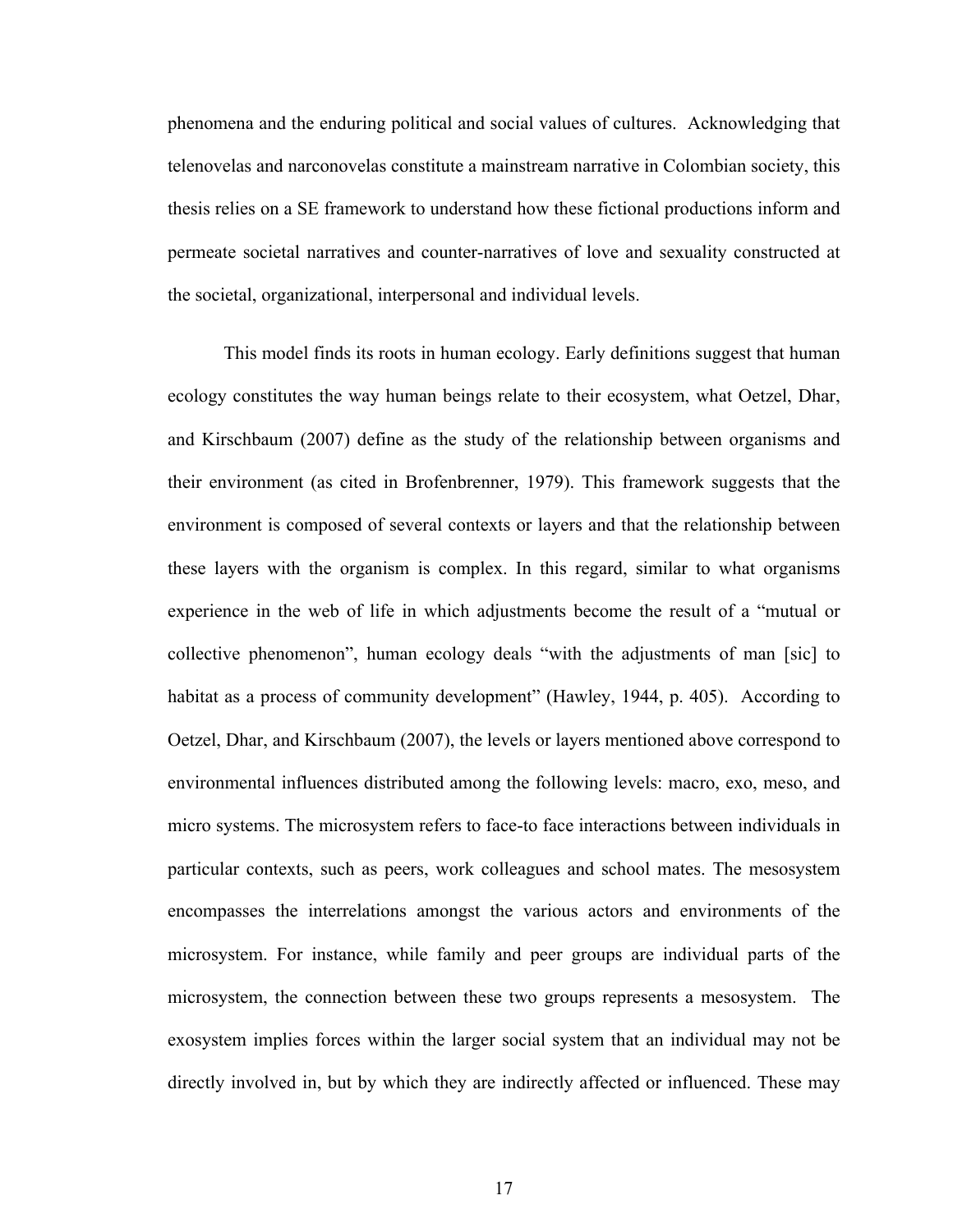include for example, informal social networks, neighbourhood communities, and government agencies. The macrosystem is the system of overarching structures which implicitly and explicitly define and influence the exo, meso, and microsystems. Thus, human ecology represents an integrated analytical framework that takes in consideration the relationship between individuals with their environment.

 The SE model has traditionally been used in the field of Violence Against Women (VAW), Intimate Partner Violence (IPV), child maltreatment and family systems. However, other scholars such as Oetzel, Dhar, and Kirschbaum (2007), have incorporated this framework into areas such as intercultural conflict. Scholars using this frame may refer to the levels in different ways, but overall the model refers to similar concepts represented through the environmental influences previously described. The following example of STI/HIV (Sexually Transmitted Infections /Human Immunodeficiency Virus) interventions for youth, outline the utility of the framework.

When reviewing STI/HIV prevention and intervention programs for youth involved in the juvenile justice system from a Social Ecology Framework, some key environments should be considered: family, peers, and school (Hong, Voisin, & Crosby, 2015). According to the authors, individual factors relate to personal dimensions such as age, gender, and psychological state that may affect sexual risks. Familial factors may consider family financial resources, household composition and supervising norms and functions. Extra-familial domains may include community, school engagement, and other contextual variables, such as cultural, political, and economic factors (p. 2770). It is through the workings of these environmental influences, that sexual behavior can be seen as the result of individual characteristics plus contextual systems. Similarly, different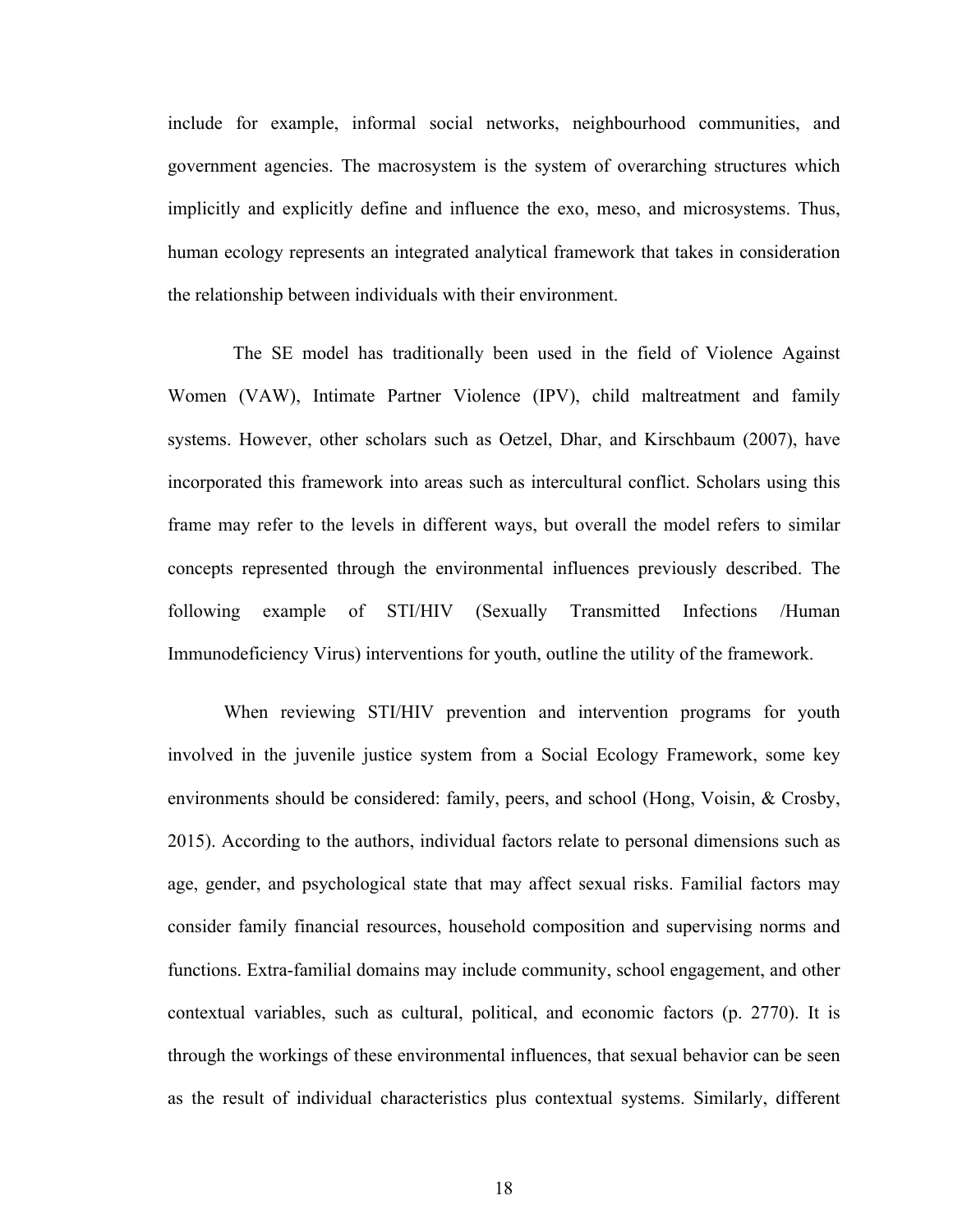forms of violence exposure may result from "individual, familial and extra-familial domains" (Hong, Voisin, & Crosby, 2015, p. 2770). Therefore, the authors encourage making use of the framework especially when few STI/HIV programs for juvenile delinquents have considered relations among these environmental influences.

The socio-ecological framework used in this thesis will focus on the interdependent layers of the macro, exo, and microsystems as explained below<sup>2</sup>.

**2.1.1 MACROSYSTEM**: According to Heise (1998), the macrosystem includes "the broad set of cultural values and beliefs that permeate and inform the other three layers of the social ecology" (p. 277). This layer refers to the formal and informal social structures or the cultural, political and economic factors affecting the micro, meso and exosystems. For instance, patriarchy, as a macro level factor, influences not only the organization of power in community institutions but also the distribution of decisionmaking authority in intimate relations. Some social-ecological factors of this layer may include the structure of laws, public and economic policies as well as cultural norms and symbolic structures such as the media or the significance hidden in the structure of language. This thesis considers Colombian telenovelas and narconovelas the main focus for macrosystem analysis. Chapter 3 will also offer some perspective on this layer by examining the political and economic forces shaping the country's social system in which gender relations are constituted. Overall, this layer represents the factors in which societal and organizational levels influence other variables and structures lower down in the system of the web of life (Heise, 1998, p. 277).

 $2^2$  The mesosystem is not explored in this thesis as there is no interaction between the 3 organisations upon which this thesis is based.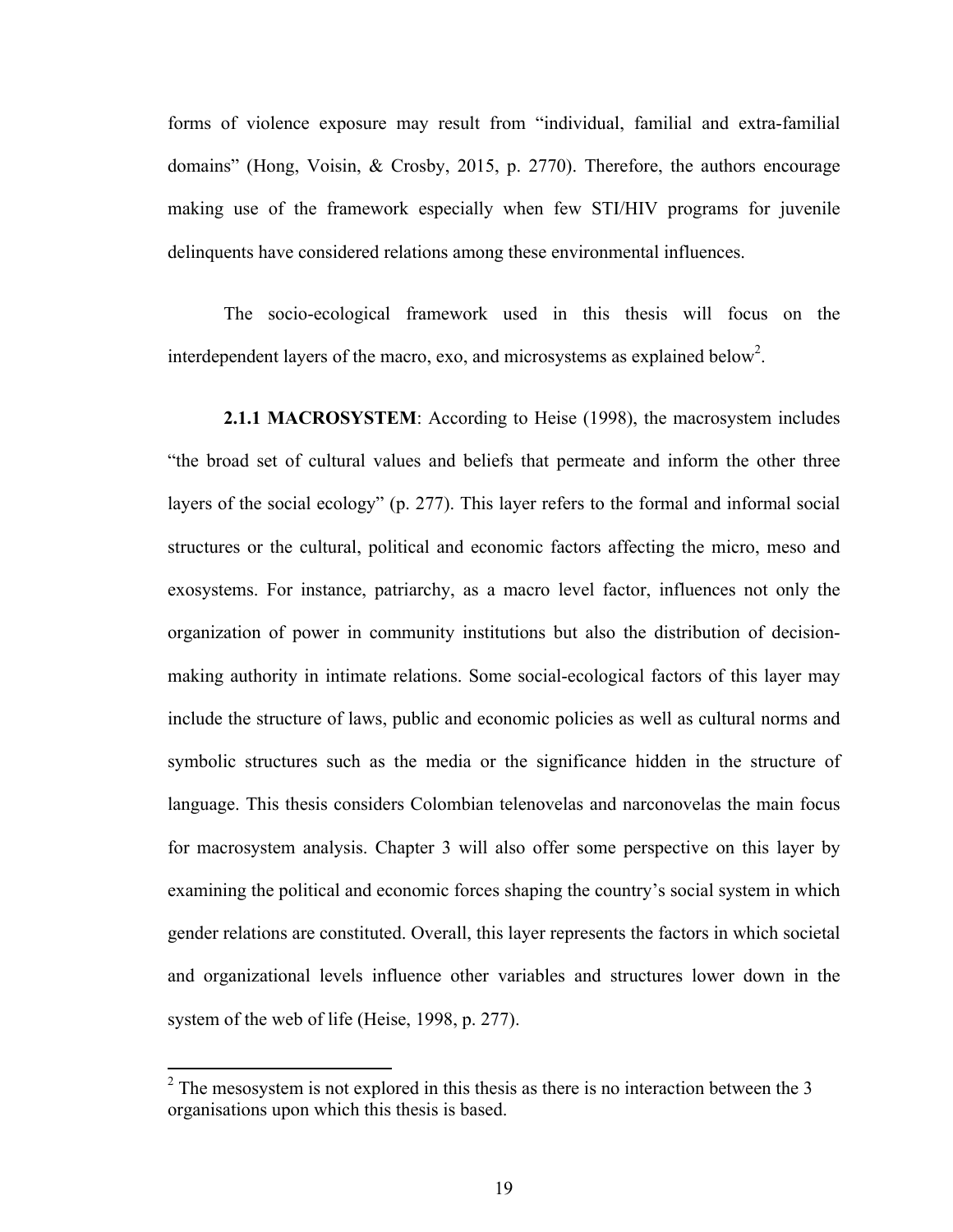**2.1.2 EXOSYSTEM:** The exosystem level involves the social structures and the formal and informal institutions that surround the microsystem: the workplace, the neighborhood, the school, social networks, and identity groups (Heise, 1998). Some scholars may include in this level the concept of community, which refers to the community a family lives in. The exosystem level of this research will be concentrating on the organization and the two groups which agreed to participate in this thesis: *Casa Mujer* (women's organization), *Hombres* (a group formed by mostly heterosexual men), and *Proyecto Ser* (a group formed by mostly gay men). Other considerations may include the community or the neighborhood.

**2.1.3. THE MICROSYSTEM**: The microsystem refers to that hybrid between the most inner dimension that each individual brings to the web of life and the immediate context in which face-to-face interactions take place. The history of an individual may be shaped by both biological factors (Oetzel  $\&$  Duran, 2004) and individual interactions (Heise, 1998). Often, this layer helps illustrate wider complex relations (Druckman, 2003). The microsystem enables the understanding of linkages between lower levels of the frame and their influence in higher structures.

**Individual or intrapersonal**: The individual or intrapersonal aspect of the microsystem represents the most inner dimension that each individual brings to the web of life. It includes the history of the person as well as some biological factors that are understood in here as issues concerning gender, race, and class, among others. (Oetzel  $\&$ Duran, 2004). Other individual characteristics may include aspects of education, age, employment, income, and nationality (Heise, 1998). For the purpose of this research, intrapersonal factors may include personal history including the individual's family and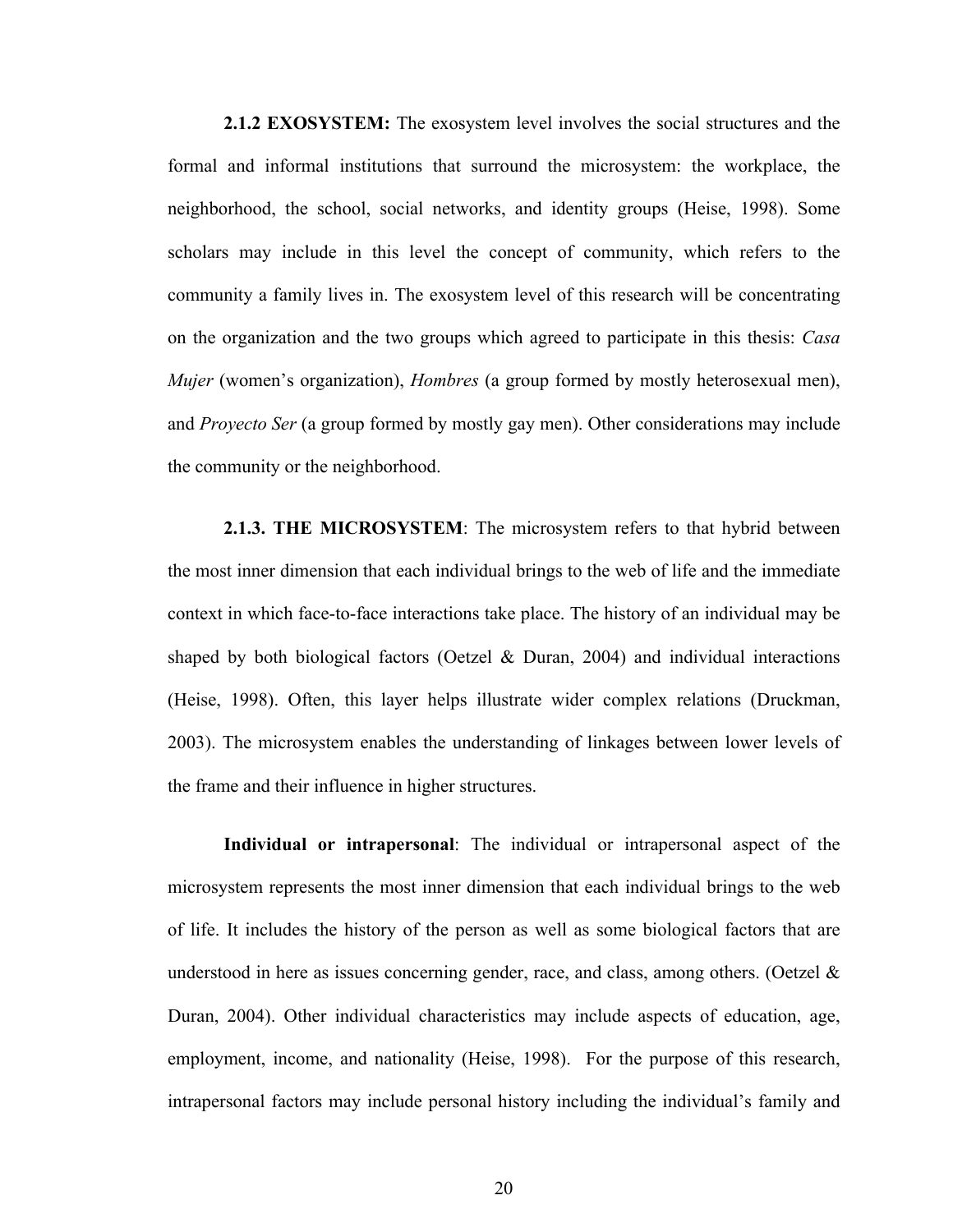place of origin as well as sexual identities, desires, and orientations. Issues of self-esteem are also considered.

**Interpersonal:** This aspect of the layer refers to the immediate context in which first face- to- face interactions take place, often "it relates to those interactions in which a person directly engages with others" (Heise, 1998, p. 269). Frequently, they occurred between couples, and other small groups, in which family and friends become significant. Some interactions may be also the result of influences of teachers and peers. Some factors to take in consideration here may include household composition, family financial resources, family bonds and support, gender roles within the family, use of alcohol in the family, marital conflict, infidelity, male dominance in the family, among others. For instance, social-ecological factors of family violence may refer to those variables affecting a family's capacity to function and care for its children, such as unemployment, chronic poverty, and financial difficulties (Holden & Nabors, 1999, p. 134-135). Also, factors such as family environment, family interactions, and parenting skills are significant. Even though friends are important in this layer, this thesis focuses mainly on the family and intimate partner relationships at the interpersonal level. In this context, an approach of body politics helps illustrate interactions linking love and sexuality with microsystem contexts.

The previous section illustrated the different layers interacting at the macro, exo, and micro levels. The next section explains how Political Economy (PE) and body politics are being used to exemplify the relationship between individuals with their environment.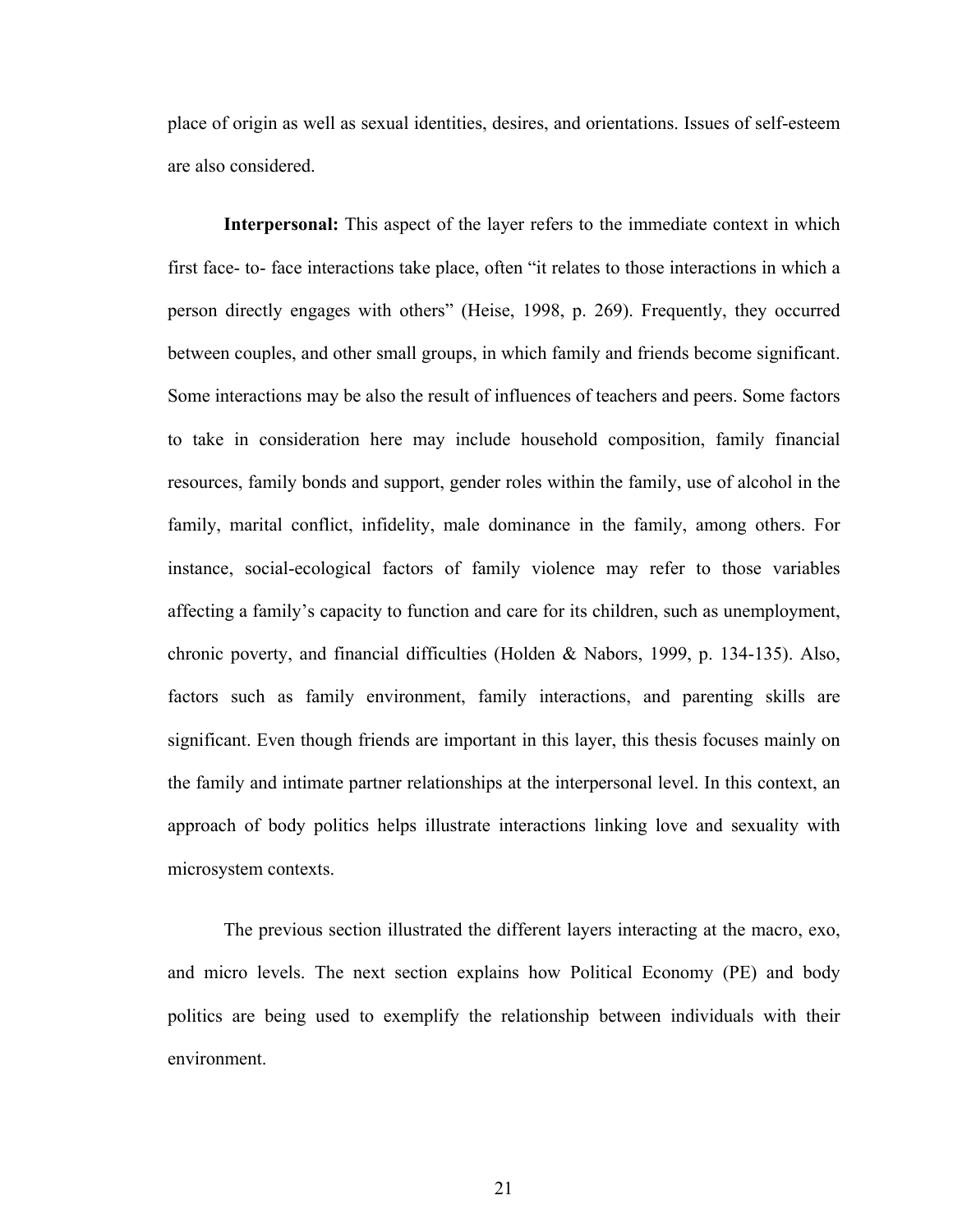### **2.2. BODY POLITICS**

The concept of body politics refers to the practices and policies through which powers of society regulate the human body and struggle over the degree of individual and social control of the body. The powers at play in body politics include institutional power expressed in government and laws and power in economic production (the macrosystem), and personal power negotiated in intimate relations (the microsystem). This approach promotes an intimate relation between power and sexuality, in which the body plays an essential role. It considers the relation between sexuality and gender significant and the fact that power is structured to accommodate male, heterosexual bodies. This concept is particularly useful in this thesis as a feminist lens through which to explore the SEF and participants' perceptions of love and sexuality in a context within which the bodies of women and men are impacted by patriarch norms and expectations.

According to Pereira (2014), heterosexuality is not only the intersection between power and sexuality, but it uncovers the interplay of sexual and non-sexual aspects of social life. Jackson (2006) states that heterosexuality orders "not only sexual life but also domestic and extra-domestic divisions of labor and resources" (in Pereira, 2014, p. 107). The notion of body politics introduces the concept of 'compulsory heterosexuality' of which one aspect is the "institutionalized, normative heterosexuality [that] regulates those kept within its boundaries as well as marginalizing and sanctioning those outside them" (Pereira, 2014, p. 105). Work in this field problematizes issues of sexual orientation, including the control of homosexuality and, in the case of women's studies, emphasizes how heterosexual women are affected by heteronormativity and how they react to it (Pereira, 2014).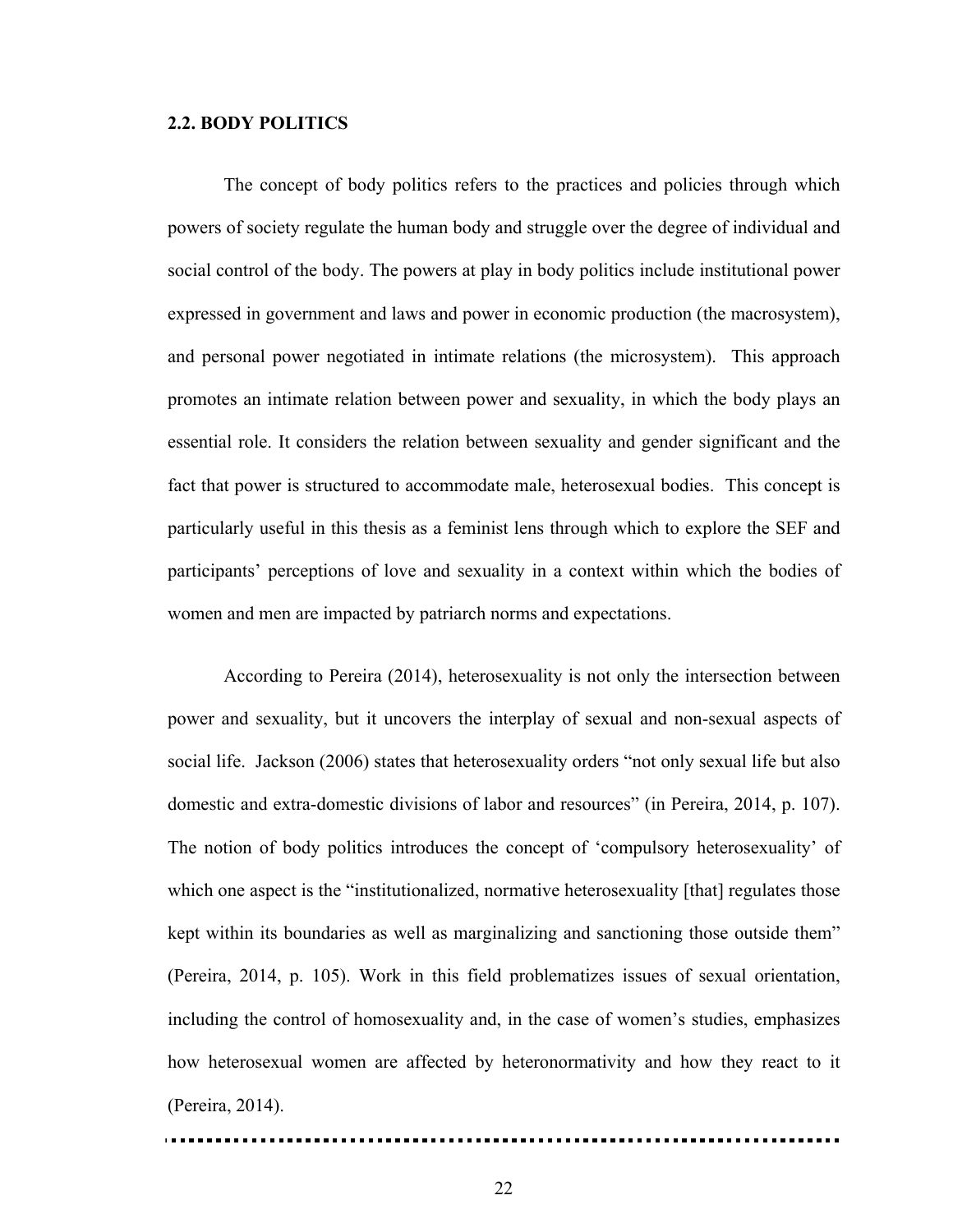Traditional works in this area include the links between heterosexuality and the gendered divisions of labor and how men take possession of women's reproductive and productive capacities. Some feminist analytical and political work includes relations of intimacy, the workings of power and agency, and the body among others. This concept has contributed to debates and activism around sexuality, including political battles that are concerned with sexual and reproductive rights, as well as claims for sexual pleasure and sexual power. In fact, those who advocate for sexual rights consider "sexuality a practice of freedom, based on principles of equality, responsibility and choice" (Pereira, 2014, p. 11). In a context of sexual rights, issues of reproduction and health are contemplated. Similarly, in the area of HIV/AIDS, sexual rights involve the negotiation of safer sex.

The work on body politics has, as well, addressed issues of VAW, IPV, abortion and other issues concerning women´s discrimination. Work in the field has advocated for better services for women who suffer violence, as well as the prevention and punishment of such violence. In this context, VAW is understood as a situation perpetuated by states, not only to reinforce women´s oppression, but also to gain control of women´s bodies, labor and their productive capacities (Omvedt, 1990).

The different forms in which the powers of society regulate the human body are presented throughout the different layers of the SEF. Institutions such as the church, the media, or the health system may use their power to socially control the body of women. However, findings from this research show how informal networks, such as organizations and support groups use their power to produce counternarratives to challenge these dominant ideologies at a societal and individual level.

23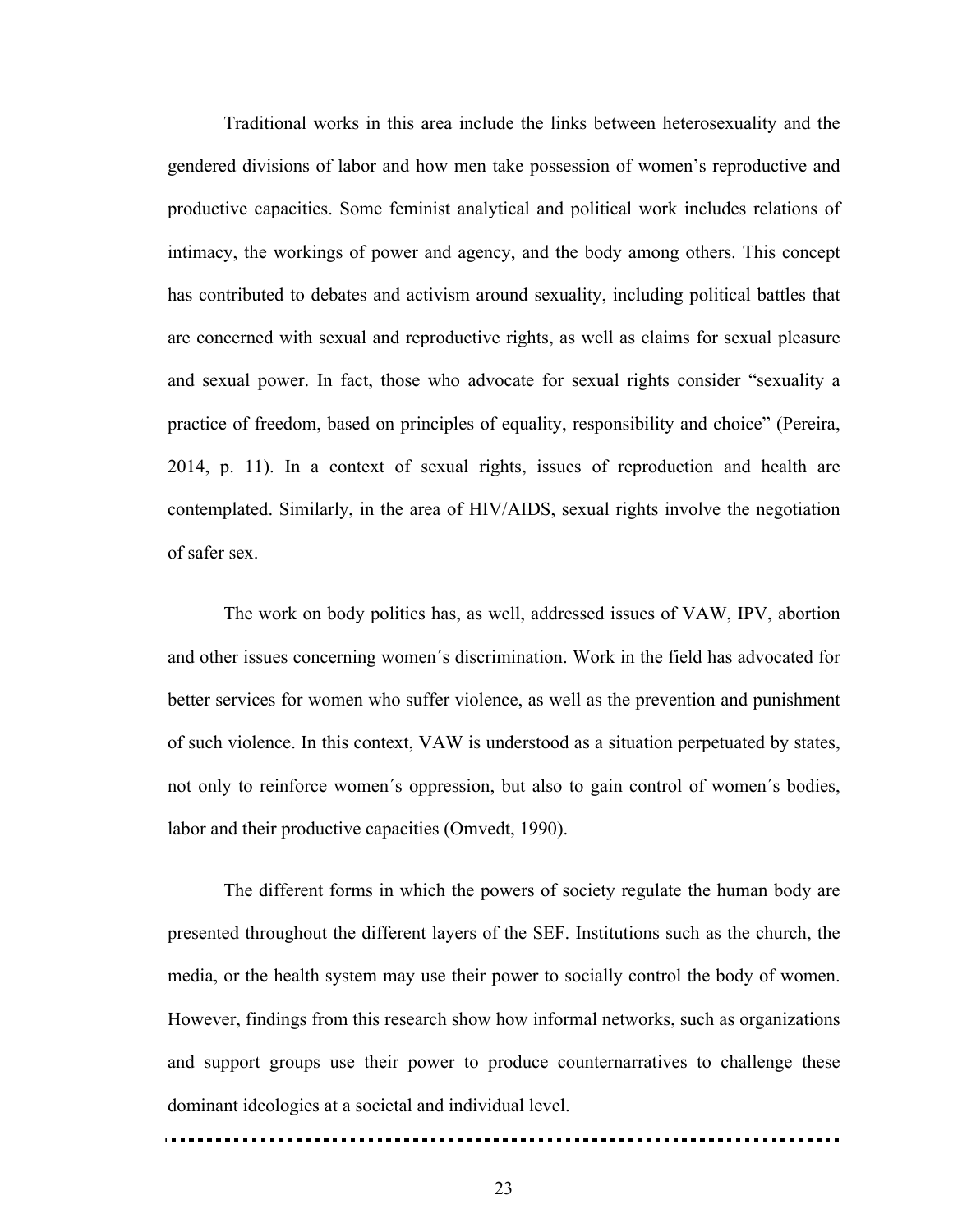### **2.3. BENEFITS OF A MULTILEVEL PERSPECTIVE**

One of the benefits of using the social ecological framework is that it integrates research across levels or contexts, allowing for multilevel analysis (Oetzel, Dhar, and Kirschbaum, 2007). Even though the tendency in most studies is to focus on either micro or macro processes, the authors insist that studying something at a single level, will ignore how individuals, organizations, communities and cultures are interconnected. Also, those working in the field of IPV and child maltreatment argue that a multilevel approach challenges professional biases, protects against simplified explanatory short cuts, and allows for better consideration of those victims of family violence (Little  $\&$ Kantor, 2002). Thus, any research that focuses only on a single level will underestimate the effects of other contexts, leading to simplistic solutions to complex problems (Oetzel & Duran, 2004)

#### **2.3.1. LIMITATIONS OF THE FRAME**

While very useful, it can be challenging for the social ecological framework to deal with the large number of potential relevant concepts and variables, making it difficult to determine the scope of the research. Also, data collection and analysis might be a difficult task (Oetzel, Dhar, & Kirschbaum, 2007). Other challenges are related to researcher's abilities to work with the model (Klein et al., 1999 in Oetzel et al., 2007). "Multilevel frameworks are considered to present more complexities than single level approaches and it is through this complexity that social reality is represented" (Klein et al., 1999, p. 195). Despite these challenges, Oetzel et al (2007) aspire to have more scholars joining multilevel approaches as a form to provide rich theoretical and practical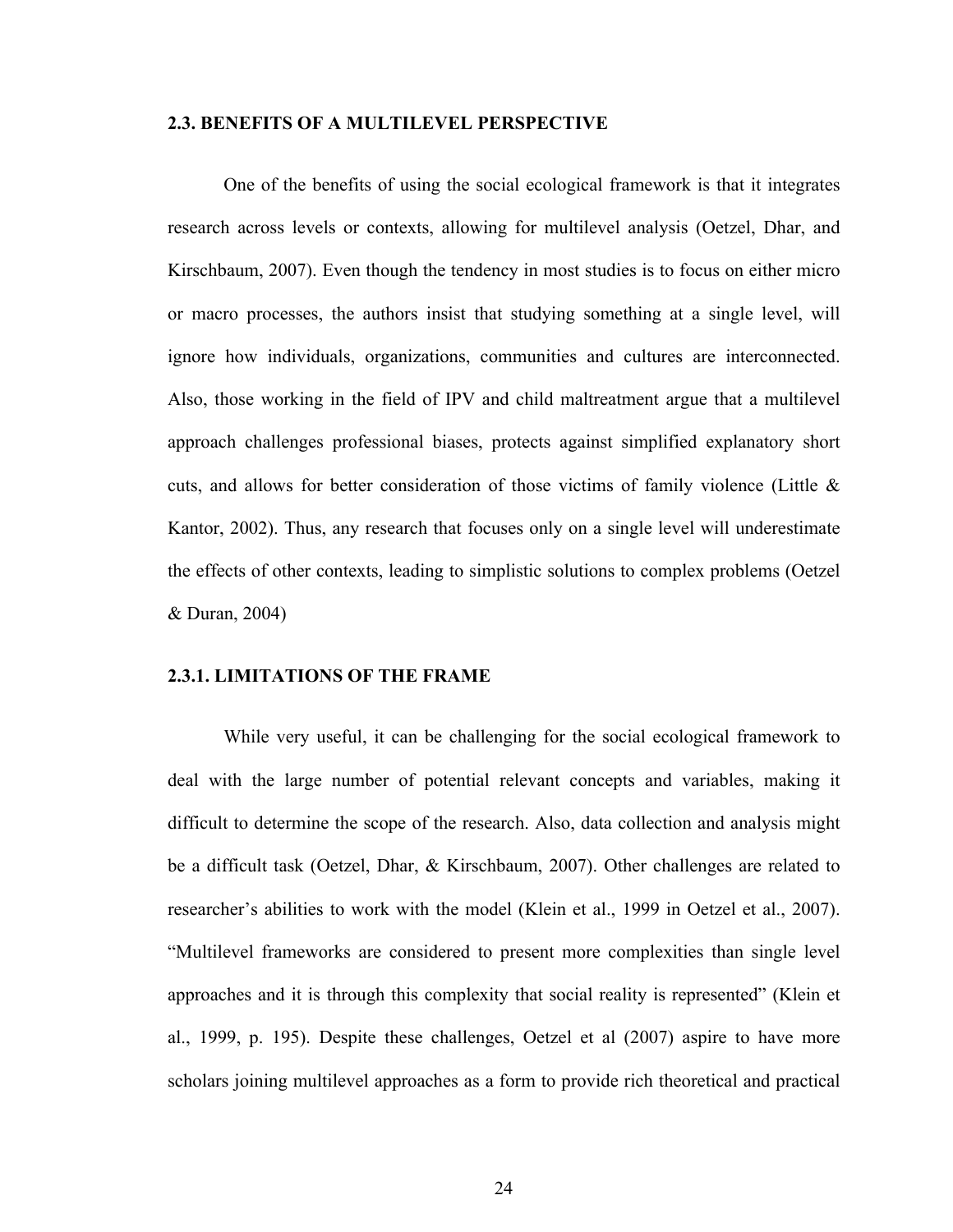layered insights. As they state: "the approach is challenging to say the least, but the rewards are potentially great" (p. 201).

Following a multilevel perspective, this thesis incorporates multiple dimensions when understanding sexuality. In order to better comprehend this concept, it is essential to consider the relation between the body and its surrounding environment, taking the "personal" to "public" matters, and facilitating linkages with the political and economic forces interacting at personal and public spheres. Going beyond the simple notion of sexuality referring to the physical act of having sex, this research follows the approach of Cornwall, Corrêa, and Jolly (2008), in which sexuality speaks about the economic structures, the social rules, the political battles and the religious ideologies that walk along with physical expressions of intimacy and the relations in which it takes place. This work believes that sexuality is a narrative shaped by multiple sub-narratives and counternarratives working at different levels of the social-ecological frame – the micro, exo and macro systems that relate to the individual, intrapersonal, organizational and societal contexts. There are social-ecological factors giving form to those constructions and this thesis seeks to highlight them.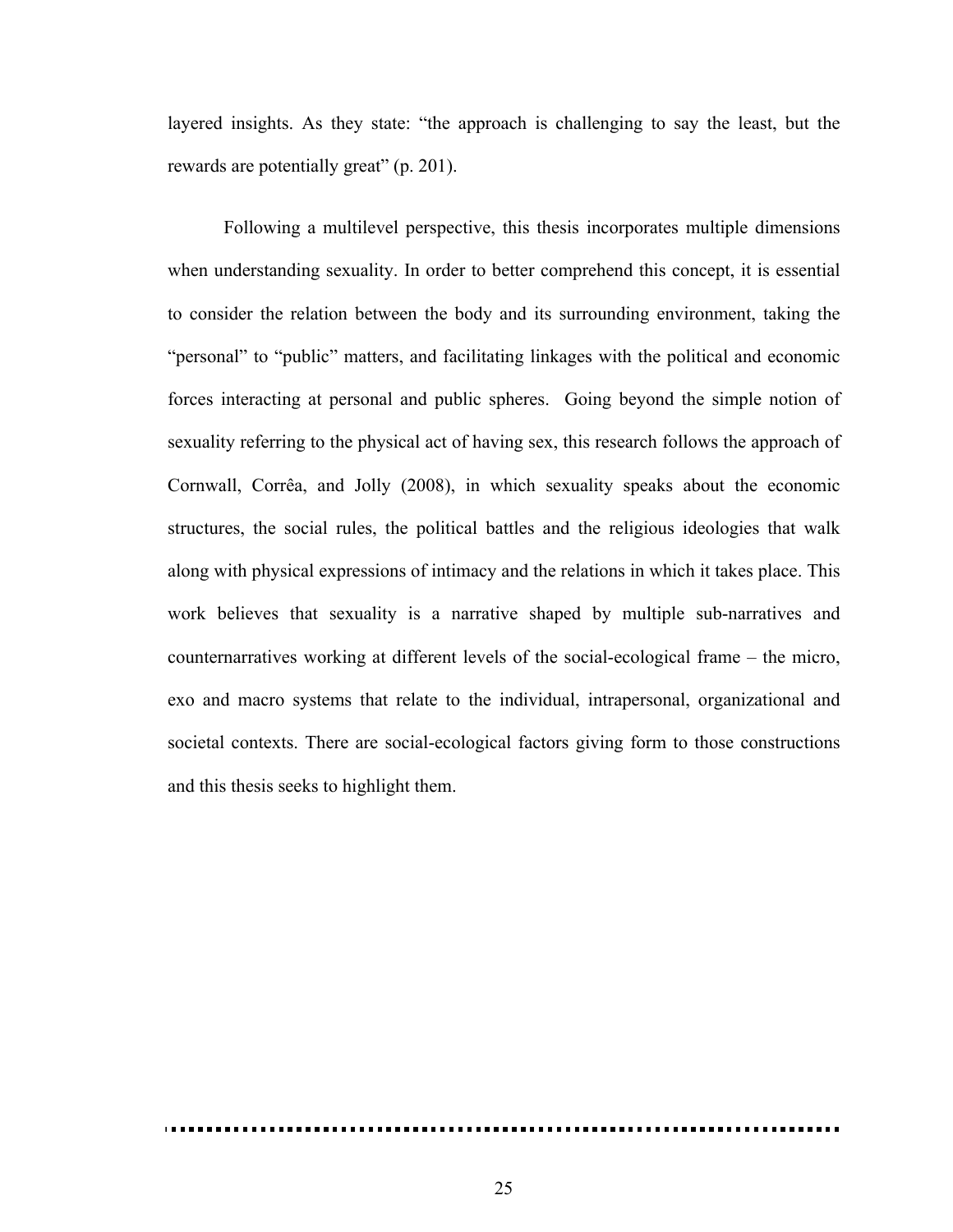#### **CHAPTER THREE GENDER RELATIONS IN COLOMBIA**

Gender relations in Colombia are sustained by a patriarchal system that has reinforced a hegemonic masculinity in the social order, privileging men over women. Those privileges were initially supported in civil, penal, and political structures that, sharing a close relation with the Catholic Church, attributed more benefits to men, fostering gender inequality in the country. The influence of Catholicism has been crucial in reinforcing a binary relation of what it means to be a woman and what it means to be a man. Often, the Church has regulated women and men's behaviors, constricting those with other gender identities and sexual orientations. The Catholic Church, in association with the state, has also attributed a profound importance to family, reinforcing traditional ideas about the role of women in society. Colombia's violent history, and the phenomenon of drug-trafficking have also influenced Colombian culture, affecting the way women and men relate to each other.

This chapter discusses machismo and its influence on gender relations in Colombia. In order to do that, this chapter starts by introducing the concept and the different forms in which it is supported. The chapter explores how gender relations in Colombia are permeated by the Catholic Church, as well as by an unequal political and civil system that reinforces *machismo*. Finally, the chapter examines war and drug trafficking and how the dominant and aggressive masculine image perpetuated by these two phenomena sustain gender inequity in the country.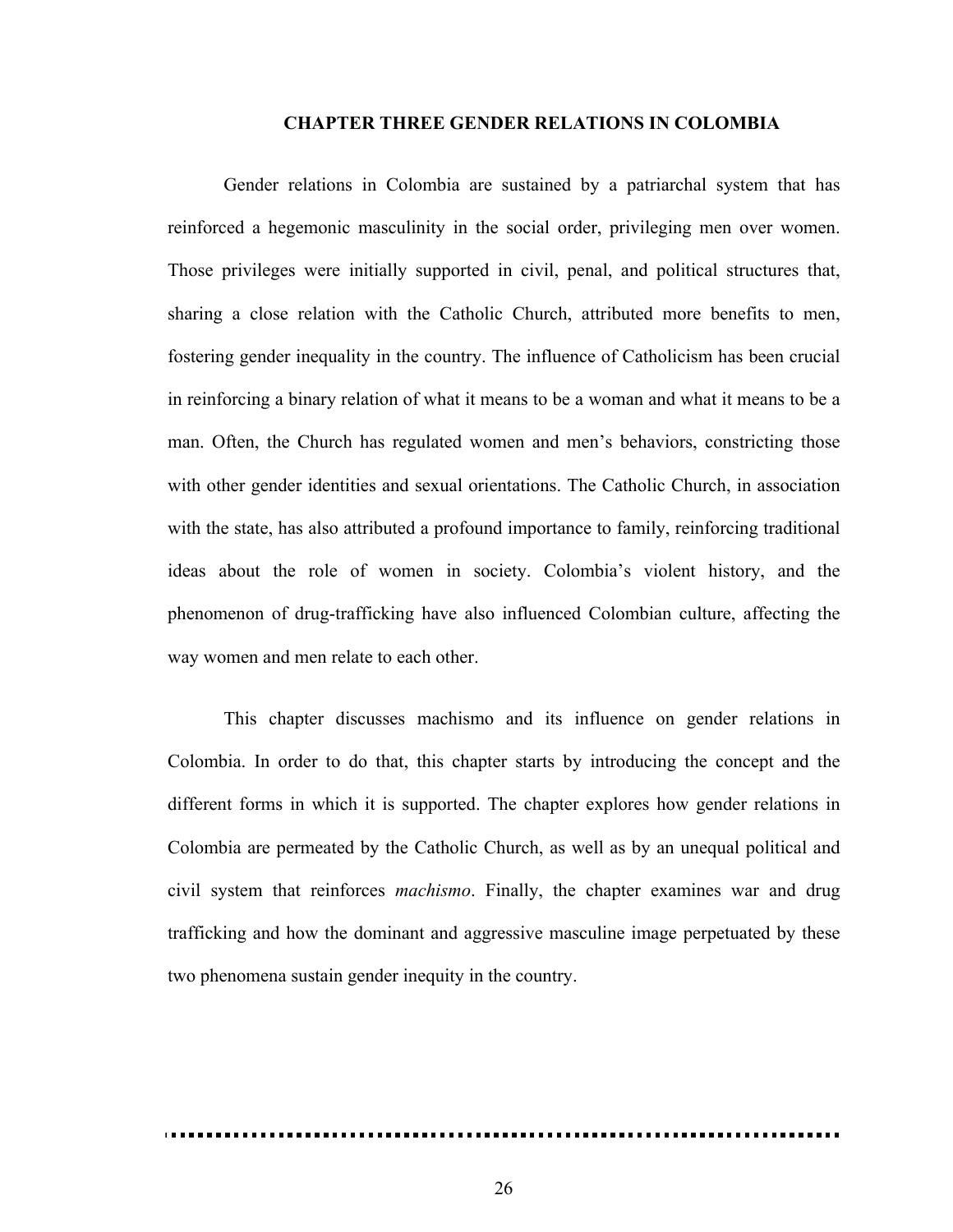### **3.1 MACHISMO**

According to Williams and Guerrieri (1991), as a result of colonial influence, Colombian society adopted a culture in which men occupy a dominant role within the household as breadwinners and disciplinarians. Also, men assume responsibility for maintaining family pride and position within the community. Even though gender roles have changed with the migration from rural to urban areas, the family and household organization that is still marked by a sexual segregation and a difference between male and female goals and aspirations. Indeed, *machismo* still permeates Colombian society.

According to Brusco (1986), in the majority of Colombian households, conjugal roles are influenced by machismo. Machismo refers to a male personality and a behavior pattern characterized by "exaggerated aggressiveness and intransigence in male-to-male interpersonal relations, and arrogance and sexual aggression in male-to-female relationships" (Stevens, 1973, p. 90 in Brusco, 1986). *Machismo* is a kind of male culture in which pressures and sanctions promote the values and behaviors of being *macho*. The Spanish, the word *macho* used to refer to the sex of animals (not humans) and is used in Colombia to refer to the biological sex. In other words, *machismo* describes both the state of being male (as a biologically given) and the social interaction that results from men acting in a particular way. Being *macho* implies command, including command over women. An ideal of maleness as a type of wise, honest, effective, and successful masculinity, is difficult to achieve for a variety of reasons, including economic constraints. In fact, according to Brusco (1986), there is a high probability that machismo may be a response to the failure of achieving this impossible ideal. Three attributes commonly found in machismo are aggression, womanizing, and drinking (Brusco, 1986).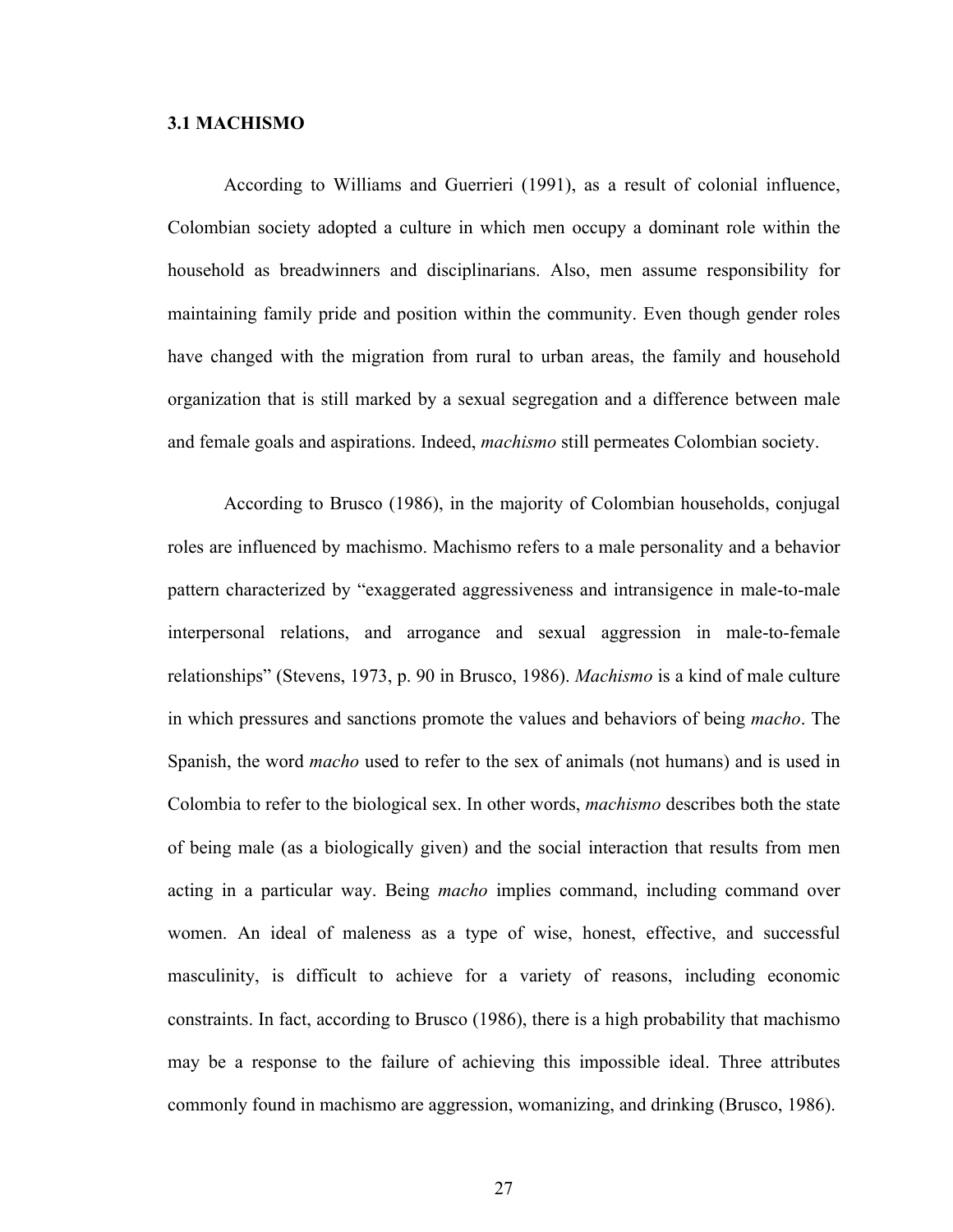Although not particular to Cali, where this research takes place, Uribe (2009) describes a type of *machismo* that is predominant in her home, the Atlantic coast of Colombia. In her work *Las cajas de Pandora que explotaron dentro de mi [The Pandora boxes that exploded within me]*, she argues that there is a masculine cultural image that permeates all social classes and it is accepted by both sexes. She explains that men prove their virility through their male descendants who can carry their blood as well as their family name. A good number of sons shows men's reproductive capacity while reinforcing extra-marital relationships. Having different women and children is directly related to a man's social status and economic power. In fact, men from the same social cycle tend to compete among themselves.

Uribe (2009) highlights that there is not any other region in Colombia that gives this particular significance to the reproductive and sexual organs of men. It is believed that men's genitalia give them a special status within the community. Since they are young boys, they are stimulated with regards to the pride of being male. For instance, mothers and nannies make male infants sleep by caressing their genitals and in the form of affection, they kiss them or incite them orally, making children aware of their sexuality at an early age. Older people also applaud and celebrate the erection in children as well as their attempts to seduce either girls of their age or older women. The language instilled in children is also phallic and encouraged by older people (Uribe, 2009). This process of sexual discovery is supported by popular culture and it creates a supremely aggressive sexual personality in men. A typical macho of the Atlantic region is the one that dominates his women, considering them as the weak sex.

*Machismo* puts a special emphasis on demonstrating virility, including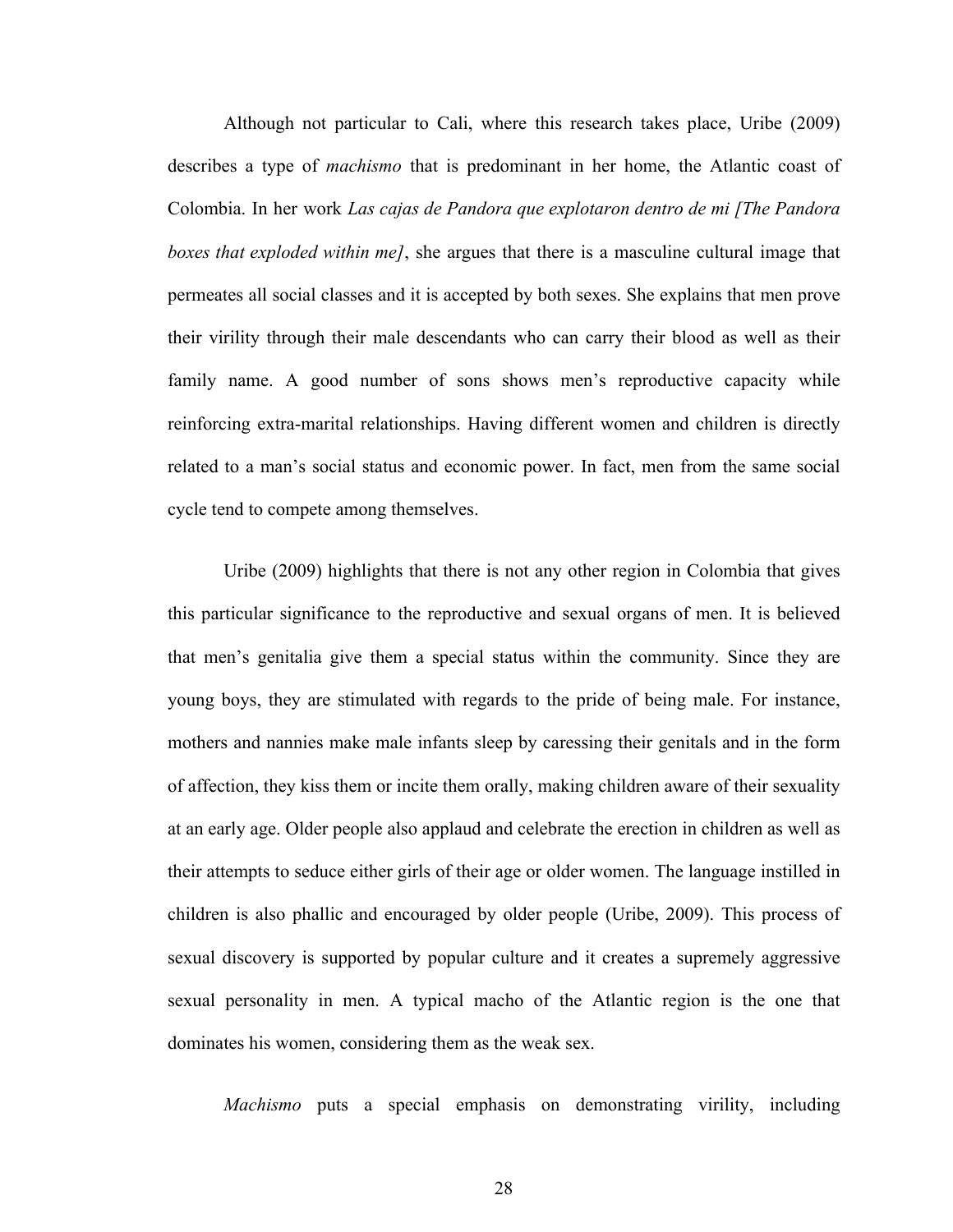domination over many women, and the effectiveness of a macho man in providing for his family or families. This can become very difficult when he has more than one woman. Often, problems associated with *machismo* deal with the abandonment of a woman and their children, considered the ultimate failure of a husband when he is not able to provide for his family. However, if he becomes a family man, that is, if he is responsible for his wife and children, then he is also breaking with the norms of *machismo*. *Machismo* is treated with an attitude of submissive tolerance by women, who recognize it as the cause of their own sufferings (Brusco, 1986).

The sufferings women go through when they marry a *macho* man is explained as part of the conjugal role. In regard to this, when women were asked why they think men find it so difficult to follow a home life, they responded that it is their nature to be sexually active. Under these circumstances, "the lack of conjunction between male and female values and aspirations, combined with the dependency of women on male earnings in post-peasant society, poses the central problem for women in terms of providing for the household which is their main arena" (Brusco, 1986, p. 134). The wife is the one who keeps the household running in a conjugal relation shaped by both the fulfillment of male desires and the dominance of a *macho* personality.

Uribe (2009) argues that Colombian underdevelopment does not only carry political and economic implications. In the Atlantic coast, underdevelopment has prolonged a colonial culture in which a special significance has been given to "the masculine". In fact, she argues that women play a key role in supporting this hierarchy in which men occupy a higher position in a region where daily life keeps close similarities with colonial times. She explains that due to the legacy of colonization, the port region is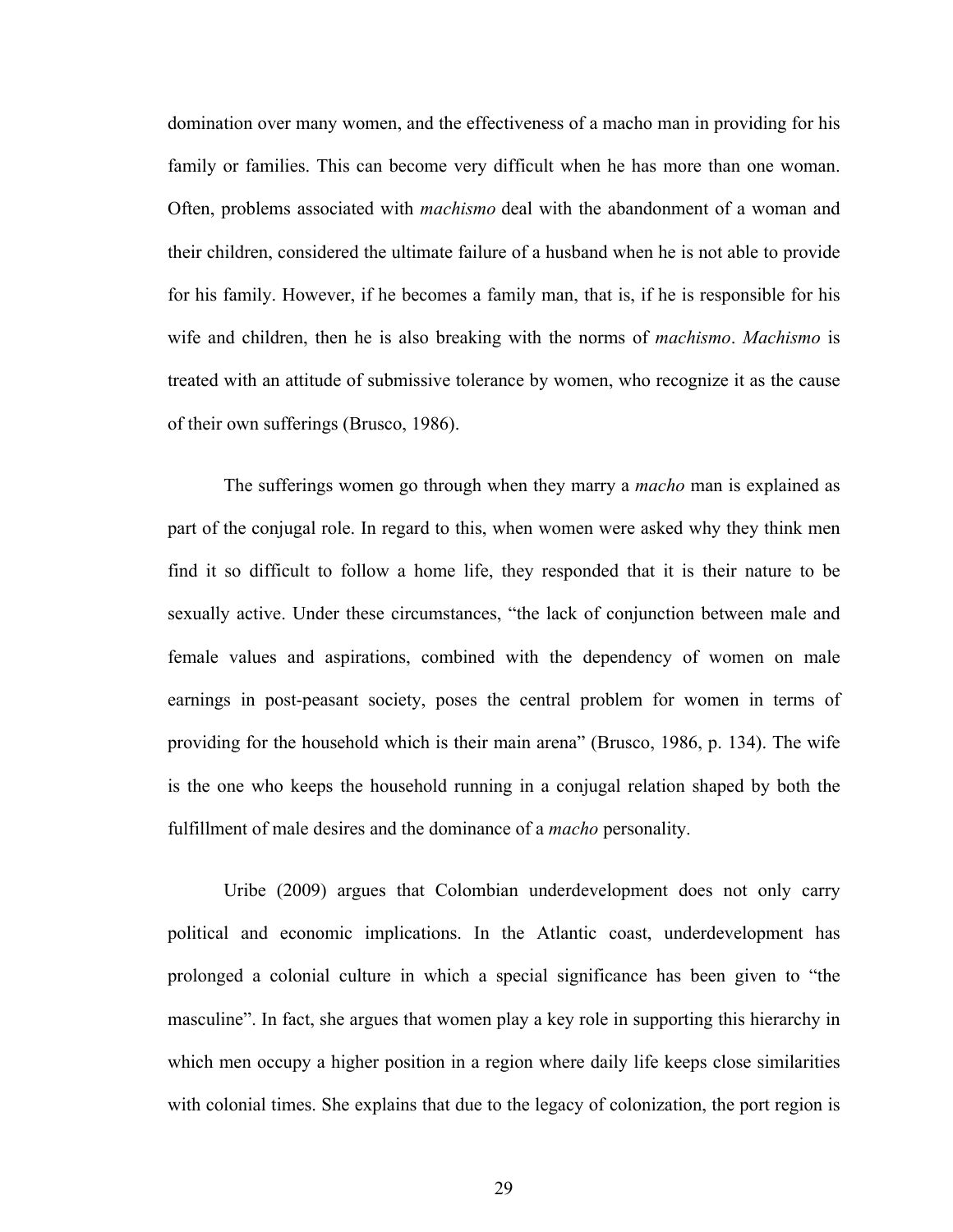today highly dominated by Afro-American descendants. However, two other groups of people also remain in the area: descendants from Spanish colonizers and a Syrian-Lebanese group. Since the African influence is higher, the way of living and the culture of the region is the result of the African legacy and the slavery structure imposed by settlers. For instance, black slave women were obligated to sexually please their "owners". Also, women in general, both black slaves and those of Spanish and Syrian-Lebanese descent, were the vehicle to reproduce the lineage of men, both black slaves and white slave owners, without giving them any responsibility to nurture their children. According to Uribe (2009), this historical fact explains why the practice of polygamy may take place in some areas of the Caribbean, registering high cases of common-law relationships. Also, one of the five top crimes of the region is food absenteeism, i.e. a concept attributed to men who do not provide the minimum food quota to their children (Uribe, 2009).

### **3.2 THE CATHOLIC CHURCH**

In Colombia, there has been a complete fusion of the Roman Catholic Church, the State and society. The Catholic Church in Colombia has a reputation throughout South America of being particularly powerful and influential in national life. In fact, the Colombian State delegated public authority over major areas of the lives of its citizens to the Catholic hierarchy, including education (Brusco, 1986).

Historically, the contents disseminated in public schools were regulated by the church. While men received a conventional education that guaranteed their access to higher education, women received a basic education associated with domestic work and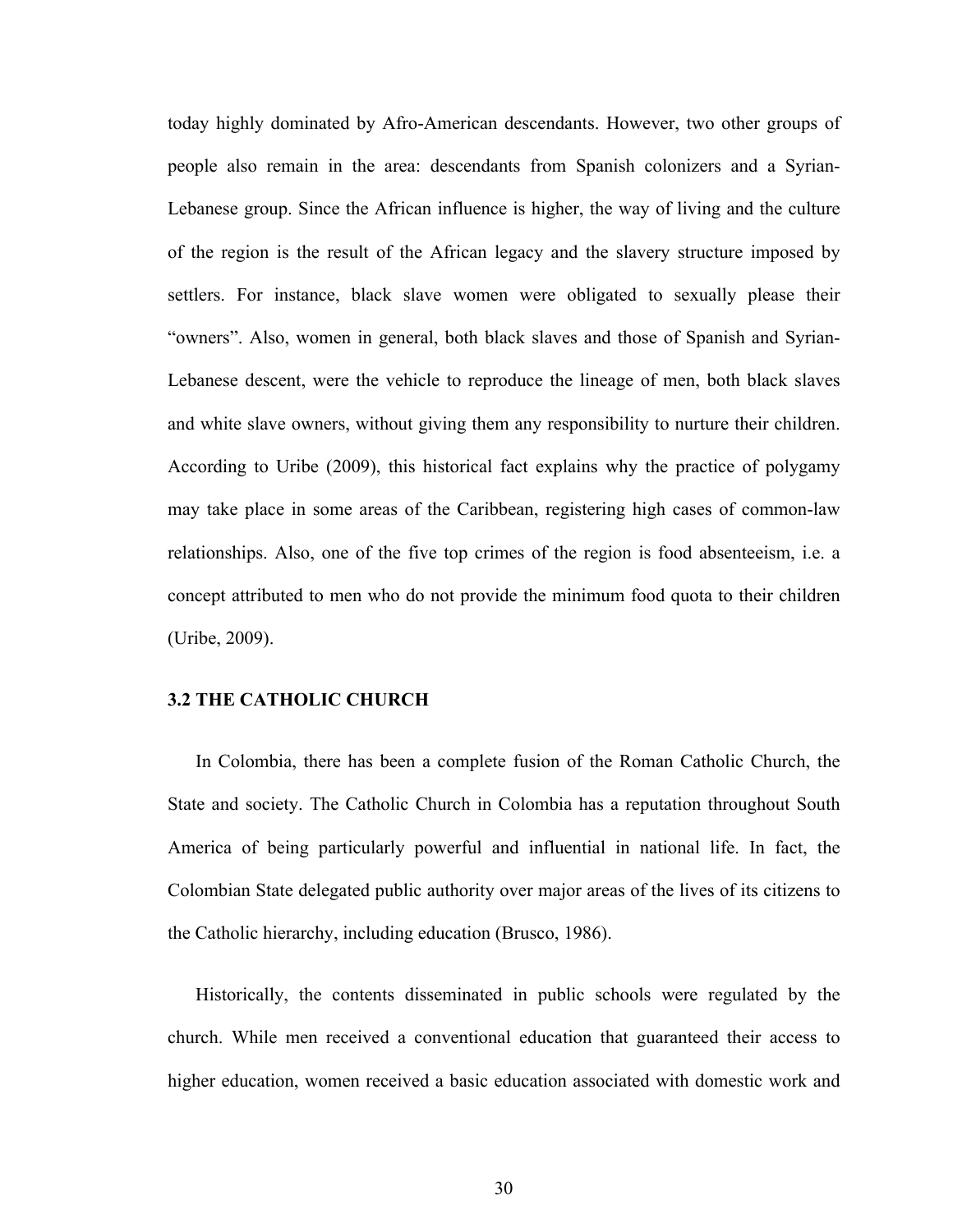childcare, thus limiting women's access to professional careers (Wills, 2007). Religious instruction was obligatory and "education at all levels was to be maintained in conformity with the dogma of the Catholic religion" (Brusco, 1986, p. 59). In contemporary Colombia, education is still permeated by Catholic dogmas.

The church has contributed to the reinforcement of stereotypes regarding the role of women in the social order by giving special significance to marriage and by supporting the unit of the family as the only institution able to ensure a place for women in society. By supporting a clear distinction between the public and the domestic life of women, the church promoted that the proper behavior of women was based on their nurturing of their children and their loyalty to their husbands, whom they have to respect, obey, and sexually please. For Catholics, conjugal sexuality only fulfills a procreative function. In other words, a good wife is not supposed to enjoy sex. She accepts it as part of her "sacred duty" (Brusco, 1986, p. 195). According to Brusco (1986), pleasure and procreative purposes are at odds in Colombian Catholic conjugal sexuality. In fact, man's sexual affairs outside of marriage contributes to reinforce his wife's pure image. Similarly, his wife's lack of sexual pleasure reinforces the idea that "the union between husband and wife is primarily for procreative purposes" (p. 196). Marriage was strongly positioned under Church's control. Therefore, the Concordat, an agreement signed in 1887 between the Colombian government and the Vatican, gave the Church significant power to intervene in aspects of marriage as well as in civil legislation and the life and behavior of women (Wills, 2007).

## **3.3 POLITICAL AND JUDICIAL SYSTEM**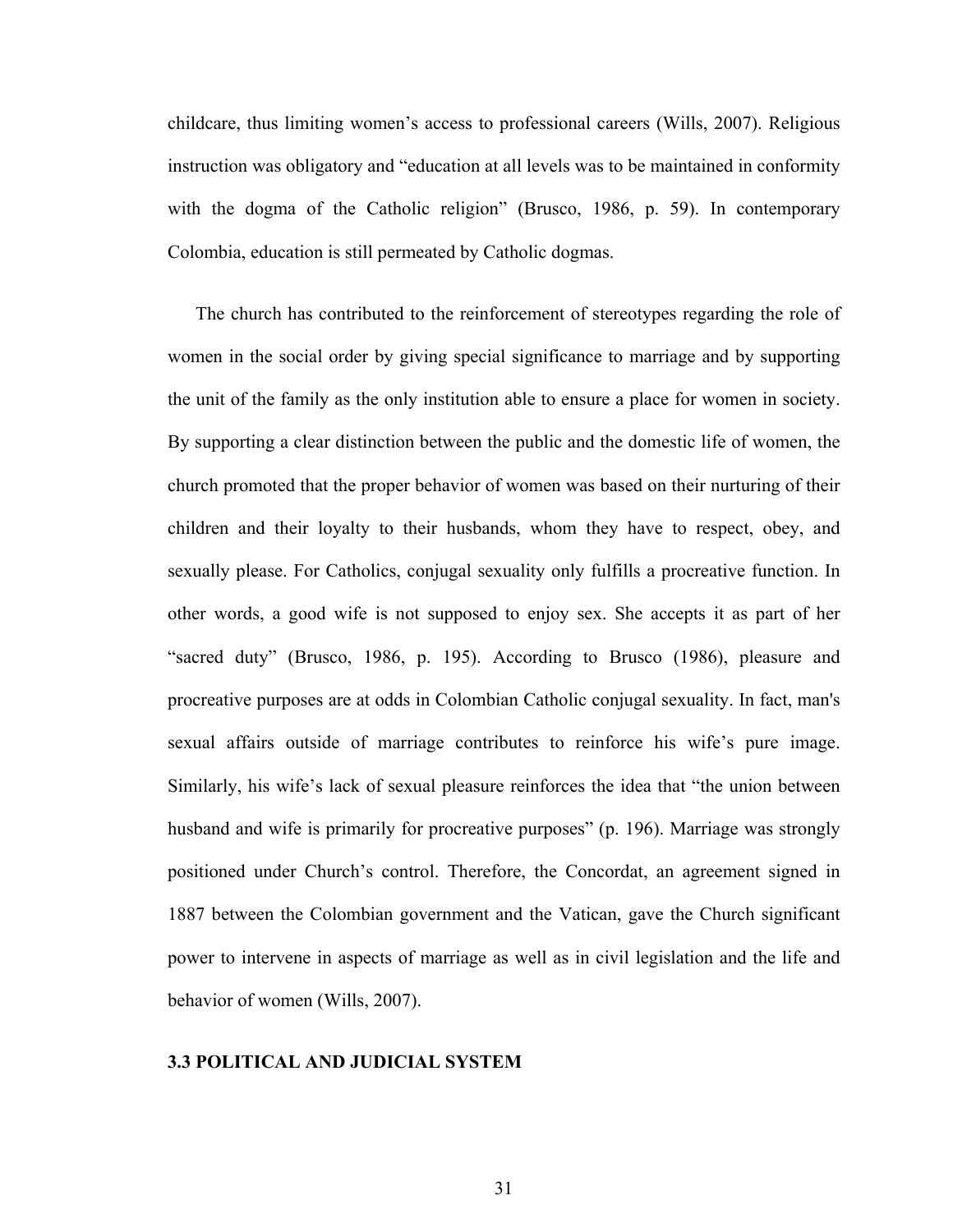Male dominance is also embodied in the country's political and judicial system. In Colombia, like in other incipient democratic nations of the  $20<sup>th</sup>$  century, women were not able to vote until 1957 and could not participate in politics. Both traditional political parties (liberals and conservatives) believed that politics was not meant for women, suggesting that even though both parties had clear political differences, they shared a similar position with regards to the place women had to occupy in society. According to Wills (2007), both liberals and conservatives defended a type of femininity that was apolitical, modest, and prudent. A femininity that could only fulfill a maternal role. Indeed, liberals and conservatives thought that women's suffrage was something men had to decide without considering women's opinions. Further, liberals were afraid that women could have an inclination for conservative ideologies, which could represent conservative votes.

Some forms of *machismo* are evident across political movements, parties and trade unions. Even though women were eventually accepted within these movements, groups and political parties, they were asked to remain modest and decent. Further still, their personal life could be scrutinized, sometimes, harming their roles, such as the case of a state governor who had to resign her position since the Catholic Church put a lot of pressure on her status as a divorce woman (Wills, 2007). This scrutiny, sometimes public, suggests that men protected the honor of their political party by controlling women's behavior. In other words, it seemed the honor of the party depended on the sexual behaviors of the female members. In a similar vein, those women who were able to participate in politics within the traditional political parties, did not receive the support expected. According to Wills (2007), their colleagues did not understand the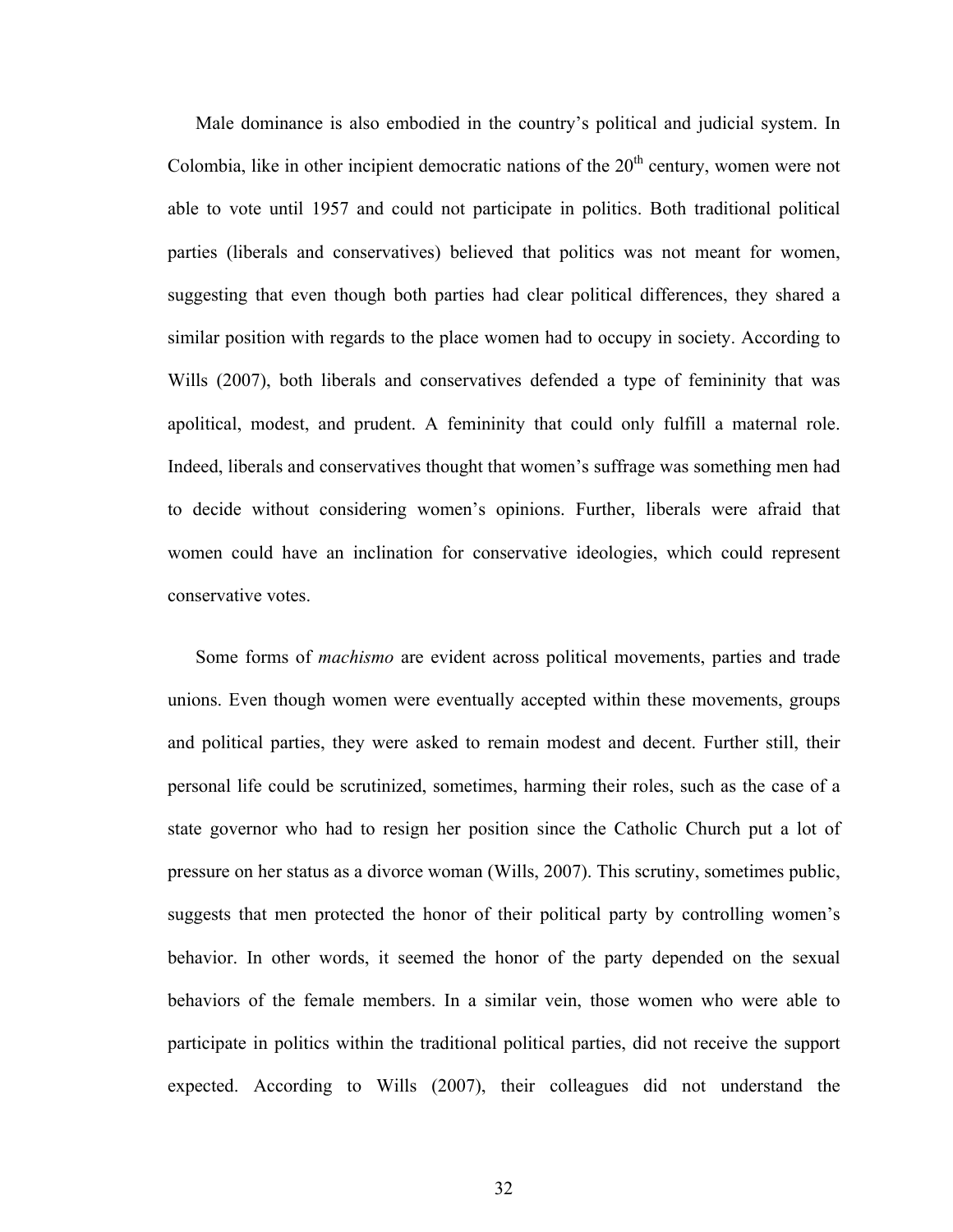discrimination women faced, which explains why so few laws were approved to improve women's rights in the 1960s. According to Moreno (1972), men underestimated the capacity of women to take part in politics, which in some cases, fostered a difficult environment where women really thought they were incapable. Moreno argues that the lower rates of women participating in leftist movements and political parties, demonstrated how the party was unable to reinforce equal rights for women and men. (p. 164).

In Colombia, the beginning of the XX century was particularly difficult for women. The Criminal and Civil Codes deprived women from any possibility of building an autonomous and independent individuality. Also, these political tools regulated the sexual behavior of women. The Marital Power Act, enacted before the 1930s, established that women could not exercise any control over their own property and salary; they could not hire employees or appear in court. They also could not accept any property that was inherited and could not do any type of economic transaction without the written consent of their husbands (Wills, 2007, p. 93). In fact, marriage constituted the vehicle where women lost their own economic independence. This legal figure was also extended to the daughters of the family who, once old enough, could not make any decisions over their inheritance, leaving the control of the properties in the hands of their fathers or brothers (Wills, 2007). During the period of 1920-1957, the Criminal Code punished cases of adultery in women, but omitted sanctions for the infidelity of men. Therefore, the Civil and Criminal Codes unjustly penalised women. While women lost control over their children and their property in cases of adultery, men did not receive any sanction at all (Wills, 2007).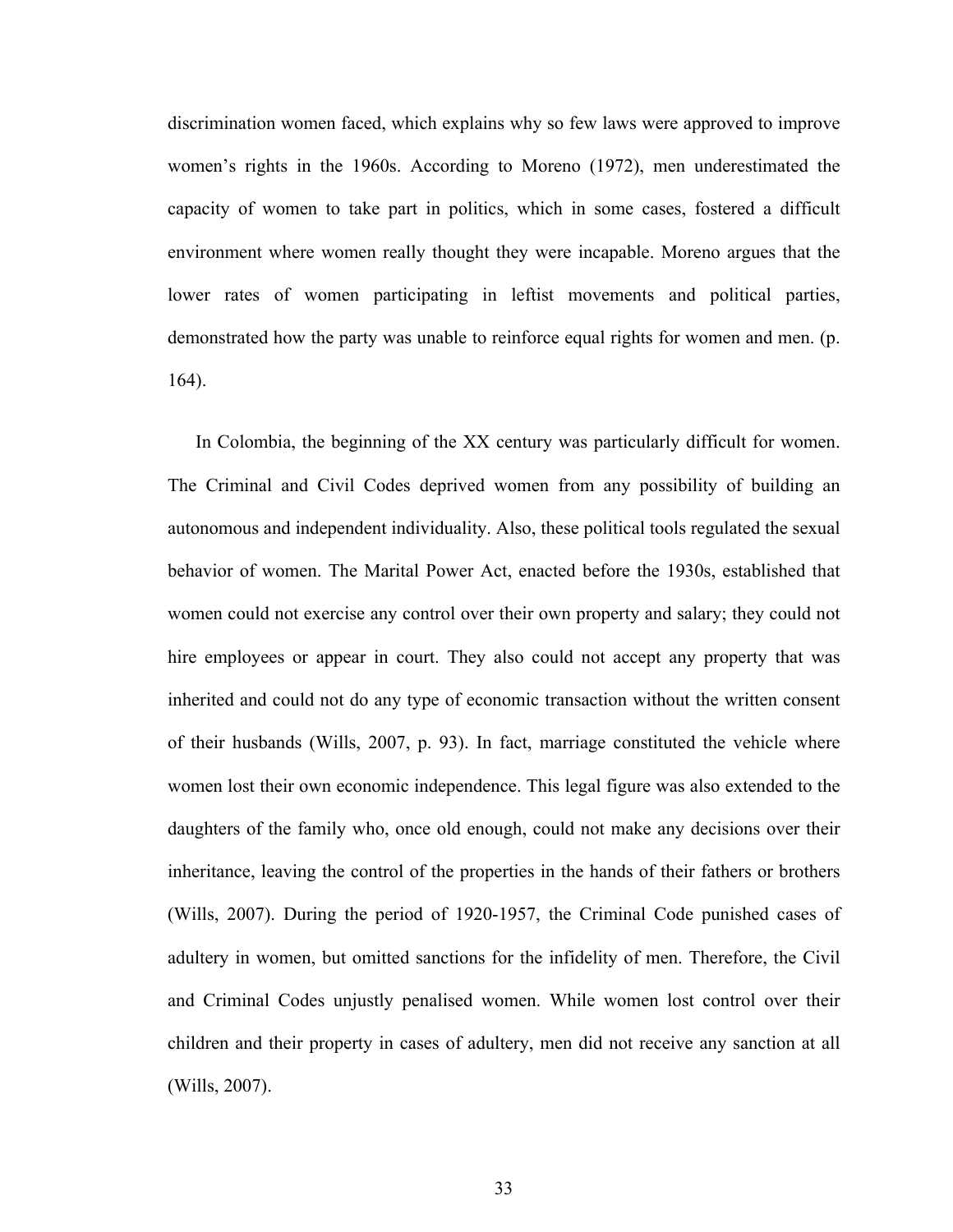When the political power shifted from the Catholic Church to the Constitutional Court in 1991, new sexual agreements arose, implying other ways to relate between women and men. In particular, the new constitution supports pluralism in both the public and personal arenas. In fact, the following political achievements demonstrate how the personal sphere was considered a public concern. For instance, Law 294 of 1996 punishes family violence. In this context, even though the Colombian Constitutional Assembly did not recognize that different forms of family exist, which is still a public debate, it defined that family relations are based on equal respect among its members and therefore, equal rights and responsibilities are shared between members of the family. This gave a victory to women who advocated for "democracy in the house and in the public plaza" (Wills, 2007, p. 251). The new constitution also brought more political rights that were protected under new legal institutions: The Ombudsman Office promoted and defended human rights and the Constitutional Court was in charge of its preservation. In 2003, a national health policy brought sexual and reproductive rights to the public agenda. However, despite these improvements achieved within the political system, there is still a clear gender gap that reinforces gender inequality, violations of women's rights and VAW (Lizcano and Orstavik, 2013).

### **3.4 VIOLENCE AGAINST WOMEN (VAW)**

Lizcano and Orstavik (2013) highlight a recent national study that shows how 37 percent of married women admit to having been physically abused by their husbands.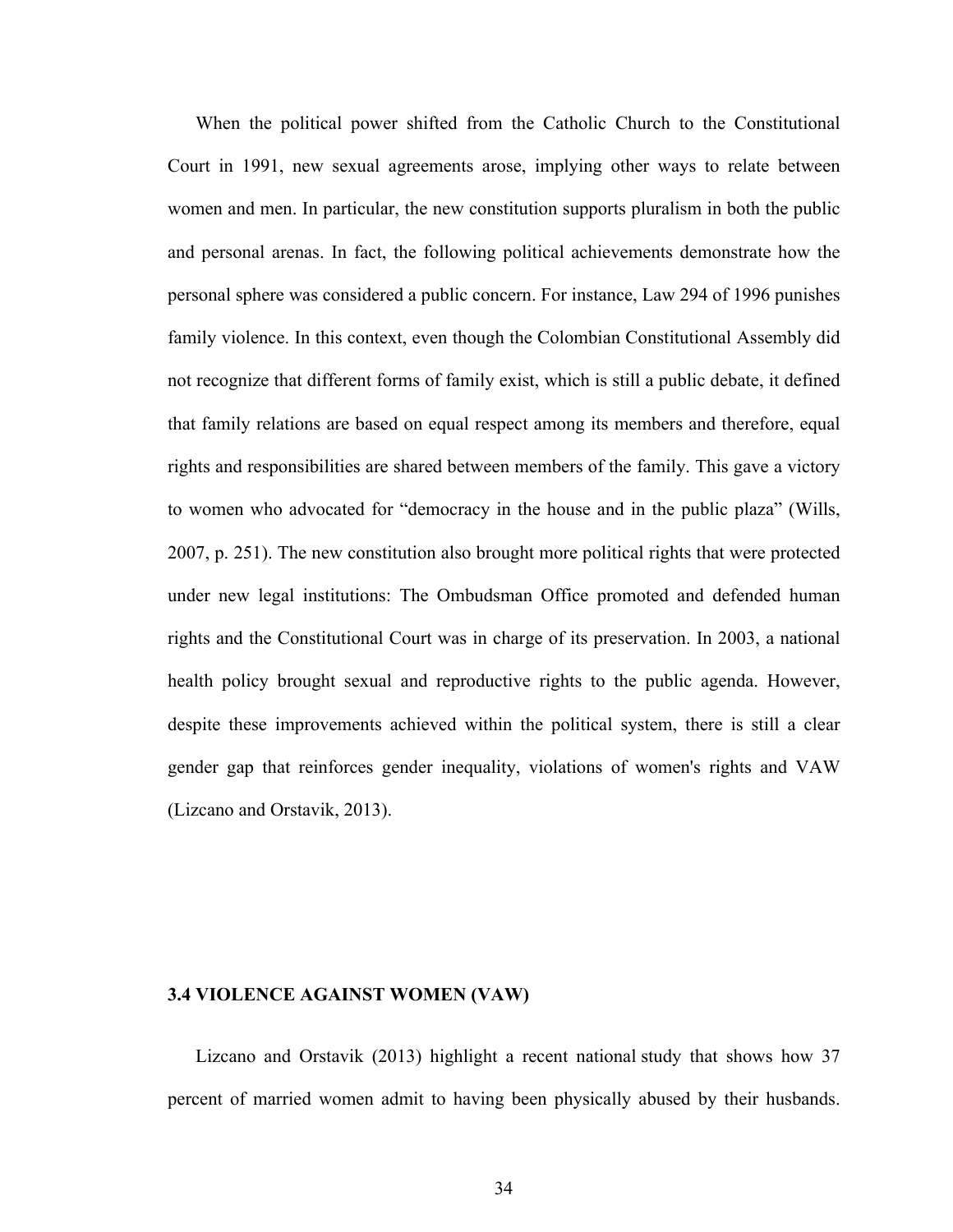Only ten percent of the women reported their case and six percent declared that the rape was committed by someone different from their husbands. The study reveals that only 21 percent of physically abused women reported visiting a doctor or health Centre for treatment and information. A full third of those who did seek help were not informed about possibilities for making a formal complaint. In fact, reporting abuse to authorities or seeking medical support carries risks too. There are common stories of degrading treatment and abuse perpetuated by the police and medical practitioners (Lizcano  $\&$ Orstavik, 2013). Furthermore, the country has been recently shocked by cases of femicides invading the news, including the case of Rosa Elvira Cely, a woman who was brutally raped before she was killed in Bogota in 2012 or the case of Yuliana Samboni, a 7-year-old indigenous girl who was kidnapped, tortured, raped, and killed in 2016 (Semana, 2012, & Semana 2016). According to El Tiempo (2017), VAW has increased in recent years.

Calderon, Lopez and Murad (2013), published a study on VAW in Colombia based on the National Demographic and Health Surveys for the period of 1990-2010. The authors explore the relationship between the exercising of sexual and reproductive rights of women and the VAW perpetuated by their husbands or partners in Colombia. According to their study, 18.8% of Colombian women declared in 1990 that their husbands, or partners physically abused them. This ratio incremented 18 percentage points by 2010, reaching 37%. In terms of sexual abuse, 8.8% were victims in 1990. This number incremented to 9.7% by 2010. The intensification of cases shows that more women recognize that their relationship with their partner is an abusive one. They realise that it is unacceptable, and therefore, they report it.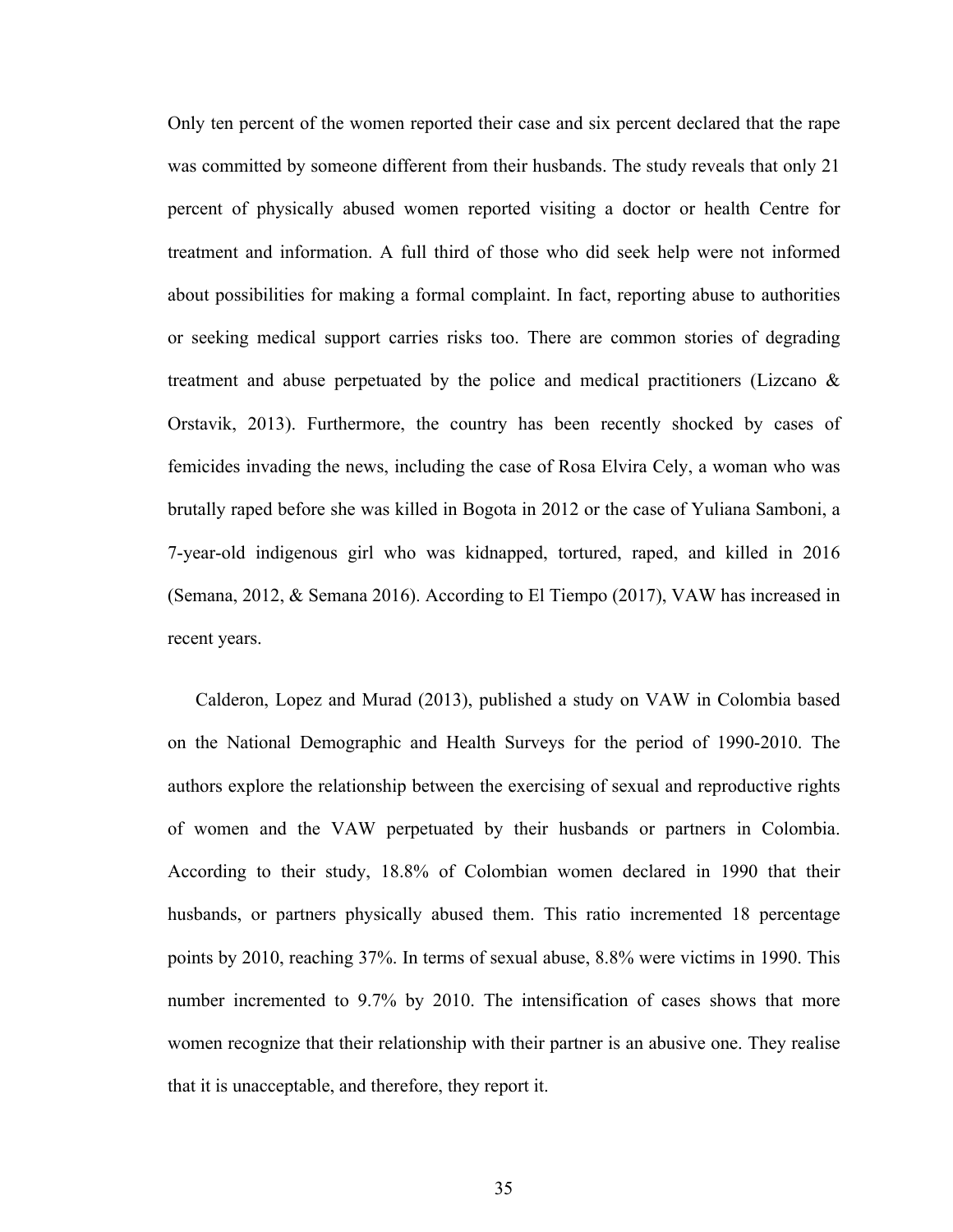The findings of Calderon, Lopez and Murad's (2013) study are important to understand the complexity of VAW in Colombia. To start, the research reveals that there are two types of violence – economic and psychological – that are less recognized. However, their emotional effects are the most highlighted by individuals. The investigation reports that those men who were abused when they were younger, tend to have a higher chance to replicate violent behaviors, either in the public or private spheres. Similarly, the study shows that those women who have been victims of violence by their husbands or partners are less likely to exercise their sexual and reproductive rights. In fact, these women tend to legitimate violence. Also, the conditions surrounded the victims' environment are very poor when seeking protection. The institutions available to help women do not really respond to the victims' needs, indicating that the State is also responsible for not guaranteeing the rights of these women. According to studies such as Calderon, Lopez and Murad (2013), authorities have not been really effective in promoting women's rights in Colombia, and, in fact have perpetuated VAW in the public sphere (Calderon, Lopez & Murad, 2013).

According to Olivares (2009), although VAW is a multi-causal phenomenon that has both private and public expressions, its foundation is inequity between women and men. In Colombia, the rigidity of gender roles establishes a regime of sexual division in society where men and women must obey cultural mandates, otherwise, they will meet social sanctions in attempts to keep order in society. For men, the fulfillment of his male role speaks about his honor, character, and status. For women, the failure of their female role questions their capacities, goodness, and her 'feminine nature' (MDGF, 2010 in Calderon, Lopez & Murad, 2013). This argument is reinforced by UN Women, which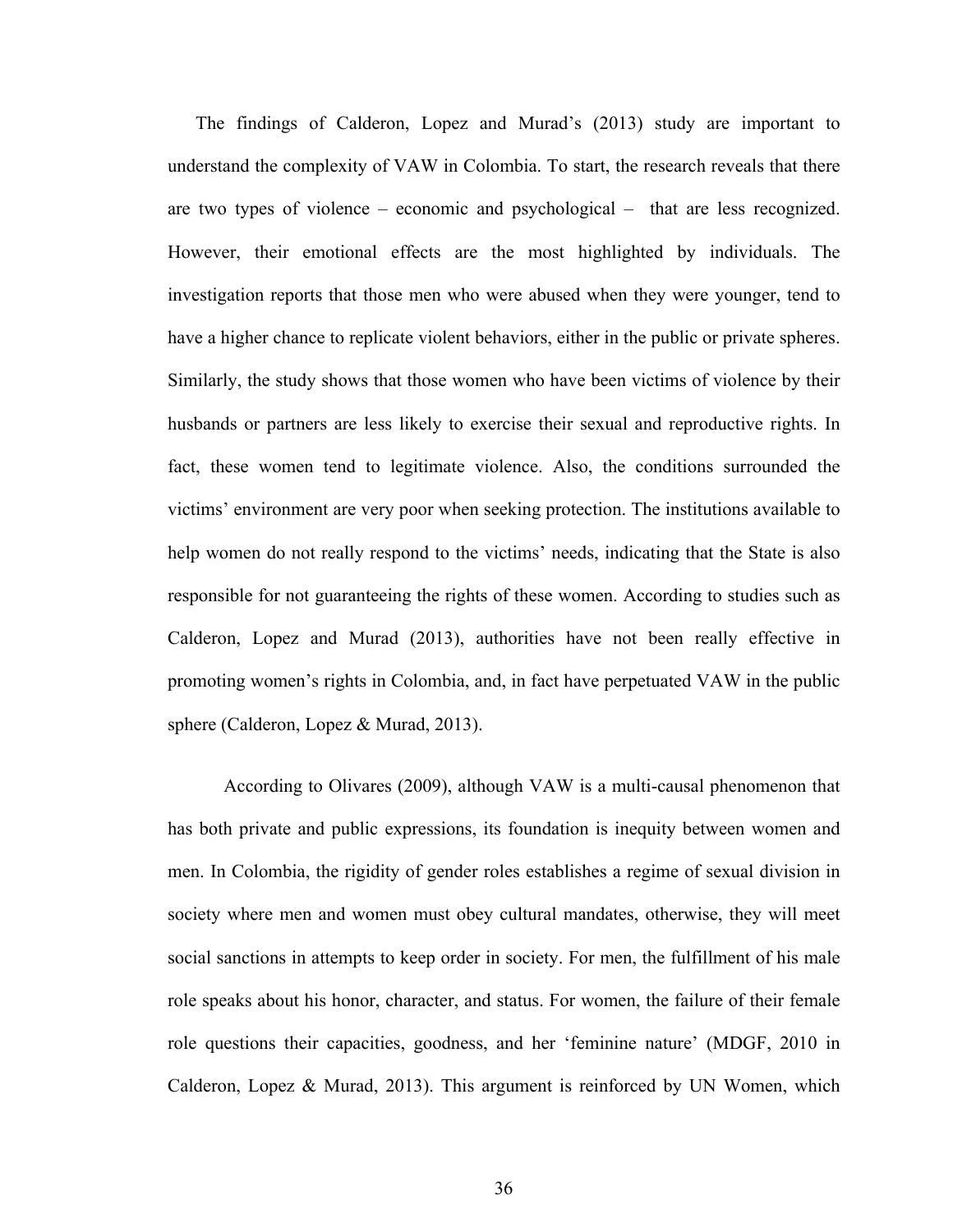claims that "Cultural and social beliefs lie at the heart of gender inequality" (United Nations, 2013, para. 1). Furthermore, "social and cultural beliefs deeply rooted in Colombian society, generating rigid gender roles and patterns of sexist, patriarchal, and discriminatory behaviors, facilitate, allow, excuse or legitimize VAW" (United Nations, 2013, para.4). A set of structural, political, institutional, and symbolic norms differentiate and position people according to their sex of birth. This situation produces, sustains and legitimizes violent acts. In this context, a social acceptance of violence is required to support a hierarchical order that reinforces the status quo in Colombia (Calderon, Lopez & Murad, 2013).

To make significant changes in the situation of GBV in Colombia, discriminatory ideas and practices historically embedded in the population need to be challenged (United Nations, 2013). Lizcano and Orstavik (2013) believe that gender policies of equality should engage with citizens by educating them about the social construction of gender roles that are keeping the country back. They emphasize that for a narrative of development to be completed in Colombia, gender inequities, harmful social attitudes, and gender stereotypes need to be visibly challenged in the public debate and personal arenas.

### **3.5 WAR**

Even though the Colombian war has been brutal for both women and men, it continues to touch the bodies of women in a specific way. According to Ruta Pacifica de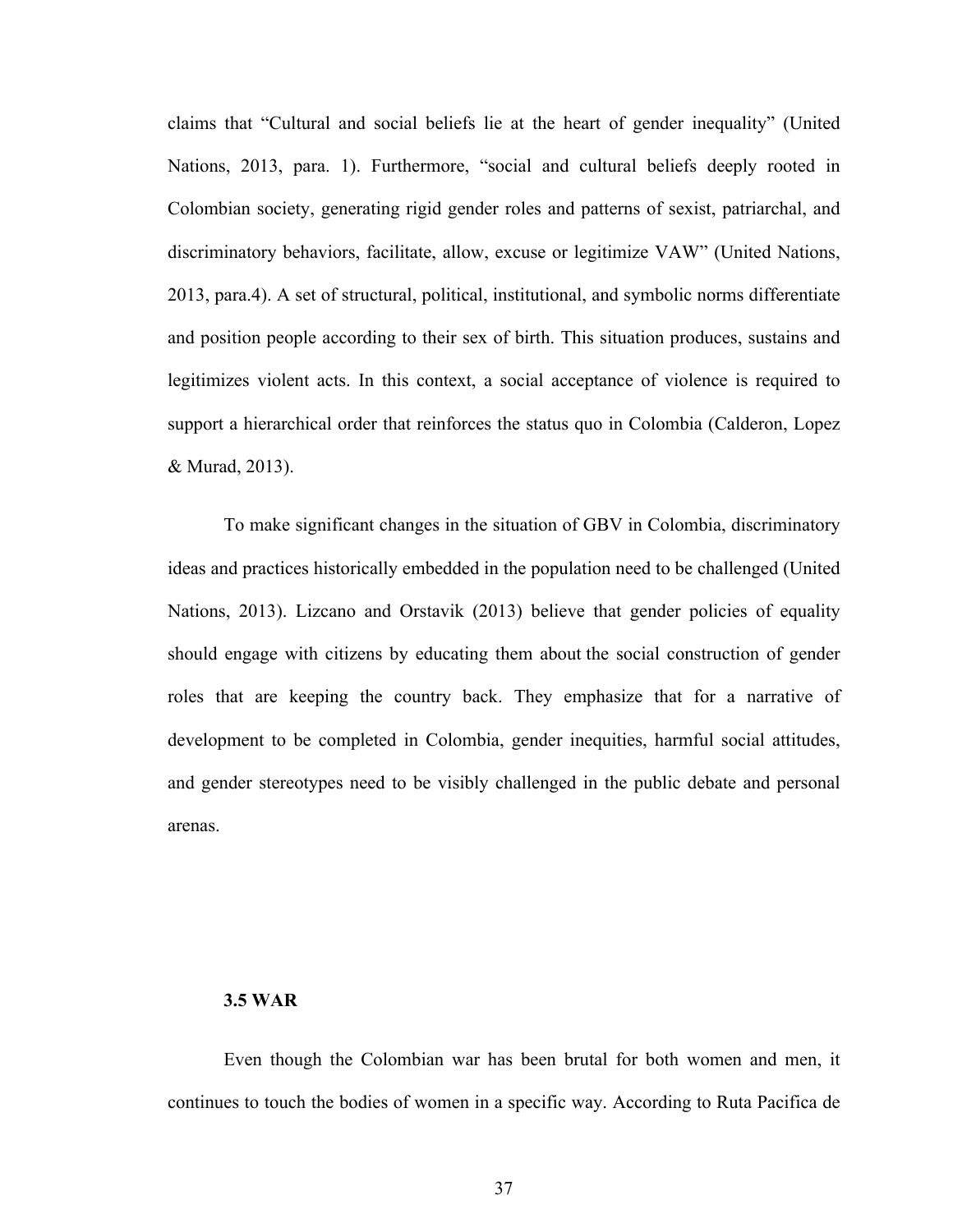las Mujeres (2013), the logic of war reinforces the control and the patriarchal domination over the bodies and the lives of women. This domination does not only occur in the territories where conflict takes place, but also happens in all the spaces where women perform their daily routines. The bodies of women, especially the bodies of young, peasant, black, and indigenous women, work as places of intersection where discriminated identities encounter each other within a patriarchal society such as Colombia. According to the Truth and Reconciliation Commission, women keep visible and invisible marks on their bodies left by war as a sign of affirmation of the patriarchy. These scars are the result of a war that was not chosen. They represent deaths, disappearances, massacres, sexual violence, femicides, and displacement (Truth and Reconciliation Commission, n.d., as cited in Wills, 2007). These violations have encouraged political activism by some women who politicized their roles as mothers in a society highly affected by the armed conflict. Their slogan "we women do not give birth, nor do we rear children for war" illustrated how maternity represented not only a link of blood ties in the 'natural order', but also a strong weapon used in the political arena to get their voices heard.

### **3.6 DRUGS**

The phenomenon of drug trafficking is closely related to the Colombian armed conflict. It arose when agricultural policies implemented in rural areas resulted in the concentration of land in the hands of a few people. Some of them found marijuana crops more profitable than coffee, which led to the use of lands to grow marijuana, despite the illegality of such an activity (Giraldo, 2014). In addition to marijuana crops, there was a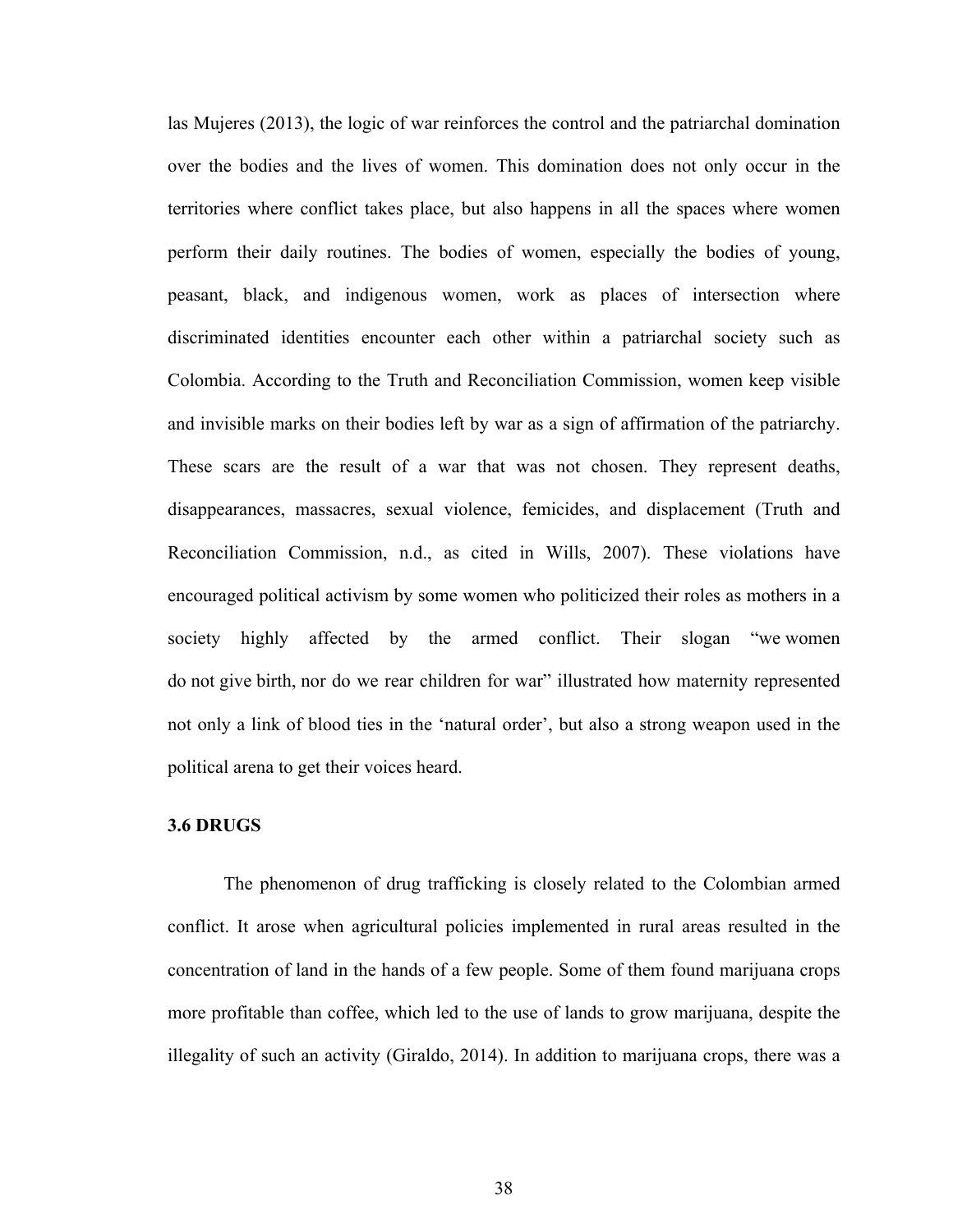rapid proliferation of laboratories to transform cocaine paste. When paramilitary groups<sup>3</sup> increased their violent activities, they needed financial support - not only from economic elites, but also from drug dealers who wanted to be protected from the guerrillas' threats and extortions (Giraldo, 2014). This is how drug trafficking started to overlap with the armed conflict in Colombia. According to the Centro Nacional de Memoria Historica (CNMH) drug trafficking became "the easiest way to make money and gain social status" (CNMH, 2012, p. 145 in Giraldo, 2014, p. 43). Drug trafficking still has a great impact on the Colombian economy and the armed conflict. In fact, it is not a secret that drug trafficking has become the main financial source of all armed groups. The reliance on the business has allowed these groups to strengthen their war strategies as well as their troops (Giraldo, 2014).

Historically, the effects of the phenomenon of drug trafficking has affected gender dynamics in Colombia. In fact, the impact of this reality still affects the way women and men relate to each other. Castañeda (2016) argues that even though cultural changes enabled some positive transformations in terms of gender dynamics during the 20th century, - women achieved civil and political rights previously denied and men slowly started to reconsider the way they relate to women - the hegemonic discourse established by the phenomenon of drug trafficking have reinforced old patriarchal traditional values and practices where "the masculine is the dominant, the strong and the feminine is the passive, the weak" (p 67). The gender discourse promoted by the phenomenon of drug trafficking "keeps close similarities with the official hegemonic gender patterns established in Colombia since it was born as a Nation-State" (Castañeda, 2016, p 67). In

<sup>&</sup>lt;sup>3</sup> Paramilitary groups are considered armed groups associated with the national army to eliminate guerrilla groups.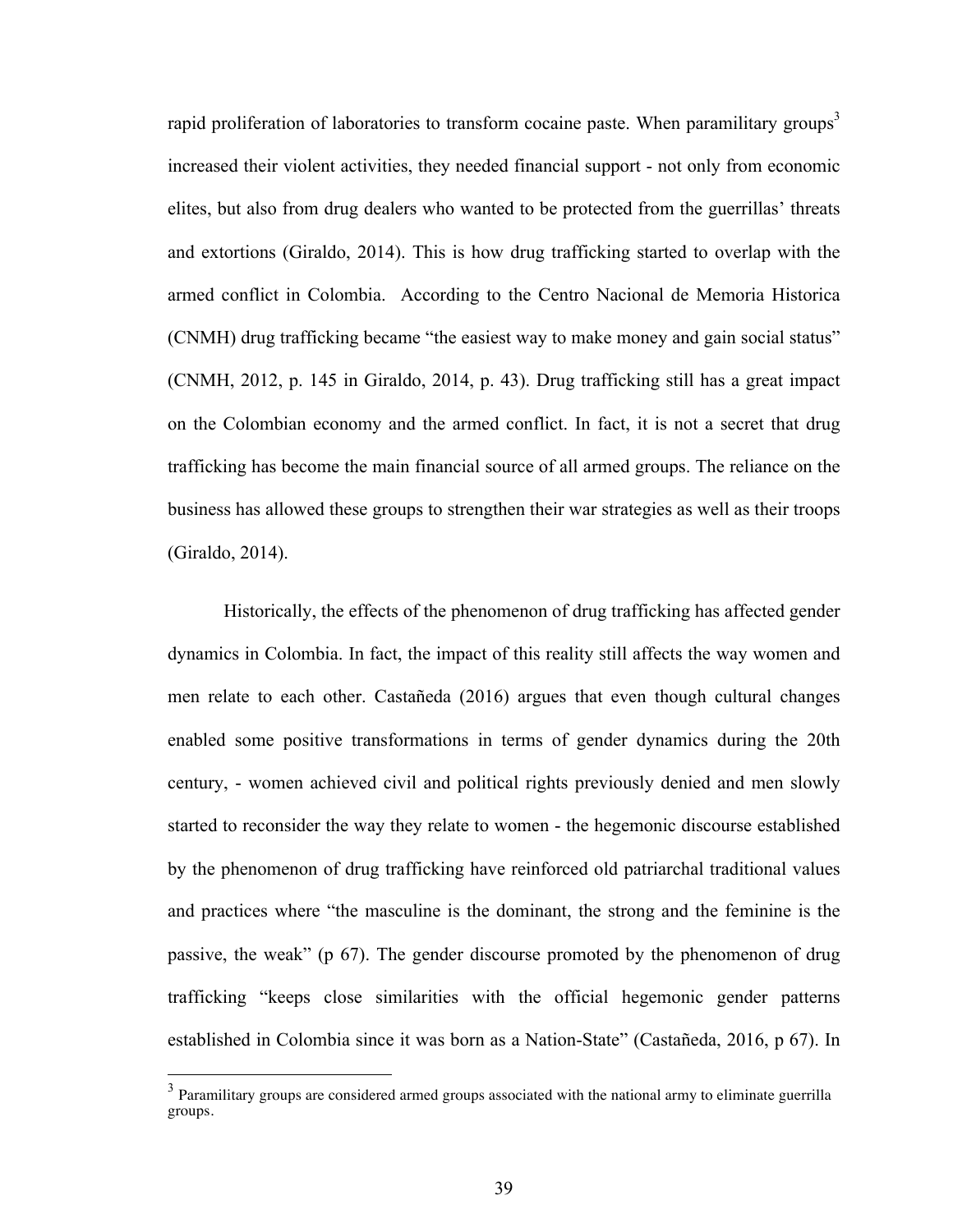fact, these patriarchal values are still significant in the country.

When drug trafficking became stronger in the 1980s (even though it existed earlier), a narco-masculinity needed to be strengthened in a criminal world that required a warrior man who could protect his business from external and internal threats, using weapons and high levels of violence. By strengthening its power, it exacerbated a hegemonic masculinity that undermined any democratic improvements that had improved gender interactions (Castaneda, 2016). The following quote by Foley (2011) provides some characteristics of a hegemonic masculinity and how it affects gender relations.

One of the most important factors of a hegemonic contemporary masculinity is that it focuses on heterosexuality, subordinating the homosexual (…) There is a close relation between power and a hegemonic masculinity. Power is defined as the capacity to dominate, to repress, to censure, control or subordinate acts, desires and the spaces of the other. These power relations are the result of inequalities, divisions and imbalances happening in society or in a particular sector of society (p. 15, 17 in Castañeda, 2016).

The phenomenon of drug trafficking created in the country a culture that educated girls from an aesthetic perspective and constructed violent boys with respect to their relations with girls and women. Gender stereotypes constructed within the universe of drug-trafficking suggest that we inhabit a narco-culture that is as well permeated by a narco-aesthetic, that is, an aesthetic that is ostentatious and exaggerated: "expensive cars, silicones, and farms, where gorgeous women are as well virgins and mothers" (Rincon, 2009, p. 147). This aesthetic might not only be a snapshot of Colombia, but also a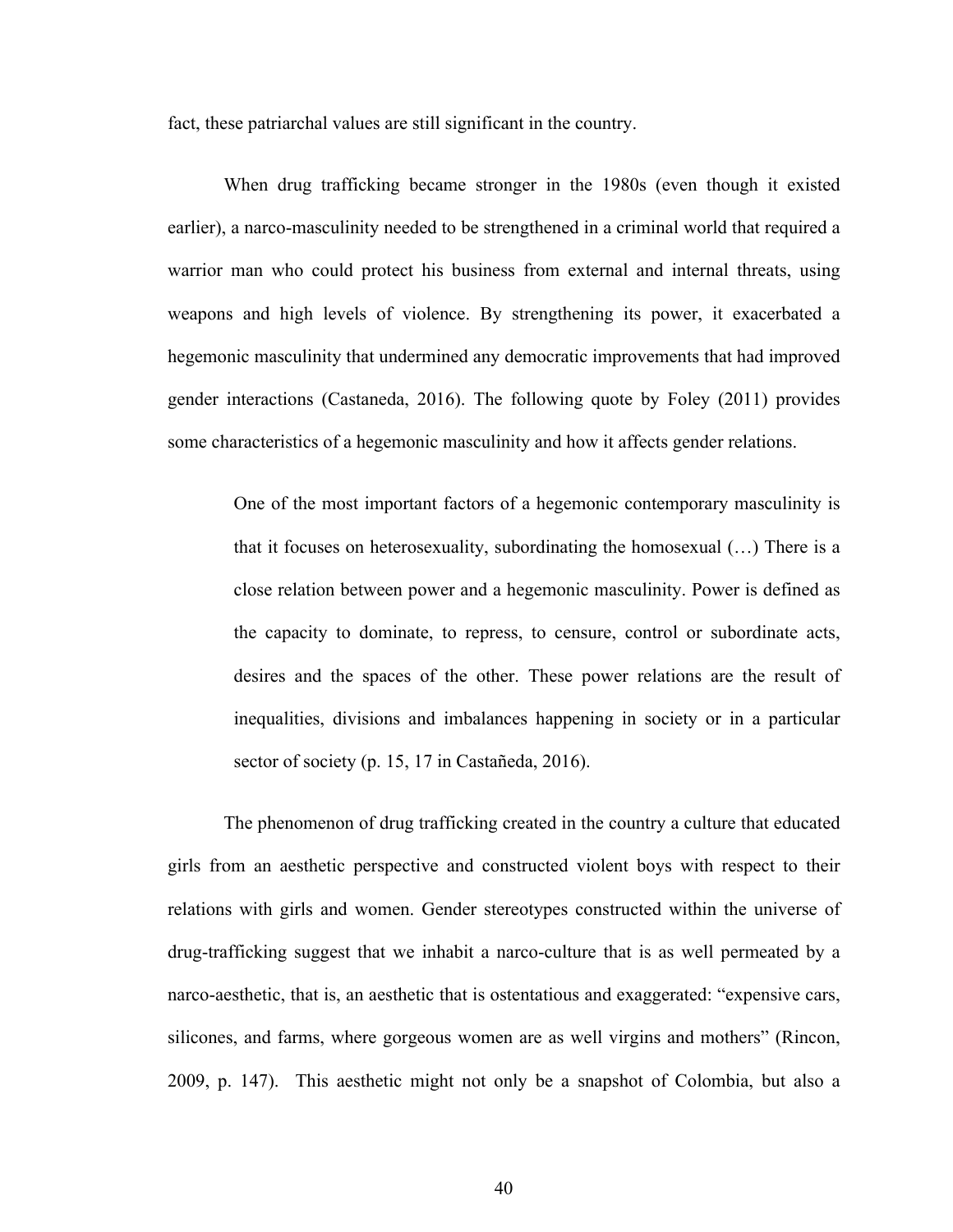snapshot of popular cultures around the world: those communities who do not have anything but still are tempted by modernity, finding in money the only possible way to participate in a market society and therefore, exist in the world (Rincon, 2009, p. 147).

#### **3.7 CONCLUSION**

This chapter highlighted how gender relations are unequal in Colombian society; historically, privileges given to men, and not to women, were sustained by the political and civil systems in the country. However, the new constitution of 1991 brought some positive changes that made personal matters a public concern. Despite these improvements, there is still a clear gender gap that reinforces gender inequality, violations of women's rights and VAW (Lizcano and Orstavik, 2013). To make significant changes in the situation of GBV in Colombia, discriminatory ideas and practices historically embedded in the population need to be challenged (United Nations, 2013). In other words, cultural and social beliefs lie at the heart of gender inequality which constitutes the foundation of VAW.

Cultural and social beliefs around gender relations in Colombia were initially influenced by the Catholic Church and later, by the phenomenon of drug trafficking. Machismo has been part of Colombian culture, permeating all social classes and is accepted by both sexes. This masculine cultural image puts special emphasis on demonstrating virility, including domination over many women. The Roman Catholic Church has also contributed in the shaping of social constructs around the role of men and women in society. For men, the fulfillment of their male role speaks about their honor, character, and status. For women, the failure of their female role questions their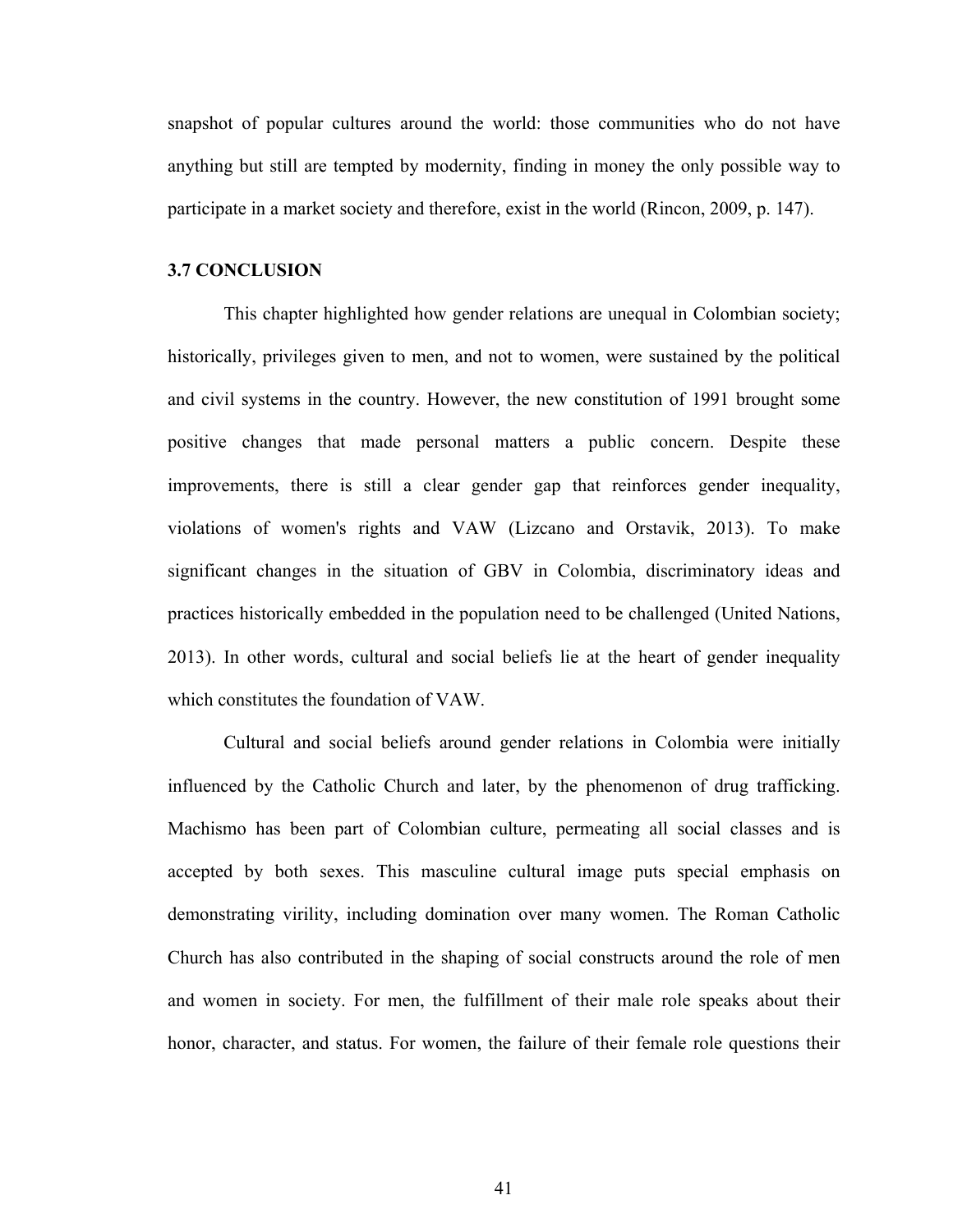capacities, goodness, and 'feminine nature' (MDGF, 2010 in Calderon, Lopez & Murad, 2013).

The rigidity of gender roles establishes a regime of sexual division in society where men and women must obey cultural mandates; otherwise, they will face social sanctions in an attempt to keep order in society. The Church reinforced the boundaries between the public life of men and the domestic life of women. The role women play in the social order was supported through the unit of the family and the institution of marriage. The proper behavior of women was based on their nurturing of their children and their loyalty to their husbands, whom they have to respect, obey, and sexually please. This idea about the place women had to occupy in society was reinforced through the political system of Colombia. Both traditional political parties (liberals and conservatives) defended a type of femininity that was apolitical, modest, and prudent. A femininity that could only fulfill a maternal role.

The effects of the phenomenon of drug trafficking has affected gender dynamics in Colombia. In particular, it has reinforced old patriarchal traditional values and practices where "the masculine is the dominant, the strong and the feminine is the passive, the weak" (p 67). These opposite social constructs around values attributed to the masculine and the feminine is known by Castañeda (2016) as narco-masculinity and narco-femininity. The former is embodied in a heterosexual, fearless, warrior man while the latter represents a beautiful, sexy woman whose value is only measured in terms of how far or how close she follows beauty stereotypes, established by a narco-aesthetic, in which the body plays a key role. Narco-masculinity is strengthened in a criminal world that requires a warrior man who could protect his business from external and internal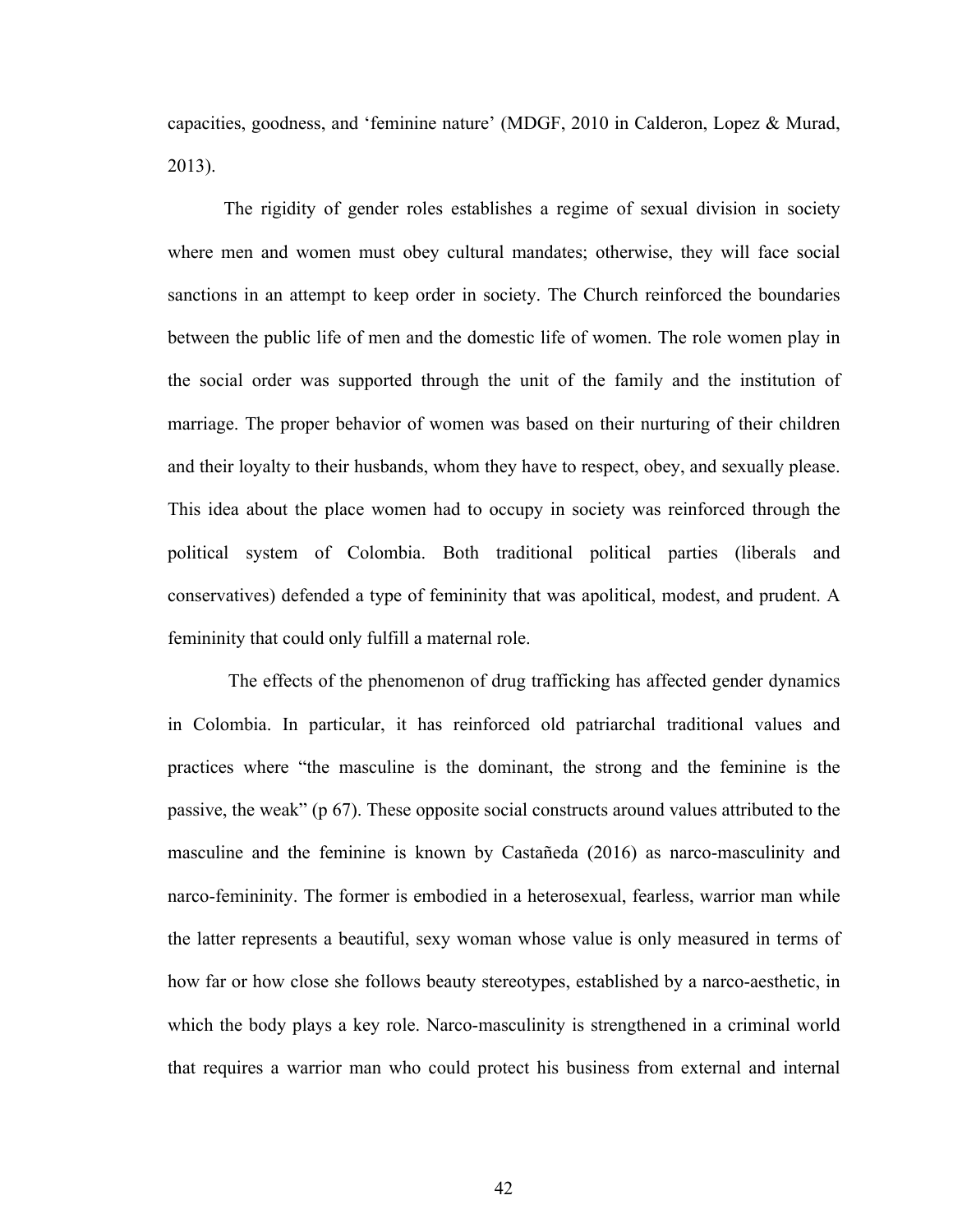threats, using weapons and high levels of violence. This behavior may explain the high rate of VAW in Colombia. Thus, a hegemonic masculinity undermines any democratic improvements that had improved gender interactions in Colombia (Castaneda, 2016).

# **CHAPTER FOUR**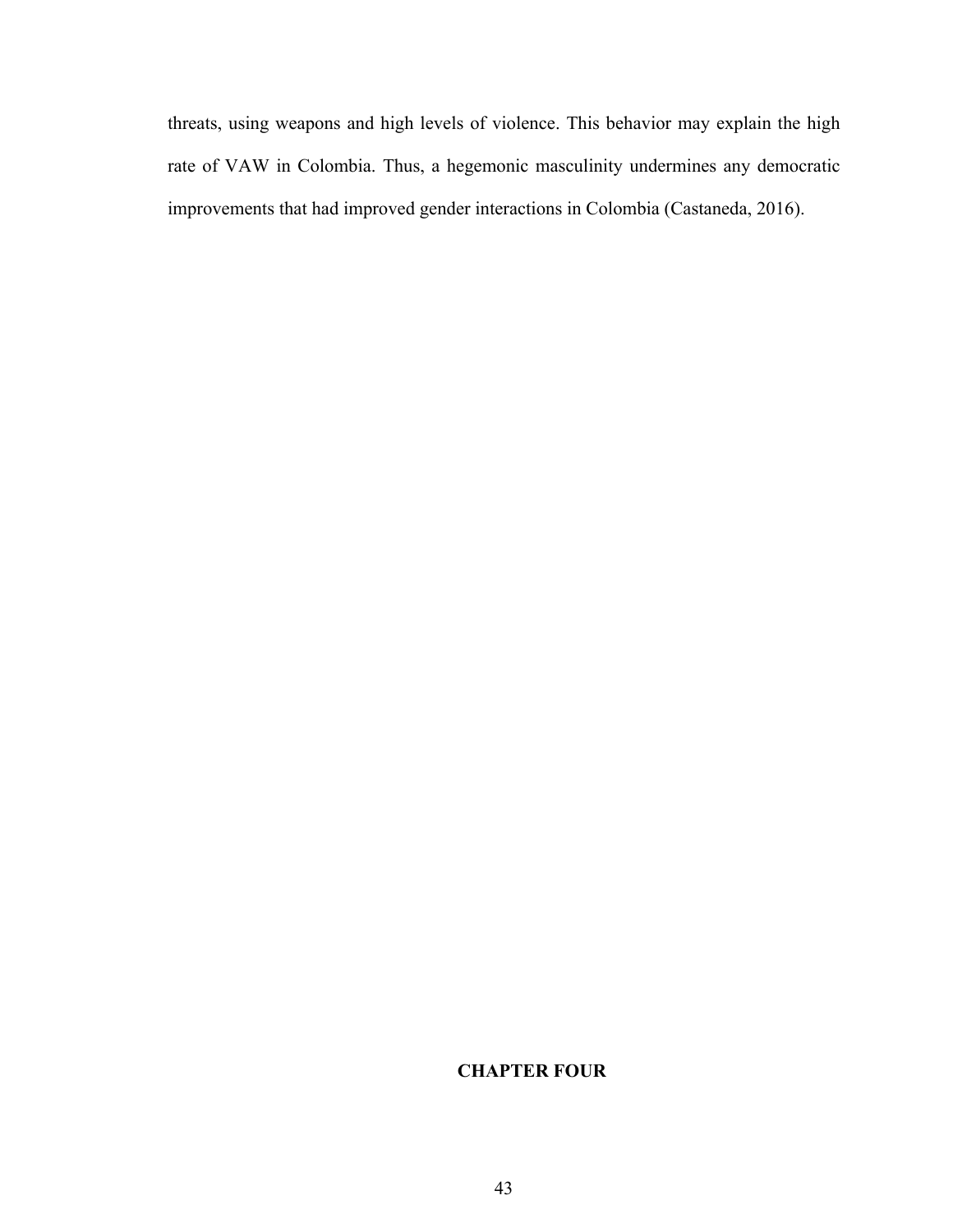# **COMMUNITY BASED ORGANISATIONS IN CALI: WORKING FOR GENDER EQUITY**

While the previous chapter explored how the patriarchal legal system and cultures in the macrosystem impacts individuals and their relationships in the micro system, this chapter focusses on organisations (the exosystem) and how they challenge the gender discriminatory elements of the patriarchal system and culture. In this vein, the previous chapter showed how the Church, legal system and the culture of *machismo* interact and reinforce one another to create, sustain and reproduce a patriarchal system that reinforces a hegemonic masculine social order, privileging men over women. This chapter introduces the community-based organizations that took part in this research: *Casa Mujer* (women's organization), *Hombres* (a group formed by mostly straight men), and *Proyecto Ser* (a group formed by mostly gay men) and shows how these groups foster different forms of resistance to patriarchy. By highlighting the ways in which men and women construct a relationship with themselves and other individuals within the microsystem, one of the purposes of this chapter is to highlight the implied tension about the reproduction of hegemonic gender norms. Secondary literature suggests that hegemonic gender norms are reproduced as a result of telenovelas and narconovelas, however, gender organizations may challenge them, indicating that the reproduction of gender norms could be more complex than is often recognized. This tension reinforces the central argument of this thesis in which there is a counter-narrative that challenges a hegemonic vision on how gender relations should operate, suggesting the inclusion of organizations with explicit focus on gender that could challenge mainstream norms in this research.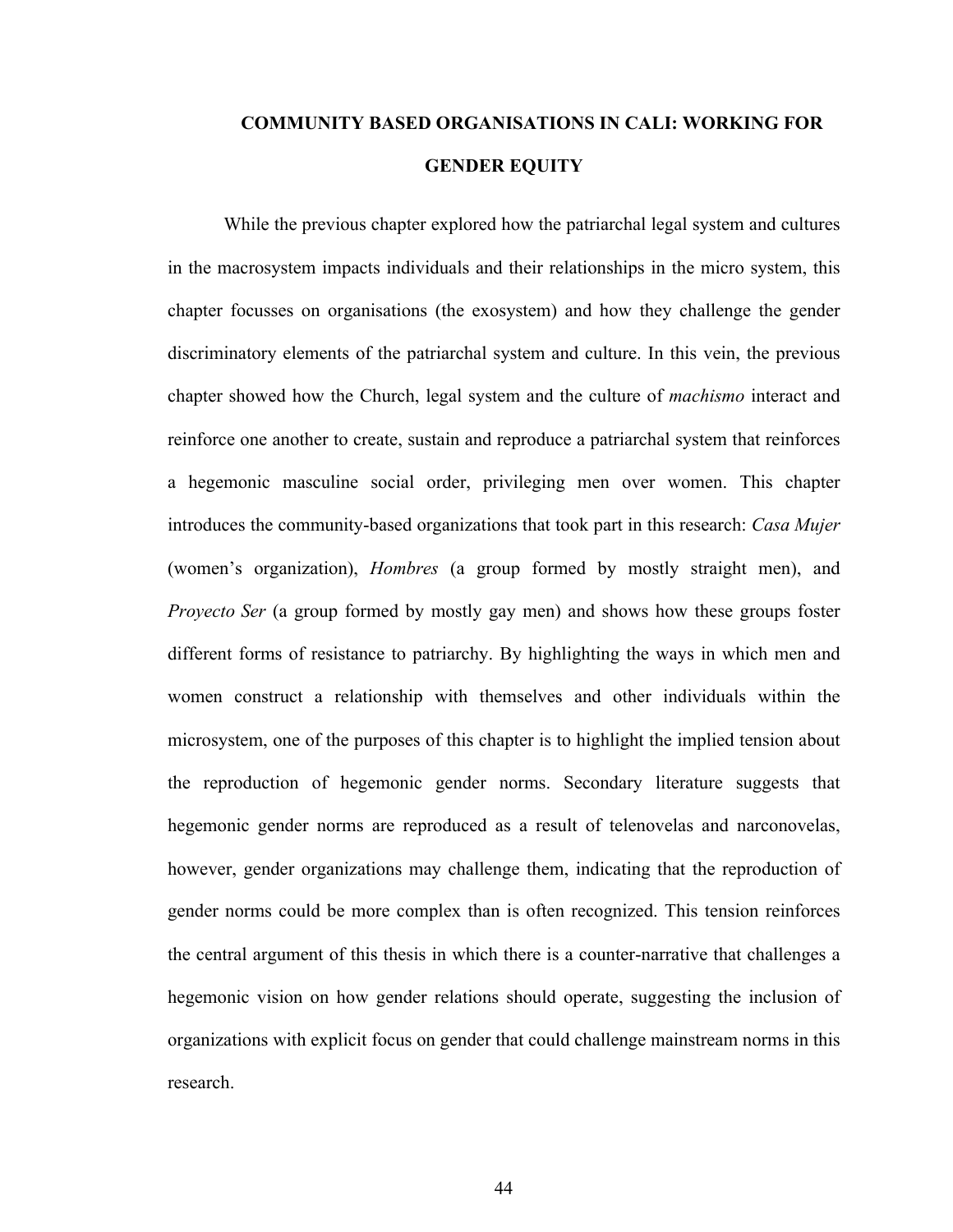This chapter is also significant because it illustrates the importance of these groups in the lives of women and men in Cali, Colombia – not only its members, but all the people touched by their work. This chapter describes the groups involved, the ideas that support their work and the approaches used when working with women and men. The information presented here serves to describe the perspective from which participants interpret love and sexuality. These narratives are commonly crossed by a gender equity approach that is more evident in some organisations than others.

### **4.1 CASA MUJER**

According to the official web site of the organization, *Casa Mujer* is an autonomous civil organisation that is independent from the church, the State or any political party. Drawing on the belief that women are excluded by a patriarchal and capitalist society, *Casa Mujer* sees its role as supporting women by "reinforcing their self-esteem and strengthening their rights", as well as "encouraging social and political participation in their neighborhoods and communities" (Casa Mujer, n.d., para. 6). Their vision is to foster active resistance to patriarchy by promoting principles of equity, diversity and empowerment among women and children. Overall, the organization gives support to women who are willing to adopt an autonomous critical consciousness in different aspects of their personal, social, and family lives (Casa Mujer, n.d.).

The organization was originally formed in 1976 when some secular Christians and religious women were highly inspired by a social and theological movement called Liberation Theology. This movement, that enabled an integration of Christian belief with political action, emerged in the late 1960s as a result of Christians' reflections around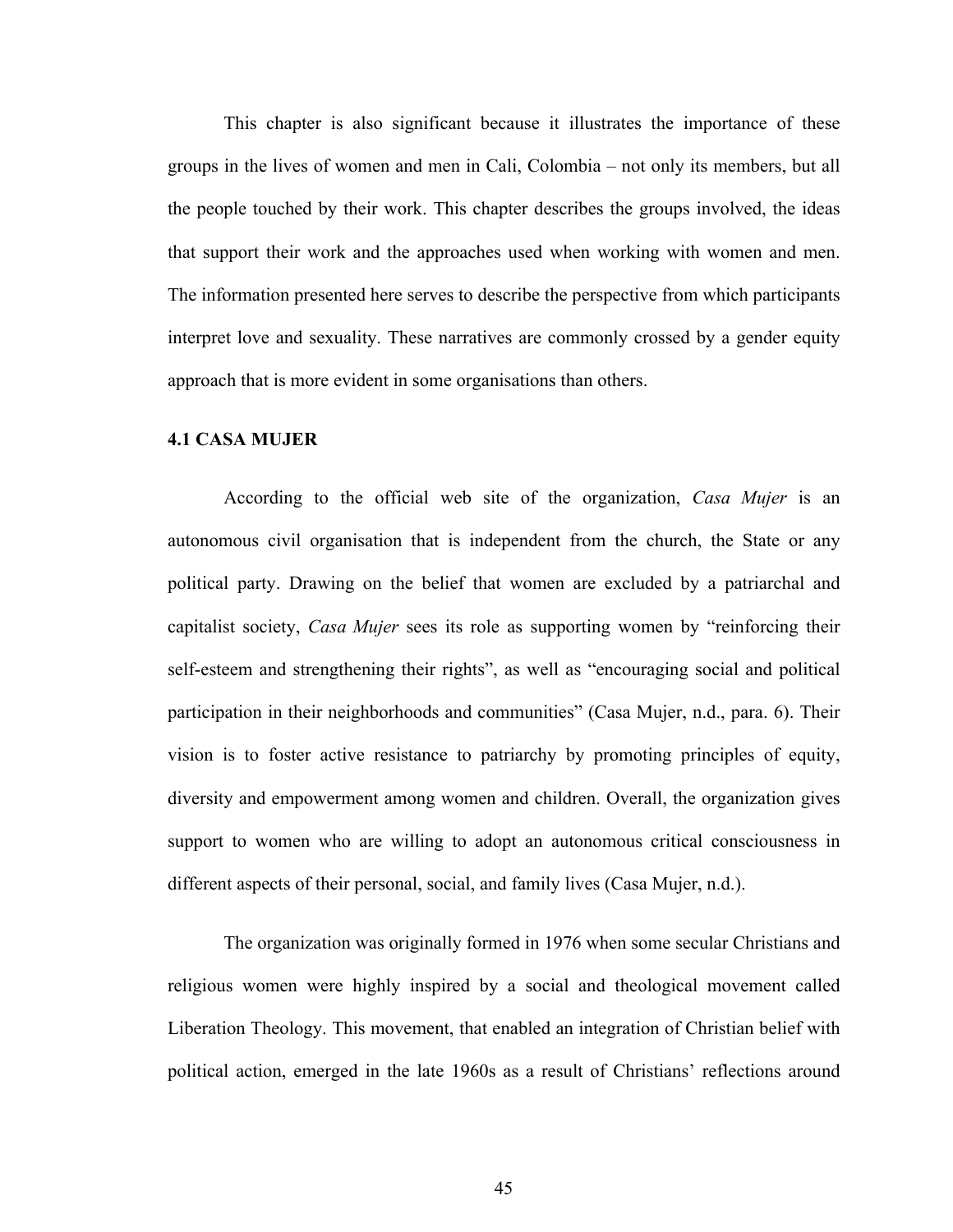their own faith, hopes, and praxis, embodied in utopian visions of a better world for the most oppressed, that is, the poor (Poyer & Cormie, 2003, p. 111). According to Maria Antonia Velez, a 64-year-old professor and one of the founders of the *Casa Mujer*, "we were part of this movement because it was a school of thought strongly accepted in Latin America, especially when working with the poor" (October 20, 2016). She remembers how the leaders of the organization were strongly seduced by this movement that proposed the liberation of Latin America.

Liberation theology questions the "will of a loving God" in the struggles of poor individuals and communities for life, liberation, and inclusion. Also, it suggests looking at the structural causes of poverty within an economic system of dependency on industrial capitalism. It was the beginning of the 70s and Latin America was experiencing a time of extreme poverty, oppression, and social exclusion. In this context, revolutionary movements, including guerrillas and political parties of the left were growing to oppose right-wing political economies and military dictatorships. In fact, some Christians supported the emergence of these revolutionary movements associated with Marxist/Leftist ideologies that were as well founded on the principles of liberation theology. There was a common assumption in Latin America that Soviet countries had fairer and more egalitarian societies (Celis, 2016; Dawson, 2007; & Klaiber, 1998). It was believed that Colombians needed to follow that model in order to achieve the same results. The movement proposed to change the unjust system of Latin America to a more egalitarian socialist one.

According to Dawson (2007), the role of the *catequistas populares*, those secular leaders who were trained to conduct catechetical work within the social movements in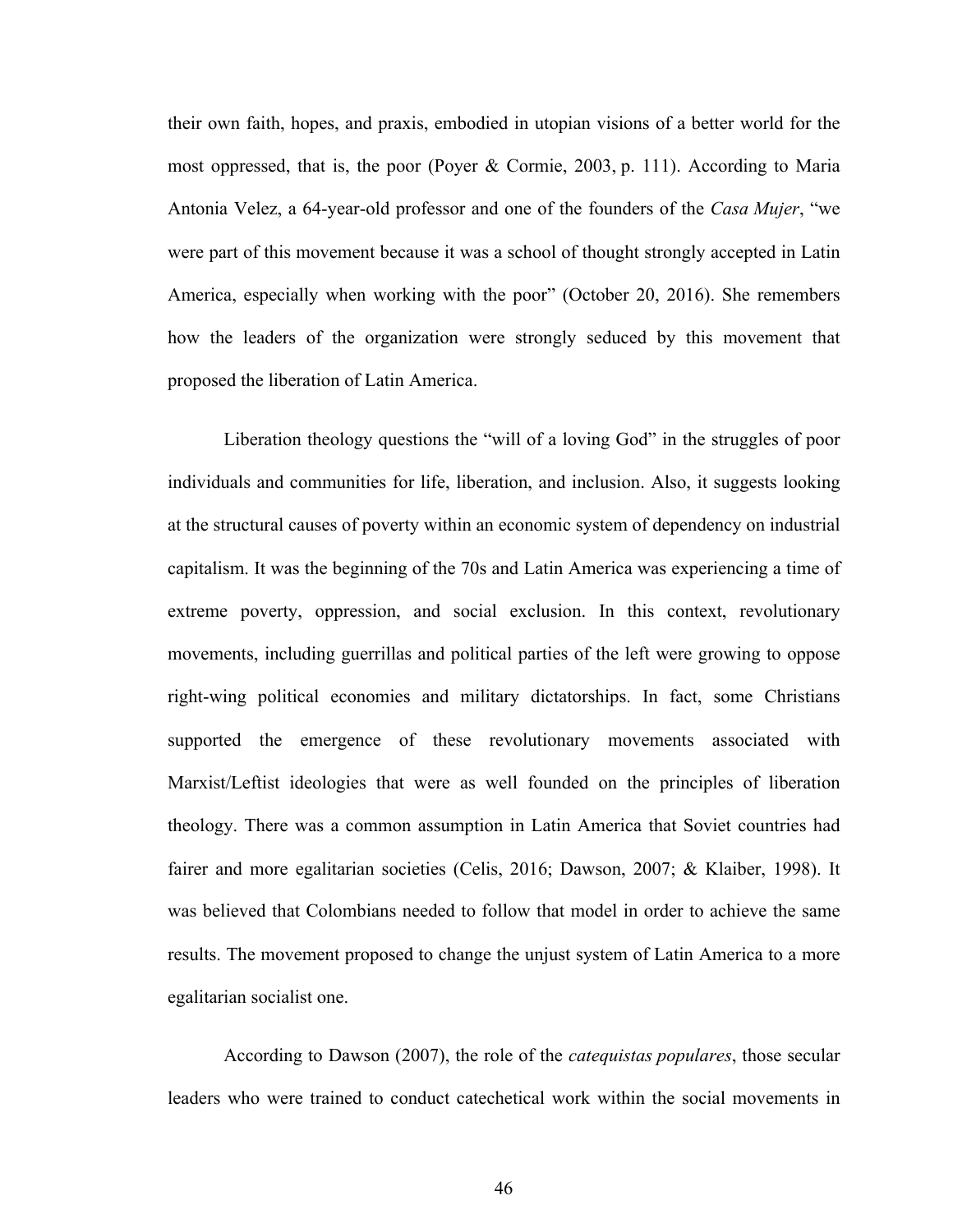local neighborhoods, was fundamental when leading meetings two or three times a week with the local religious community. During the meetings, the community read the bible, prayed together and sang hymns (Dawson, 2007 as cited in Poyer & Cormie, 2003, p.29, 30). Nevertheless, the case of the *Casa Mujer* was slightly different since there was no need for *catequistas populares*. The leaders of the organization, mostly feminist theologians who supported the ideas of liberation theology, advocated these ideas to the women with whom they worked. In fact, the bible reading sessions of *Casa Mujer* were considered one of the ways in which the ideas of liberation theology were spread out. Margot Salas, a 66-year-old divorced mother of two children who works as an instructor, highlights these sessions as something unforgettable. "We always related the content of the bible with our personal lives. It was different. It was special" (October 8, 2016). For the leaders of *Casa Mujer*, it was important that the women could easily interpret the message contained in the bible. According to Carmenza Nunez, a 65-year-old professor in literature and gender studies, and Director of *Casa Mujer*, "we worked for a while under the perspective of something called feminist biblical hermeneutics, which was basically reading the bible with the eyes of a woman. But all this was still part of liberation theology" (October 20, 2016).

One of the benefits of liberation theology is that it "mobilizes people around common themes and aims, in promotion of a Christian commitment to liberating practices" (Dussel, 1992, p. 394 in Poyer & Cormie, 2003, p. 38). In fact, through the different activities offered by *Casa Mujer*, women were able to coordinate cooperative and social efforts to improve their living conditions. For instance, women asked the municipality to provide drinking water to the entire neighborhood, something they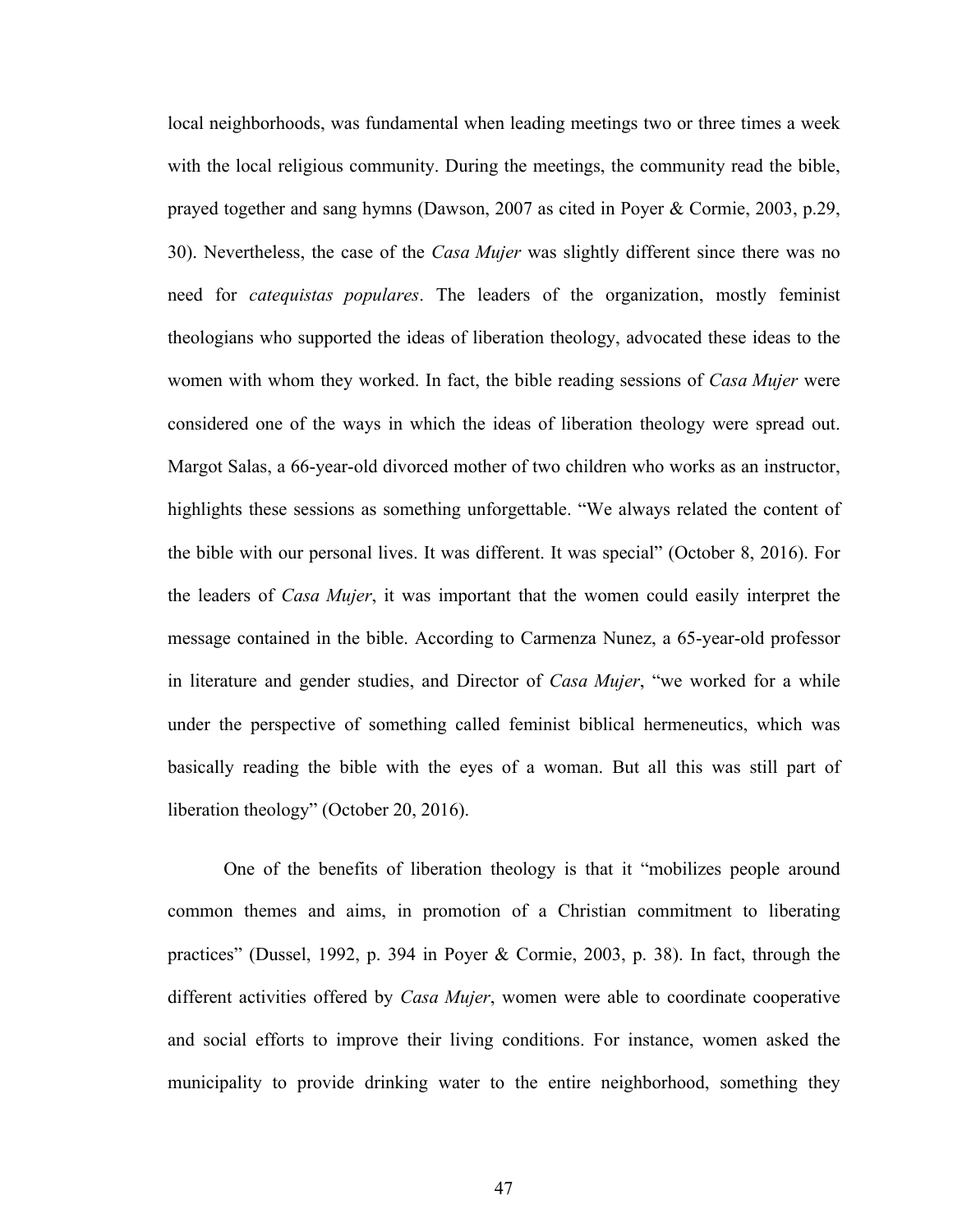achieved after protests. Recent efforts involved walks against cases of femicides that took place in Colombia during time of my fieldwork (in particular the case of Yuliana Samboni previously described). Other activities may struggle against the rising cost of living, unemployment, and the claim for basic living conditions, such as electricity or public transportation (Poyer & Cormie, 2003).

Due to a number of factors, including repression by some ecclesiastical leaders and political-military regimes as well as the defeat of socialism in Eastern Europe, liberation theology experienced a death in Latin America. In fact, feminist voices claimed that the discourse about social justice was never about gender equality. This argument is supported by the leaders of *Casa Mujer* who also consider that liberation theology is based on a patriarchal structure that leaves women completely absent from liberating practices. The following comment by Carmenza Nunez explains why by the year of 2000 the organization did a self-evaluation of their approach in which they acknowledged the necessity to incorporate a gender perspective in their work.

We questioned liberation theology. Why? Because it was ruled by men: bishops, priests, but what about women? Also, we realized that several of our peers who walked in the same path as we were manipulating the theology to take people to the guerrillas, often, without telling them what was really happening. We were against it. At the end of the years '98, '99, 2001, we started to question ourselves. We looked to ourselves in different forms. That is, over the big body of liberation theology, the feminist theology is born and that's where we started walking. When I consider myself a feminist theologian, it means there are some ruptures with liberation theology, not only because it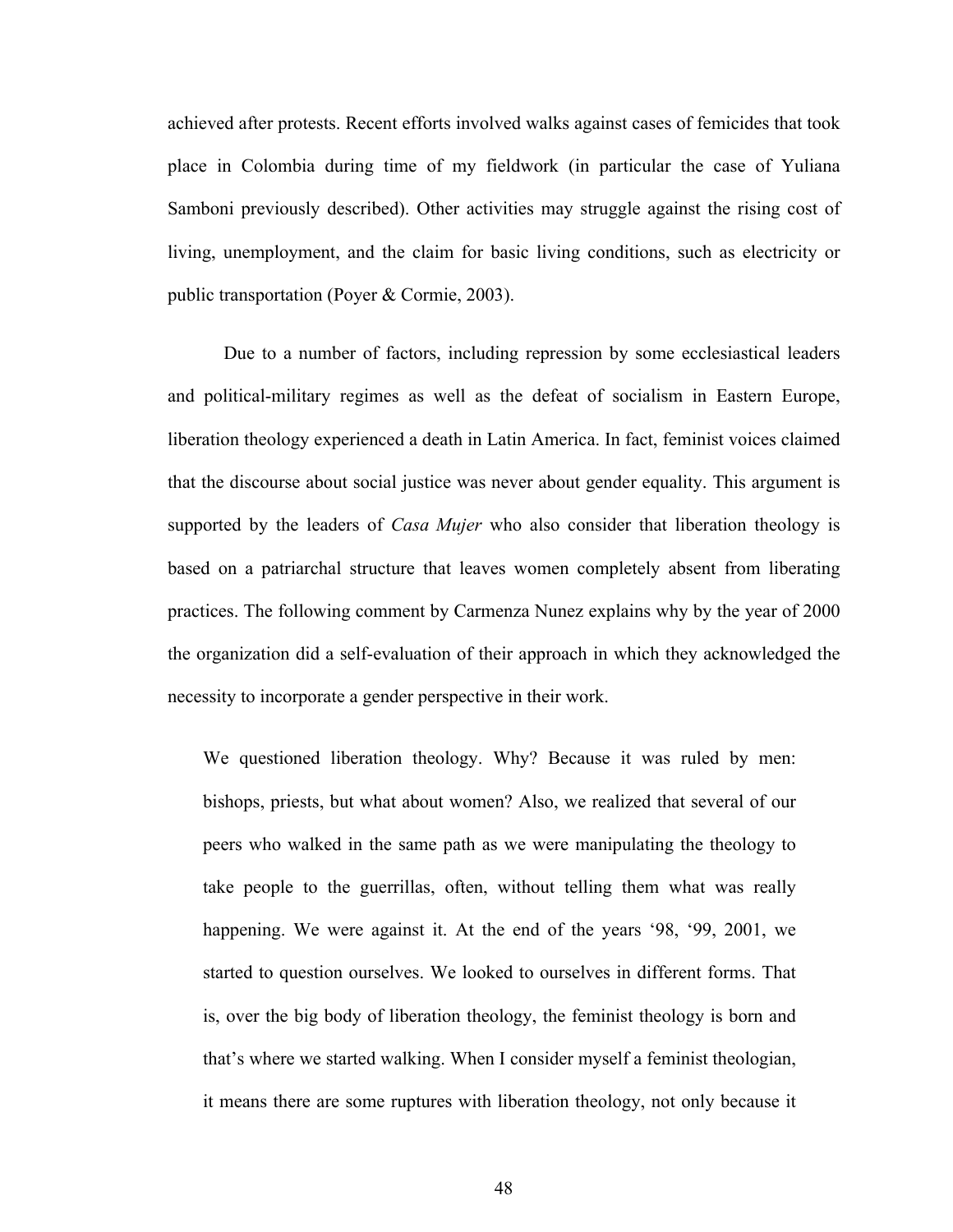has a patriarchal structure but also, because the languages around God are masculine and patriarchal and I consider this should be changed so that women can have some source of identity with the divine. (October 20, 2016)

Feminist theology emphasizes that women cannot exert their rights if they do not recuperate their being, their identity. Only when women become autonomous, it is possible to think of a world where social, political and economic relations are different. *Casa Mujer* conceives that in order to create a society where women are visible, it is indispensable to liberate women from their submission. Under this framework, the organization reaffirmed their vocation as a community-based feminist education and therefore, initiated different groups of feminine auto-consciousness in different localities within the community either in private houses or community buildings. Also, the organization created different activities and services that seek to strengthen women's critical consciousness and autonomy, supporting their leadership and empowerment in a patriarchal society that reinforces forms of exclusion and oppression against women (Casa Mujer, n.d.). The following pages introduce readers to some of these services and activities described in the organization's website.

Judicial and Psychological Counseling: Even though these two services were created in 2005 for the entire commune<sup>4</sup>, it is predominantly women who seek advice in

<sup>&</sup>lt;sup>4</sup> A commune refers to an administrative unit that helps divide the urban area of the city. Formed by different neighborhoods, *Casa Mujer* is located in the Commune 18, considered part of the periphery of the south of the city. Hoping to find a better future in the city, these neighborhoods have received people who fled from areas of conflict or fled from poverty in rural areas. In recent years, more people keep coming to this area, building provisional homes on the hills of the community. The activities and services offered by the organization are meant to help women and children. Nevertheless, this chapter only focuses on their work with women.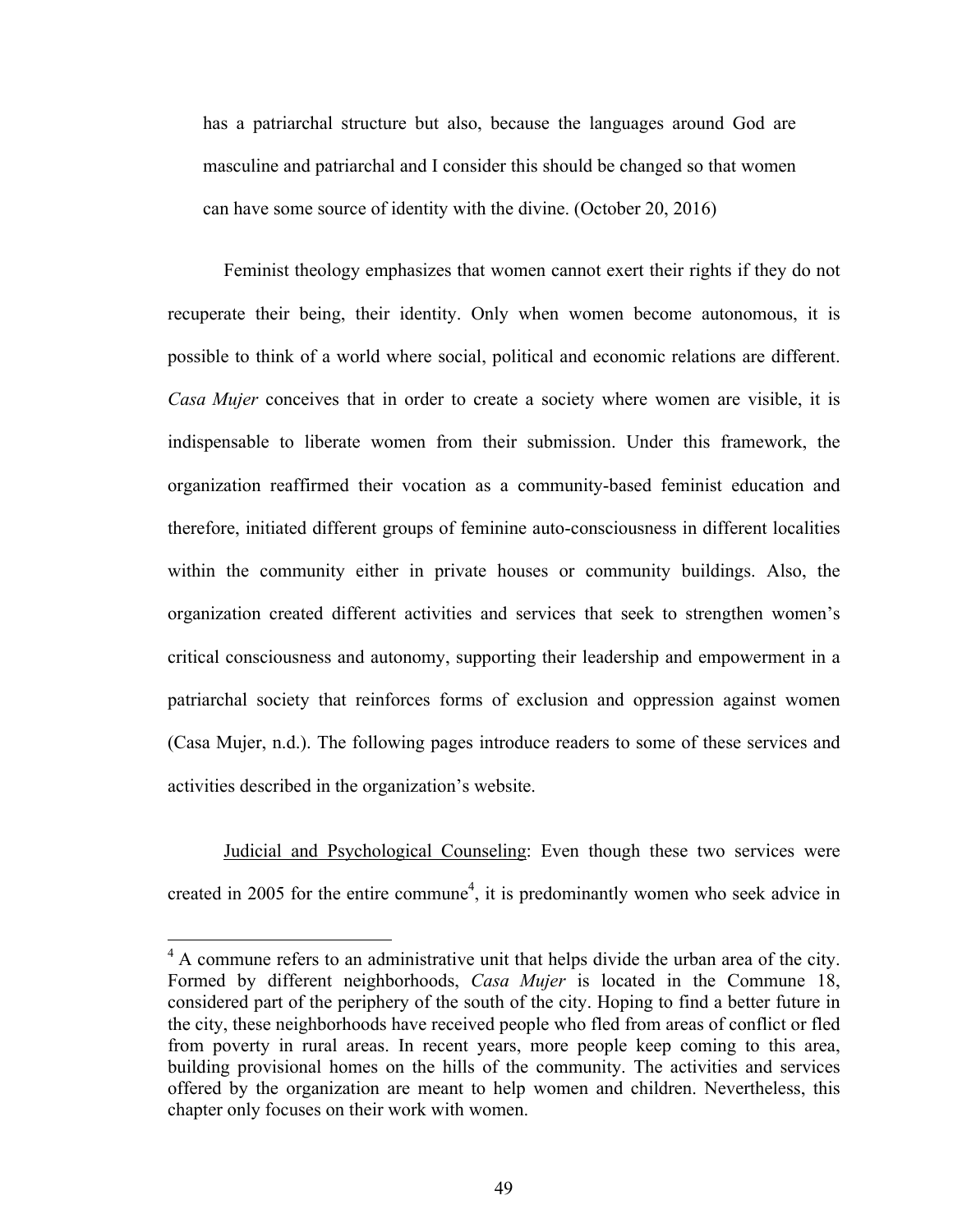matters such as demands for food supplies, divorces, social service insurances, domestic violence, sexual abuse, orientation for the children's education and the like. The organization believes that processes of self-realization are strengthened with psychological and judicial advice, enabling women to better exercise their rights.

Female Club: This program was initiated in 1992 as a way to integrate three important aspects of the lives of the women from Cali's poor neighborhoods: education, recreation and integration. All these aspects have in common a gender perspective. Over the years, the program has dealt with various topics associated with the strengthening of women's self-esteem, the consolidation of their rights, education, and care about women's bodies and their health. As a result of the success of the program, there are currently seven groups spread in the community.

Literature Course: This activity seeks to spread and study in more detail Feminist literature, promoting literature by female writers with a gender perspective. This activity recognizes and honors female writers that have left an important heritage in history. It seeks to also revise and question the conventional established narrative that has ignored women in literature.

Female Spirituality: *Casa Mujer* believes that a feminine spirituality improves women's self-esteem while it enables a better consciousness of what it means to be a woman. It reinforces a conscious knowledge about the rights of women and it encourages participants to fight for those rights. In fact, the organization considers that spirituality is associated with happiness and therefore, in order to be happy, it is important to exercise women's rights. Spirituality is also a path of wisdom, love, and justice. Women's rights

50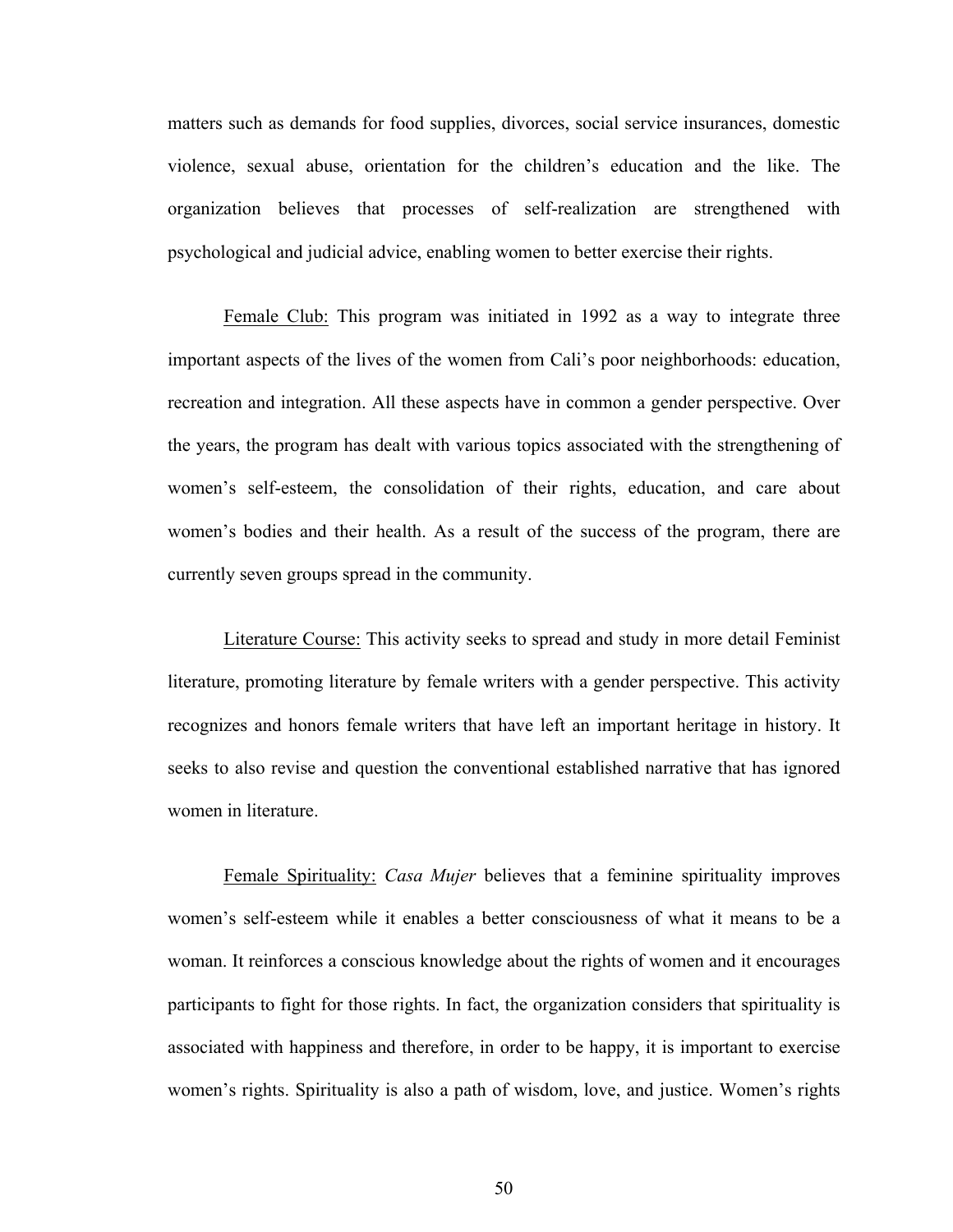synchronize with love and with social sorority. In fact, spirituality is conceived as a way of healing since it takes individuals to liberating experiences. This search to healing and happiness is made up of the following activities: education about feminine spirituality through working groups, seminars, and forums, and participation in women's networks and collectives that undertake other approaches towards feminine spirituality.

Spiritual Groups – Tai Chi: Due to the influence of an American network that focuses on practices of healing, the organization believes that through listening, responding and living with the wisdom of body-mind-spirit, it is possible to heal, to become empowered and to transform life itself; impacting the family, the community and society. With the vision to foster peace in order to heal and transform the world, the organization creates permanent programs where simple practices of healing, development of leadership, and individual development are practiced in the commune.

Artistic Groups: Since 1995, *Casa Mujer* promotes and supports artistic groups of theatre, singing and folkloric dances, which seek to foster a choreographic participation and expression of women, expanding their knowledge and making them familiar with traditional folkloric expressions. Participating in these groups has given women more power and consciousness over their bodies and their expression. In 2003, the organization initiated the idea of Gender Theatre. Since then, more than 15 pieces have been presented, which deal with topics such as the Colombian armed conflict, peace, gender violence, and women's rights. As a result of this process, women have been able to perform complex theatre pieces. In fact, they have learned to use their voice and body to stand on stage. Also, they have been more conscious about their role in society.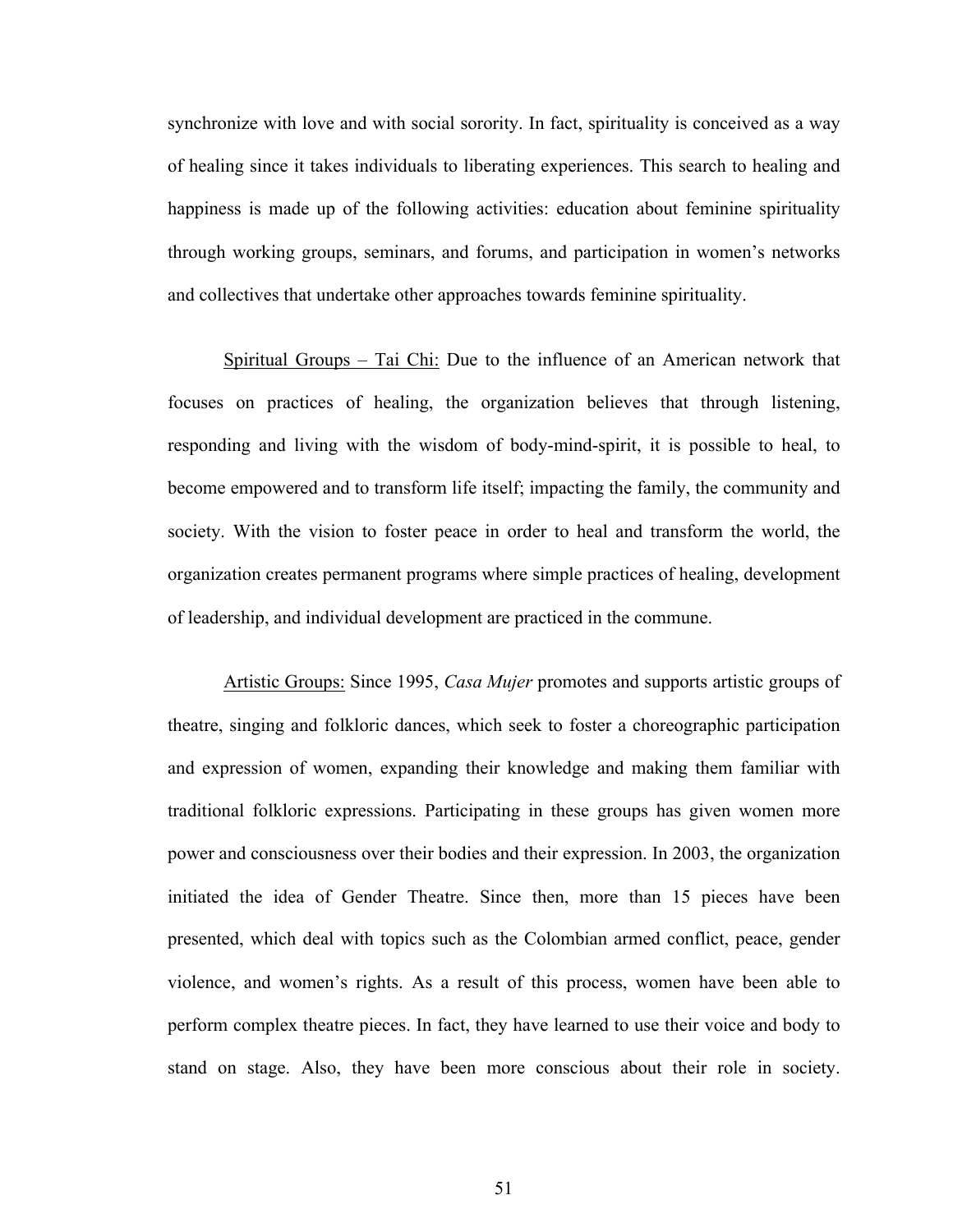According to the organization, women did not have the opportunity to develop such artistic capabilities in the past and therefore, these performances on stage have improved their self- esteem.

Workshops in Handicrafts: This is one of the first services offered by *Casa Mujer* since 1976. Due to the necessity of women to learn something that would provide them with additional economic income, these workshops were created to also encourage friendship and support between women while they strengthen their self- esteem. One of the initiatives within this service is the artisanal group "Our Hands".

Since 1991, *Casa Mujer* has promoted this initiative through persistent capacity building, promotion and sales of women's products. The majority of the women who are part of the group are single mothers with various children. They use this alternative to help sustaining their families. Their products are made of recycled and organic material, such as leaves, wood, and fabrics. They produce cards, bags, pillow cases, little painted (jewel) boxes, and liturgical stoles among others. This group also receives a holistic education with gender perspective.

Participation in Networks with other Women's Rights Organizations: The organization collaborates with other Women's Rights Networks that also dream with a society of peace and equity. By doing this, it is possible to have a real impact in a patriarchal society. Therefore, *Casa Mujer* cooperates with different networks locally and nationally through organizations such as: *Red Nacional de Mujeres, Colectivo de Mujeres Pazificas, and Plantón de las Mujeres de Negro*. The organization also collaborates with other movements that promote life, human rights, respect for the environment, and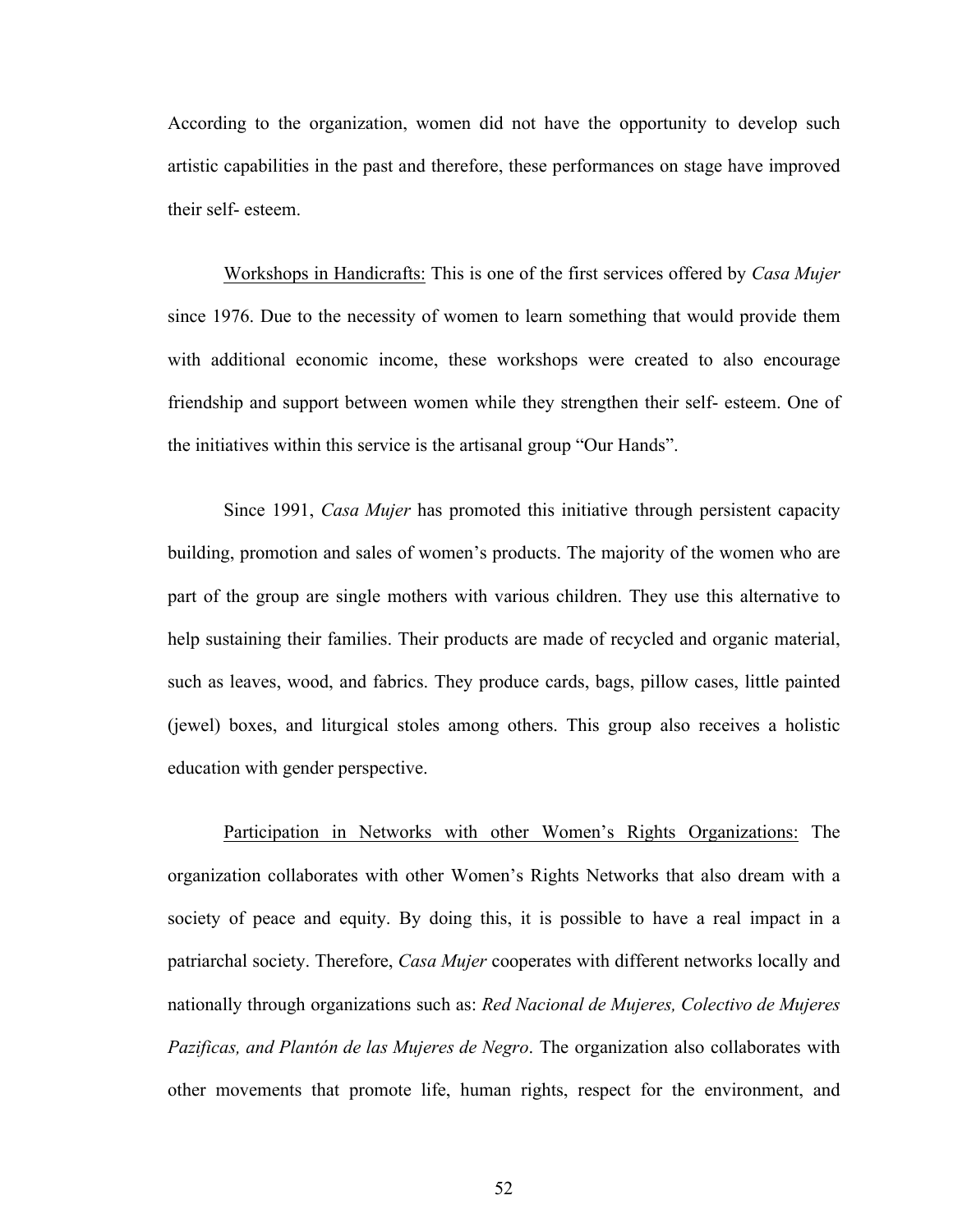defense of public services, among others. Thanks to these alliances, *Casa Mujer* have coordinated various events and campaigns with regional impact.

According to the organization's web site, more than 300 women have successfully changed and transformed intimate relations with their families, their children, and their friends, "becoming every day more autonomous and more conscious" (Casa Mujer, n.d., para. 29). Some have committed themselves to a permanent campaign for VAW. In fact, the cases of Rosa Elvira Cely and Yuliana Samboni motivated these women to engage in peaceful marches in the city.

The women of *Casa Mujer* have been able "to exercise their rights to relax, to health, and to education. Many of them have pursued an education and some have left abusive family members with the support of the organization, such as the case of Margot Salas, a 64-year-old widow whose husband cheated on her with other women from the neighborhood (Casa Mujer, n.d., para. 29). Since she was very afraid to leave him and was not sure about what to do, she decided to go to the organization and ask for support. She was surprised when the "nuns", as she called them, asked her to leave him immediately. The following comment best illustrates this experience that she still remembers with affection: "they told me you have to leave that asshole now! What have you been waiting for?". Even though it can be hard to prove the real impact that *Casa Mujer* has in the lives of women, experience from my fieldwork confirms some of these statements.

Almost all the women interviewed for this study expressed their gratitude to *Casa Mujer*. They affirmed that this organization saved their lives. Margot Salas states "that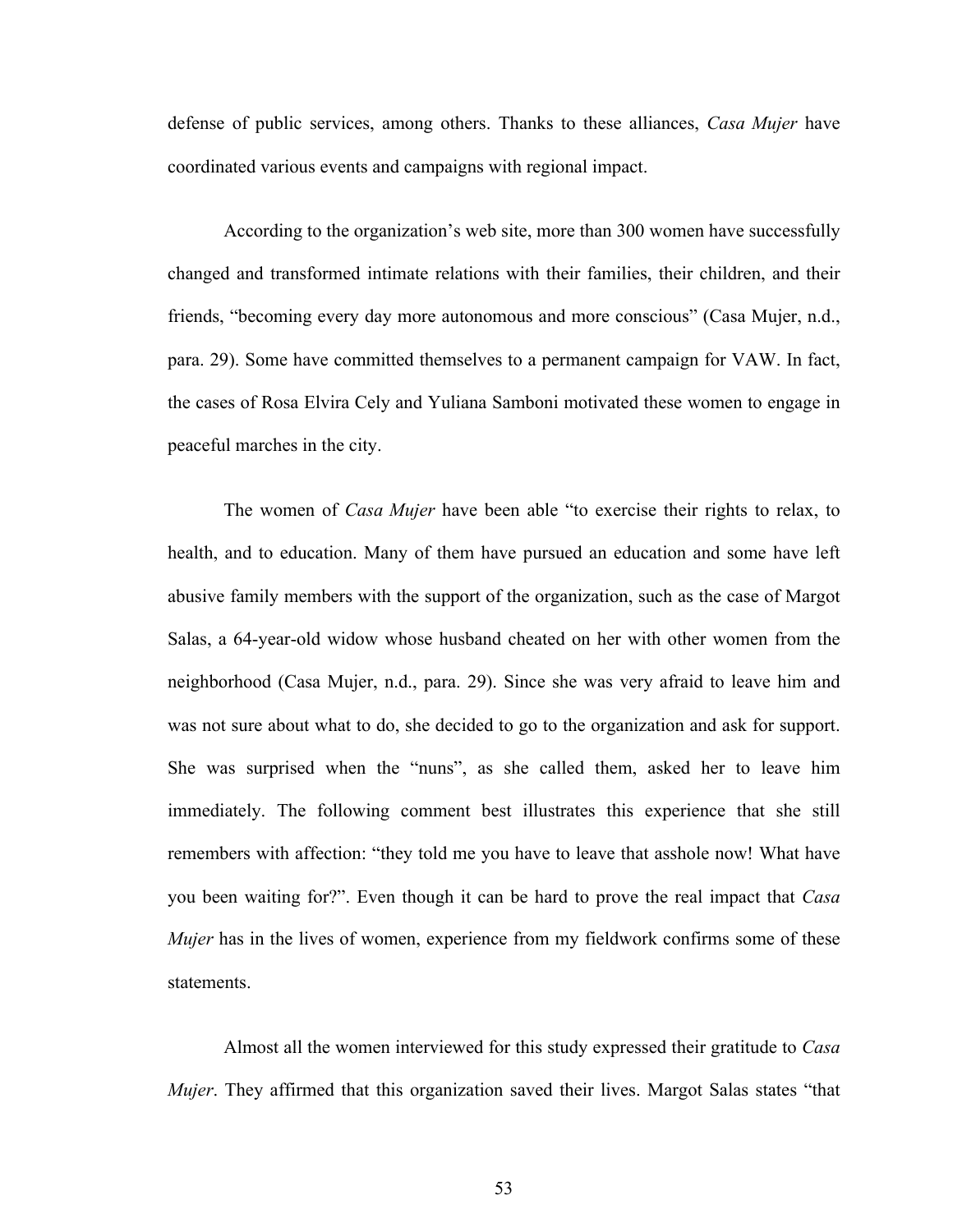place is my spirituality" (October 8, 2016). Lucerito Villalba, a 45-year-old divorced mother of two children who works as an instructor, mentions: "I am forever thankful with the *Casa Mujer*. Those nuns saved my life". Similarly, Lucero Valencia, a 58-year-old married housewife of 4 children, says: "*Casa Mujer* means everything to me. I have learned so much and I will keep learning". For most women, the *Casa Mujer* is their support, personally and sometimes economically. It becomes the place where women make friends and create supportive networks with other women, which at the same time are also their neighbors. In fact, some may refer to the people of the *Casa Mujer* as their family.

### **4.2 HOMBRES**

The group Hombres is made up of approximately 14 men of different ages and backgrounds who discuss aspects of masculinities. Most of the men in the group have tried, since very young, to challenge social inequalities in their communities, including contexts such as the neighborhood and the university. In fact, one member joined an armed revolutionary group. All of them have had a common desire to have an equal society for all, something that can easily identify participants with left political ideologies. They gather together to reflect upon different topics that range from public issues to personal matters. Overall, the members of the group recognize how their struggle for gender equality embodies previous battles for social justice.

The group admits their ideas come from feminism. In other words, they recognize that studies of masculinities are derived from reflections feminists have proposed to challenge gender inequalities. Further still, members of the group support the feminist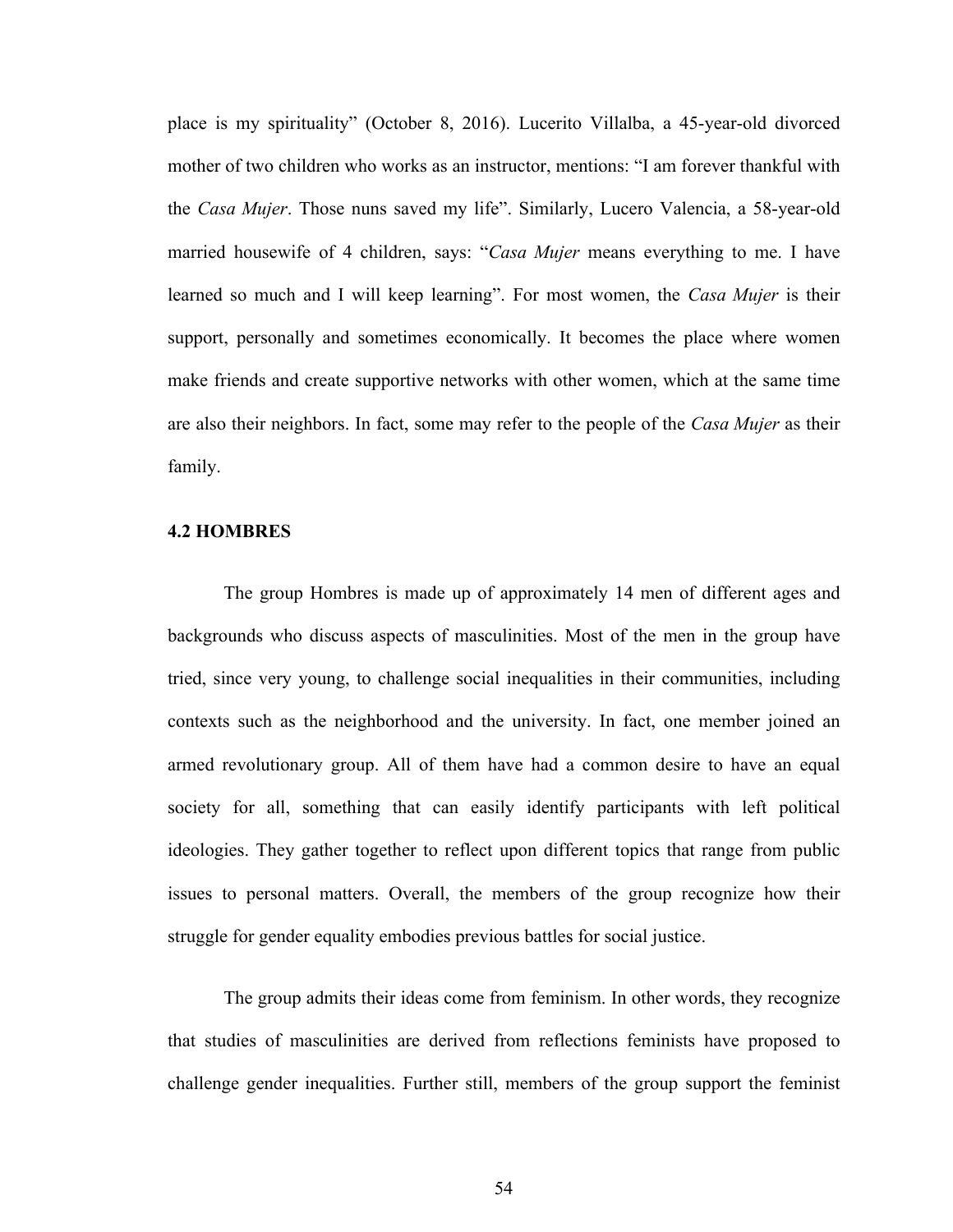claim that suggests that women are oppressed by a capitalist system - a system that perpetuates unequal social and economic distribution of resources, in which women are particularly marginalized. Diomedez Palacios, a 47-year-old married father of one daughter, claims that when women work without a salary at home, they are supporting a capitalist system that gives privileges to men who can work outside of the home. "This society would not be the same if women refused to work at home. Societies would no longer exist" (November 8, 2016). In a similar vein, Federico Carvajal, a 33-year-old sociologist and political activist, claims that the core of the debate about gender, including masculinities, questions the political, economic, and social structure in which patriarchy is consolidated. The following quote exemplifies the importance of gender equality when challenging social inequalities brought by capitalism:

> If you commit with gender equality, you should also compromise to transform the social economic system we are located in, which is capitalism, and capitalism has a patriarchal base, right? In fact, the idea behind studying masculinities is that it invites people to reconsider completely their relationship with the other: it can be another man, woman, the diverse, the disabled, even animals, and nature. It can be anything because patriarchy and especially the machismo is established against everything. In other words, to destroy the world is something super macho, super capitalist. (Federico Carvajal, October 15, 2016)

The group believes that social class is a determinant factor of exclusion. "I definitely think there is an economic factor that does differentiate those social realities that are not the same" (Diomedez Palacios, November 8, 2016). For instance, the

55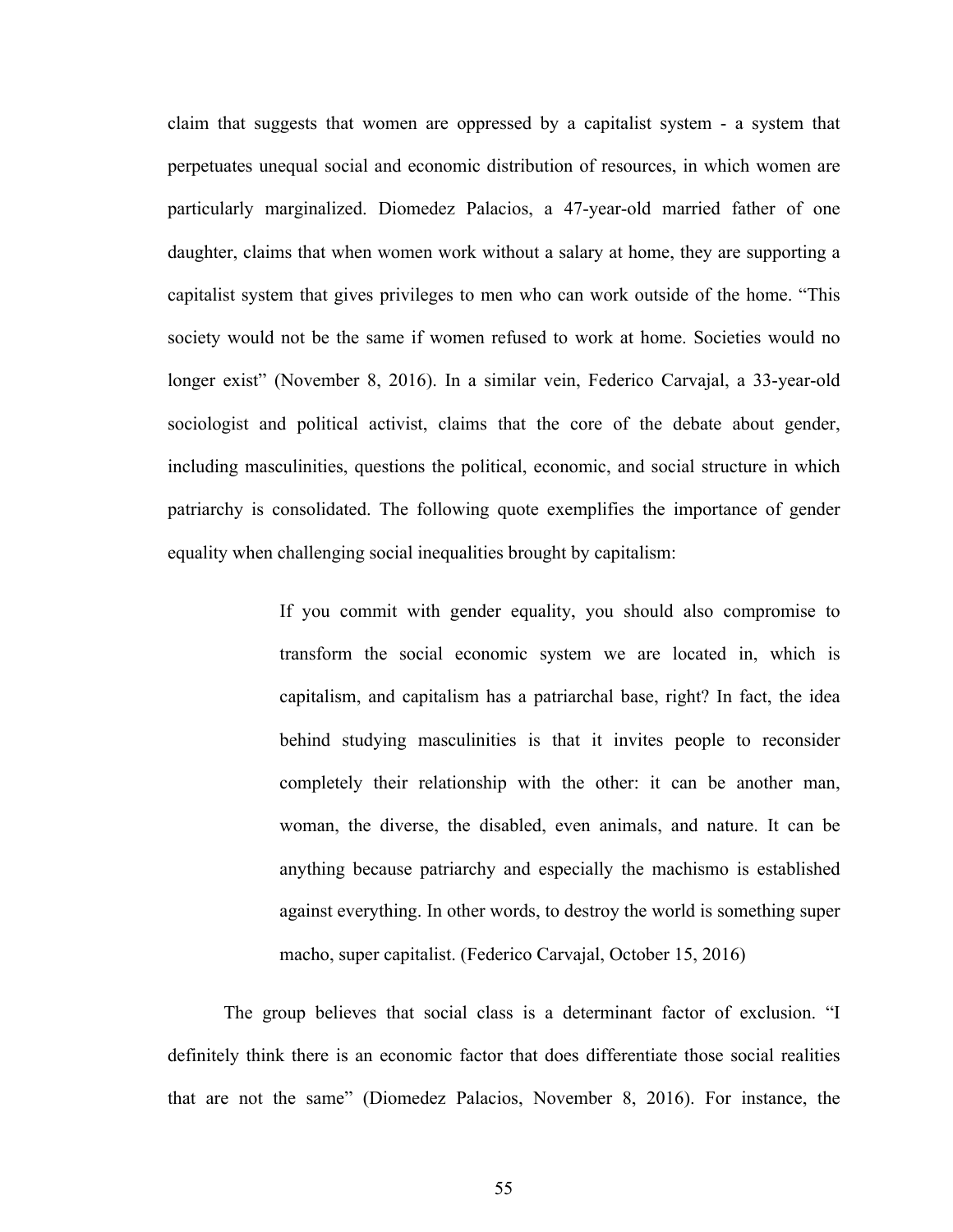working-class is considered a homogenous reality when in contrast, "the oppressed are absolutely diverse but invisible" (Diomedez Palacios, November 8, 2016). Therefore, the group targets a specific population, that is, the less privileged. "The people that historically have been excluded, oppressed and exploited, and of course, it is not all of the population" (Diomedez Palacios, November 8, 2016).

*Hombres* take intersectionality into account, that is, they consider in their work aspects of race, economic class, gender identity or sexual orientation. Diomedez Palacios questions how gender organizations, movements and groups often take in consideration gender relations without questioning other forms of inequalities: "these groups only focus the debate from the places they are located without really thinking about other forms of oppression" (November 8, 2016). The group also supports projects where diversity is taken into consideration. "I understand a diverse world as fairer. I believe in the recognition of diversity, equality, and justice. I would not support a world that is supposed to be egalitarian but that in reality excludes a lot of people" (Diomedez Palacios, November 8, 2016). Overall, *Hombres* dream about a society where all the people have equal rights to exist and to live by their own sexuality.

The group considers interpersonal relations essential to build another type of society. In other words, *Hombres* considers that special care should be given to those social relations that constitute the individual's closest support, such as the family, the partner, and friends. They claim that only in transforming the way we relate in our interpersonal relations is it possible to transform the society in which we live. Otherwise, "it would be more like a cosmetic solution, it would not really transform anything" (Diomedez Palacios, November 8, 2016). Tito Rey, a 39-year-old -divorced father of one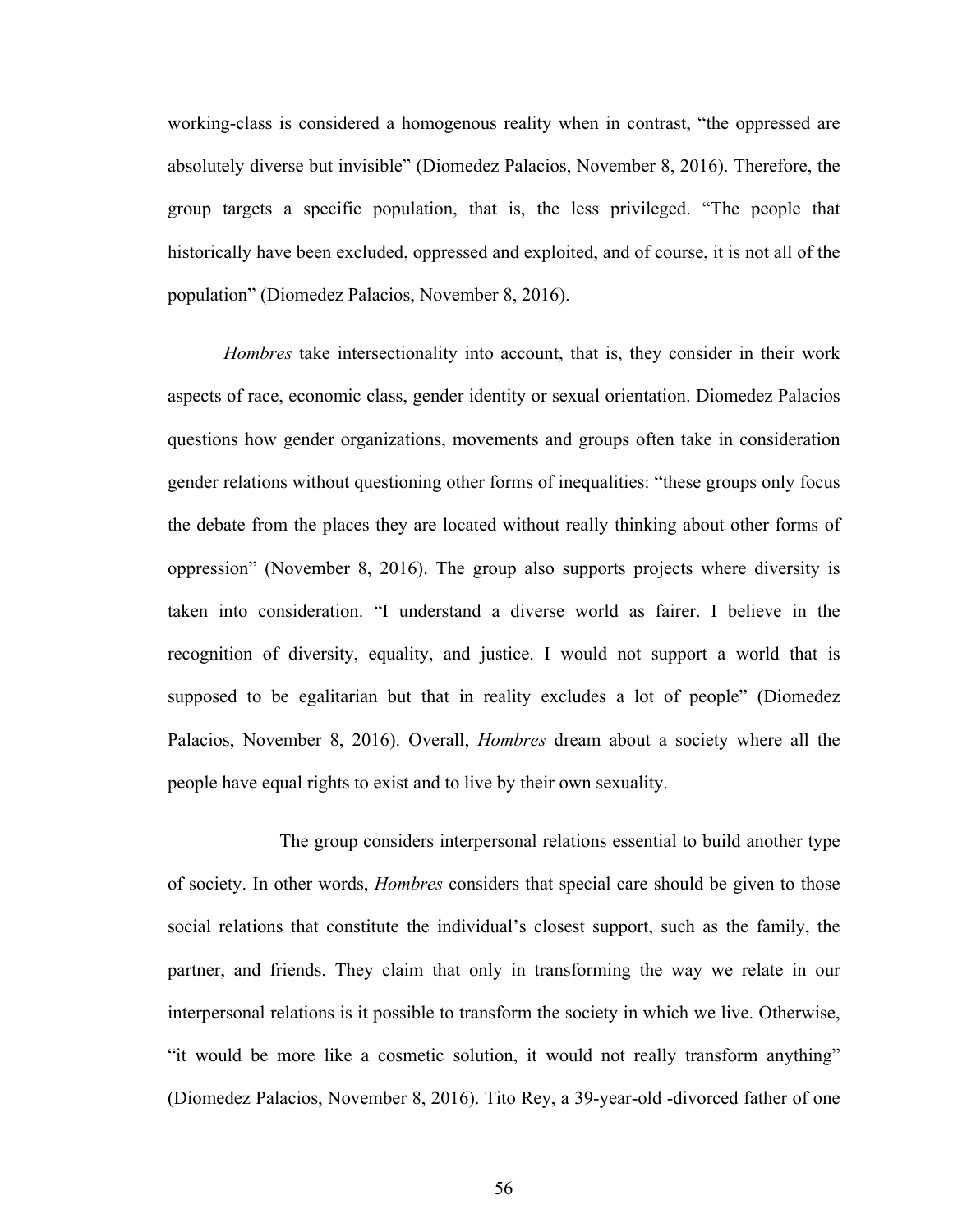son who is a political activist and a photographer, argues that the work of the group is not about walking in skirts or walking with big posters or flags. In contrast, they want to validate the feminist premise in which the personal is political, a subject that is often forgotten or considered secondary by social movements and political organizations. "Our goal for next year is less streets, less noise outside and more in the inside, and that does not mean we cannot go out and protest when we do not like something" (November 20, 2016).

According to Federico Carvajal, a new society requires building democracy in all aspects of life, that is, there should be a coherence between the public and the private life: "if I am projecting something to the outside but in my personal relations I act completely different, I am contradicting myself. Then it is pointless" (October 15, 2016). According to him, intimate relations are an expression of what happens in social relations: "there is always a power dynamic taking place" (October 15, 2016). In fact, it is in the interpersonal relations that gender roles are reproduced, perpetuating inequalities for women and social privileges for men. Therefore, the pillar of the organization's work relies on giving importance to the private sphere, a subject that historically, according to them, has not been taken into consideration: "the hegemonic model tends to separate the private from the public and it is in the construction of the private sphere that relations that support the social system are structured" (Diomedez Palacios, November 8, 2016).

*Hombres* insists that women are not the only ones affected by a patriarchal culture within capitalism; men are also victims of a system that reinforces an aggressive hegemonic masculine model. They claim that men face a harder challenge when they should accomplish both goals: reconsider their construction as men and reject the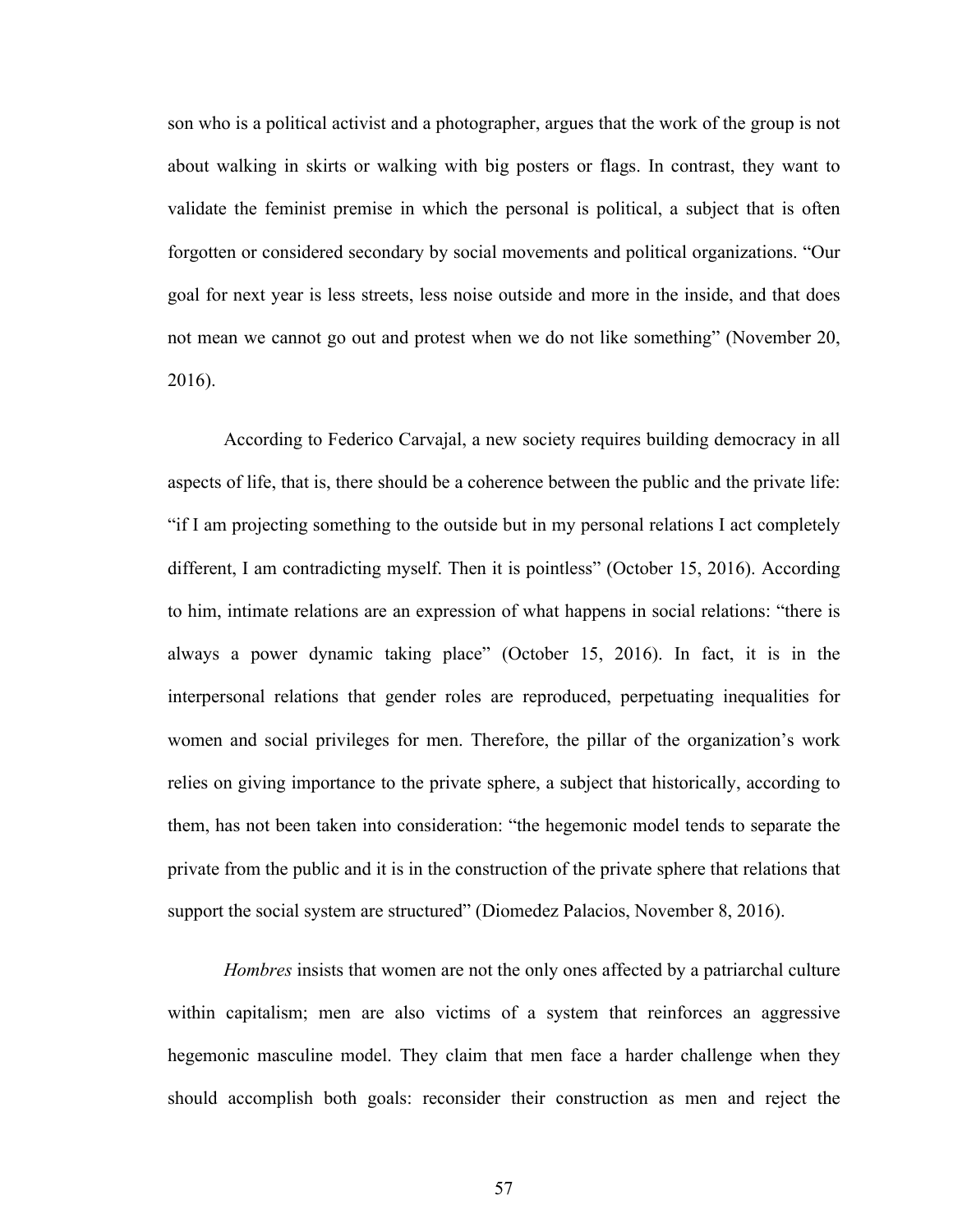privileges given by a patriarchal society. Therefore, the group has a big focus on promoting workshops around non-hegemonic masculinities, that is, they recognize there is a hegemonic masculine norm that excludes other forms of being and feeling male. They argue that most men try to follow a hegemonic masculinity, something that becomes harmful for both those who do not follow it and those who do.

Even though some men have acknowledged the struggle of women and some may have opposed VAW, Tito Rey highlights that there is still a lot to do in terms of masculinities. In particular, he refers to self-reflection exercises about man's identity and considerations about what exactly it means to be a man, something that may help to understand how a masculine identity is constructed and what possible transformations can be done towards a more equal, progressive, and transformative individual: "we can all offer new ways to relate to the world and with other people" (November 20, 2016). In fact, the group argues that it does not matter how much the country has conquered in terms of gender equitable laws if men do not question themselves. When men question a hegemonic masculinity, they are not only breaking with the hegemony itself but also, they are questioning their own identity. The group concludes that if men do not feel themselves in different forms, it is very difficult to see a real transformation.

*Hombres* dreams to build a more just, equalitarian, and inclusive society. To achieve this, three approaches constitute the main pillars of their work: the first one relates to the empirical aspects of life, that is, all the personal experiences and feelings. Members of the group consider this is a space for themselves, that is, they can talk to other men about what is happening in their lives. The second approach deals with education. They consider it important to educate themselves as well as other men. The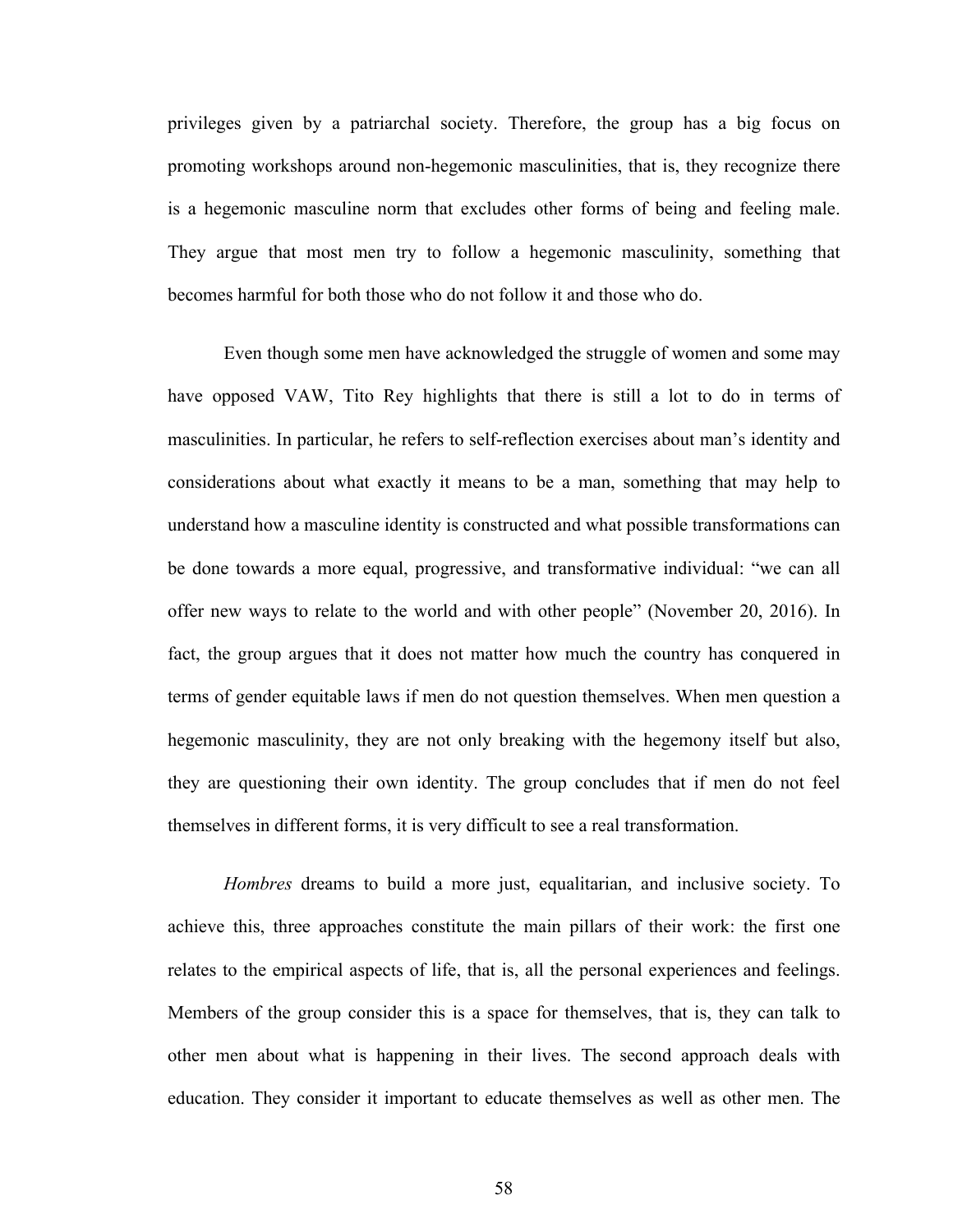third approach, called political incidence, deals with public engagement and activism. Some of the activities may include peaceful protest in the streets and engagement with social networks, such as feminist labor unions and students. In this way, even though their main priority is concentrated on their personal sphere, they consider it relevant to work with other men "because patriarchy affects everyone, so it becomes everyone's struggle, right?" (Tito Rey, November 20, 2016).

# **4.3 PROYECTO SER**

*Proyecto Ser* has created a space that, open to the general public, proposes different reflections and activities around LGBTQ matters. It is an alternative for gay men to be, feel and express themselves freely while discussing aspects that affect their lives and their community. Even though the group formally includes lesbians, bisexuals, and transgender women and men, *Proyecto Ser* is essentially composed by gay men. Nevertheless, the only transgender and lesbian women who participated in this research are also part of this group. Unfortunately, this situation limits our understanding of the real dynamics of the LGBTQ community in Cali when only one narrative is told from the perspective of gay men. Readers must know that the information presented in here only corresponds to one of the groups that exist in Cali; however, there are other groups, but I did not have the opportunity to be familiar with their work.

According to my participants, the LGBTQ community in Cali is highly disjointed when lesbians, bisexuals, transgender women or men, queer individuals and gay men are working separately, fostering divisions that affect common interest and achievements for the community. In fact, some of the implications are associated with the distribution of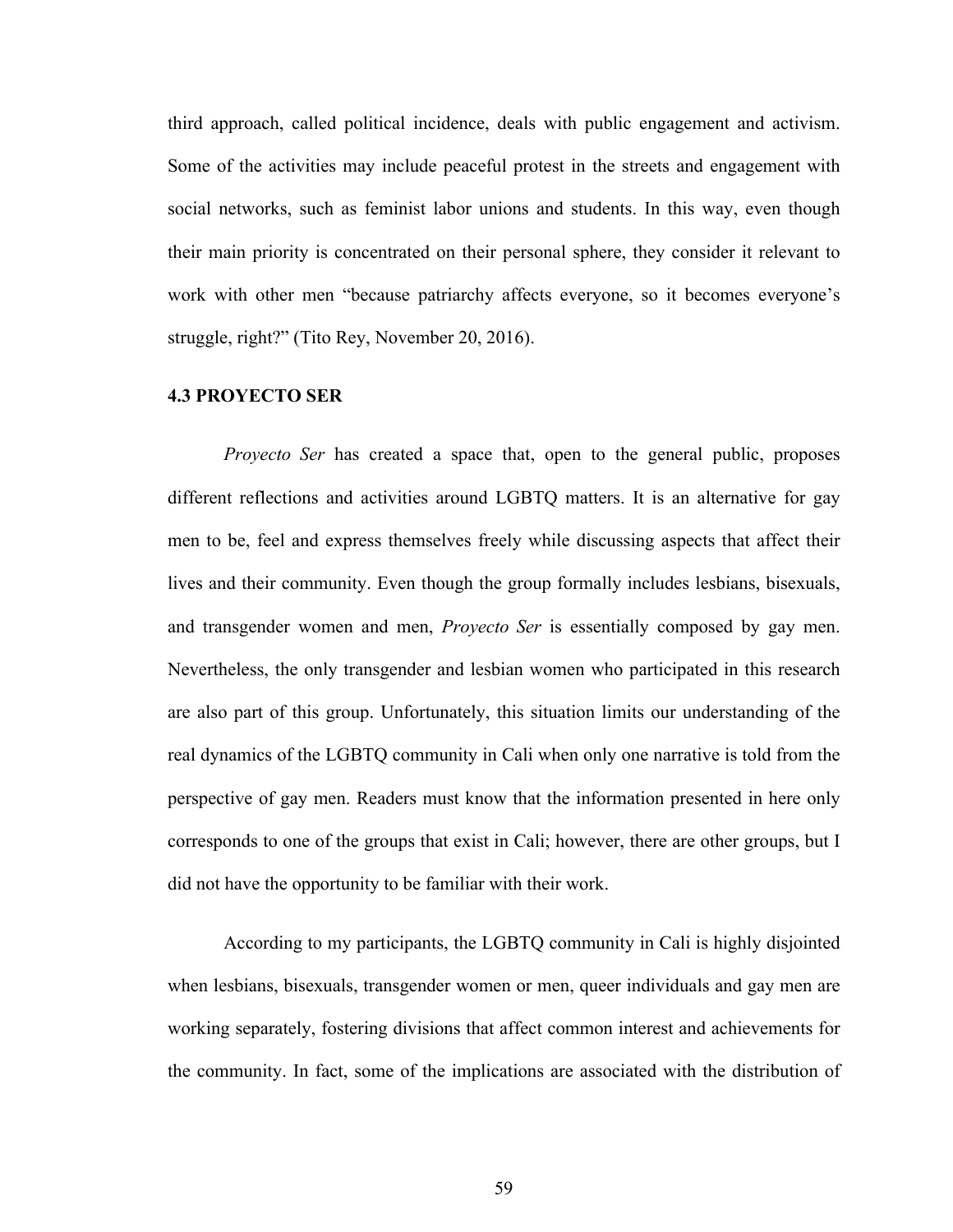financial resources in which particular groups may get more benefits in comparison with others. Also, the unity of the community is broken when different positions and ideas separate common goals. Divisions within the community are reinforced through hegemonic power dynamics based on looks, status, class, and age. Members of *Proyecto Ser* affirm that these features respond to a dominant masculinity required to be gay. The following comments support this argument:

In this community, you have to be good looking, you have to be healthy, you got to have money and status. I mean, you have to fulfill so many requirements within the community; there are some clear characteristics of a gay man: he has to be young forever, he got to talk about international trips; a gay man has to look good in order to get a partner; if you are not a good-looking guy, you will get the waste. If you are not muscular or you don't fulfill a masculine stereotype, then you are excluded. Also, you got to have volume. You have to prove that you got 20 centimeters. (Focus group discussion with gay men from *Proyecto Ser*, December 12, 2016)

According to one participant, the group was originally formed on the 17th of August of 2000. Since this time, the screening of homosexual films has constituted one of the main activities of the group. Even though movies were shown more often during the group's initial period, it is still considered an important activity that most members highlight. Fercho Cifuentes, a 34-year-old technician who left his conservative rural town to find a free atmosphere in Medellin and then Cali, illustrates the importance of movie forums in the group: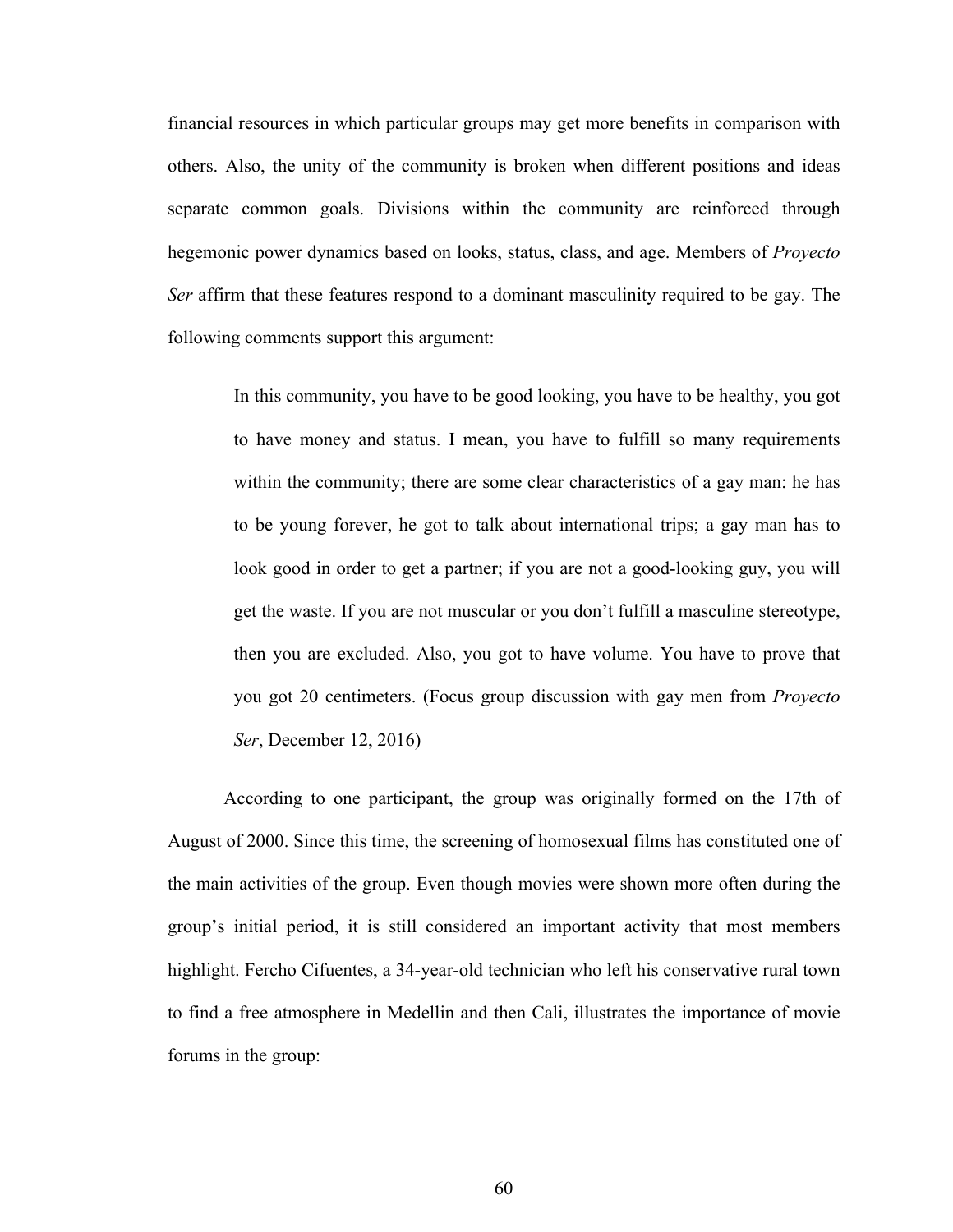A friend of mine told me that there was a LGBTQ group that get together to watch movies. I told him that I also like movies, especially when it is hard to find them. The movies are different because they have an LGBTQ perspective. Obviously when you go to a commercial cinema, you will not find them there. The group enables discussions around movies. I always learned something new. In fact, that's how I got invited to the group. (December 15, 2016)

By institutionalizing a movie screening activity that focuses on LGBTQ stories, members of the group can see themselves on the screen. However, Fercho Cifuentes claim: "it is very hard to compare a European society or a European partner with their idiosyncrasy and opportunities, with a Latin local reality" (December 15, 2016). He highlights how *Proyecto Ser* has recently considered to include more local realities. The following abstract illustrates this argument.

> We know that there are very interesting LGBTQ stories in our region and that's the main challenge for next year. We want to see more real situations. Not so much about stories from the upper class: men or women who own cars, houses, etc. or those endings so perfect. We want to see more common stories that you find just next to you, from middle and lower classes, something that belongs more to the people. At least, something similar to Latin American societies. (Fercho Cifuentes, December 15, 2016).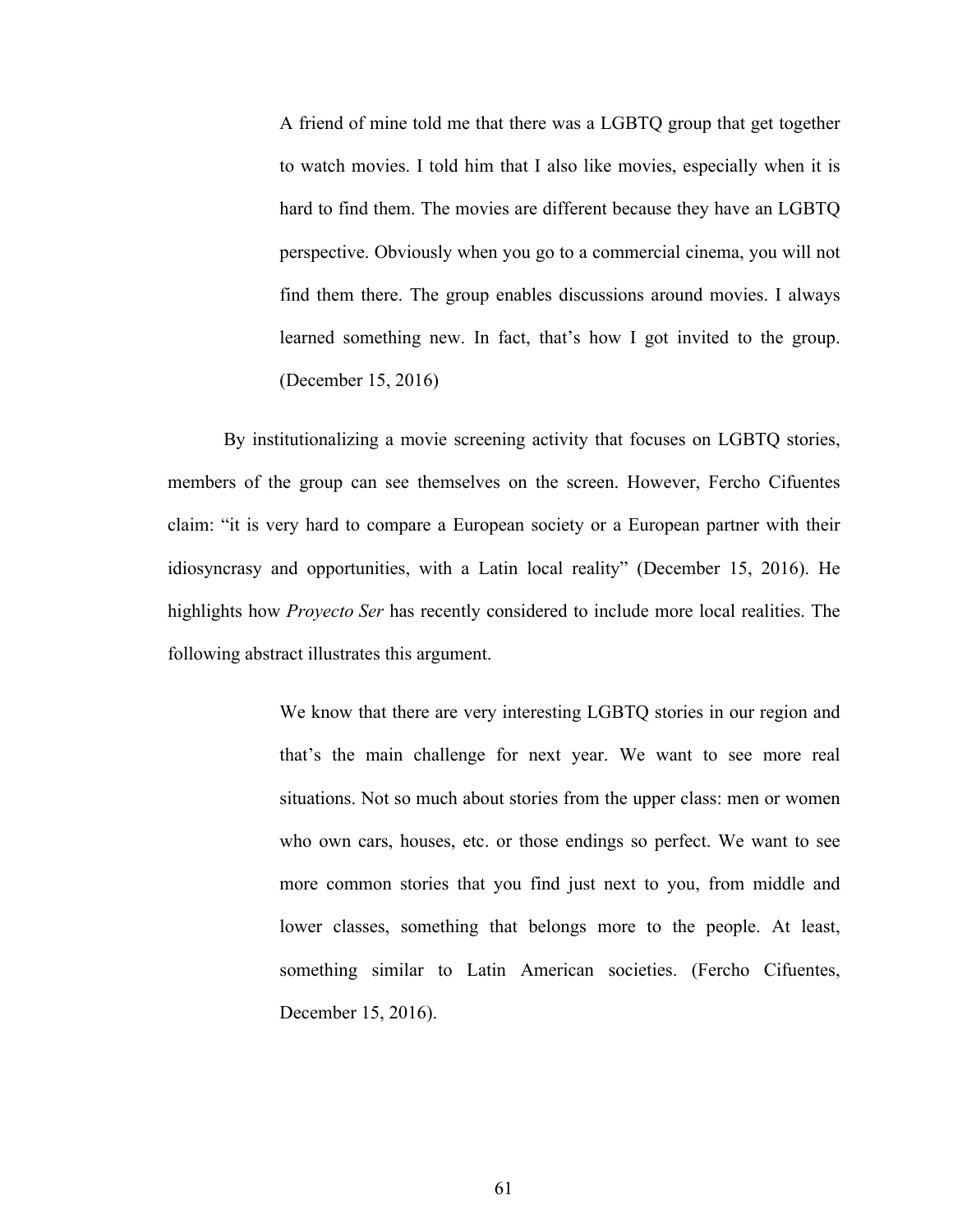When *Proyecto Ser* was formed, health advocates constituted the first wave of leaders who claimed for health rights in Cali. In particular, a special emphasis was given to HIV/AIDS prevention. Indeed, the first national meeting of the community focused mainly on raising awareness on HIV/AIDS matters. From 2001 to 2008, *Proyecto Ser* was motivated by a period of human rights advocacy for the community. Some of the outcomes from this time can be appreciated in the following comment:

We were the ones who asked the Office of the Ombudsman to start awareness processes with public servants in the city. In 2007, we were the ones who gained the first right of petition that ordered policemen to receive lessons about LGBTQ rights. I think it is the Article 50 that talks about free movement in public areas and all that. (Eustacio Ramirez, December 4, 2016)

*Proyecto Ser* recognizes that their struggle requires significant socio-cultural changes in a society affected by both *machismo* and the dogmas of the Catholic Church. Indeed, participants express their fears about the extreme conservative wing that is challenging all the successes achieved by the LGBTQ community. Further still, they recognize that their battles are symbolic. In other words, they struggle for sexual practices in a culture that has both undervalued the feminine and fostered inequalities among different forms to be and feel masculine. *Proyecto Ser* is aware that the solution to achieve gender equality is to have the right to express equally the masculine and the feminine in all bodies. "The problem is to keep patriarchal relations which are basically power relations. The problem is to preserve undervalued relations of the feminine with regards to the masculine" (Eustacio Ramirez, December 12, 2016).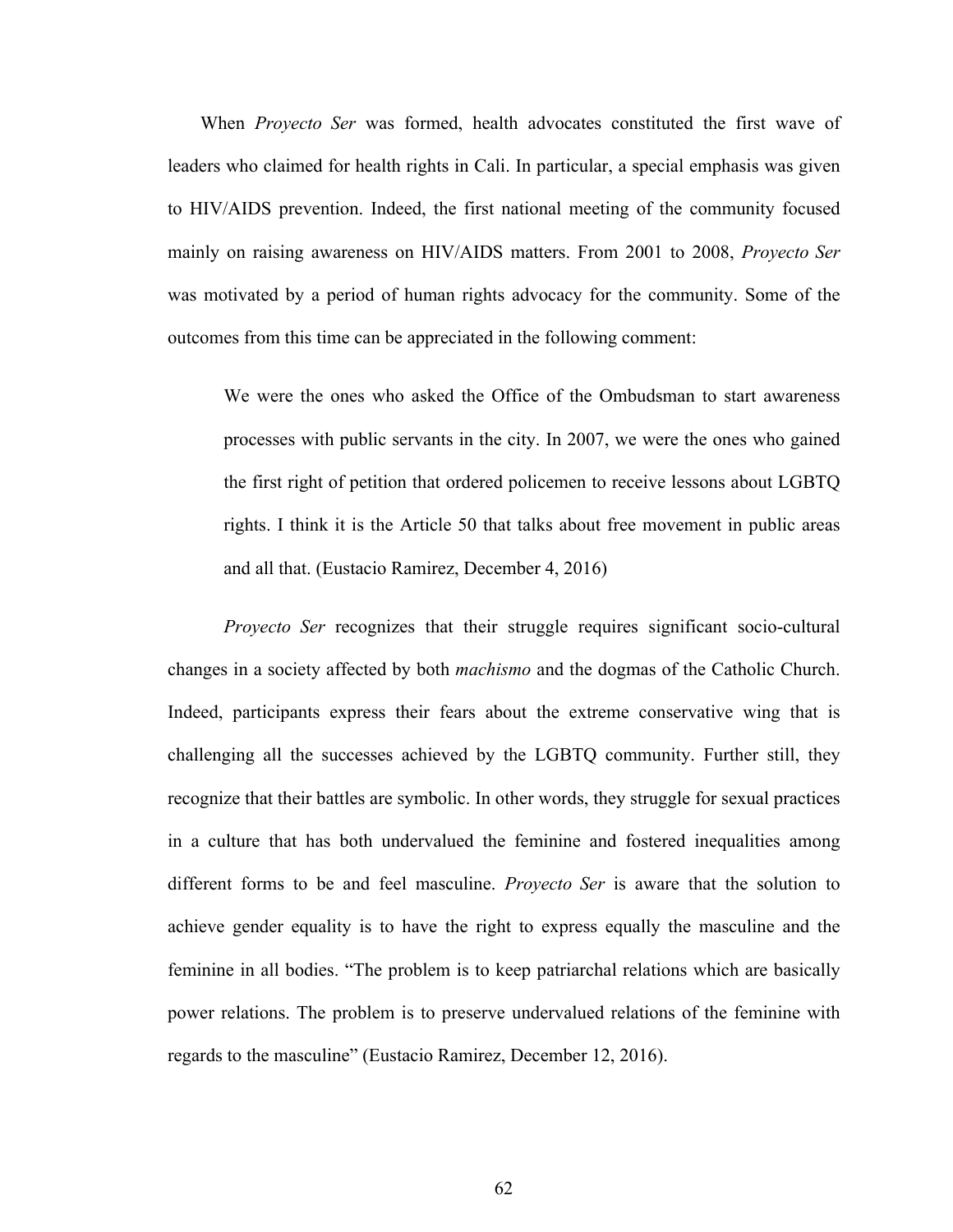### **4.4 CONCLUSION**

These organizations introduce us to the perspective from which participants understand interpretations of love and sexuality. All of them recognize a hegemonic masculinity that is harmful for the way individuals construct their relationship with themselves and others. Located within this understanding, some individuals may be more conscious than others about how patriarchal relations affect their public and private lives. Thus, this chapter serves to understand how individual's interpretations of love and sexuality are influenced by their membership with one of these organizations.

# **CHAPTER FIVE: LOVE AND SEXUALITY IN TELENOVELAS AND NARCONOVELAS**

## **5.1 INTRODUCTION**

This chapter draws on participants' narratives as well as relevant literature to explore the importance of Colombian telenovelas and narconovelas in the understandings of participants' interpretations of love and sexuality. The popularity of these genres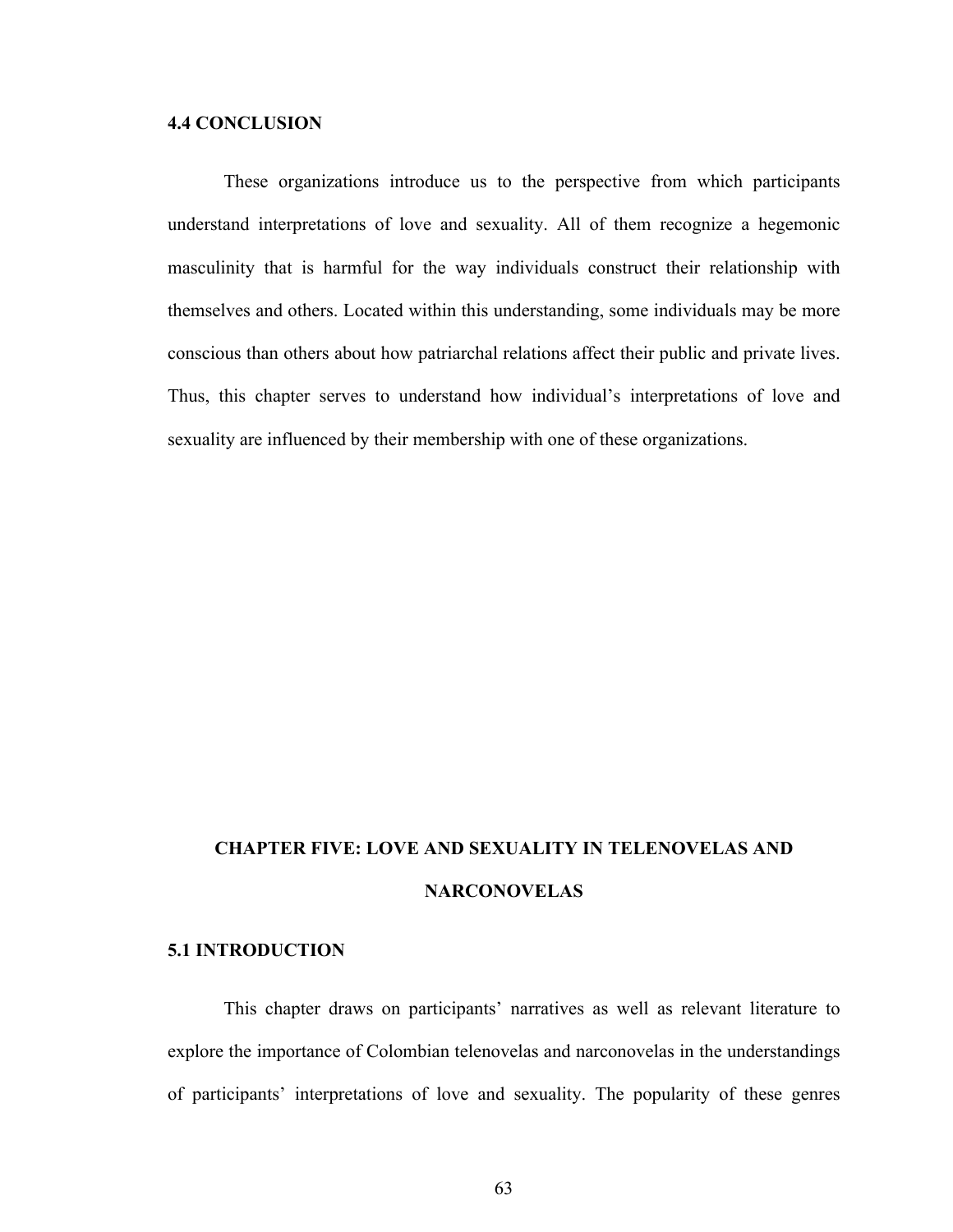makes them highly influential in Colombian culture, individual self-perceptions and gendered interpersonal dynamics. Telenovelas and narconovelas both reflect and perpetuate *machismo* and discriminatory gender relations. The purpose of this chapter is to explore how a hyper-masculine popular culture is further reproduced through even more hyper-masculine telenovelas and narconovelas, impacting the ways in which participants of this research understand their own experiences of love and sexuality. In fact, this chapter deals with the feminist lens used in this research that suggests there is a hyper-masculine figure (the macho man) reproduced in tele and narconovelas that undermines any female representation or behavior in both the public and private realms of intimate relations. Further still, this chapter also explores the central argument of this thesis in which there is a counter-narrative that challenges a hegemonic vision on how gender relations should operate.

This chapter is organized into the following sections: First, there is a brief historical context of the development of radio and television and its importance in Colombia's political economy. Based on literature review, this chapter then describes the themes commonly portrayed in the evolution of Colombian telenovelas and narconovelas. The third section focuses on the data collected from participants with regard to representations of love and intimacy in telenovelas and narconovelas. At the end of this chapter, an analysis on the significance of these findings is presented. In this regard, some of the key findings of this chapter suggest there is a hyper-masculine figure (the macho man) reproduced in tele and narconovelas that undermines any female representation or behavior in both the public and private realms of intimate relations. This finding reinforces the problem explored in this thesis in which a hyper-masculine popular culture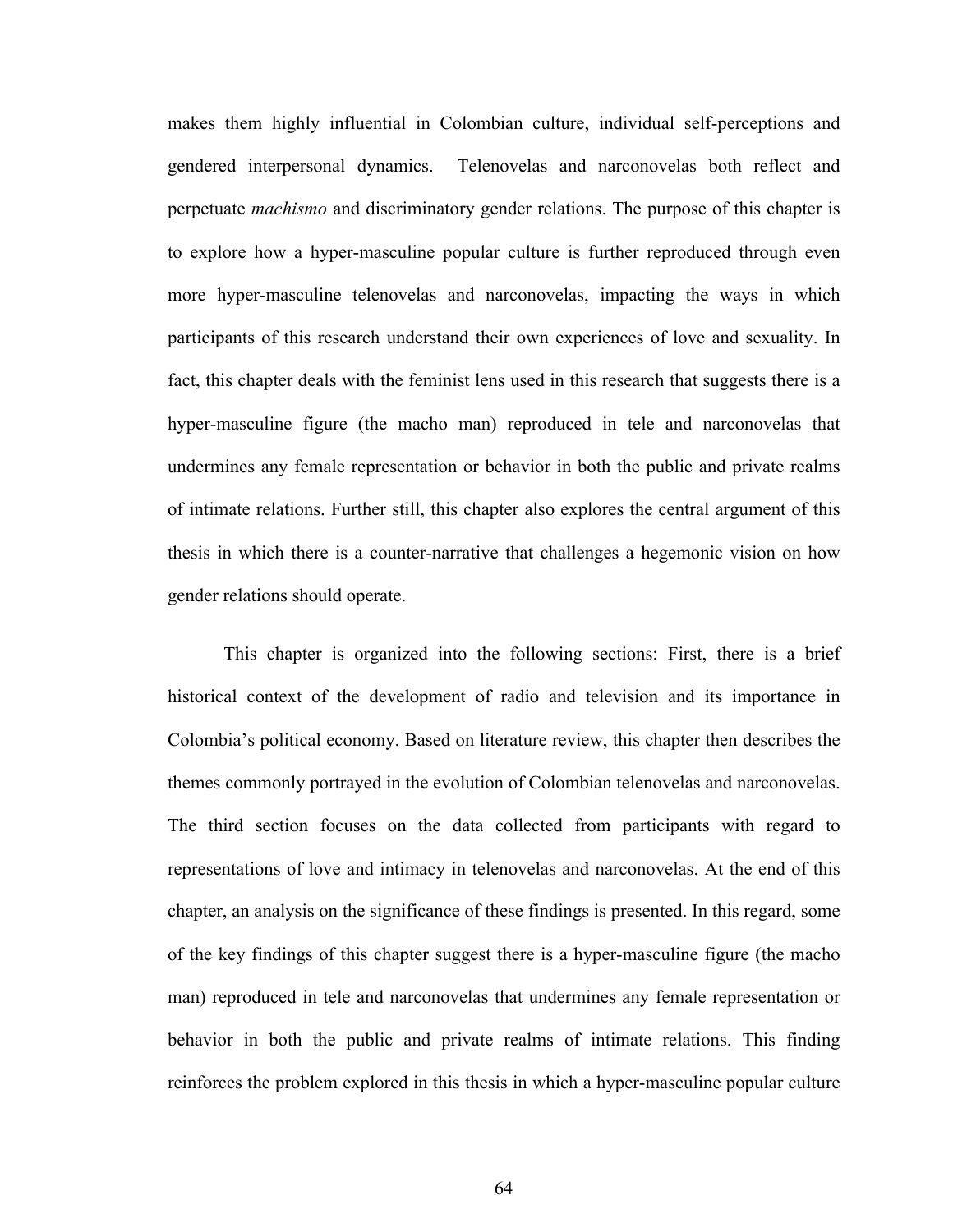is further reproduced through telenovelas and narconovelas, impacting the ways participants of this research understand their own experiences of love and sexuality.

While traditional telenovelas focused on romantic love, narconovelas emphasize on sexuality. Love is shown from relations of dependence that involve suffering and crying, features considered inherited from Mexican productions. Even though both female and male participants recognize that the audience can easily be captured by ideologies in which the poor can access the world of the rich, consolidating happy endings most people are expecting; participants agree that these happy endings are unrealistic. Also, romantic love is associated with the submission of women when it is always the poor woman who reaches another status, either because she marries a rich man [it can be a Capo], or she works hard, facing different challenges. Narconovelas, on the other hand, are considered to be too sexually explicit by most participants. However, gay men insist that representations of sexuality in contemporary telenovelas and narconovelas are not explicit at all. They argue that Colombian society is extremely conservative and that is what limits sexual diversity and free expressions of sexuality on television. They observe that love and intimate relations in telenovelas and narconovelas are 100% heterosexual. Homosexual relations are either disguised, hidden, banned or nonexistent. Further still, participants highlight how women's expression of sexuality is more open in contemporary telenovelas and narconovelas.

Participants agree that traditional tele and narconovelas reinforce patriarchal relations where there is always a *macho* man who conquers the woman and the woman lets herself be conquered. They believe that *machismo* constitutes a common feature when men are portrayed as dominant in telenovelas. They have money, influence and

65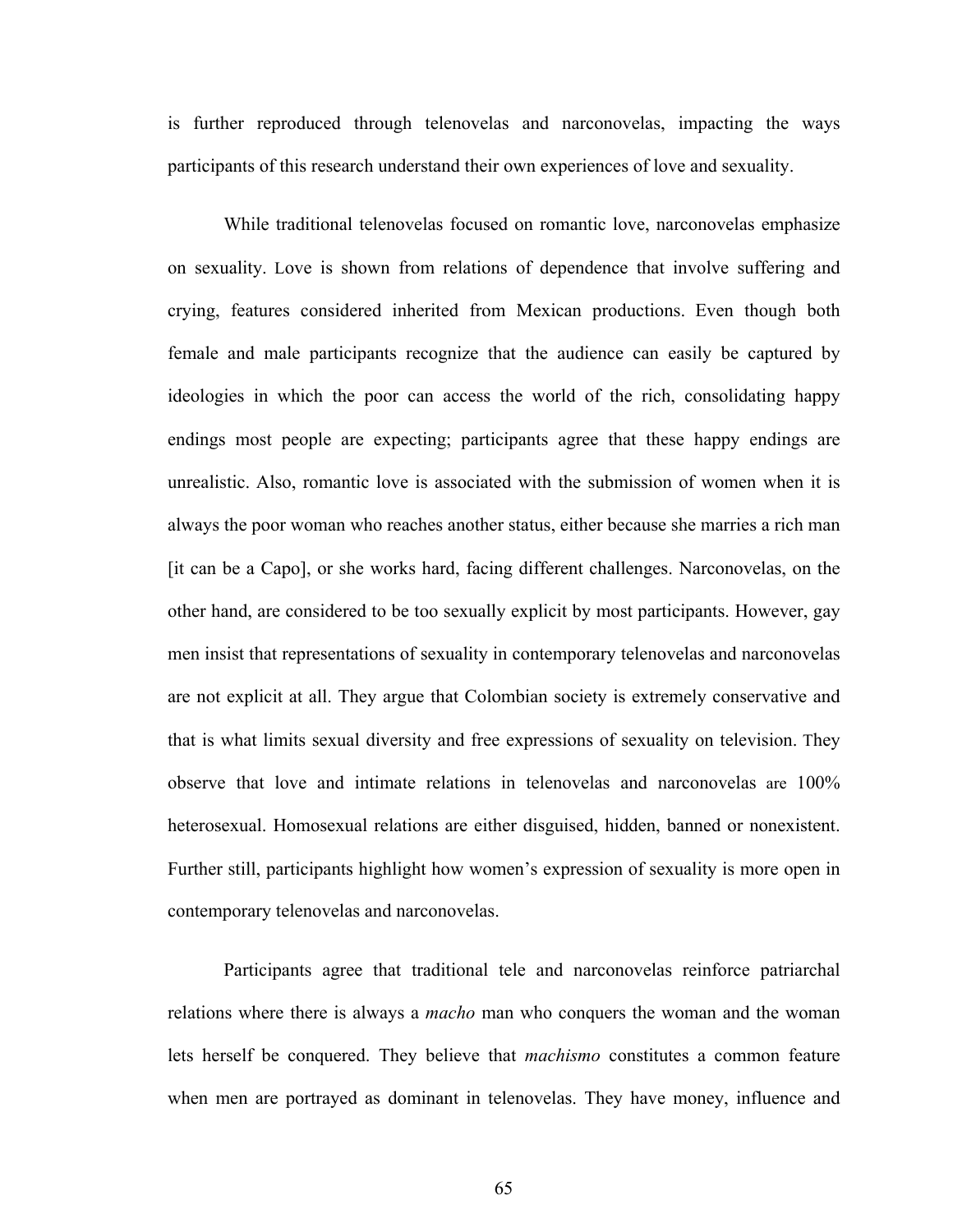status. Further still, the capo is portrayed as a violent man who objectifies and sees the woman as a sexual object. On the other hand, women are still hardly the ones who have power in a relationship. Even though there might be some changes in regard to women's emancipation, telenovelas still portray women who depend on men to achieve their dreams. Participants also argue that archetypes are highly reinforced in narconovelas due to a cultural heritage taken from the world of drug trafficking in which weapons, money, and women become means of power. In this context, while women are constructed from an aesthetic perspective, men are constructed from a violent perspective. All these social constructs portrayed in tele and narconovelas are challenged by participants who reject the reproduction of hegemonic gender norms in their personal experiences, suggesting there is a counter-narrative that challenges a hegemonic vision on how gender relations should operate.

# **5.2 DEVELOPMENT AND IMPORTANCE OF RADIO AND TELEVISION IN COLOMBIA**

The role of telenovelas in Latin America took on a particular importance when the majority of countries wanted to unify their nations at the beginning of the  $20<sup>th</sup>$  century by not only connecting "the center" (the capital city) with its "periphery" (the regions or provinces), but also reinforcing a single unified vision of nationalism. This nationalism implies two interrelated factors: a national culture, or more accurately, a national sentiment that could be shared among different cultures and regions, and a political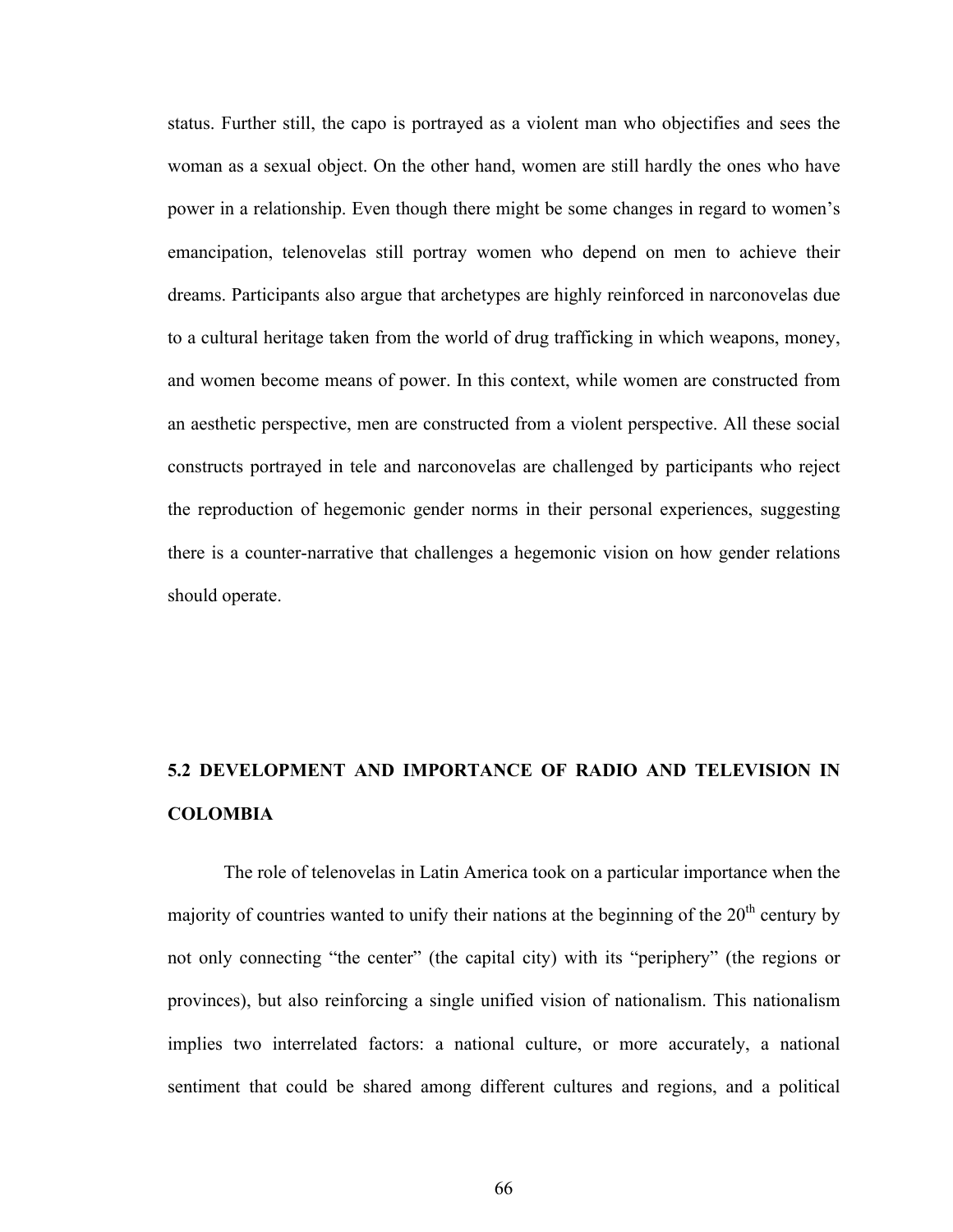structure based on a central model that fosters a national culture by homogenizing gestures and practices (Barbero, 1987; Cervantes, 2005). However, even though the development of radio was intended to contribute to this purpose by nationalizing a language, it did it by conserving certain rhythms, dialects, and accents (p. 212).

According to Barbero (1987), radio, and later television, played an important role in introducing ideas of modernity and progress that were aligned with the hegemonic economic, and political powers of the time. In Colombia, the first telenovelas were broadcast through radio. Relying on theater, these stories were adapted from literature in which actors performed on stage, imitating voices, sounds, and real environments. The scripts were based on novels that actors read by episodes. Radio and television were both considered essential to achieve political democracy, something relevant for nations that sought economic growth. In the following quote, Pareja (1984) illustrates how people living in different regions and provinces of Colombia experienced the first real proximity to a modern nation through radio.

Before radio was nationally institutionalized, the country was a regional puzzle highly locked within its pieces. Colombia could perfectly be called more a "country of countries" than a nation (…). Radio broadcasting enabled the experience of an invisible national unity, something like a "cultural identity" shared by costeños, paisas, pastusos, santandereanos, and cachacos5" (Pareja, 1984 in Barbero, 1989, p. 179).

 $<sup>5</sup>$  These words refer to the colloquial names attributed to the people belonging to the following regions in</sup> Colombia: The Caribean, Antioquia, Nariño, Santander, and Cundinamarca. Nevertheless, cachachos may refer in particular to the people belonging to the capital city: Bogota. Similarly, costenos refer to a vast area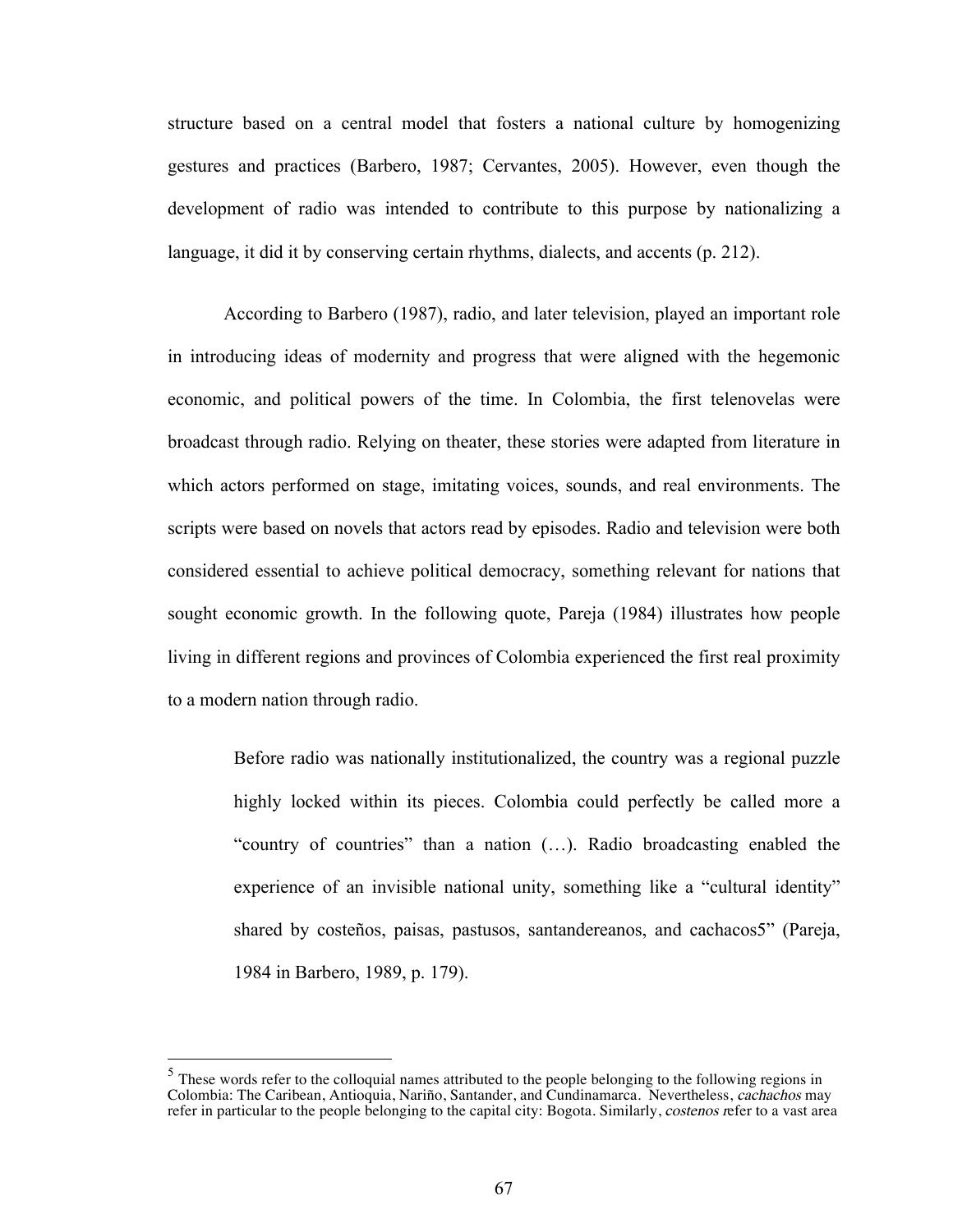By exploiting its popularity, that is, its particular ways of understanding and relating to popular cultures, radio targeted different audiences, something Barbero (1987) called pluralization. When television started to grow in the 1960s, radio had the advantage of being accessible to a wider audience which included poorer and rural audiences. By instructing individuals how to live in the city, radio accompanied processes of immigration from the rural to the urban life. In particular, radio spoke directly to those women who, often performing housework or being around the neighborhood, may have found the new city a challenging place to live. When radio described the problems women faced outside and inside the home, it failed to distinguish between public and private spheres, serving as a bridge between the domestic life of women and the life of the working-class sectors (Barbero & Muñoz, 1992). Therefore, by mediating between tradition and modernity, radio incorporated values from the rural culture and the new urban sensitivity.

Influenced by the production of radio-dramas, telenovelas of the 1960s were adapted from classic literature or existing radio scripts. These productions included stories from broad sectors of society. Often, they presented a mixture of intrigue that involved a happy ending for the main characters (Banco de la Republica. (n.d). According to Pepe Sanchez, one of the most popular directors of Colombian telenovelas, "that first period was basically a time of national affirmation. It was the initiation of our own understandings of what the country meant" (Sanchez, 2014 in Rincon & Triana, 2015, 23:40-23:51).

 

that may include cities such as Barranquilla, Cartagena, Santa Marta, Valledupar, Monteria, Sincelejo and Riohacha.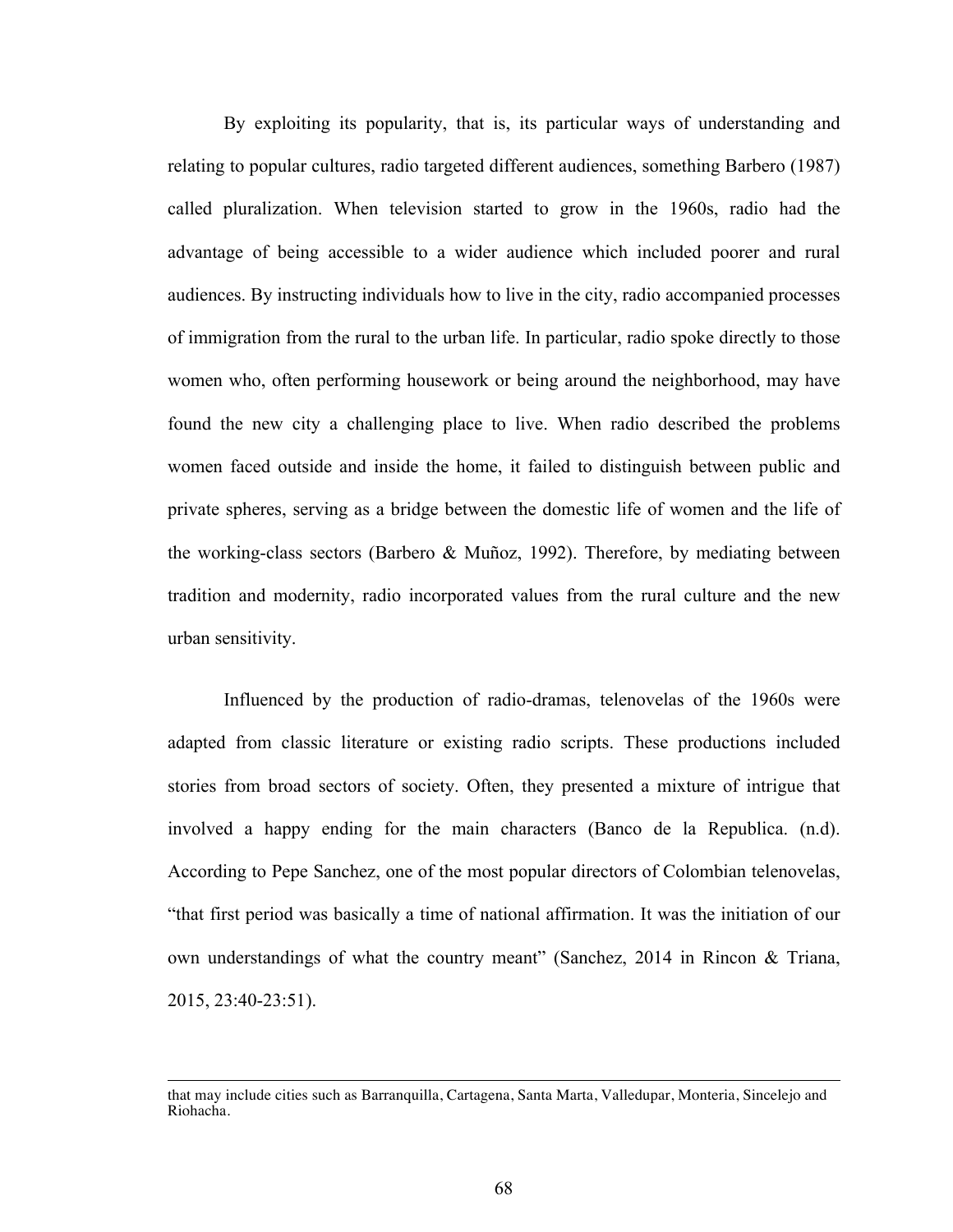Venezuelan and Mexican stories dominated the production of telenovelas in the seventies and eighties; in fact, they were the reference in Latin America. Colombia needed to challenge this hegemonic pattern in the production of telenovelas, which included similar characters and recurrent stories (Banco de la Republica. n.d). According to Barbero (1987, 1992) this pattern of frequent characters associated with positive and negative connotations are explained within the dramatic structure of melodrama (one of the television genres that is most accepted in Latin American societies) which is based on four basic feelings (fear, enthusiasm, sorrow, and happiness) represented in four characters (the traitor, the avenger, the victim, and the fool).

The character of the traitor is sociologically constructed as "an evil aristocrat, a megalomaniacal bourgeois or even a dirty cleric" (Barbero, 1987, 129; Barbero & Muñoz, 1992). The traitor is the terrible character who produces fear in the audience, but also fascination. The main dramatic role of this character is to spoil the life of the victim, who is often the heroine, a woman, of course, who represents virtue and innocence. According to Frye (1992): "the romantic ethos considers heroism more in terms of suffering, tolerance, and patience" (Frye, 1992 as cited in Barbero, 1987, p. 129). It is precisely the misery suffered by a weak character which creates in the audience, especially women, a double effect: virtue is a strength that evokes in the audience both admiration as well as a sense of protection. On the other hand, the avenger – usually a male - is that character who in the end, punishes the traitor and saves the victim, with whom there is either a love or a blood relation. The avenger has the essential role of unravelling the conflict of the drama by exposing the truth, while the "fool" is in charge of bringing comedy into play (Barbero, 1987; Barbero & Muñoz, 1989; Barbero &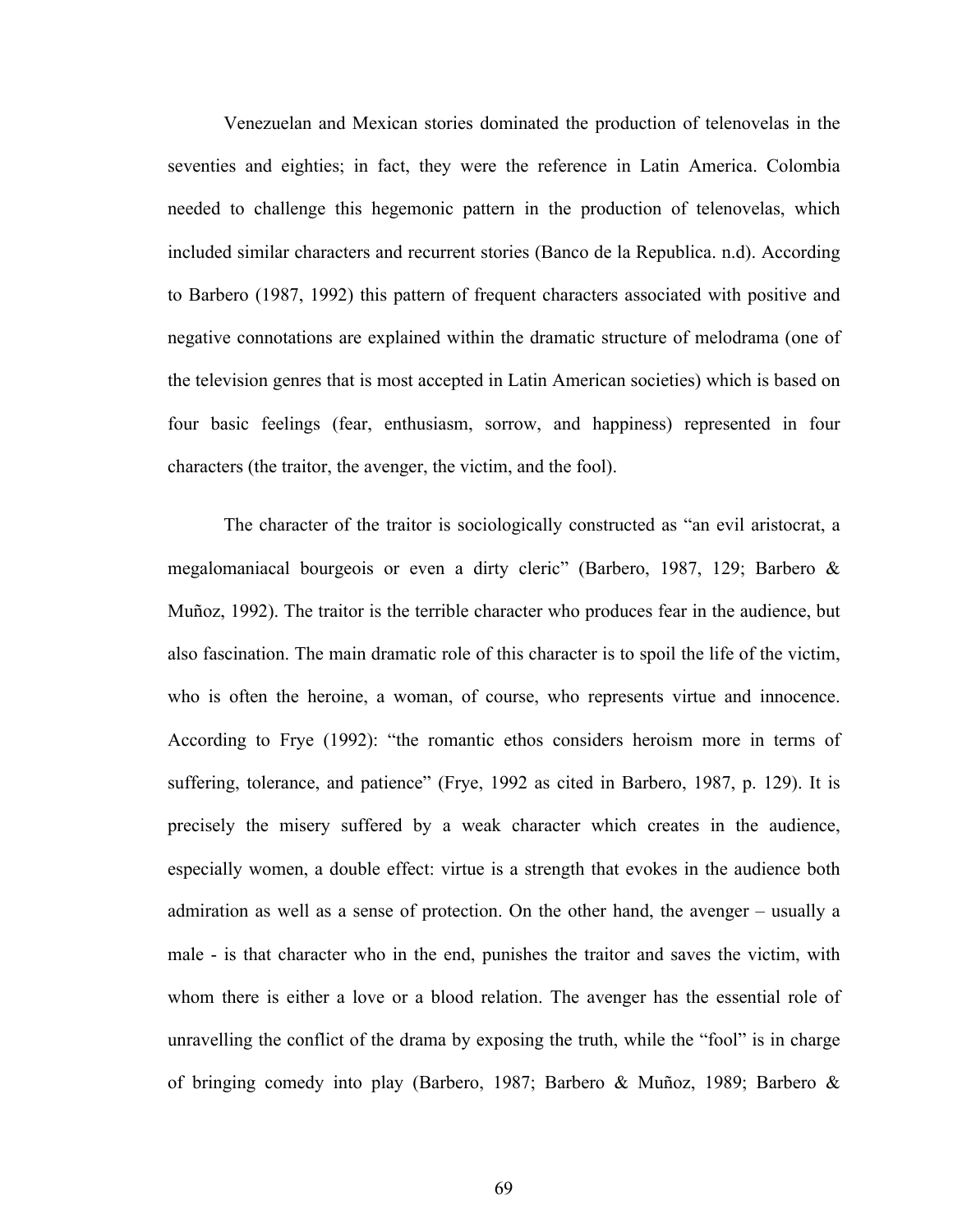Muñoz, 1992; Cervantes, 2005; Galindo, 2014). All of them integrate genres such as comedy, tragedy, epic novel, and crime novel.

In order to challenge a melodramatic structure in Colombia, producers gave importance to the literary narrative. In other words, during the decade of 1974 to 1984 telenovelas gave a special emphasis to both national and Latin American novels. First, producers focused on adapting great works of Colombian literature. Once they accomplished this stage, they extended their horizons to other novels from Latin America. According to Pepe Sanchez: "we wanted to do literature television. There was a tendency to recreate literature novels, things that dealt with the human soul. There was such a deep humanistic approach in the purposes of television and that will never be repeated again" (Sanchez, 2014 as cited in Rincon & Triana, 2015, 37:20 – 37:37). In a similar vein, David Stivel, one Director of Colombian telenovelas states: "I think the big achievement we made was to bring big authors of Latin American literature into the screen" (Stivel, 2014 as cited in Rincon & Triana, 2015, 37:44-37:58).

With a necessity to innovate while addressing more real contexts, the telenovela of the nineties took a more dynamic approach in its themes. Keeping a touch of both fantasy and fiction, telenovelas intermingled the local and regional with the world context. In this vein, stories of the nineties introduced big markets while focusing on the common story of the poor and beautiful woman who falls in love with a gorgeous, often, a successful businessman. This is the story of *Café con Aroma de mujer* written by Fernando Gaitán whose success in Latin America was significant.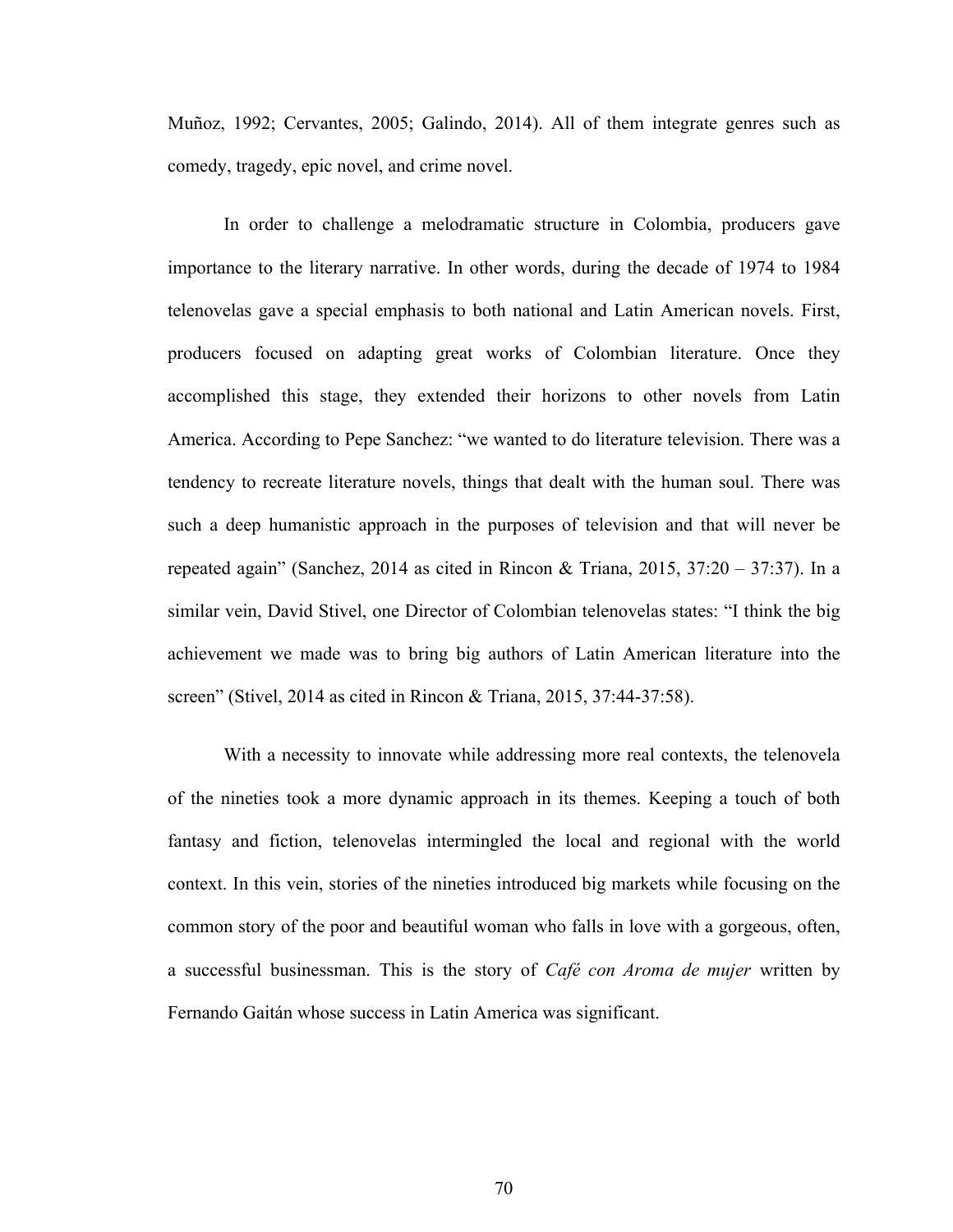Between 1994 and 2004 new formats and programs from other parts of the world were brought to Colombian television. This decade was known for portraying stories that were more international than local. According to Rincon and Triana (2015), "Colombian telenovelas of this time got lost in their way to find the world" (Rincon & Triana, 2015). Similarly, Patricio Wills, president of a Colombian televisual production company called RTI, argues that those successful telenovelas produced earlier, in which the regions of Colombia and their traditions were highlighted, were soon absorbed by globalization. He argues that international stories that were able to keep a Colombian perspective, dominated the local market.

Even though production companies had to decide between global or local contexts to portray, the story of *Betty la fea* [*Ugly Betty*] (1994) proved that local national references are more accepted than foreign productions. *Betty* has been broadcasted in different places and has been remade in 40 countries of the world, including the U.S.A. According to Rincon and Triana (2015): "since then, to be successful we take into consideration our own identity" (Rincon & Triana, 2015, 1:13:00). In addition, Fernando Gaitan, the creator of *Betty,* said that the story showed a type of television that was not done in any other place. "*Betty* occupied a place in a market that we were never part of" (Gaitan, 2015 as cited in Rincon & Triana, 2015, 1:13:07-1:13:16.

# **5.3 POPULAR THEMES OF TELENOVELAS AND NARCONOVELAS IN COLOMBIA**

#### **5.3.1 TELENOVELAS**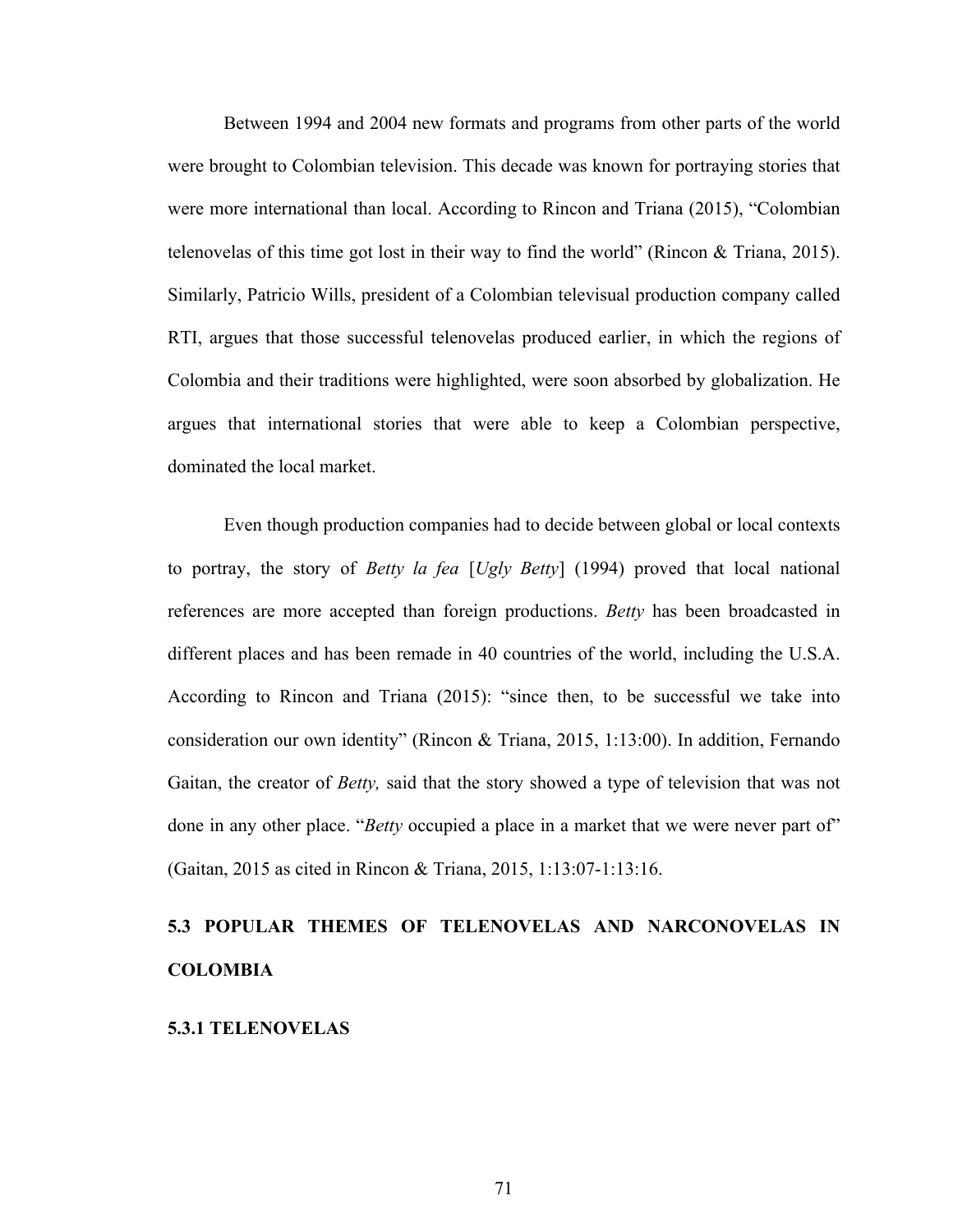Telenovelas' success may be associated with the emphasis given to the ordinary rather than extraordinary stories (Escobar 2012). The stress on the common and the popular is what captures the public's attention. Escobar states that "it creates a very close dialogue with the audience when it reveals what we all experience in daily life: falling in love, crying, having a child out of wedlock, having an affair, loving several people at the same time, etc" (Escobar, 2012). The way realities are shown enable people to identify with the characters and with the stories portrayed. Cervantes (2005), Barbero, and Muñoz (1992) agree that part of the popular success of telenovelas is associated with the drama of recognition. Some of the popular themes of telenovelas in Colombia identified in the literature include, but are not limited to, rural-urban migration, and marriage and family.

### Rural-Urban Migration

Due to the high levels of migration from rural areas to urban cities in the second half of the 20th century, traditional telenovelas have exploited this rural-urban dichotomy in a country that paradoxically has become highly urban. In this context, if the state needed to foster a political hegemony based on a national sentiment, it had to do it by integrating the nation "from the bottom" (Barbero & Muñoz, 1992, p. 77). In other words, Barbero and Muñoz (1992) argue that part of the success of Colombian telenovelas has relied on "building the national from the regions" in a country that is highly centralized but fragmented (p.77). For instance, the telenovela *San Tropel* illustrates towns in which social relations are not completely honest, a feature considered part of the rural universe. *San Tropel* portrays neighborhoods where people (often displaced poor farmers) create new precarious ways to survive in the city, relying on solidarities and values brought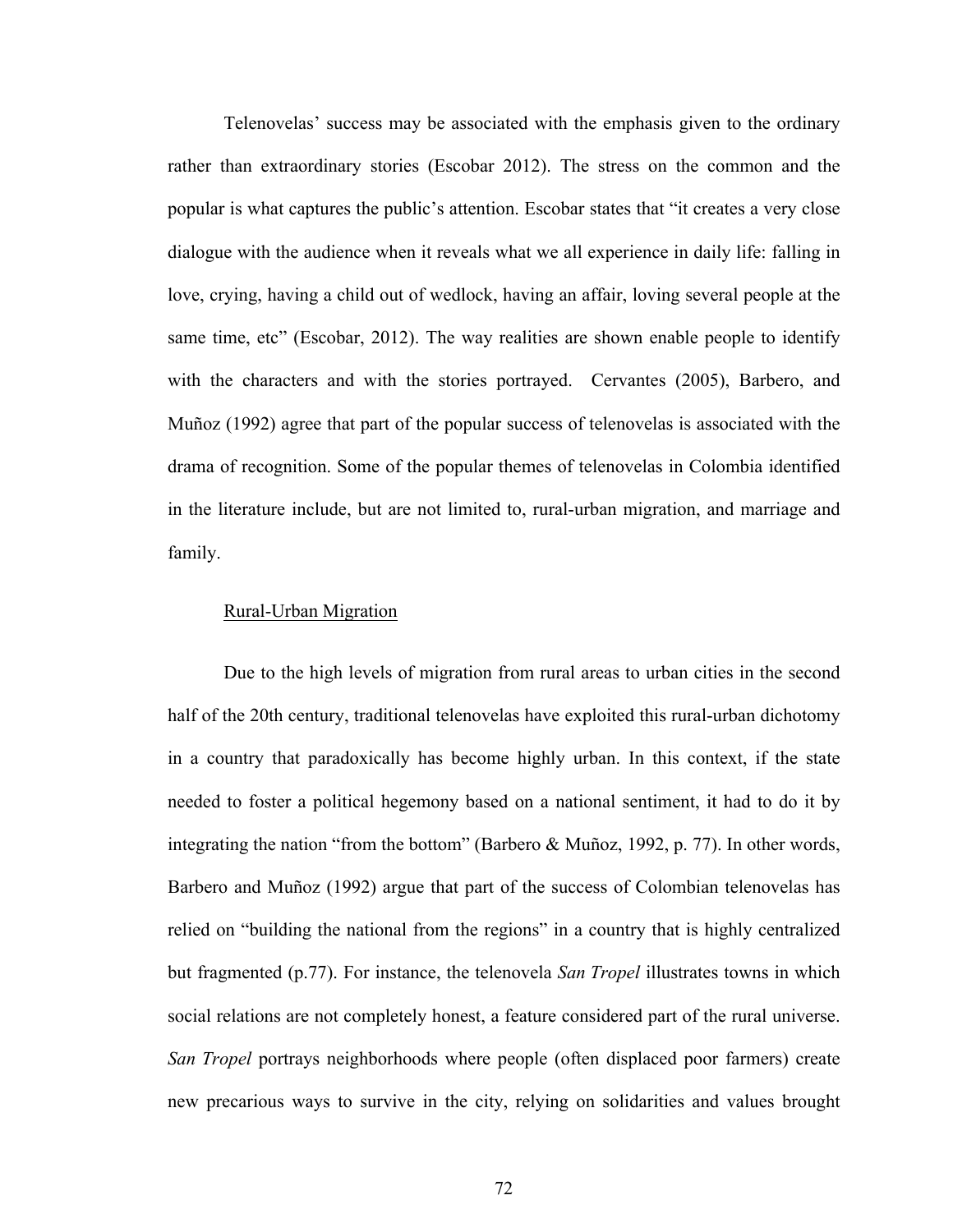from their rural towns (Barbero & Muñoz, 1992). This constant exchange between the rural town and the urban neighborhood creates in the audience a double attachment: a fascination with exploring the new city and a nostalgia felt for their past, something especially hard for those who, living in new cities, are still attached to their rural backgrounds. This binary relationship is also associated with modernity and tradition (Medina and Montoya, 1989). Nevertheless, Barbero and Muñoz (1989, 1992) claim that modernity is constantly challenged in telenovelas by a reality of a country with a clear socio-cultural diversity.

*Café con aroma de mujer* (1994) illustrates the dichotomy between the rural and the urban world. More than a difficult love between individuals from opposite social classes and regions, the story of *Café con aroma de mujer* recreated two completely opposite atmospheres: tradition, embodied in the figure of *Gaviota* whose work in coffee plantations recreated rural Colombia, and modernity, personified in the character of *Sebastian Vallejo* who runs an important coffee export company located in Bogota, the capital city. The production emphasized ideological and cultural values from the region where coffee is produced (Bustamante, 2016). Also, the telenovela highlighted both the culture around seasonal coffee crop pickers and aspects concerning the National Federation of Coffee Growers of Colombia.

# Marriage and family

Considering that a marital life shows how men become conscious of their responsibility towards women and women accept their submission to men, the evolution of stories in telenovelas have focused on how women and men negotiate marital

73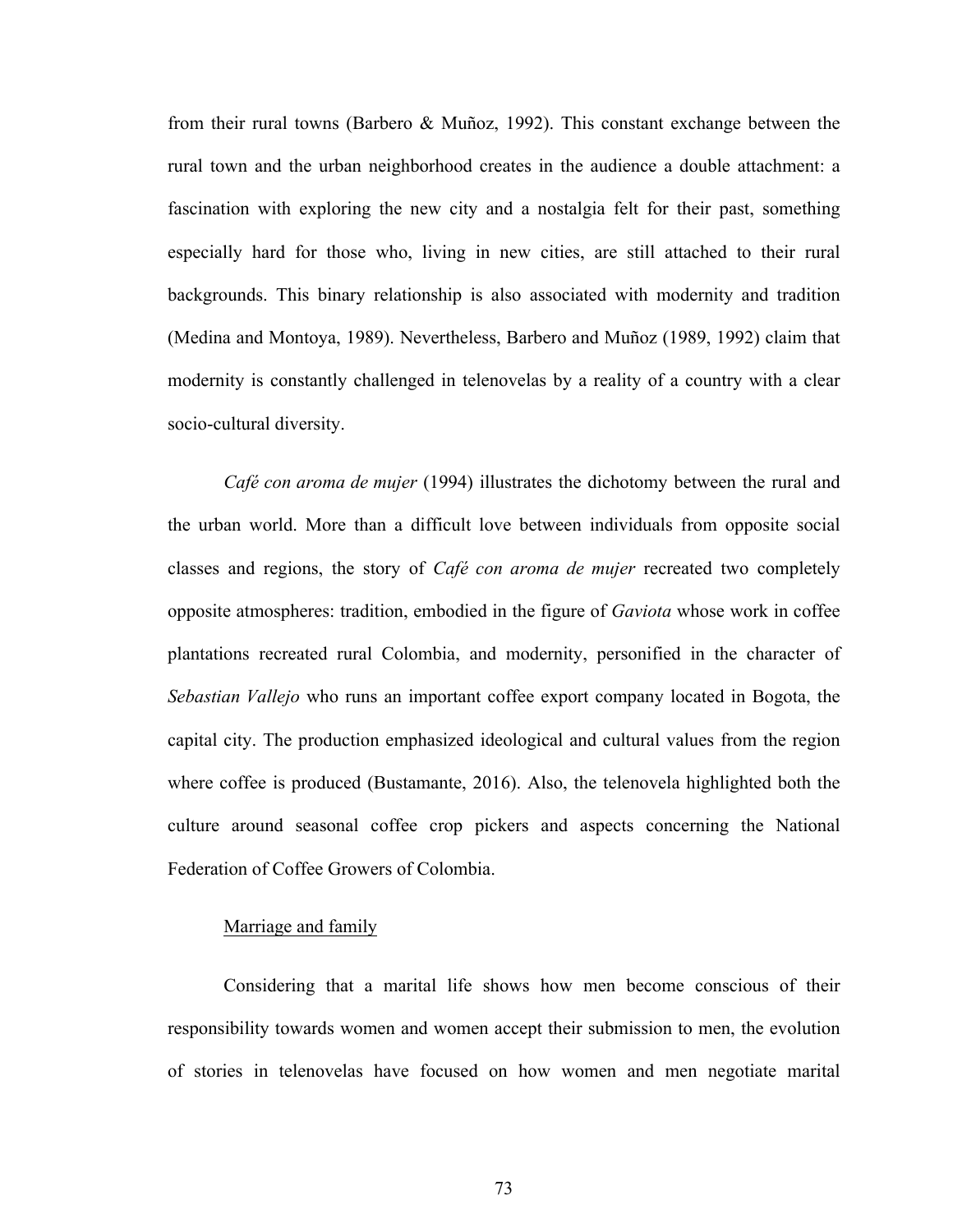difficulties. Medina and Montoya (1989) claim that marriage in telenovelas depicts a utopia based on the life of a stereotypical monogamous, heterosexual family who have economic security and enjoy an honorable life. Also, it promotes an ideal of a legitimate partner with whom you can have a loving family.

Telenovelas' director Julio Jimenez's explains that all his scripts are written around families because, "family stories are more universal and produce more identification since that is what we all have in common" (in Rincon, 2015, p. 74). Also, Medina and Montoya (1989) argue that when different threats have affected the reality of Latin America, such as different forms of violence and exclusions, telenovelas have emphasized the importance of the family when it represents a society where "everyone finds their place, their meaning" (p. 71). The family is a social and political institution that has the big challenge of supporting both society and culture and is also where conflicts may arise with its members, revealing the complexity of modern social relations (Barbero, 1987, p. 131; Barbero & Muñoz, 1992, p. 49).

According to Lopez (1987), the family constitutes the perfect setting to transmit cultural dominant ideologies, values, beliefs, and attitudes. He insists that family becomes the holy place where social and ideological hegemony can be sustained, in part, for the essential role played by housewives in not only keeping a sacred harmony within that universe, but also fostering consumption when they become the most important potential consumers in society. This statement is reinforced by Medina and Montoya (1989) who argue that family may be the only institution able to give security to the working-class women: "for women of these social sectors, conforming to a family becomes one of the few forms in which they have access to social recognition in contrast to other forms of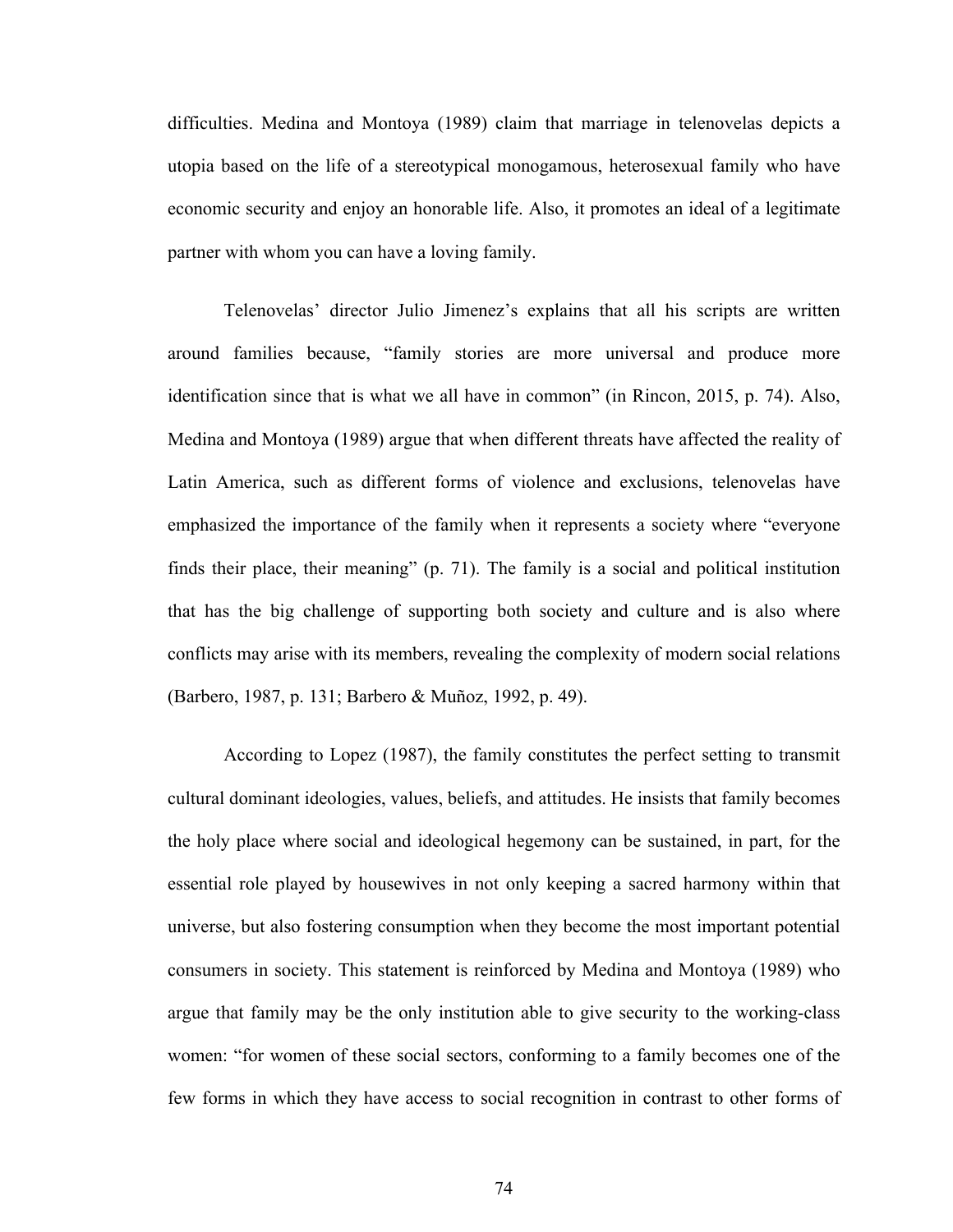entities that have been denied" (p. 75). In fact, Osuna (1985) argues that the only possible way that women can be portrayed as heroines is through the family, the only institution where they have a main acting role in society (Osuna, 1985, p. 131 in Lopez, 1987, p. 157). However, telenovelas from the 90s and the beginning of the 21st century challenged these institutions.

Telenovelas from the 90s, such as *Señora Isabel, Las Juanas, La Madre, and Betty la fea,* show "the weakening of the marriage institution and the empowerment of women as the head of the family" (Ramirez, 2016, p. 57). Women of this decade were considered part of the economic force, indicating initial attempts of reducing the competitive gap between women and men in the workplace. This situation explains why telenovelas of the 90s showed women who were able to contribute financially at home while they were gaining more professional responsibilities. The telenovelas from the beginning of the 21st century, such as *Pedro el escamoso, Sin tetas no hay paraiso, Las Muñecas de la Mafia [The Mafia Dolls]* and *La viuda negra*, portray women who gained autonomy in issues such as separation, divorce, and sexuality. Also, the women depicted in this period overcome the moral censorship of being single-mothers. In addition, narconovelas brought to the screen the drama of those widows and mothers whose children, husbands, and relatives were killed by the brutal war between the State and the drug traffickers (Ramirez, 2016). Violence is believed to start in 'the home', and therefore, families also serve to portray the reality of those individuals who are victims of domestic violence. According to Duplat, Miranda, and Navas (1997), family is the scenario where domestic violence is cultivated, fostering violence at different levels of society. The authors believe that by showing the dynamics inside 'the home', it is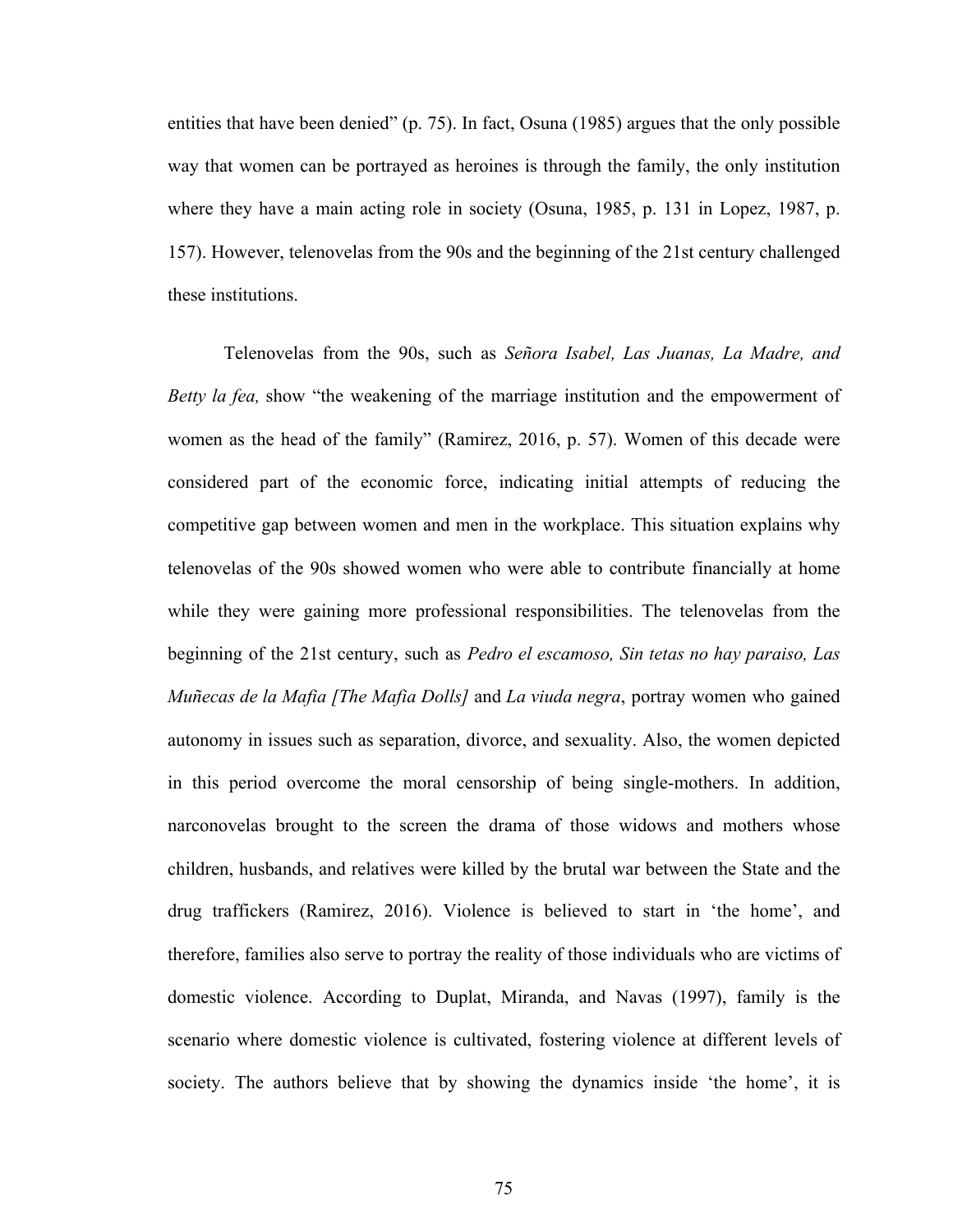possible to challenge "that terrible evil [violence] that tears our society" (Duplat, Miranda, & Navas, 1997, p. 104).

#### **5.3.2 NARCONOVELAS**

While the success of telenovelas is because of its emphasis on the common and the popular, the success of narconovelas is based in part in its apparent challenge to Colombian society's inequality, as well as its emphasis on an idealised type of masculinity and femininity. This section focuses on these two themes.

#### Social inequality and injustice

Narconovelas reveal, through the stories of the big "drug lords", aspects of poverty, marginality, and social injustice generated by the violent "structural capitalist system in which we live" (Trujillo, 2015, p.260). These stories speak directly to those Colombian and Latin-American citizens who, living in poverty and misery, find in these programs a pure symbolic and imaginary satisfaction to the shortcomings they face in real life. In other words, when individuals' rights are violated by an unequal and unjust system, narconovelas creates an illusion of equality that paradoxically, serves the statusquo without challenging it (Trujillo, 2015). Similarly, Rincon (2013, 2015) explains: "we are societies of exclusion and inequity where legal forms of social climbing are not possible … When there is a necessity to get ahead no matter what, options are reduced to either sports, prostitution, corruption, crime or drug-trafficking" (p.46). He asserts that we are survival societies who dream about progress, liberty, and equality, traditional values of modernity. However, in a country where big narratives of modernity were never established and actually failed, the symbolic and cultural role of narconovelas became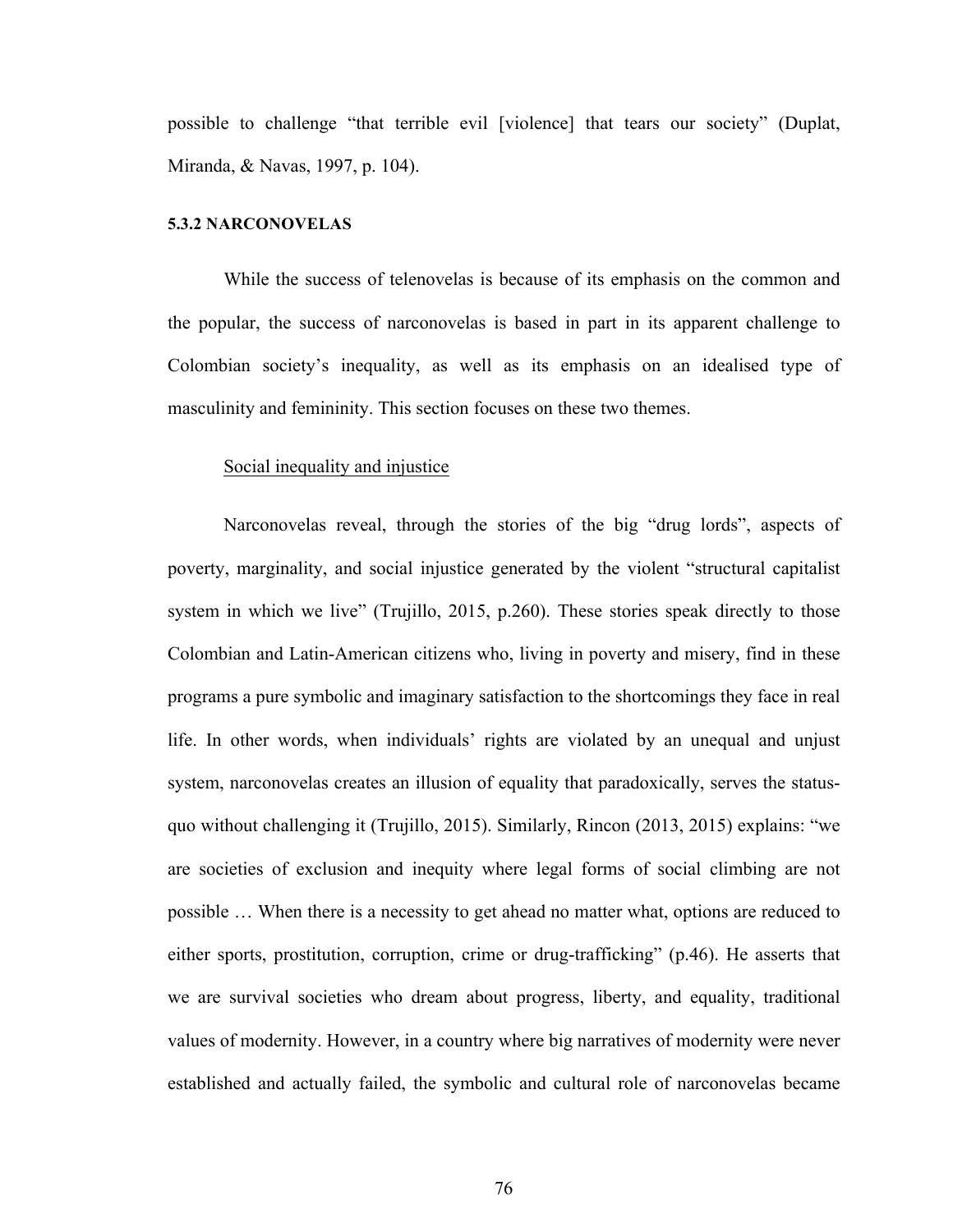essential to homogenize the ethnic and cultural diversity of Colombia. This apparent challenging task could only be possible by reinforcing capitalist categories and hierarchies existing within the culture of drug trafficking. Therefore, narconovelas play a sedating role in societies that have not recovered yet from the failure of big social emancipation projects in which old modern aspirations of justice and equality were never achieved (Trujillo, 2015).

#### Masculinity and Femininity

Narconovelas reinforce associations such as the masculine is 'strong' and the feminine is 'weak'. The capo, the colloquial Spanish name for drug trafficker, is portrayed as a macho man who is violent enough to protect his business from external and internal threats, perpetuating violence against women and men when the aggressiveness of a macho man is taken to the personal sphere (Castañeda, 2016). According to Foley (2011), a narco-masculinity is embodied in a heterosexual, fearless, warrior man. Women, on the other hand, are objects of desire and their bodies, often being their husbands' and fathers' properties, are now essential tools to conquer a drug dealer. "Their sexuality is the entry point to love and love works as a commercial good that may guarantee economic success and social status" (Castañeda, 2016, p. 72). Men are willing to pay any price in order to get the women they desire. Often, these women are "exposed as a trophy" and their value is only measured in terms of how far or how close they follow beauty stereotypes stablished by a narco-aesthetic, in which their body plays a key role. According to Castañeda (2016), in these stories the feminine is completely sexualized to serve the market and men. This logic also requires women to remain beautiful and desirable while their loyalty is devoted exclusively to their

77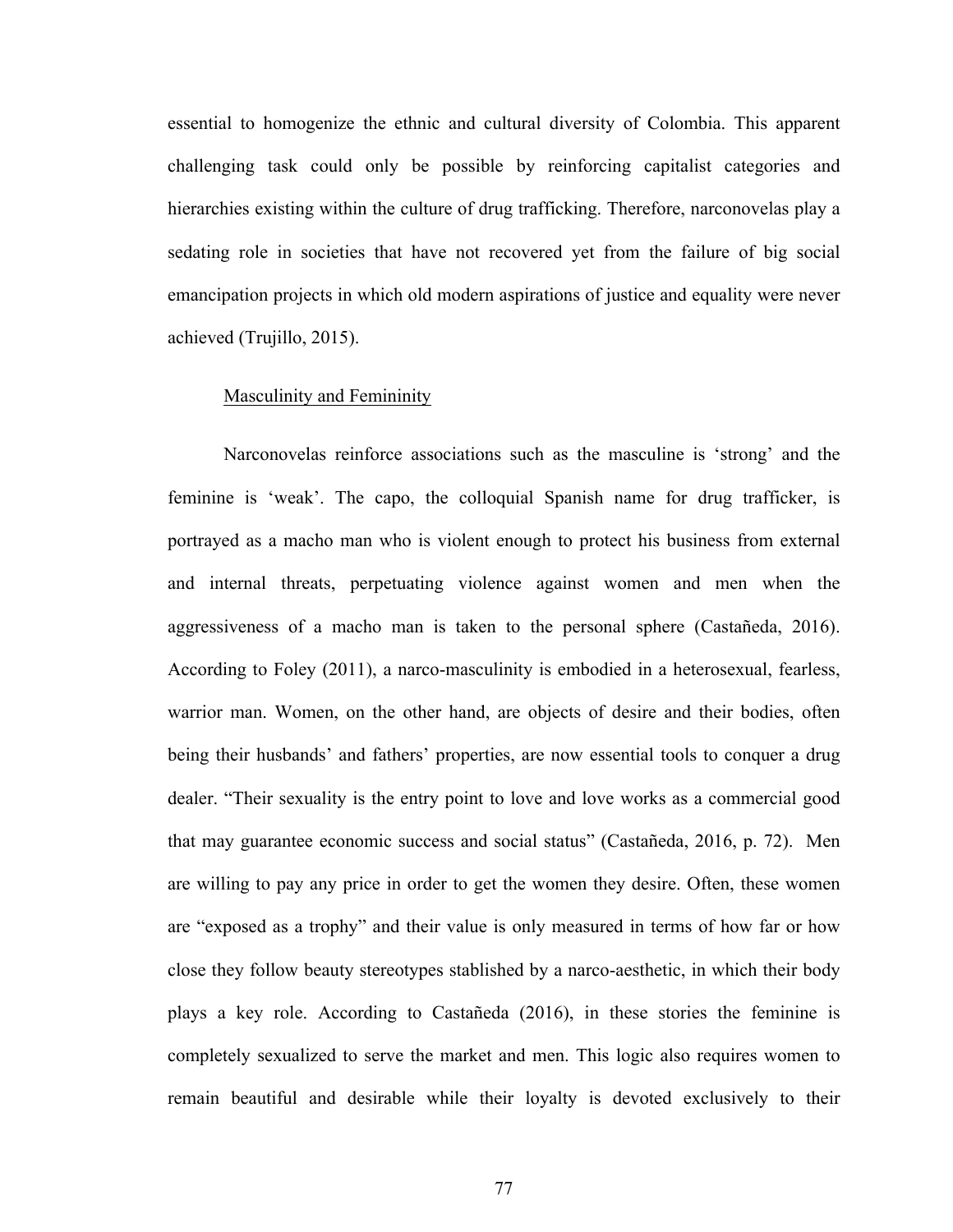husbands, even though they might be affected by death threats and murders. It is in this context that aggressive, hegemonic masculinities punish, within the masculine, every feminine feature. In a similar vein, narco-femininities strengthen antagonistic social roles and behaviors between women and men, emphasizing old patriarchal values. Overall, narconovelas contribute to reinforce archetypes where men are typically "macho" and women are traditionally "voluptuous with long smooth hair". (Rincon, 2013, 2015, p. 47).

# **5.4 PARTICIPANTS' REPRESENTATIONS OF LOVE AND INTIMACY IN TELENOVELAS AND NARCONOVELAS**

During fieldwork, participants discussed in group sessions their position with regard to telenovelas and narconovelas. By doing that, it was possible to explore the central argument of this thesis that suggests there is a counter-narrative that challenges a hegemonic vision on how gender relations should operate. Also, these conversations helped understand how a hyper-masculine popular culture is further reproduced through telenovelas and narconovelas, impacting the ways in which participants of this research understand their own experiences of love and sexuality. Moreover, the discussion groups were important to identify if participants highlight the feminist lens used in this research that suggests there is a hyper-masculine figure (the macho man) reproduced in tele and narconovelas that undermines any female representation or behavior in both the public and private realms of intimate relations.

Even though the majority of participants dislike these fictional products, participants discussed what they regarded to be some of the key themes associated with these productions in Colombia. The key themes highlighted by participants are presented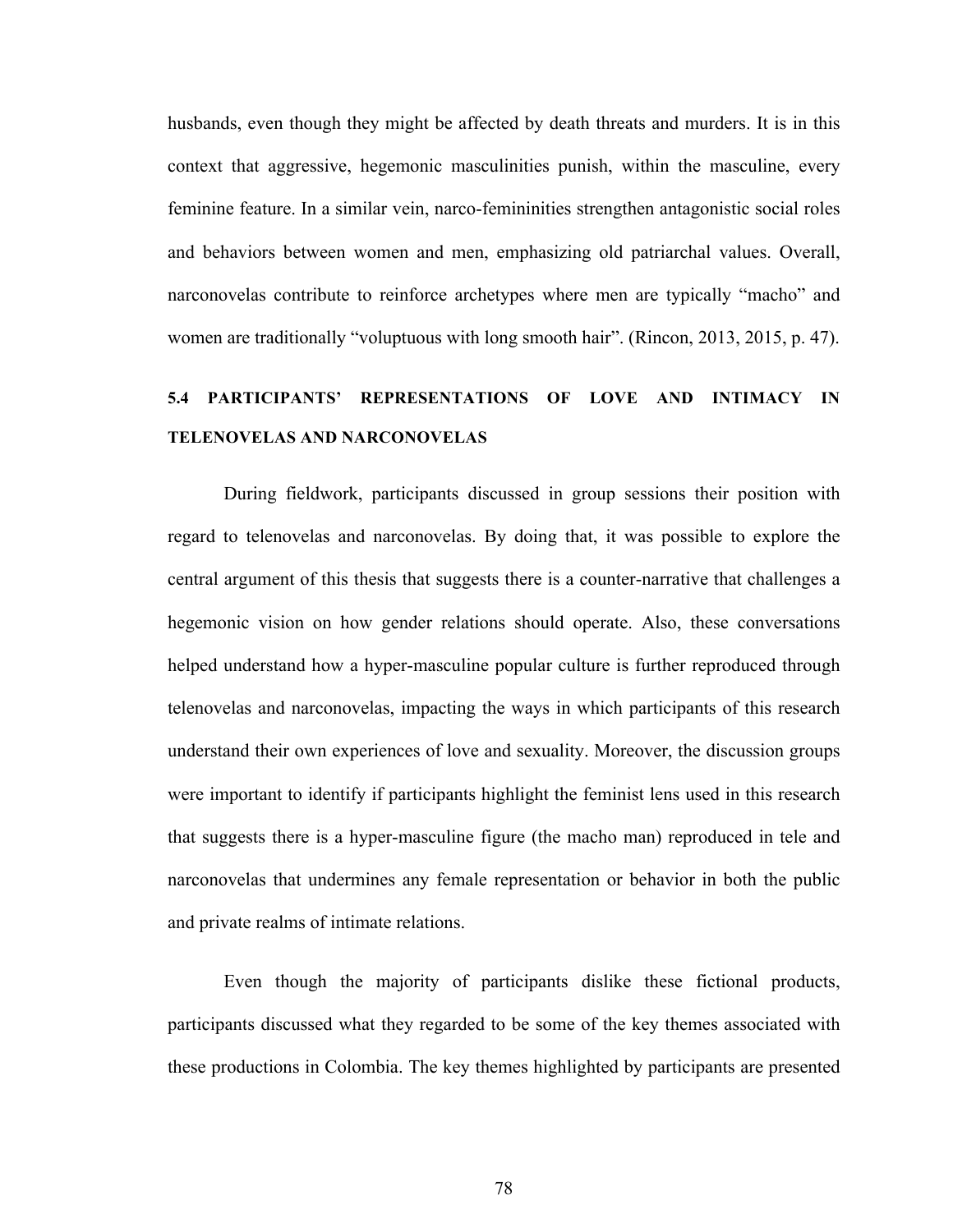in the following order: Masculinity and Femininity, Love and sexuality, and Violence and Armed Conflict.

# **5.4.1 MASCULINITY AND FEMININITY**

Both the men I spoke to from *Proyecto Ser* and the women from *Casa Mujer* claim that traditional telenovelas and narconovelas reinforce patriarchal relations where there is always a *macho* man who conquers the woman and the woman lets herself be conquered. They believe that *machismo* constitutes a common feature when it attributes a special significance to men: "men are dominant in telenovelas. They have money, influence and big egos. Also, they are very proud of themselves. They have always been *macho* and that will never change" (Rosa Arenas, November 17th, 2016). For instance, "*Don Armando* from *Betty la fea* and *Sebastian* from *Café con aroma de mujer* were both considered 'men' from a patriarchal point of view. They were the protagonists, the empowered ones, the ones with status who come from a high class" (Fercho Cifuentes, December 15, 2016). In fact, some argue that even though women may seem more empowered in contemporary productions, "the man keeps being *macho* and the woman keeps being feminine" (Eustacio Ramirez, December 4, 2016). Women have little agency over their own sexual relations. According to Luciano Ramirez, a 44-year-old single gay topographer, it is easier to see either a heterosexual or gay man having an affair than a woman ever having another lover (December  $5<sup>th</sup>$ , 2016). In this vein, some participants associate women with suffering. Women and men both agree that women suffer a lot in telenovelas. According to Luciano Ramirez women's suffering constitutes the main foundation of telenovelas, otherwise, "what is the story? There is no lesson. Each person has to draw their own conclusions" (December  $5<sup>th</sup>$ , 2016). The following comments by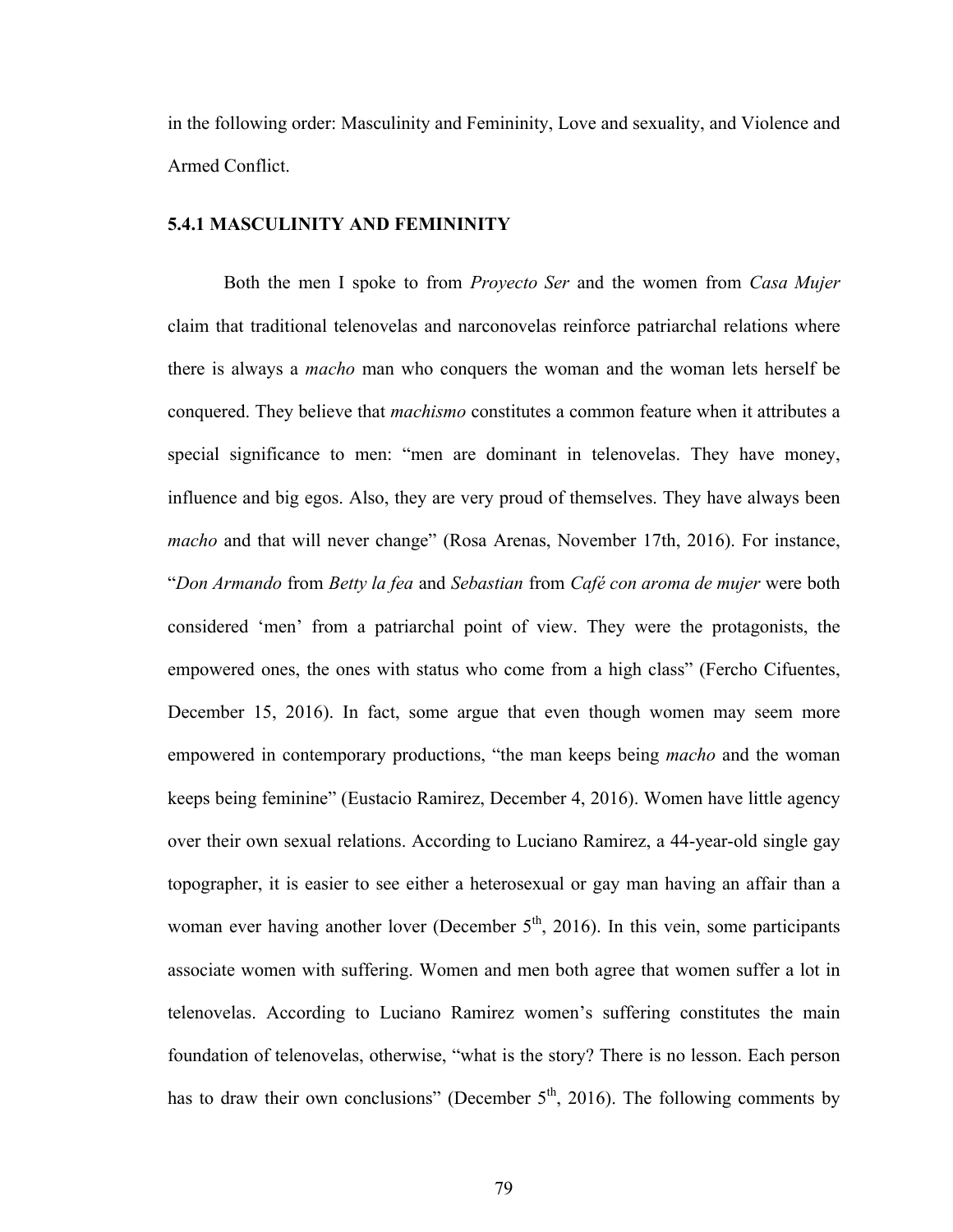discussion group participants support the argument made by interviewees that women are shown to have a submissive position in telenovelas:

This type of abuse and seeing manipulation taken to this extreme enrages us. She is an individual who has no right to decide for herself since she is between the sword and the wall; (Participant F, discussion group from *Casa Mujer*, November 17th, 2016).

She accepts to marry this man only for her father who is clearly a macho man, closed and locked in himself. He is not able to accept that she is a person who has rights and who is able to decide what she wants or to make her life as she wants. He does not leave her to decide for herself; (Participant G, discussion group from *Casa Mujer*, November 17th, 2016).

It was even more difficult to be a woman at that time since Colombian society was highly influenced by machismo. You could see that on the radio dramas of the time; (Participant H, discussion group from *Casa Mujer*, November 17th, 2016).

However, some participants claim that since the 1990s another type of woman is portrayed. They believe women are no longer represented only performing house work. They have different roles in the workplace or do activities outside of the home, such as studying or starting a business. These types of modern telenovelas show a type of woman who is more independent and more empowered. According to Lucero Valencia, a 58 year-old Catholic woman who has four children and stays at home to raise them, "today women work. They are not submissive anymore. It is not like before, when they suffered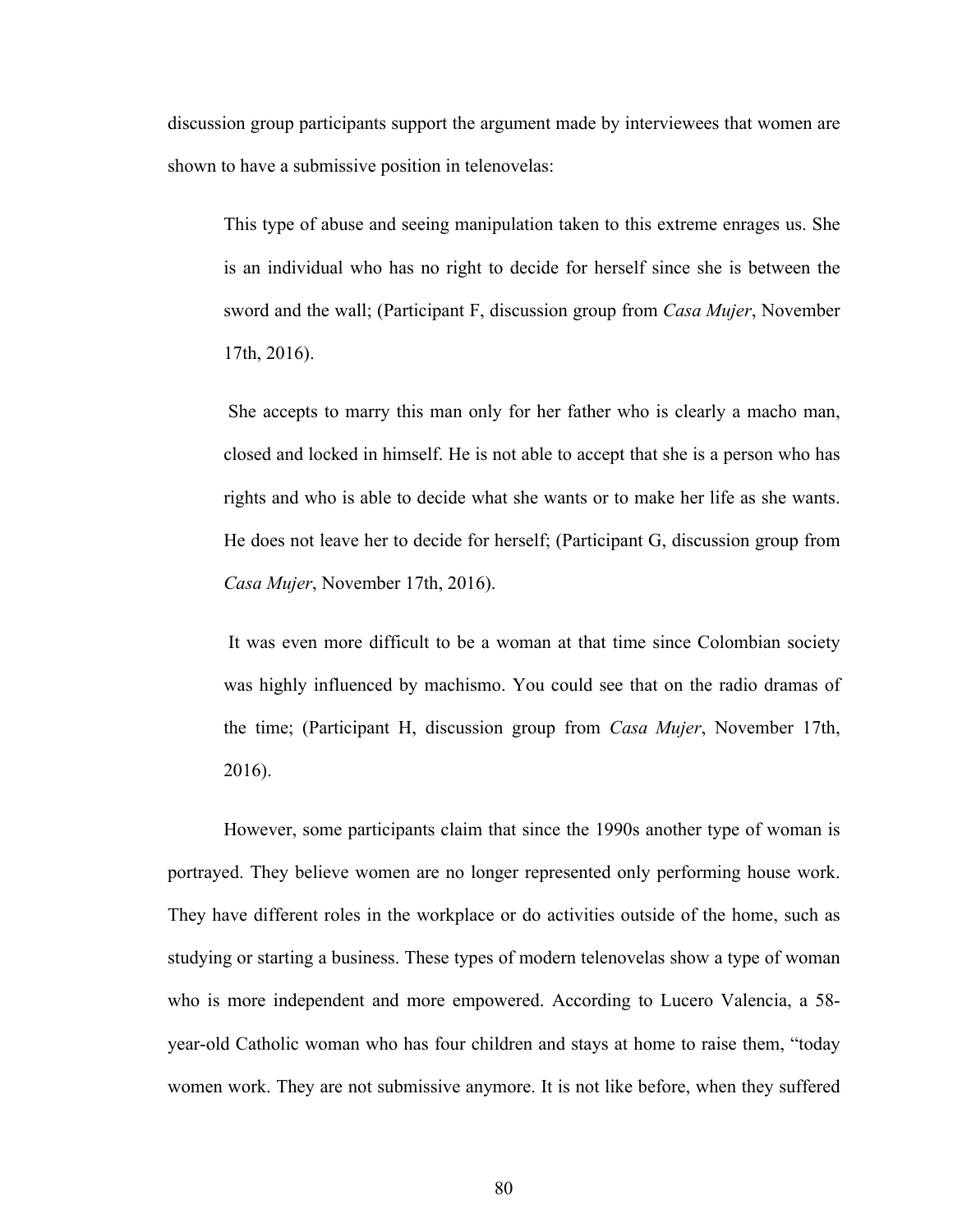different humiliation, and nothing happened. Women are not stupid anymore, they protest, and this can be seen on television" (October  $28<sup>th</sup>$ , 2016). According to some participants, there is clearly a new era of liberation where women challenge *machismo* and do not accepted it as the norm. In other words, the assumption that a woman needs a man to succeed in life is no longer a requirement. Contemporary telenovelas portray women who can make decisions by themselves and who can pursue their dreams without a man. However, participants from Proyecto Ser argue that women, based on a clear patriarchal hierarchy, are still hardly the ones who have power in a relationship. They mention that even though there might be some changes in regard to women's emancipation, telenovelas still portray women who depend on men to achieve their dreams: "a completely independent woman does not exist. We went from traditional soaps where women married the first guy they met to dramas where women are more empowered, but still depend on a man". (Luciano Ramirez, December  $5<sup>th</sup>$ , 2016).

Female and male participants argue that archetypes are highly reinforced in narconovelas. According to Tito Rey (November 20, 2016), there is a cultural heritage taken from the world of drug trafficking in which women are constructed from an aesthetic perspective and men from a violent perspective. In fact, the role of men is justified in terms of the classic *machismo*. Therefore, narconovelas reinforce a type of masculinity in which the capo is a violent man who objectifies and sees the woman as a sexual object.

Rosa Arenas, a 71-year-old woman who lost her husband when her daughter was little, argues that, "the woman is a super model. The capo gives her everything and she is just a plate of food. He runs over her, uses her and mistreats her" (November 17th, 2016).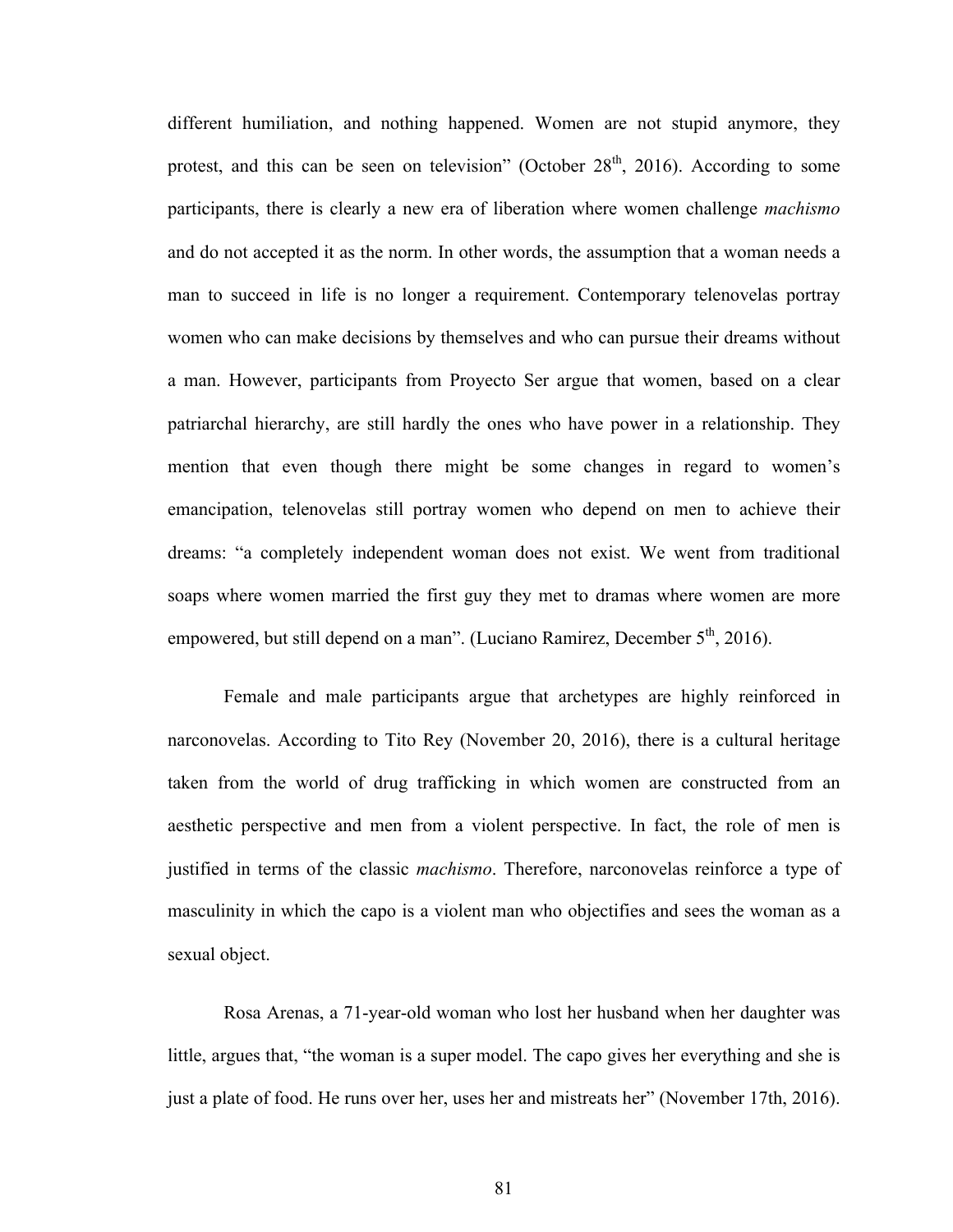In fact, Pablo Escobar is portrayed as a loving husband who was able to do everything for his wife and children: "he gave the children everything, but in return, his wife had to endure him having other lovers" (Rosa Arenas, November  $17<sup>th</sup>$ , 2016). In this context, Margot Salas, a 66-year-old divorced mother of two children who works as an instructor, claims that weapons, money, and women become means of power for men in the world of drug trafficking.

It is common to see how women, most of them beauty queens or models, in effect sold themselves to the highest bidder. They use their bodies and attributes as weapons to get the richest man and in return, they get fame or the most expensive watch, or the prettiest, most expensive dress. The *capos* also expose them as trophies and show their attributes. Unfortunately, most of these women end up either dead or in jail.

Some women in Colombia may be seduced by the power of a *capo.* His money may help these women to get elective plastic surgery at a very young age (Castañeda (2016). In fact, the men participating in this research are tired of the same repeated stories of *Sin tetas no hay paraiso [Without tits, there is no paradise]* in which women get plastic surgery to get bigger breasts and, therefore, are able to seduce "*the capo*". The following collection of comments illustrates female participants' frustration with narconovelas:

How come they ask their parents to get them tits as a quinceañera6 gift? What are the parents thinking when they accept? What happens to these girls when they undergo these surgeries and marry the one that best provides the money? We see

 <sup>6</sup> "*Q*uinceañera" refers to a traditional Latin American celebration organized by parents to commemorate their daughter's fifteen birthday. This age is considered important as it represents the transition from childhood to young womanhood.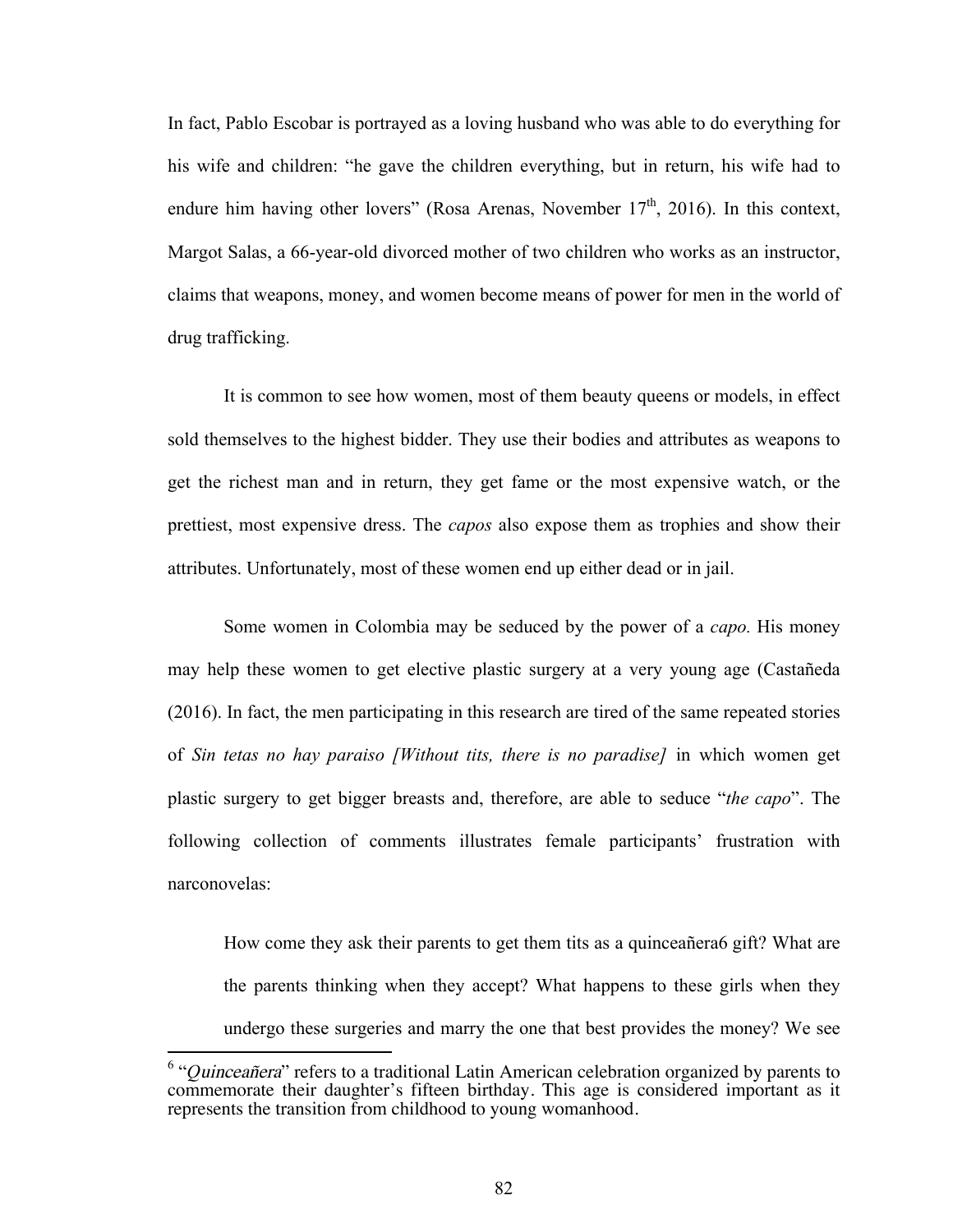that the girls want to copy the same model, the same pattern, the same ass. They get big asses and we are not only a pair of tits and a big ass. We think, we have feelings, we are valuable beings. Each person is individual, unique. (Participant C, discussion group from *Casa Mujer*, November 10th, 2016)

Each time more women seem to be identified with superficial things and they forget that we are valuable; (Participant F, discussion group from *Casa Mujer*, November 10th, 2016).

We have to look inside. Otherwise, we will always be dissatisfied. If I do not love myself, I will start doing things just to be accepted and valued (Participant H, discussion group from *Casa Mujer*, November 10th, 2016).

This society sells the idea that for money everything is allowed, that for money I have to go against myself and expose myself to be hurt because they are paying me a lot of money. That is another form of violence, and when I see violence I reproduce violence. That is opposite to our values, because how can I sell my values? for what? If I go with a guy just for money, for the material, it is like I am betraying my values (Participant M, Discussion group from *Casa Mujer*, November 10th, 2016).

#### **5.4.2 LOVE AND SEXUALITY IN TELENOVELAS AND NARCONOVELAS**

Male participants support the arguments made by women in this study surrounding *machismo* and how it governs intrapersonal relations, in particular, love and intimacy. According to Jairo Benavidez, a 31-year-old divorced father of two children who works with popular education and theater, in telenovelas and narconovelas "it is very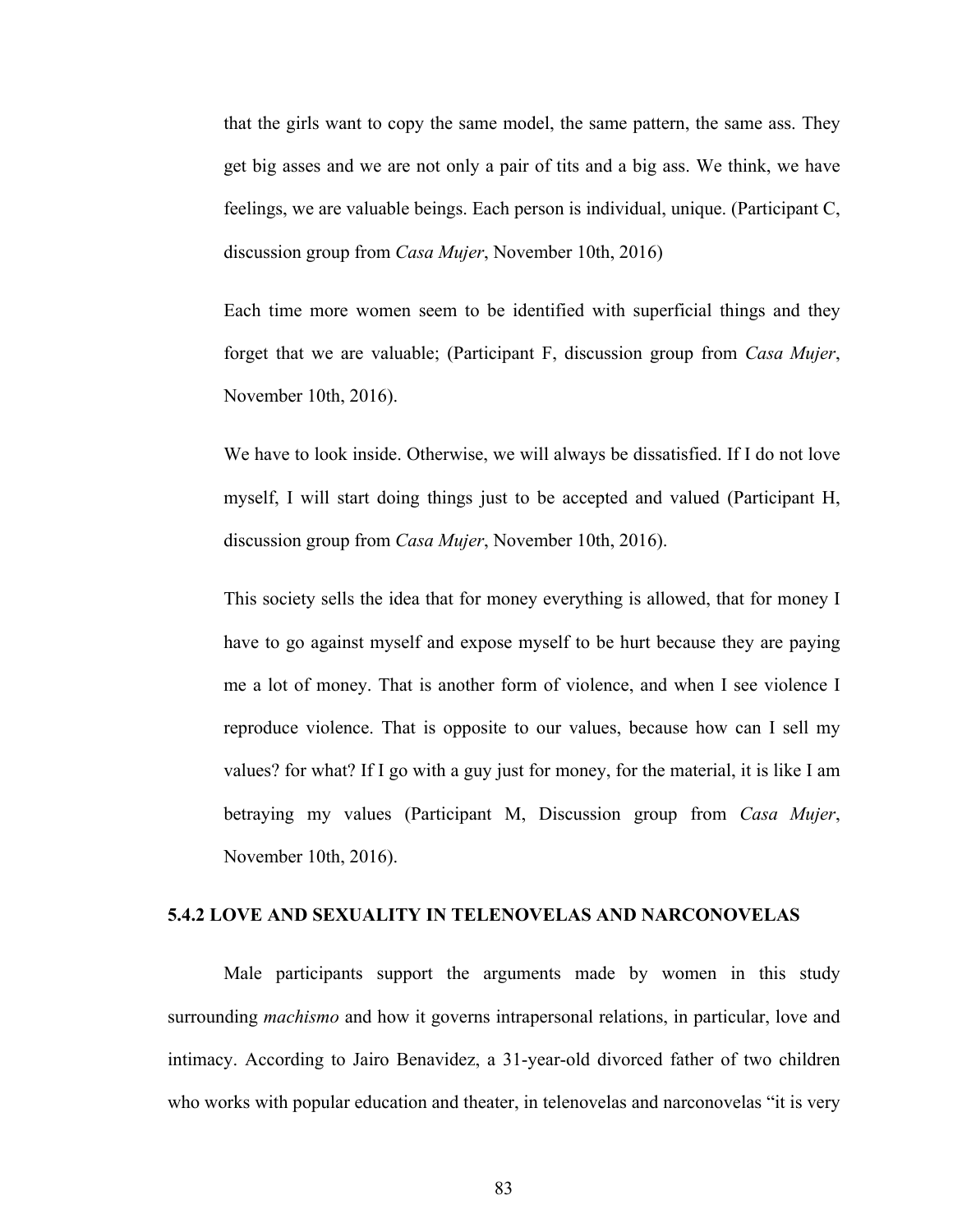common to see how two women fight for a guy and the guy is the main character, the gorgeous. The women are always pulling each other's hair and fighting. That's horrible. It is a clear example of *machismo*" (November 14<sup>th</sup>, 2016). Federico Carvajal argues that love relationships in telenovelas and narconovelas are conceived from a different place that does not take into consideration notions of freedom, liberty and recognition of the other person. "It is hard to see a relationship where both individuals learn from each other and build a project together" (October 15, 2016). In contrast, love is shown from relations of dependence that involve suffering and crying, features considered inherited from Mexican productions. Participants believe that the plot of these fictional products could be more exciting. In fact, they are tired of the same themes: frustrated loves and betrayals. However, Teresita Villalba, a 60-year-old divorced mother of two children who worked in a clothing factory, highlights that telenovelas and narconovelas are useful because they teach about how love and intimate relations work in real life (October  $8<sup>th</sup>$ , 2016). While traditional telenovelas focused on romantic love, narconovelas emphasize on sexuality. This rationale explains why participants discussed either romantic love in traditional telenovelas from the past (mostly women), or sexuality in narconovelas. The following section explores these boundaries, including their place of intersection.

#### *Romantic love*

The women participating in this research defend romantic stories because they consider love an essential aspect of everyone's lives. Rosiani Paredes, a 62-year-old mother of five children who works inside the home, states: "feelings are a fundamental aspect of human beings. Who does not fall in love? Who lives without love? We all live for love. Every person dreams of love, with a partner. It is part of being human" (October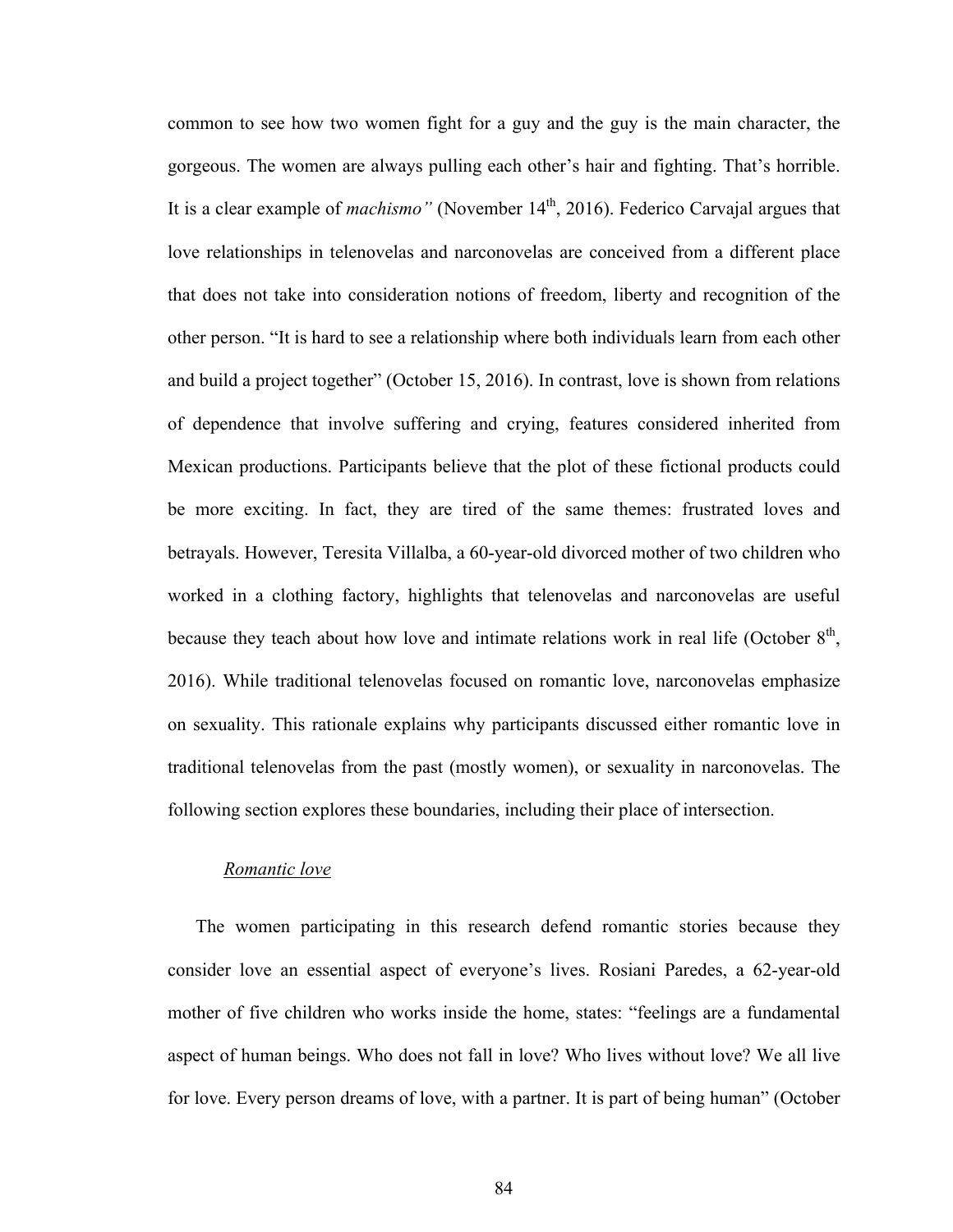22nd, 2016). Maria Valverde, a 58-year-old married mother of two children who comes from a rural background, admits she loved traditional telenovelas from the past because she likes romance. "I like when couples have a crush on each other and start dating" (October 16th, 2016). Joelia Batista, a 75-year-old widow, mother of three children who works as a weaver and who was constantly displaced by armed groups, argues that she used to follow telenovelas because "marriage was supposed to be the best event in a woman's life. Watching these stories about marriage was a type of escapism" (November 8th, 2016). Men, however, have a different perspective. Luciano Ramirez admits that he used to watch a lot of telenovelas from Mexico and Venezuela "for the stupid idea of love. I used to dream of the idea that a poor individual could marry a very rich person. I thought it could happen to me, so I dreamed" (December 5th, 2016). Similarly, Jeffry Benavidez, a 34-year-old man who considers himself an entrepreneur, thinks there is a big difference between ideas portrayed in telenovelas and what happens in real life. "If I am with a partner, it is important I remove that romantic gaze promoted in telenovelas in which the couple is loyal and are forever together. In real life, relationships end. Individuals cheat on each other. It happens" (December 4th, 2016).

There has been a common assumption that telenovelas were exclusively designed for women's consumption. Federico Carvajal claims that it is often "the poor domestic female servant who follows these stories" (October 15, 2016). Male participants claim that the sphere of love, including romantic portrayals, is consumed by women while sexuality is consumed by men. Even though these associations may not correspond to who really watches melodramas and why, they do explain why the data presented in this chapter speaks about a high identification of women with traditional telenovelas from the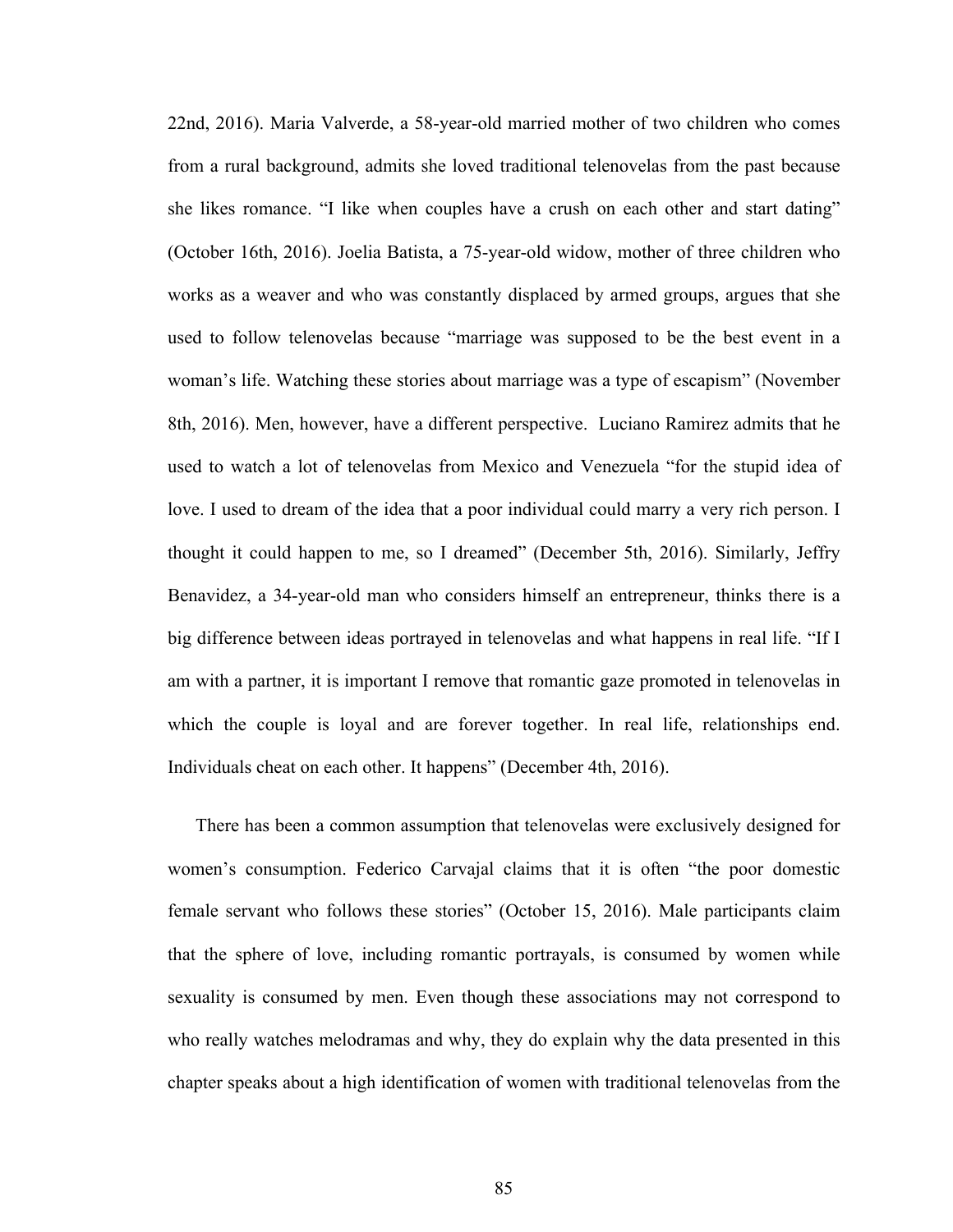past that focused on romantic love. In this vein, the assumption that sexuality targets a masculine audience excludes women from the arena of sexual pleasure. Male participants believe that by showing explicit sex in narconovelas, the cultural industry is targeting men to increase profits. In fact, the body of women is used as an advertising strategy to increase men's consumption. According to Federico Carvajal, "the body of women is more suggestive than men's bodies" (October 15, 2016). Nevertheless, aesthetic stereotypes of men are also reaffirmed in narconovelas. When men are portrayed in intimate scenes, participants stressed that it is often "those who care about exercising who are exhibited on television. It is a compliment to the body" (Federico Carvajal, October 15, 2016). Some examples can be seen in El cartel de los sapos (2008), El Señor de los cielos (2013), or El capo [The drug trafficker](2009).

Participants are tired of the same clichés of good-looking men and women portrayed in telenovelas and narconovelas. In fact, these beauty stereotypes are something they would like to change in local productions. "We are tired of the same pretty woman loving a well-mannered, good looking boy" (Jeffry Benavidez, December 4th, 2016). Eustacio Rivera highlights that even though Colombia may consider foreign productions when working with telenovelas and narconovelas, producers incorporate beauty stereotypes and archetypes that not only fuel consumption through the beauty industry, but also enslave women when they become only an object of desire. As discussed above, women would do everything possible to follow the standards seen on television. In order to achieve perfection and to imitate certain patterns, "women start getting buttocks and lipo-sculpture" (Joelia Batista, November 8th, 2016). Therefore, the powerful tool of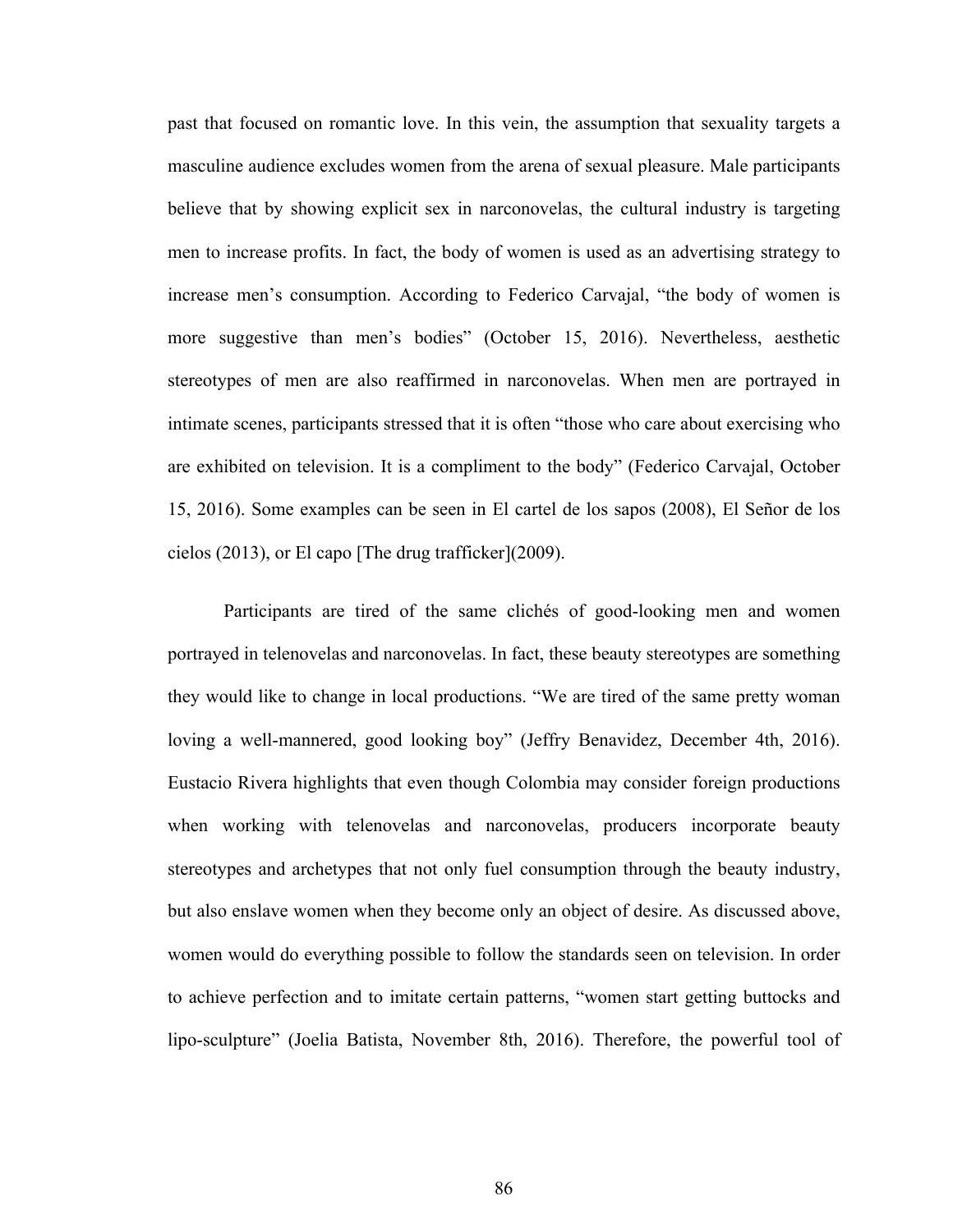beauty reinforces the melodramatic assumption in which the poor may access the world of the rich.

Even though both female and male participants recognize that the audience can easily be captured by ideologies in which the poor can access the world of the rich, consolidating happy endings most people are expecting; participants agree that these happy endings are unrealistic. According to Luciano Ramirez, the emphasis on the rich and the poor is what makes people tired of telenovelas and narconovelas. "The way they portray this relationship between the rich and the poor is unrealistic. It's pure fiction, so that's extremely boring and discourages people" (December 5th, 2016). Similarly, Joelia Batista adds: "it is always the domestic servant who marries the son of the owners of the house, so the family makes her life miserable. That is such a lie" (November 8th, 2016). Luciano Ramirez argues that romantic love is associated with the submission of women: "It is always the girl who is born poor and reaches another status in different ways: either she marries a rich man [it can be a Capo], or she works hard, facing different challenges. That is the main plot of telenovelas and narconovelas. It is a fairy tale" (December 5th, 2016).

### **Sexuality**

Women and men claim that narconovelas are too sexually explicit. Federico Carvajal states that before, intimate scenes were treated with care. It was more a game of cameras. In fact, telenovelas did not show much but if they were going to show a part of the body, these scenes were broadcasted later in the night. He contrasts this feature with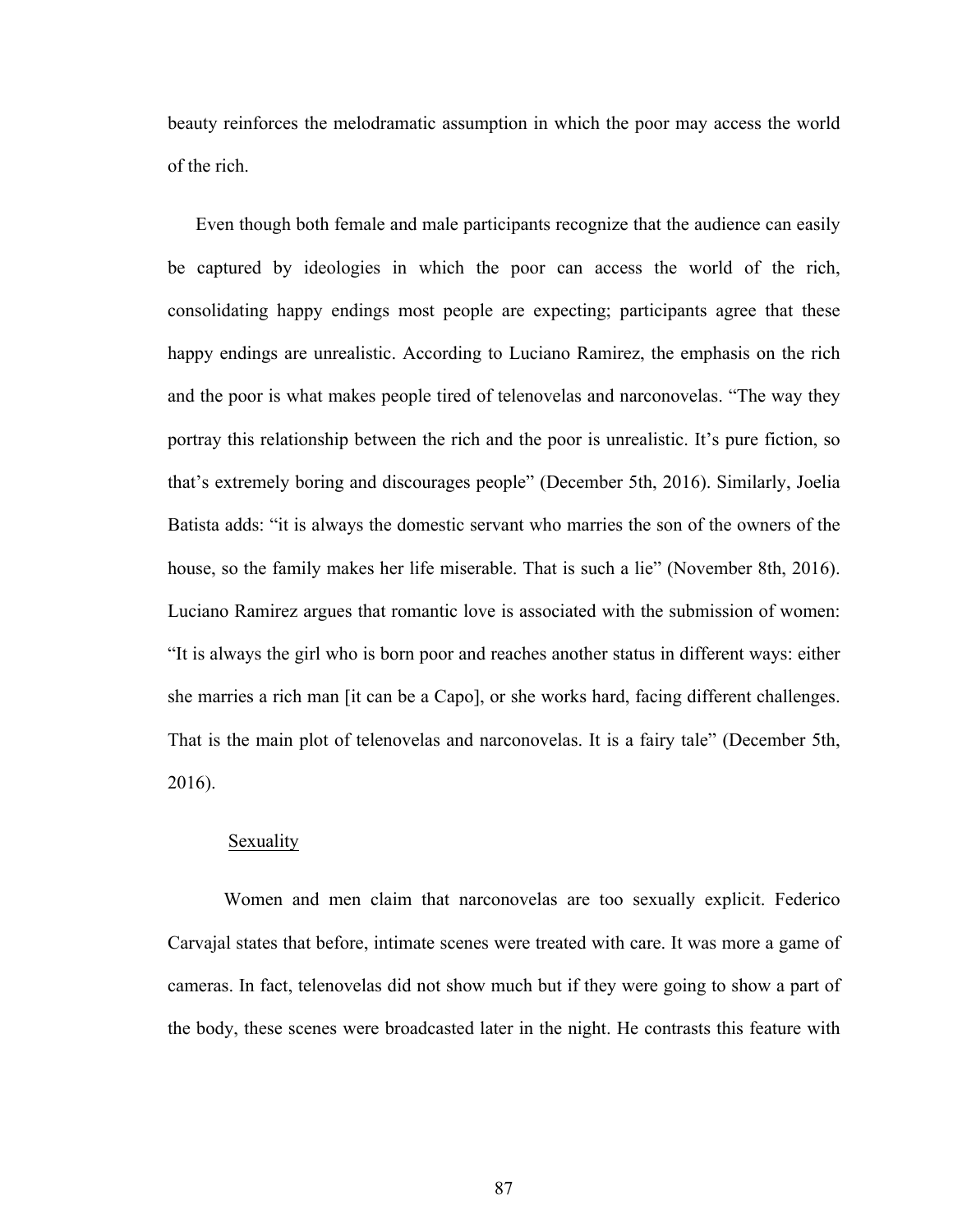contemporary productions in which it is common to see an ideal romantic couple having sex (October 15, 2016).

Even though both women and men agree that sexuality has become more explicit, there are some differences among the groups: women are more conservative in regard to intimate scenes on television. They do not consider it right to show "everything" in front of little children or in prime time: "every time you switch on the T.V. they show those vulgarities in front of the kids, such a horrible thing. Before, it was nothing like this" (Maria Valverde, October 16th, 2016). Also, women claim that "everything is done quickly", fostering a bad reference to young generations who may think that that is how relationships are conceived. "Those teachings degrade society" (Teresita Villalba, October  $8<sup>th</sup>$ , 2016). The following comments made by women illustrate a common rejection to the predominance of sexual scenes in narconovelas:

There is a lot of pornography these days. They show everything livestreaming. They do not respect when a couple is having their intimate relations. That is bad. (Participant L, discussion group from *Casa Mujer*, November 17th, 2016).

There is a vulgarization of sexuality because there is no notion of eroticism. (Participant K, discussion group from *Hombres*, October 10th, 2016).

Everything these days focus only on the bed part and it is not even love anymore. (Participant S, discussion group from *Casa Mujer*, November 17th, 2016).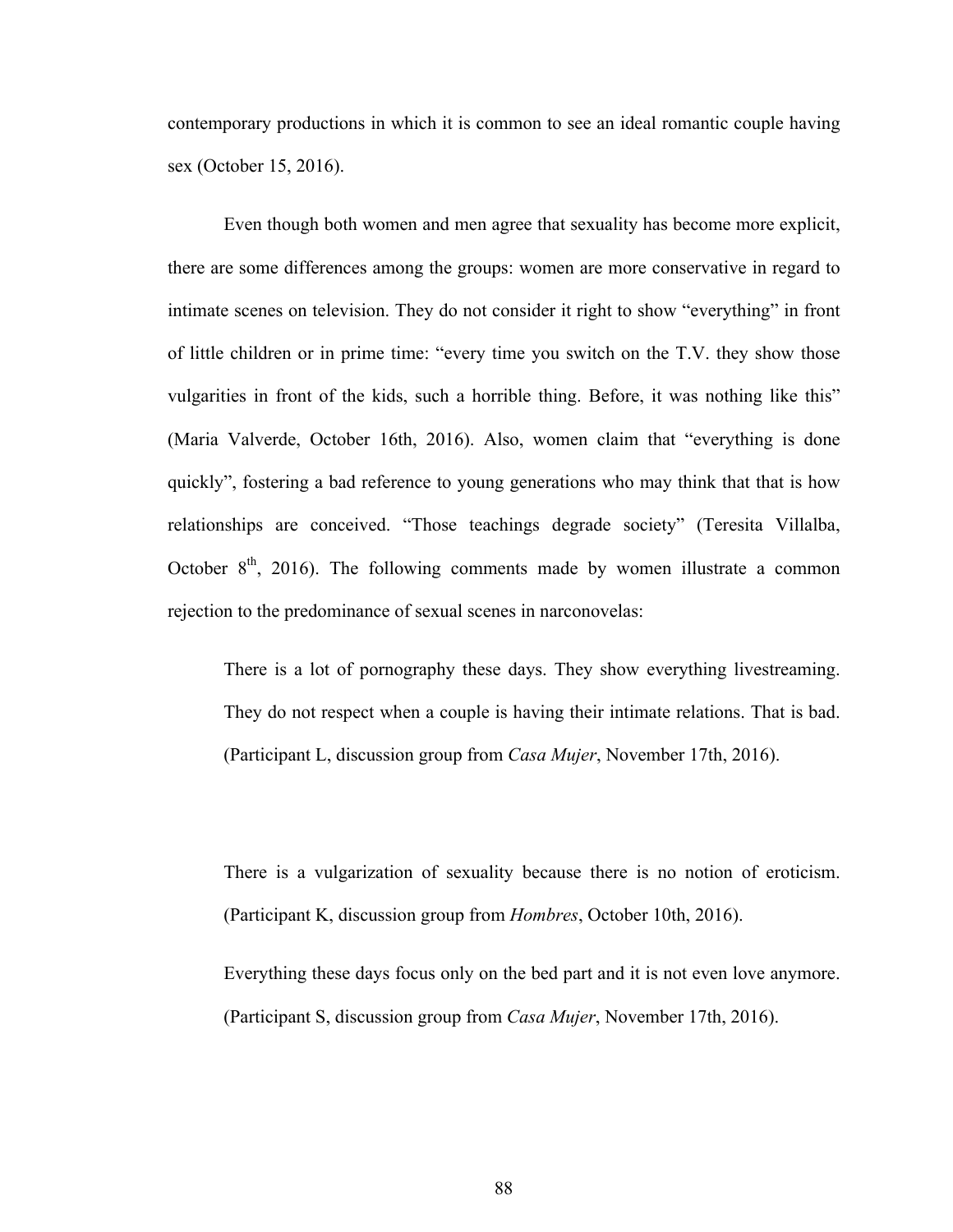Although this sense of moral scandal is less prevalent in men, they also admitted that "there is no appropriate processing of erotic scenes. Everything is more sexualized" (Federico Carvajal, October 15, 2016). Men from the group *Hombres* referenced the telenovela *Bruna* regarding the way it dealt with sexuality. *Bruna* is the story of a young woman who decides to get involved in sex work at the age of 16 years old. "That telenovela is super sexualized. It is more than eroticized because it is very explicit. Even to watch the commercials is quite disgusting" (Federico Carvajal, October 15, 2016). Jairo Benavidez reflects about a series that deals with unwanted teenage pregnancies. He argues that even though these kinds of programs are meant to reduce the rate of unwanted pregnancies, they produce the opposite reaction. "you can see children being parents at very young age, they have not even finished high school and they are already playing with real dolls made of flesh and bone and that happens because of the influence of television" (November 14th, 2016). He recognises that this series is supposed to teach parents about how to deal with sexuality talks with their children, but; unfortunately, it uses the wrong approach: it frightens parents. "In pedagogical terms, it does not have the desired effect. In fact, it reproduces stereotypes when it is always the girl who comes from a very poor neighborhood and what is worst, is that it increases the pregnancy rate" (November  $14^{th}$ , 2016).

Participants highlight that there has been a transformation with regards to women's search for their own sexuality. In other words, women's expression of sexuality is more open in contemporary telenovelas and narconovelas. "Women not being submissive is not a taboo anymore" (Eustacio Ramirez, December 4th, 2016). According to men, the telenovela *Las Vegas* shows a woman undressing and there it is not a big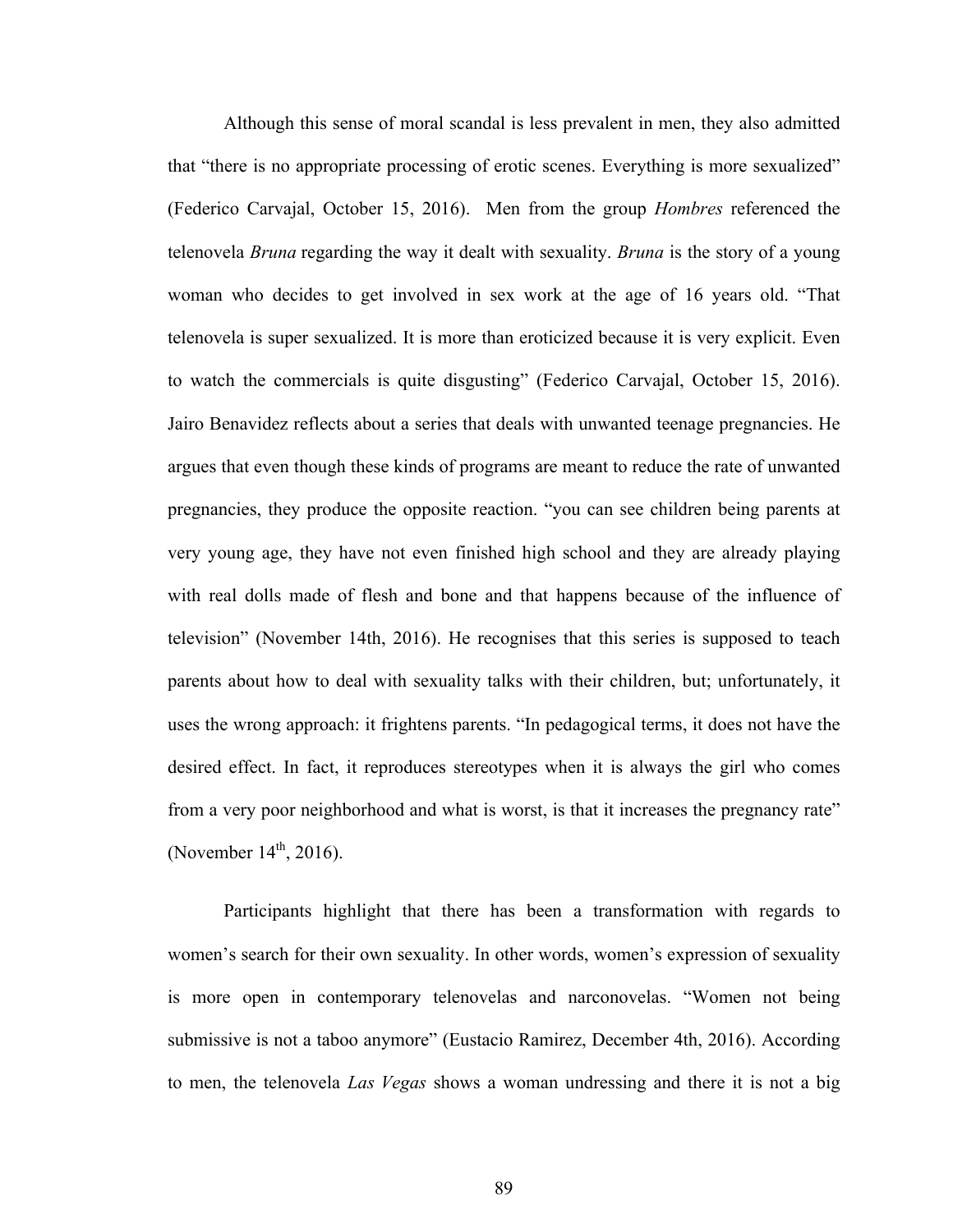scandal anymore. "Now you can see that there is more expression for women's sexual taste" (Luciano Ramirez, December 5th, 2016). However, the "bad" character is often the woman who not only explores her own sexuality, but also is the one who conspires, who is not submissive and therefore, can be considered a hypocrite. These features create in the audience a common rejection of this 'bad' character while fostering solidarity towards the "good" character – often a female who fits the stereotype of the 'good woman'. Henry Palacios, a 47-year-old single man who works in the popular education sector, states: "the audience that does not identify with the stereotype of the bad woman shows solidarity towards the good character and becomes enemies of the bad one. That speaks a lot about the impact of gender constructions in society" (December  $14<sup>th</sup>$ , 2016).

The arguments expressed by participants are supported by Medina and Montoya (1989) who insist that women's sexual pleasure has been punished in traditional melodramas. They claim that female characters who play an active role in negotiating sex are often condemned. Due to its instinctive nature that challenges rationality, Medina and Montoya (1989) explain that passion has been associated with a violent and asocial behavior, like an illicit attitude, something more related to the irrational. In fact, it is transitory, and it only takes place in the finitude of the present time. Traditionally, if sexual pleasure does not take place within a marital relationship or if it does not fulfill a reproductive role, it does not deserve social recognition or approval; therefore, it is unlawful and can only be allowed if it appears the two individuals will get married. Sexuality has not typically been seen in telenovelas as an intense moment of passion with no moral regrets (Medina and Montoya, 1989), until recently.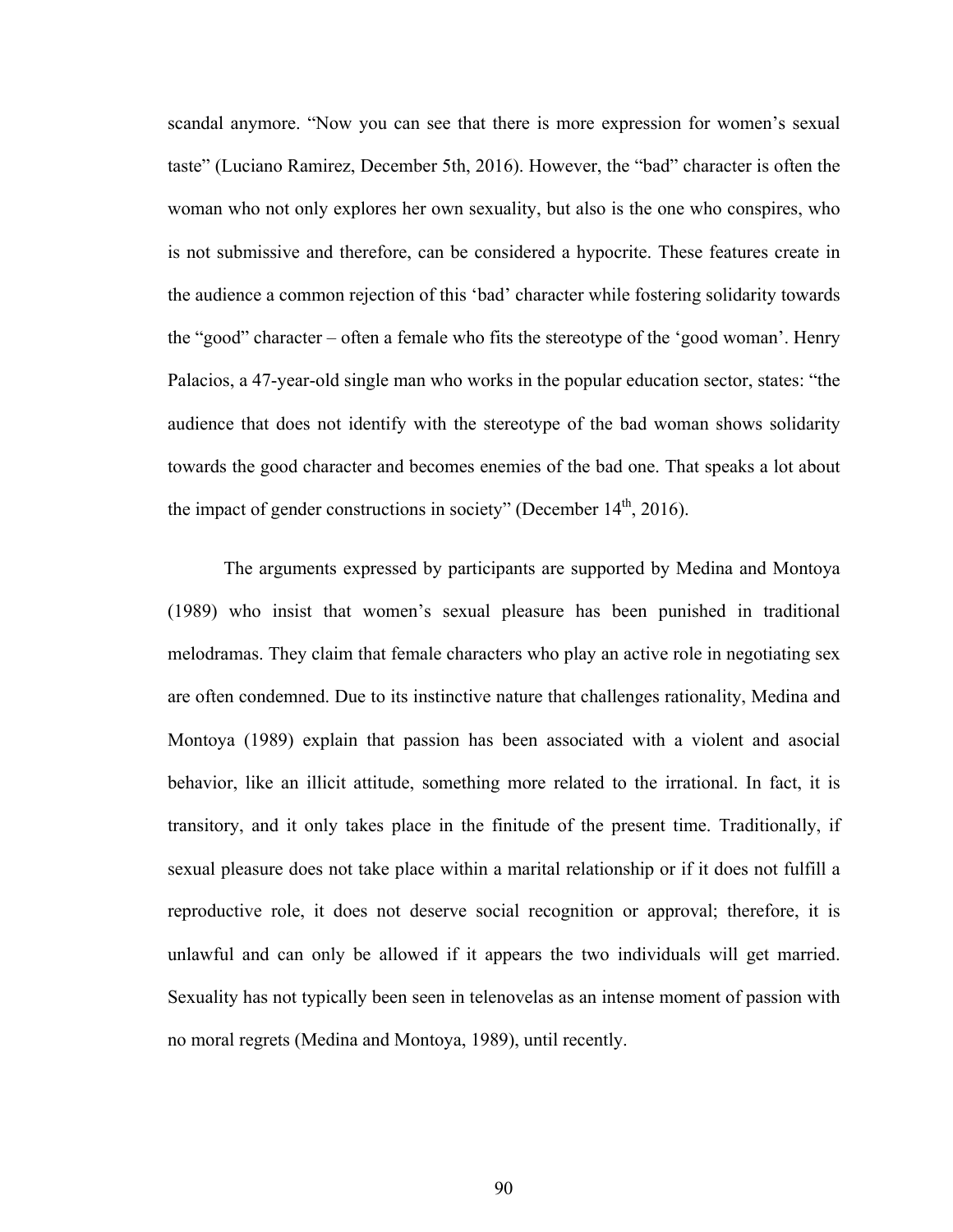Contrary to the opinions of the women from *Casa Mujer* and the men from *Hombres*, participants from *Proyecto Ser* insist that representations of sexuality in contemporary telenovelas and narconovelas are not explicit at all. They argue that Colombian society is extremely conservative and that is what limits sexual diversity and free expressions of sexuality on television. In fact, they observe that love and intimate relations in telenovelas and narconovelas are "100% heterosexual. Homosexual relations are either disguised, hidden, banned or nonexistent" (Eustacio Ramirez, December 4th, 2016). In other words, heterosexuality dominates the production of telenovelas and narconovelas. When participants from *Proyecto Ser* were asked for examples they remember and why, different references were highlighted in which heterosexuality had been challenged in television. These men agree that most characters who have different sexual orientation are ridiculed in telenovelas. The gay character is portrayed with specific features in which the feminine is exaggerated and gossiping is part of his identity. Even though these representations around gay identities contribute to reinforce and perpetuate prejudices in the audience, some participants from *Hombres* believe that there is a high correlation between the stereotypes portrayed on television and the reality of the gay community. In other words, they believe that gay individuals follow the same stereotypes portrayed in telenovelas. On the other hand, men from *Proyecto Ser* critique how no value is given to the individual's own life in these productions: "who is he, with whom does he relate, how does he live" (Jeffry Benavidez, December  $4<sup>th</sup>$ , 2016). In contrast, the gay character appears only to be "the ridiculous", to bring "the spicy and the laughter", to be "the weird one" in the story but "none knows who he really is" (Luciano Ramirez, December 5th, 2016).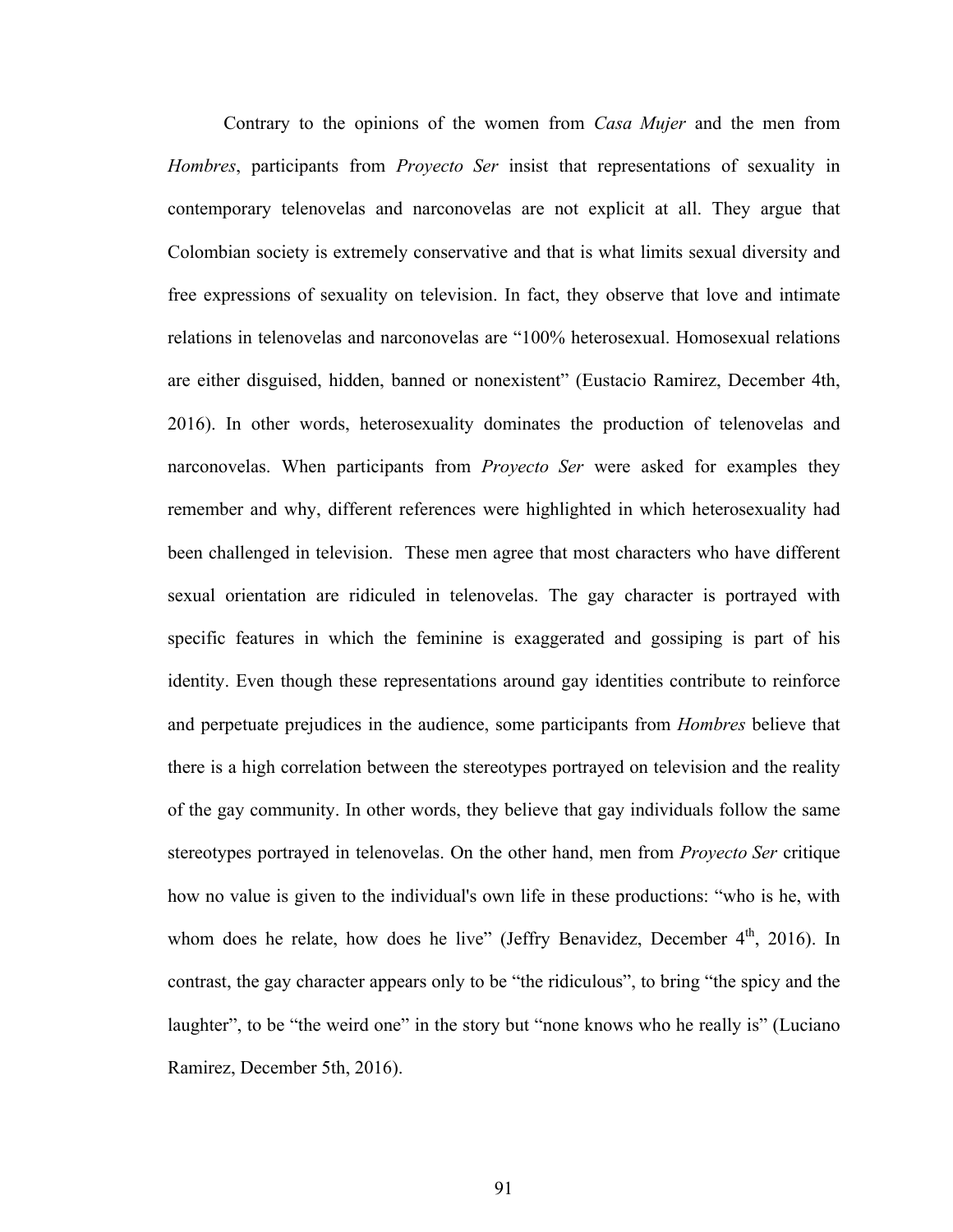In contrast to telenovelas, representation of gay characters in narconovelas reveals a different narrative. Since the business of drug trafficking implies the use of power to get status and social recognition within the network, gay capos are often admired, and their sexual orientation is not questioned. This is the case of Pacho Herrera, one of the Capos from the Cali Cartel. The popular series of Narcos portrays a scene where Pacho invites his partner to the dancefloor in the middle of a crowded party. The *bolero dos gardenias* is playing in the back while Pacho and his partner (a black young man) start getting closer and closer. The scene reaches its climax when they kiss each other with passion while the people around watch astonished. Considering the scene recreates the 80s and 90s in Cali (a hard time for homosexuality), the sexual orientation of Pacho was not questioned. In contrast, people respected him for being one of the leaders of the Cali Cartel.

# **5.4.3 VIOLENCE AND ARMED CONFLICT IN COLOMBIA**

Although violence currently serves as the main 'theme' in telenovelas and narconovelas, displacing representations of love, violence is rejected by all the individuals participating in this research, reinforcing a counter-narrative that challenges a hyper-masculine popular culture further reproduced in tele and narconovelas. Chava Sinisterra, a 46-year-old married woman of three children who is not employed outside the home, states that: "it is sad to go from traditional telenovelas such as *Efrain and Maria* that did not have violence at all, that showed the beautiful landscape of this land, to watch the landscape of today full of dead people" (November  $8<sup>th</sup>$ , 2016). This nostalgia expressed by Chava Sinisterra for older telenovelas contrasts with other critical analysis of contemporary narconovelas, suggesting the construction of meaning is often more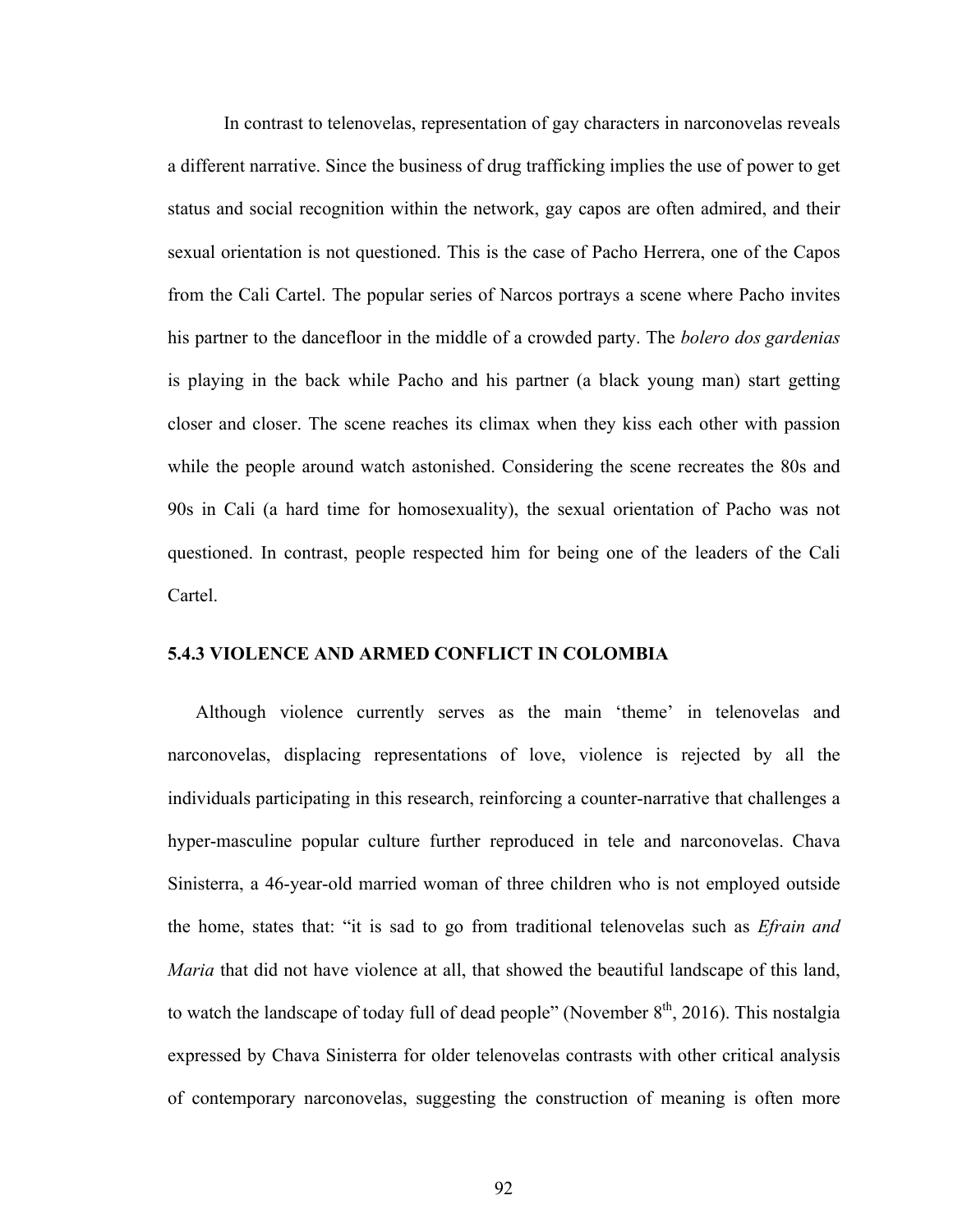complex than producers may think. By resisting to a mainstream narrative of violence, there is a counter-narrative influenced by social values, beliefs, and attitudes in which participants rely on to make sense of meaning.

Men argue that most of these stories perpetuate a type of masculinity that is violent towards women and men. Women add that contemporary productions portray all the violence of the neighborhoods and there is no control on what is represented. In fact, they become bad examples to younger generations when "they do not respect family hours, are extremely violent, use raw language and swear in front of children" (Chava Sinisterra, November  $8<sup>th</sup>$ , 2016). These concerns highlighted by Chava Sinisterra challenge traditional cultural values. The following comments illustrates why violent stories are rejected by participants:

Imagine a country so violent (because this country is pretty violent) and showing all those dead bodies in television. What is even worse, you can see how the father is killed, how the neighbor is killed, how a trap is set, you see the assassination, that is bad for you (Participant A, discussion group from *Casa Mujer*, November 10th, 2016).

What do we do for the youth? So much violence on the streets, what are we teaching? I ask myself why we want to watch injustices in telenovelas when we see them in real life? It is basically the opposite to scenarios of love (Participant B, discussion group from *Casa Mujer*, November 10th, 2016).

# **5.5 ANALYSIS**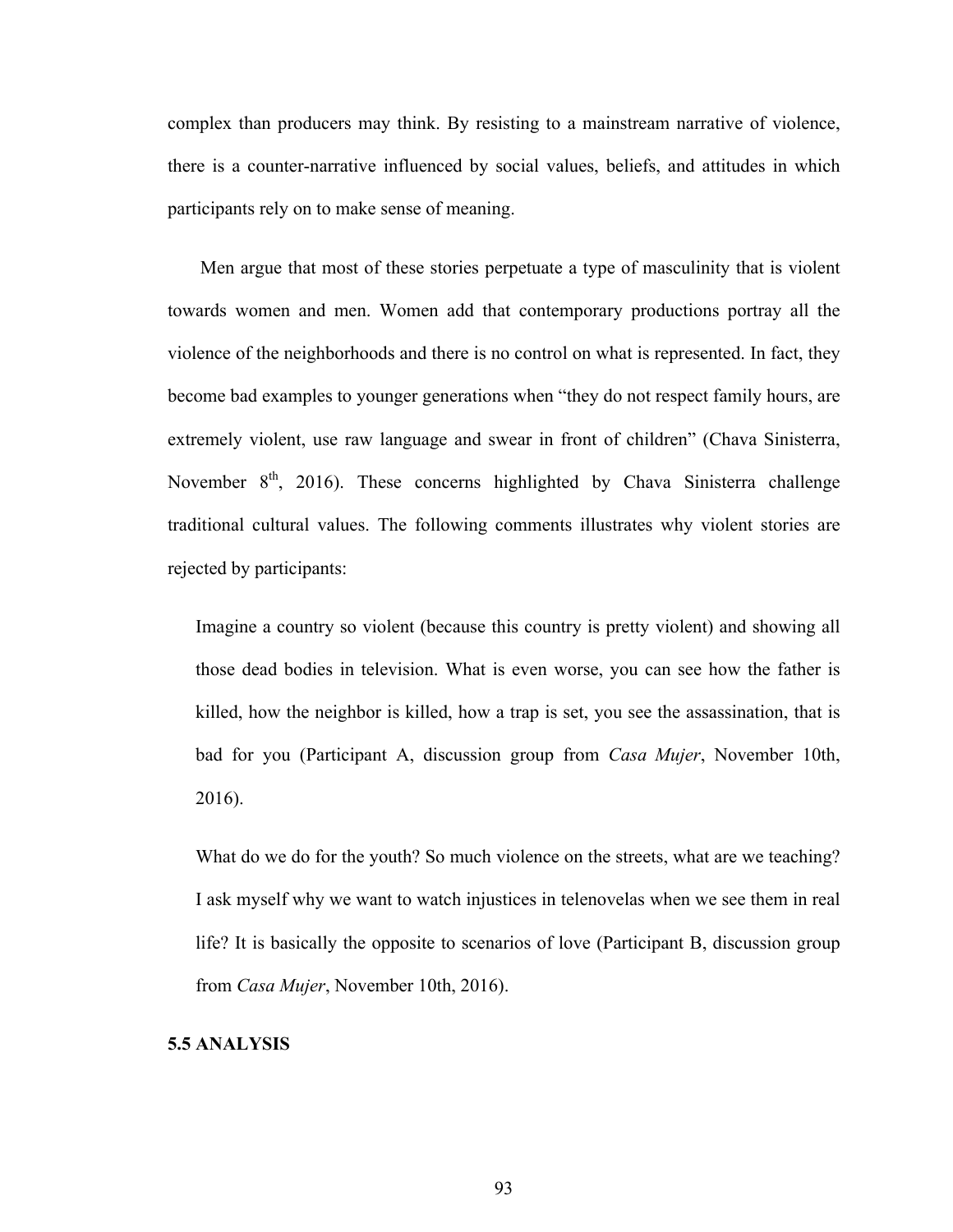When understanding what telenovelas say about love and intimacy in Colombia, different considerations should be taken into account. First, it is important to acknowledge that love and intimacy are located in the heart of a culture permeated by the phenomenon of drug-trafficking. This particular spectrum, seen in contemporary narconovelas, reinforces old patriarchal traditional values in which men hold power and status, used to also control women. In this vein, men dominate the public life while women are expected to stay at home. This is rejected by the participants of this research who do not internalize nor accept the messages about gender norms, sexuality, and love reproduced on television; showing some sort of agency in the production of meaning. The rejection of these messages by participants suggest mainstream gender norms do not simply travel from producers to receivers, but viewers challenge them.

The phenomenon of drug trafficking shares a close relation with the brutal history that Colombia has experienced for more than 60 years. When a snapshot of these real-life events is taken into the world of fiction, love and intimacy, scenarios are provided where violence is reproduced in both the public realm of violent conflict and the personal sphere of intimate relations. In both situations, men dominate the bodies of women. In fact, this aggressive type of masculinity excludes any other way of being a man. Therefore, when Colombian society lives in a violent narco-culture that is highly influenced by *machismo*, the representations of love and intimacy found in telenovelas and narconovelas are not very distant from this reality. However, most of the participants of this research (including men), reject violence in their public and personal lives, challenging the hypermasculine figure reproduced in tele and narconovelas. Even though violence may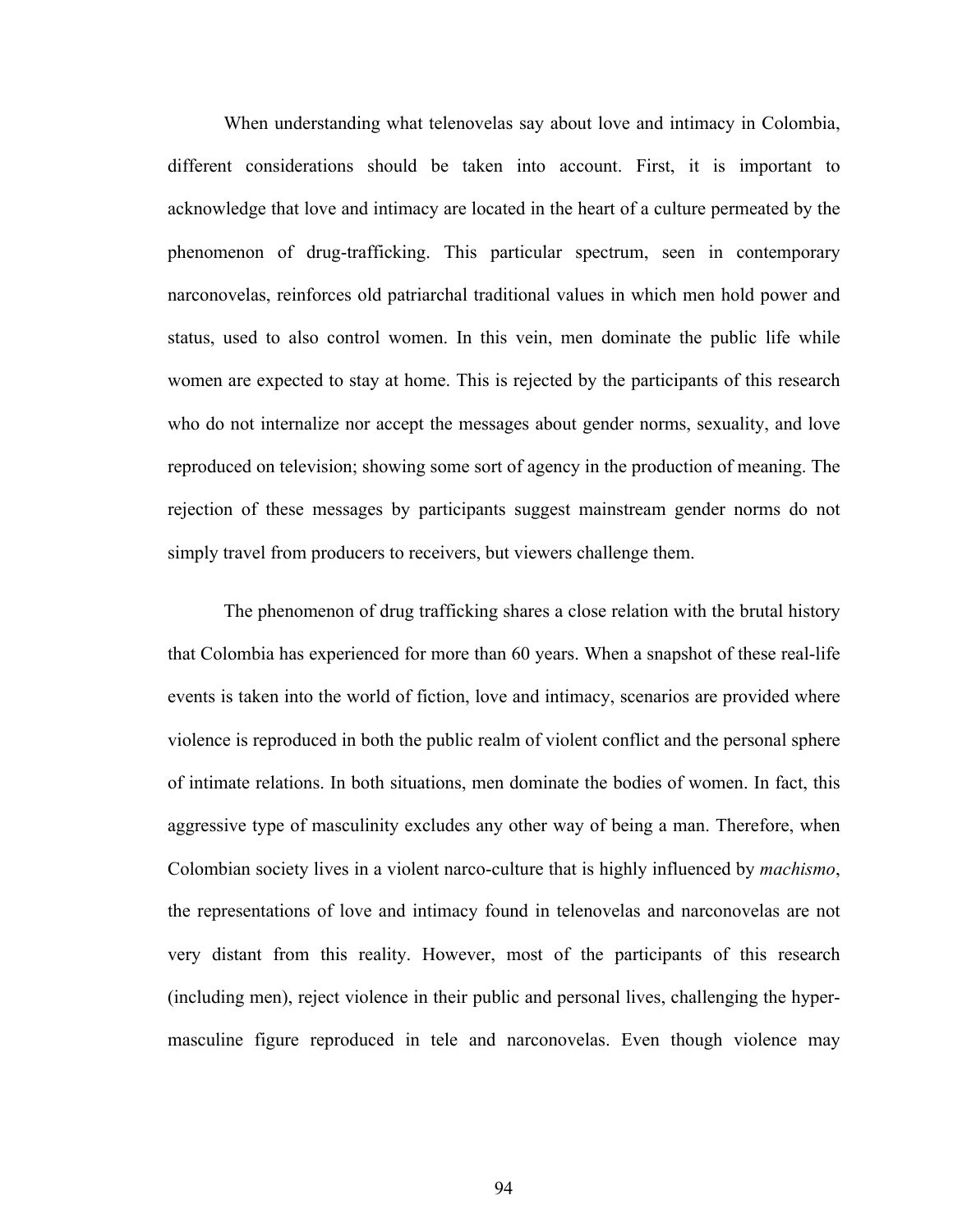represent broader social trends of Colombia, it does not accurately reflect the real life of viewers.

The evolution of televised dramas in Colombia has shifted from traditional stories, in which love was the perfect excuse to access the world of the rich, to narcoseries, in which weapons, money and women constitute the means of power. In both scenarios, beauty archetypes and stereotypes have worked as a tool of power for women's 'social climbing'. Even though beauty stereotypes may affect both women and men, women's bodies receive greater pressure when they are meant to "look good" in order to have a place in society. In other words, it seems that the value of a woman is only measured in terms of how beautiful she is. Men have also the responsibility to follow a hegemonic masculinity based on a "macho man" who can dominate and control adversities. In this context, representations of love and intimacy are patriarchal. They reproduce features of *machismo* and mimic a pattern of heteronormativity that not only undervalues the feminine but also preserves conservative values based on a long-term marriage and the unity of a heterosexual family. Gendered power dynamics have attributed women an inferior position with regards to men, who have taken control over women's bodies. These ideologies reproduced on tele and narconovelas do not reflect the beliefs, attitudes and values of the participants of this research. In contrast to these narratives, participants do not use "love" as an excuse to improve their living conditions. In a similar vein, they reject the idea to use weapons, women or money to get power. Beauty archetypes are not really followed by participants. Also, male participants particularly challenge a hegemonic masculinity in the public and private realms of intimate relations. Further, conservative values based on long-term marriage and the unity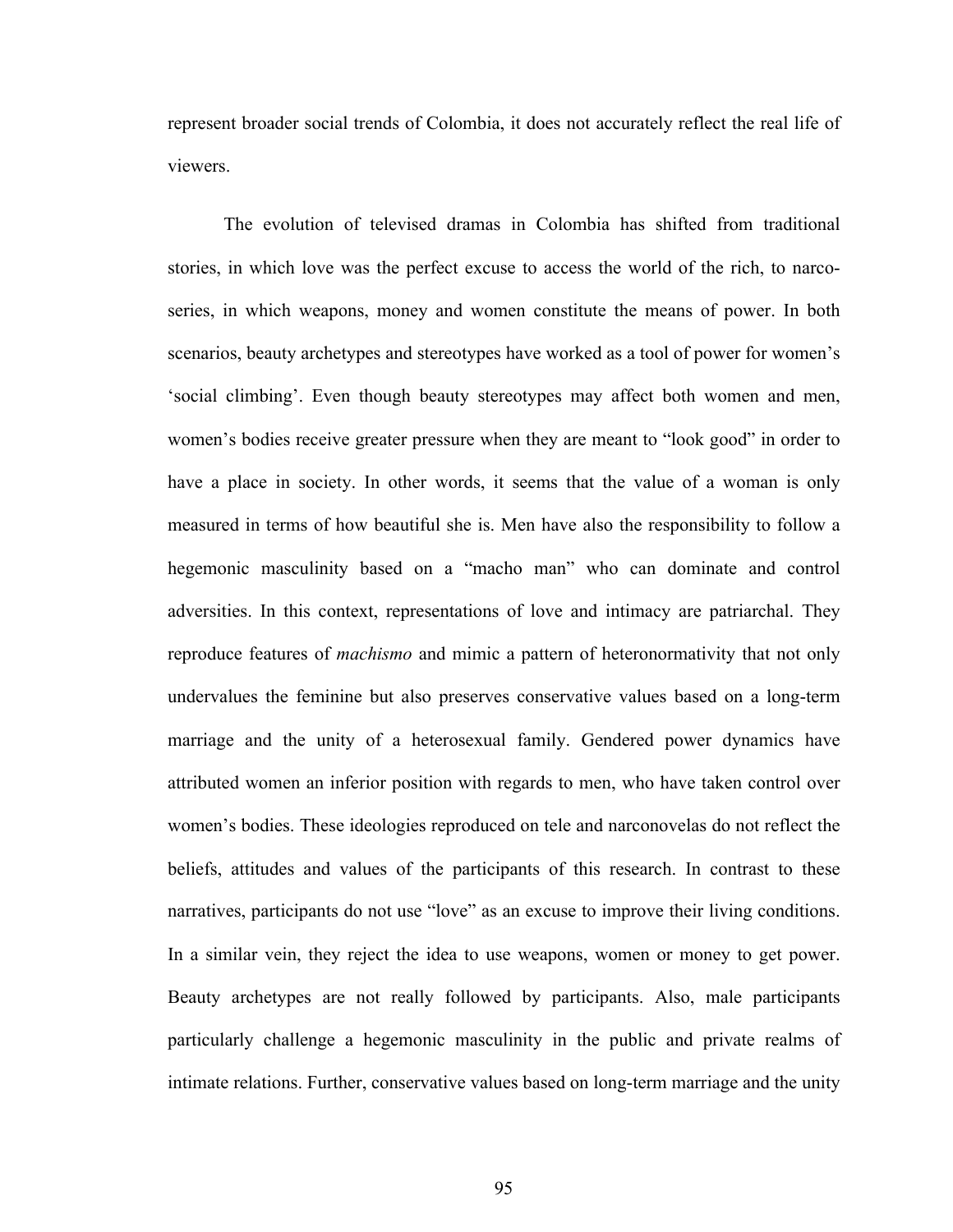of a heterosexual family are specially confronted by gay and straight men. Overall, tele and narconovelas encourage participants to confront patriarchy in their own experiences of love and intimacy.

According to participants of this study, representations of love and intimacy in telenovelas and narconovelas should break with this patriarchal pattern. They should consider different types of relationships that are not exclusively patriarchal and heterosexual. In fact, the constitution of families should be understood differently. Families are no longer always composed of a mother, a father, and the products of their love. There are various alternative ways that families can be constituted. Similarly, representations around heterosexual long-term marriage need to be challenged. In other words, these conservative ideas are challenged by modern social relations that propose different ways to relate between women and men, men and men, and women and women. In this context, equal value should be given to all forms of being masculine and feminine. If this aspect is taking into consideration, telenovelas and narconovelas may be able to brake with hegemonic archetypes and stereotypes and, therefore, diversity may take "the main acting role on stage", highlighting the different forms in which individuals understand their identities, express their own sexuality and construct their social relations, including the sphere of love and intimacy.

# **CHAPTER SIX: PARTICIPANTS' INTERPRETATIONS OF LOVE AND SEXUALITY**

# **6.1 INTRODUCTION**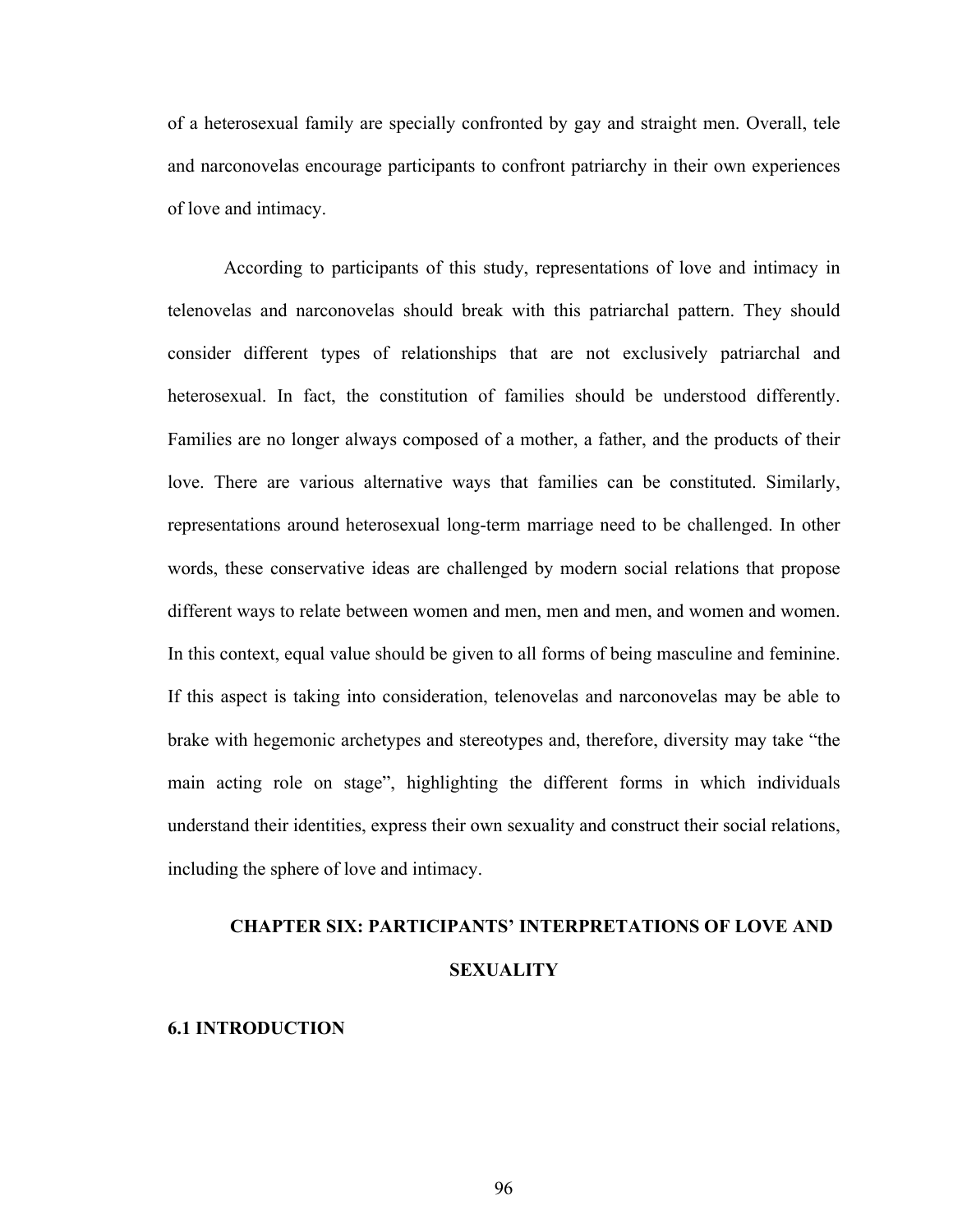In order to explore the interrelation between telenovelas and narconovelas, and participants' interpretations of love and sexuality, this chapter focuses on interpretations of love and sexuality from the perspective of individuals who took part in this research. By exploring how women and men interpret love and sexuality, this chapter explores the central argument of this thesis that suggests there is a counter-narrative that challenges a hegemonic vision on how gender relations should operate. By doing that, it is possible to identify how similar or different are representations of love and sexuality portrayed on television from participants' understandings. Also, it is possible to analyze the influence of an institution, such as the media, on individuals and finally, the standpoint of participants with regards to dominant ideologies portrayed on television can also be explored. This chapter expects to find a counter-narrative that challenges the reproduction of hegemonic gender norms through tele and narconovelas. Further, this chapter expects to find different ways in which individuals make sense of their own experiences of love and sexuality.

The first section of this chapter focuses on the commonalities found in the personal lives of participants, focusing particularly on women, as well as gay men and to a lesser degree heterosexual men. The second section of this chapter introduce readers to participants' interpretations around love and sexuality. An analysis on the importance of telenovelas and narconovelas to understand the significance of these findings is provided at the end of the chapter.

#### **6.2 FEMALE PARTICIPANTS – HOME LIFE**

Female participants (12 in total) were raised in a patriarchal environment where the catholic church played an important role in their lives. In fact, all the women from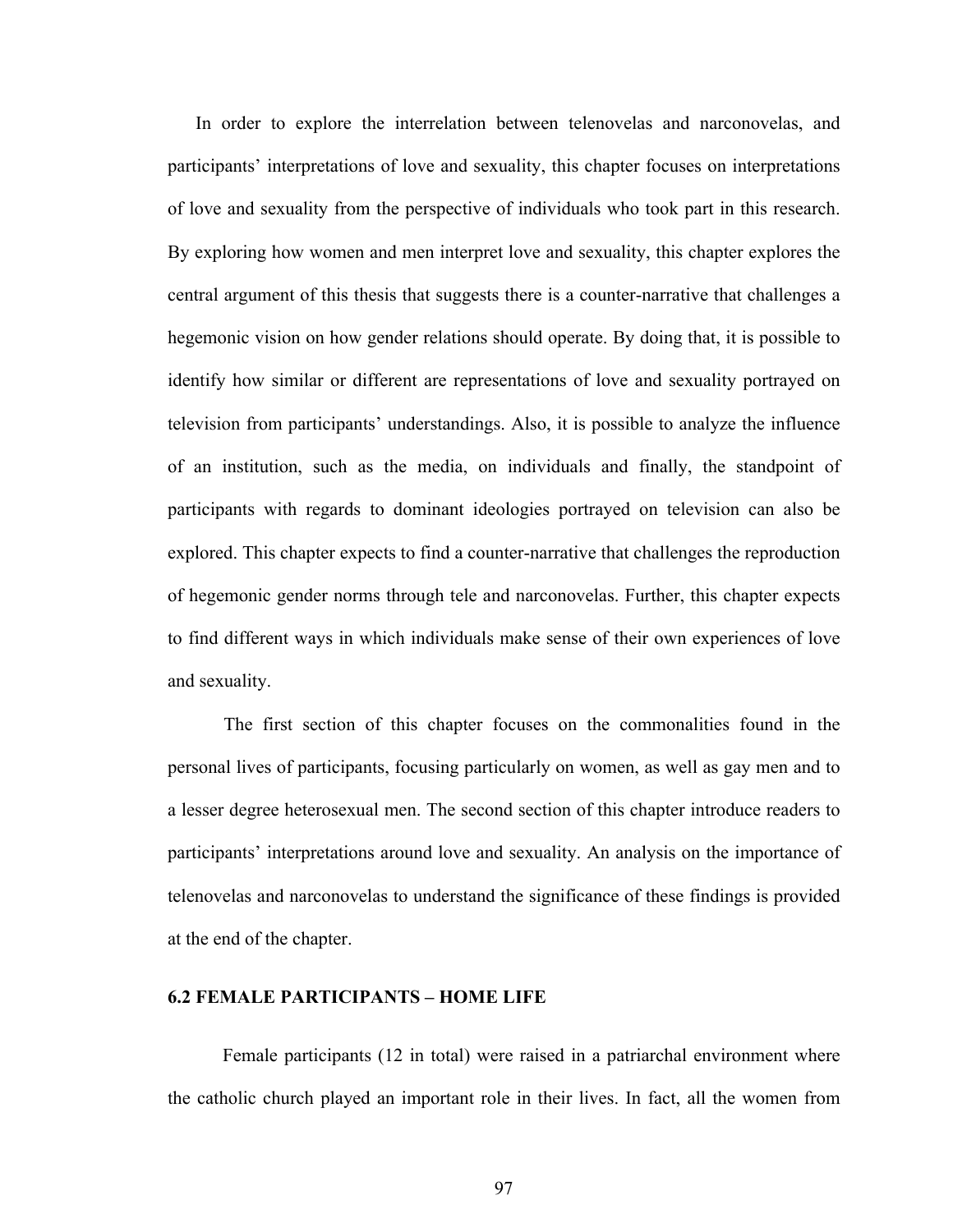this research believe in God and most of them have a strong Catholic faith. They relate everything that happens in their lives - all their glories and sufferings - to God. God is the perfect excuse for everything: he allows them to be grateful, but also to ask for support. Nevertheless, 5 women are aware that the church may constitute a form of oppression that emerges from their patriarchal society.

The majority of female participants had to perform housework duties while men worked in the field. In fact, some of these women reproduced this pattern with their own children. Some male participants remember how their female relatives and friends were highly controlled in opposition to the freedoms they had when growing-up.

Women believe that education is one of the different ways to challenge patriarchy. Since 16 female participants were unable to have a professional career, women have attributed a special significance to education. Education was considered unimportant when women were going to marry a man who could bring home everything that was needed. In other words, pursuing a degree was something unthinkable in a time where men were the breadwinners and women's role was to take care of the family. Due to these assumptions and other related factors, such as unexpected pregnancies and a lack of financial support, the women participating in this research were unable to complete their education. However, they did not want to reproduce the same pattern with their children, in particular, with their daughters whom they consider more vulnerable in a patriarchal environment. Ermita Velasquez, a 60-year-old woman who was brought to the city of Cali to work at the age of 14, told her daughter to learn something, "so you don't need to depend on a man" (December 11th, 2016). Unfortunately, her daughter got pregnant at a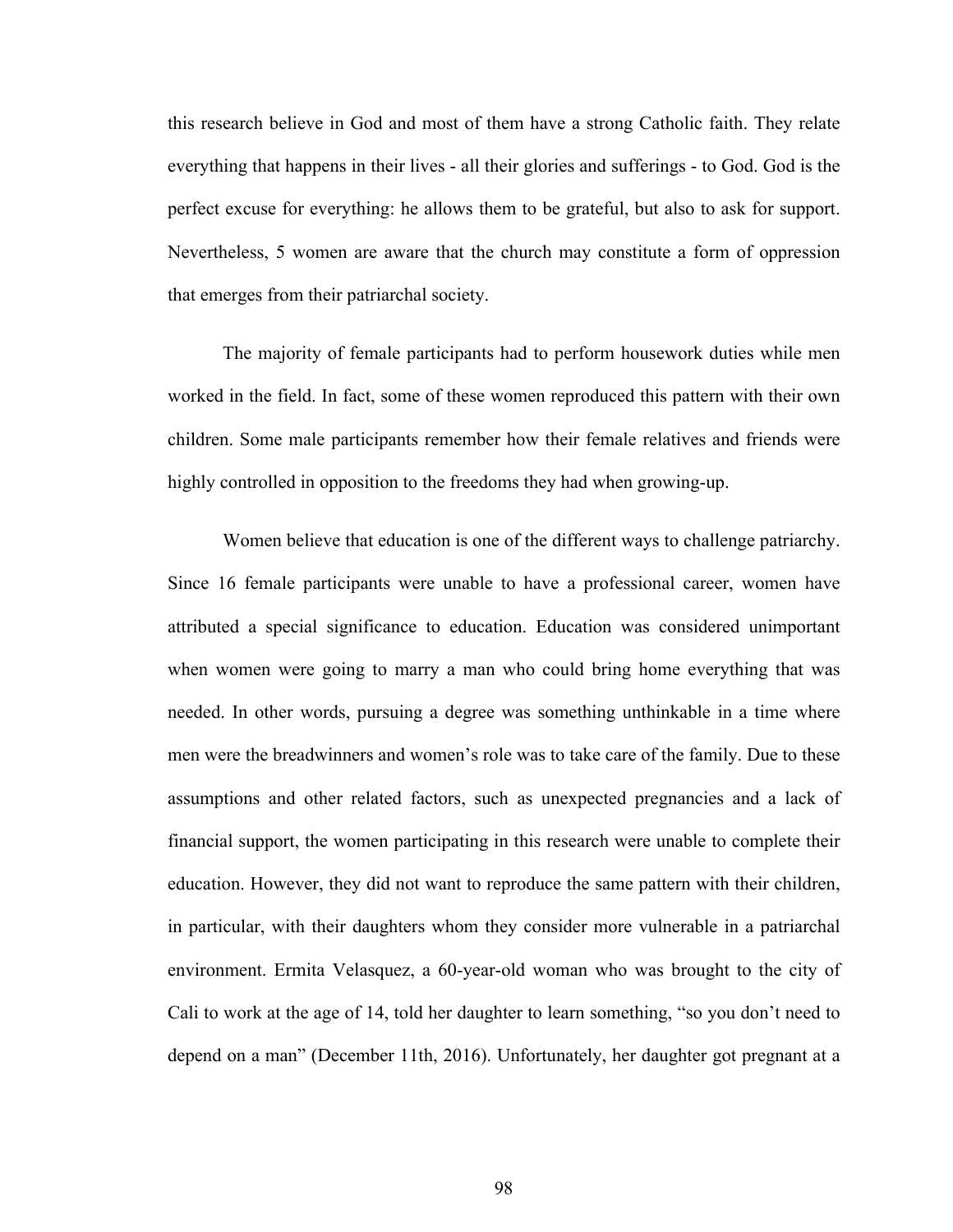very young age and her partner did not support their children, putting more responsibility to Ermita Velasquez, who had to support both her daughter and grandchild.

Marriage becomes a seductive alternative for women when the State denies them basic conditions to live in Colombia. In other words, when education and work were complicated scenarios for women, marriage became an attractive alternative to get a place in society. That is the case for the majority of women participating in this research. Having few options to choose from, found in marriage the only possibility to escape from the hard situations they were going through. In fact, conflicts within the family (such as poverty, animosity between parents and between parents and their children, lack of emotional support) also contributed in putting more pressure on these women to get married. Thus, there is a high chance that women may accept the only individual who recognizes them in society when other opportunities have been denied. For instance, Ermita Velasquez could not go to school and instead was taken as a domestic servant to work and live with a family that was not her own. Under these circumstances she met her future husband whom she married and had children. She claims that she was alone, and she did not have anyone to trust. Therefore, she states: "that is why I think I rely on the only person who shows me a little bit of care" (December 11th, 2016). Unfortunately, marriage is not always the right solution.

The female participants who took part in this research believe that while men tend to be unfaithful, women have a high level of commitment (even though they may make the decision to get married hastily). The process of establishing a family took place quickly for the women in this research: they married the first boyfriend they had and had children with him. Unfortunately, for 11 of these women the kind gestures the men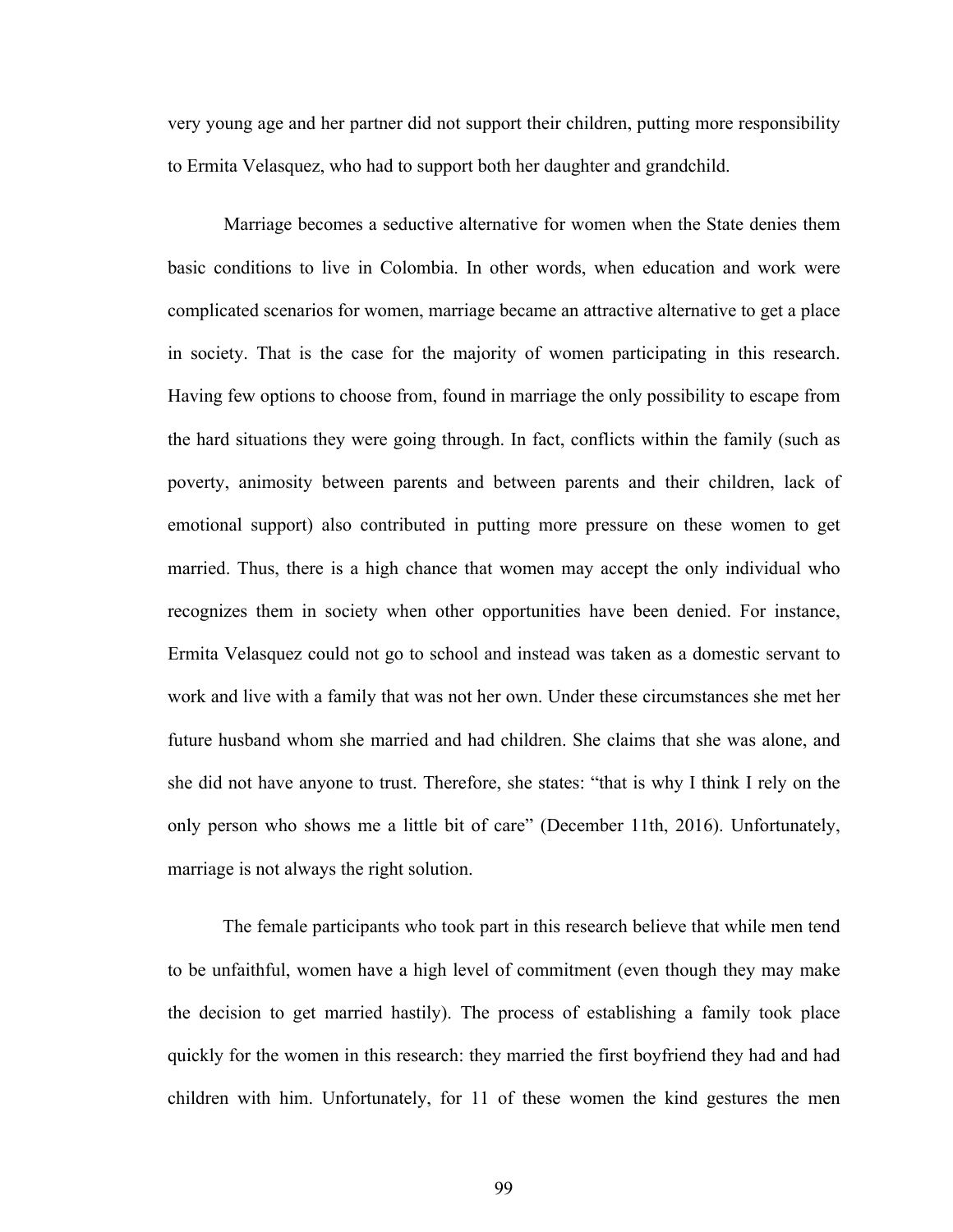showed during the courtship period soon disappeared. Once these men married their women things changed and issues related to *machismo*, such as drinking and womanizing, soon emerged. Sometimes, these men did not want to lose the comfort and emotional stability given by their wives, but at the same time they were willing to have extra marital relationships.

Women prefer to nurture their own children instead of giving that responsibility to another individual. In fact, all female participants not only nurture their children, but also their grandchildren. In most cases, it is the husbands of these women who asked them to perform that role, a request they agree to since they found it fair to raise their own children: "when you have your own children you see it as the best gift you could ever have, it is very hard to give the responsibility to another person" (Chava Sinisterra, November 8th, 2016); "I never felt like a slave. I did it with love" (Rosa Arenas, November 17th, 2016); "children have to be with the mother because we have that sixth sense to take care of them" (Rosiani Paredes, October 22nd, 2016). These statements are also shared by Chava Sinisterra's husband who advised her not to work because, "the children are only fine with the mother, you got to understand that". Chava Sinisterra ended up following her husband's advice since she thought he was right. When Maria Valverde decided to work, both of her children lost that academic year, because she was not able to support them as needed.

Marital life sometimes leads to suffering; domestic life became the place where different ways of oppression occurred for these women. These oppressions were not only associated with taking care of the children, but also most women faced conflicts with their partners; there is a common narrative of unfaithfulness and non-physical violence.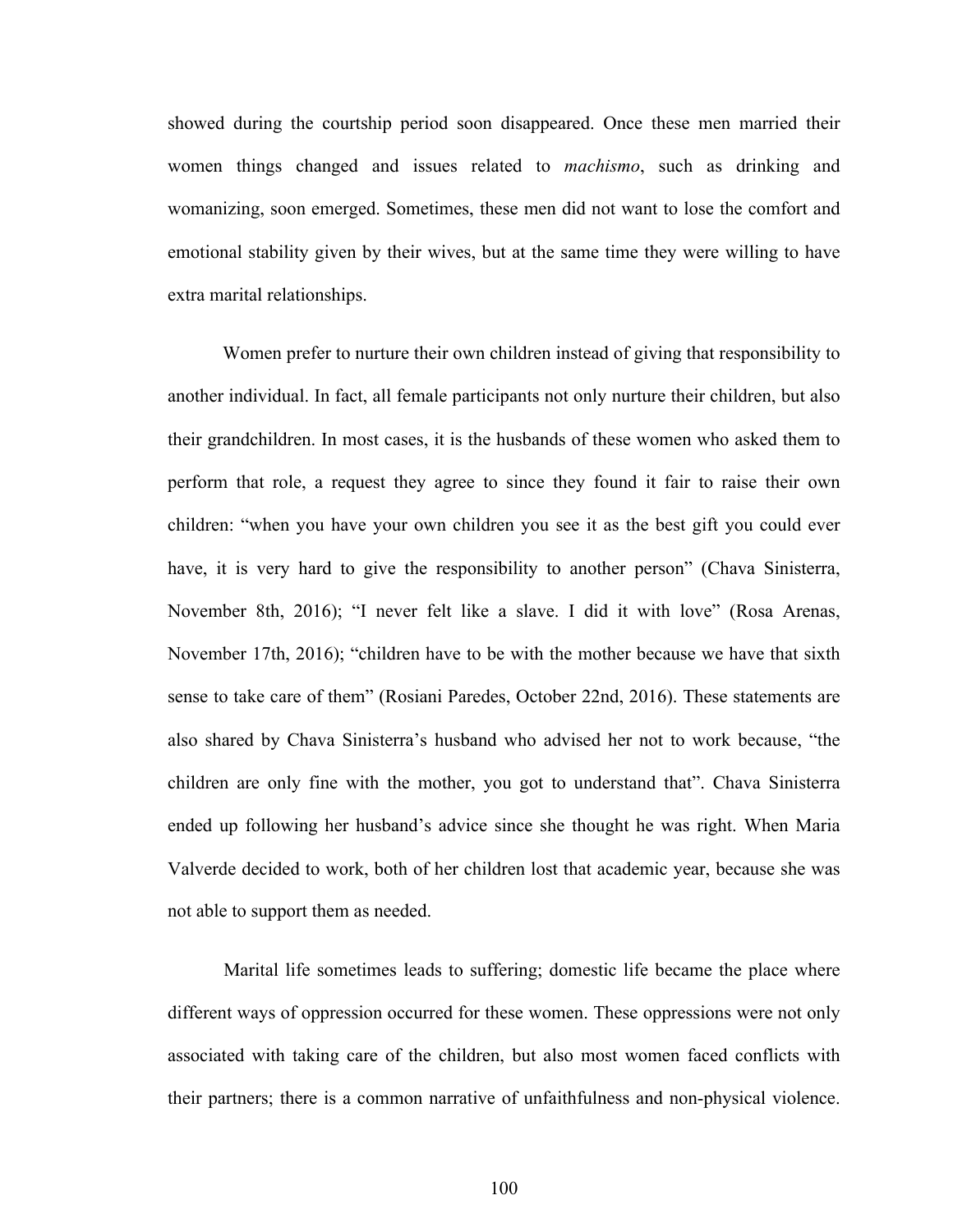Some cases also depict fathers who did not engage in childcare or any type of involvement in raising their children, letting this responsibility to the women. Unfortunately, this pattern was sometimes reproduced by their own sons.

Even though most female participants were living in abusive environments, they were unable to leave their partners for a couple of reasons: women always put the wellbeing of their children first and those women who experienced cases of infidelity did not want to find another partner. They believe that is not the right example for their children. In the same vein, some women were afraid that the impact of the divorce would affect their children negatively, making them choose "the wrong way" and become gangsters or drug addicts in a time where the Cali cartel was recruiting young people to join their organizations. Financial dependency on men is one of the most common ways to reinforce male domination over women. Such women do not feel confident enough to be independent and cannot leave abusive environments. Blanquita Penagos, a 60-year-old mother of two children who was not able to leave her intimate partner after repeated situations of infidelity, states, "I wanted to leave but I did not know how to work, so I had to stay" (November 30th, 2016). However, few brave women were able to work on their own to challenge men's control. Amanda Mesa, a 57-year-old woman, whose parents were alcoholics, stresses, "when I gained economic independence he finally realized that the slave was free" (October 9th, 2016). This situation challenged the power dynamics within the household, enabling Amanda Mesa to have more control over her own life, while her abuser understood he could not dominate the private terrain of the domestic life.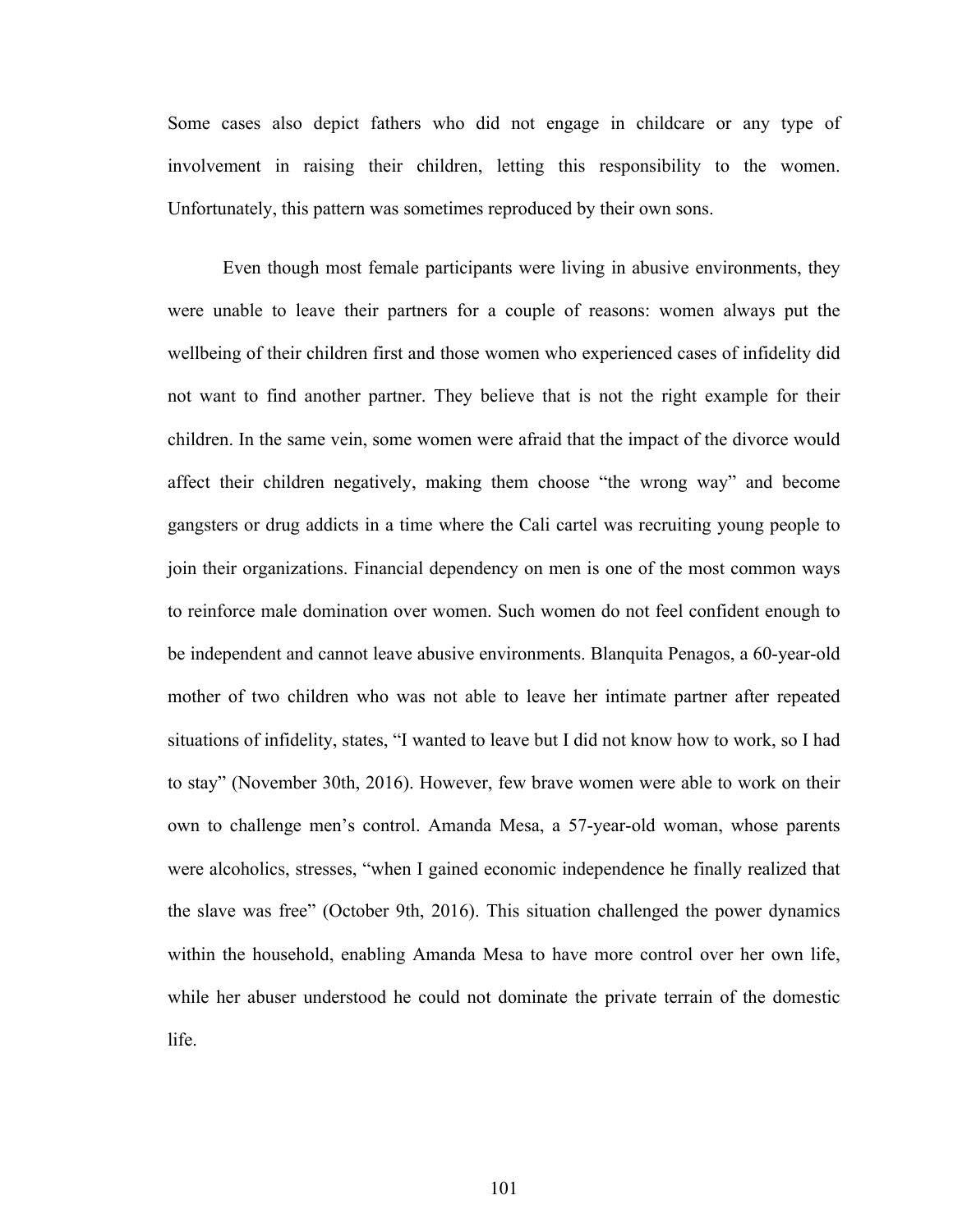Women's devotion to the family and women's financial dependence on men, contribute to keep women within abusive marital situations. When men hold the economic control over the household, they are reinforcing unequal power dynamics with their partners. Unless, there is mutual consent between the couple, men's economic control supports patriarchal relations. In this context, it becomes difficult for women to leave abusive environments. Some women from this research expressed they were afraid to leave their homes since they did not work and relied on their partners financially. The decision to leave is harder when they are unable to leave their children, and therefore, they feel afraid of not having enough resources to sustain the family.

Women play an essential role in maintaining the harmony of the family and protecting their children's well-being. In fact, they highlight the significant role they played in their families in opposition to the role played by men. Some women claim that their husbands were absent when their children needed strong leadership at home. The women I interviewed believe that their perseverance and hard work are also essential features to never give up despite challenges and struggles they faced inside and outside the home. According to my respondents, their sacrifices mean that their children were able to have a decent education and most of them own a house that belong to the family. Most women recognize their essential role in protecting their children. Also, they are very aware that the unpaid work they perform at home is often not recognized by their families or society.

Women attempted to give their children the best they could; often, what they never had. For instance, in Chava Sinisterra's story, which embraces other women's stories, she emphasizes the education of her children since she could not finish high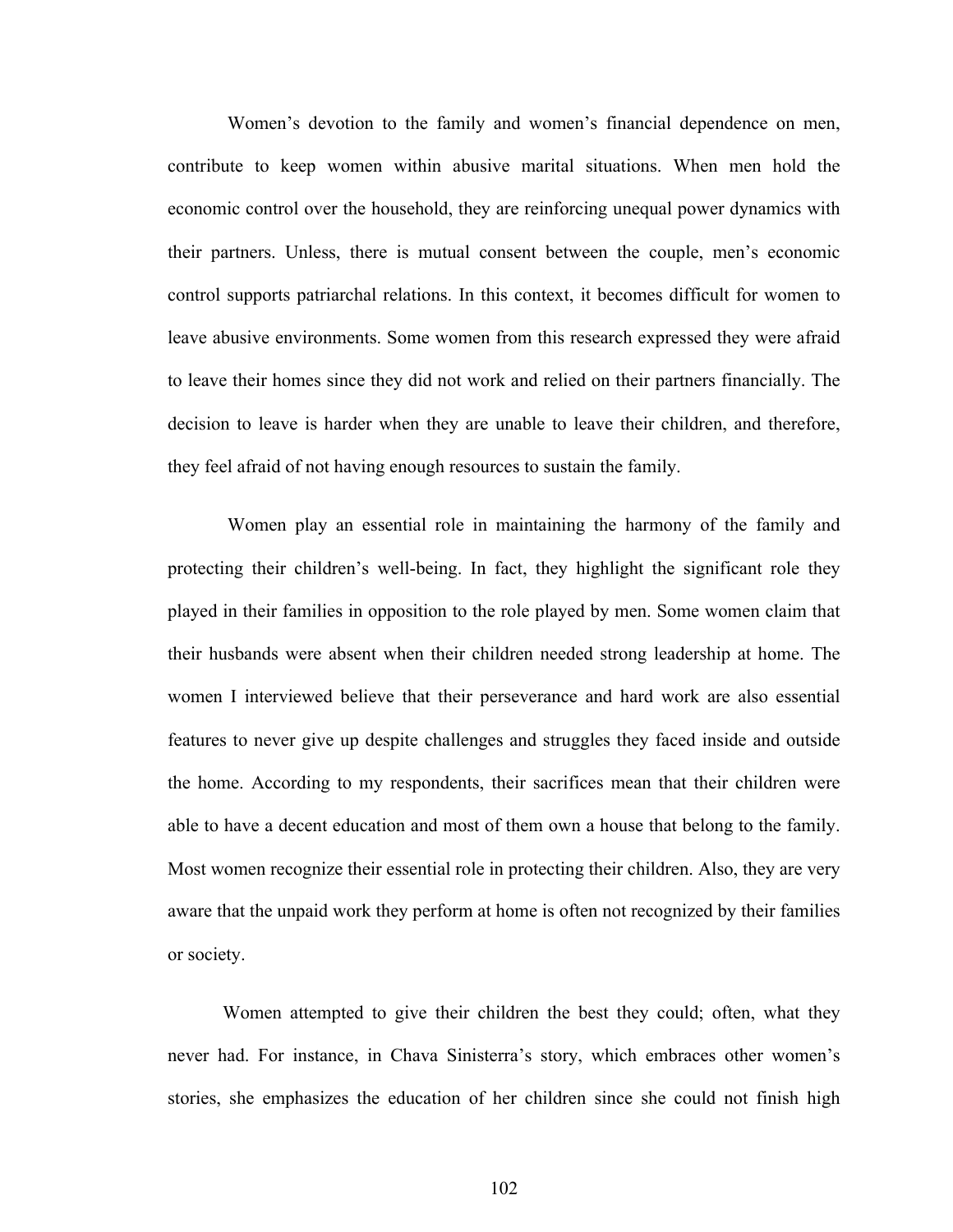school because she was pregnant. Similarly, the story of Joelia Batista, a 75-year-old woman who was constantly displaced by armed revolutionary groups in Colombia, depicts a woman who wanted to give her children something that could not be taken by anyone: "the only thing I wanted was to have something that none will steal from me. I wanted a property owned by my family – a house for my kids so that none could kick them out" (October 17th, 2016). In a similar vein, Amparito Gutierrez, a 54-year-old mother of two children and owns a hair salon, did not have a nuclear family. Her dream was to have one: "when I got married I wanted to give my children what I did not have: a decent home. I have given a special meaning to 'the family' just because I did not have one" (September 8th, 2016). Overall, women tried to give a decent education to their children despite the difficulties they faced. Most importantly, they raised them with essential values considered important to live in society.

Female participants attribute a special value to friendship. Some women even claim that friends replace their families. They highlight the support and solidarity they have found in the women from *Casa Mujer*, who happen to be also their neighbors. In particular, women support each other regarding issues such as domestic violence, womanizing, and drinking. This solidarity may be even more important among women than kinship relationships. For instance, female participants defend their daughters-in-law when their own sons are perpetuating cases of domestic violence.

Some female participants experienced physical and non-physical violence in their domestic life. When Rosma Salcedo, a 61-year-old single mother of 11 children, was pregnant with one of her sons, her partner at the time asked her to go with him for drinks. She told him drinking and smoking was harmful for the baby. Unfortunately, her partner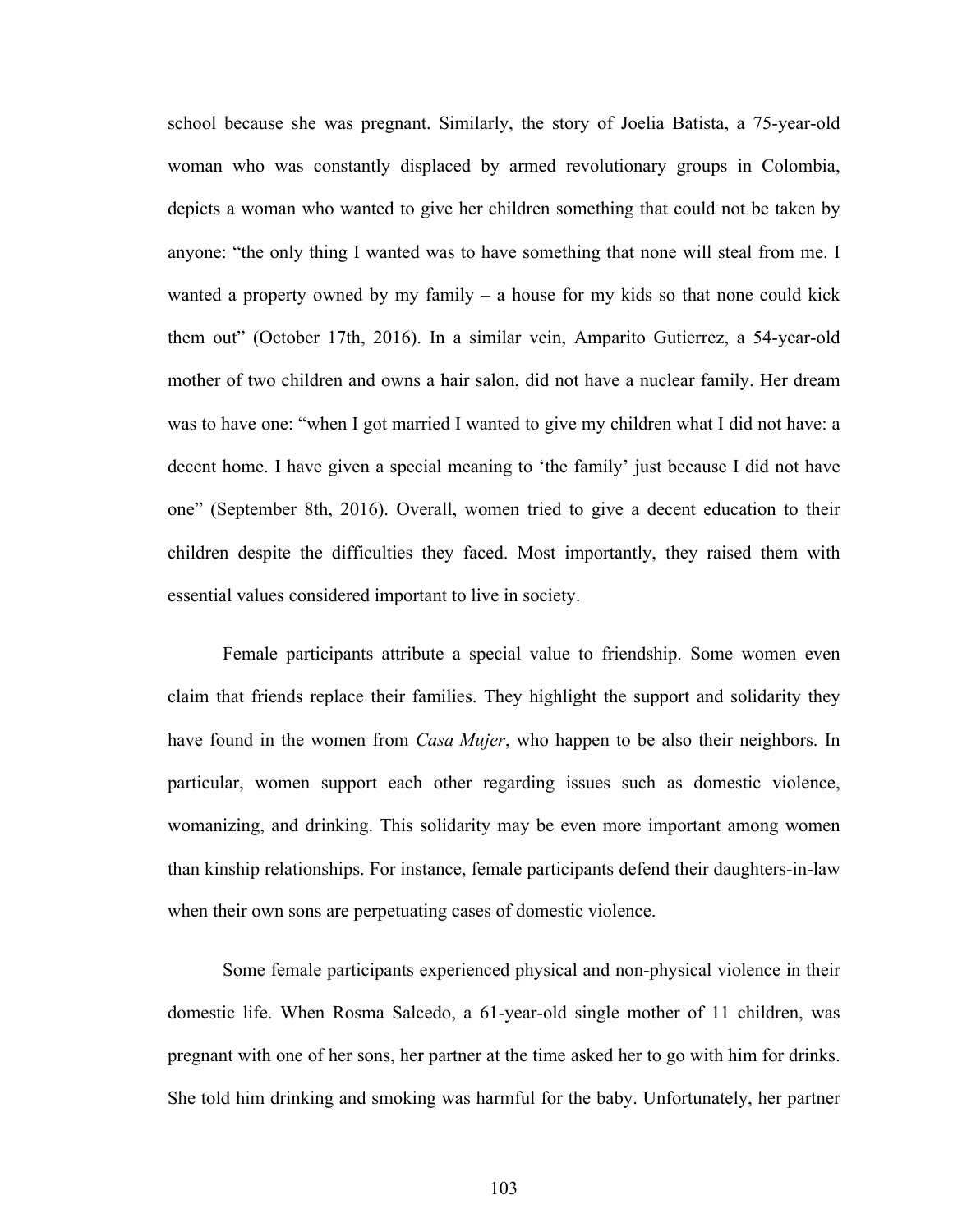got very upset and took her by the arm. He threw her against the closet. However, she was able to defend herself and also took him by the hair. She told him to respect her because she was carrying a baby that was also his son. She told him that if she was rejecting the invitation it was for her own health and the health of the baby who was coming. He never understood these words and kept insisting that she did not want to go drinking with him because she was hiding from another lover whom she supposedly had in the neighborhood. Similarly, Ermita Velasquez declares, "that man [her intimate partner] almost killed me. I don't want to even remember it. It was horrible. He was strangling me. The neighbors had to come to defend me". Ermita admits in her narrative that her new partner also used to beat her: "he used to beat me but actually right now he does not beat me anymore" (December 11th, 2016). Extreme cases of possessive love can also be seen through the case of Eliza Gutierrez, a 52-year-old school teacher who is currently divorced from the father of her son. In her situation, her ex-husband almost killed her when he realized she was having an affair with another woman: "he was a macho man. He had a strong personality, he was very possessive. There was a revolver at home, so when he found out he was very upset. He almost killed me with that revolver" (December15th, 2016).

Intimate partner violence can take non-physical forms. Women may feel pressure from their partners to have sex even though they do not have to obey men's sexual desires if they do not want to. In fact, this was the reason why the marital relationship of Minerva Perez deteriorated. In this regard, she claims, "I told him that I was his wife, but it did not mean that I was going to have sex any time he wanted" (November 29th, 2016). After Minerva refused to have sex couple of times, her husband took her to the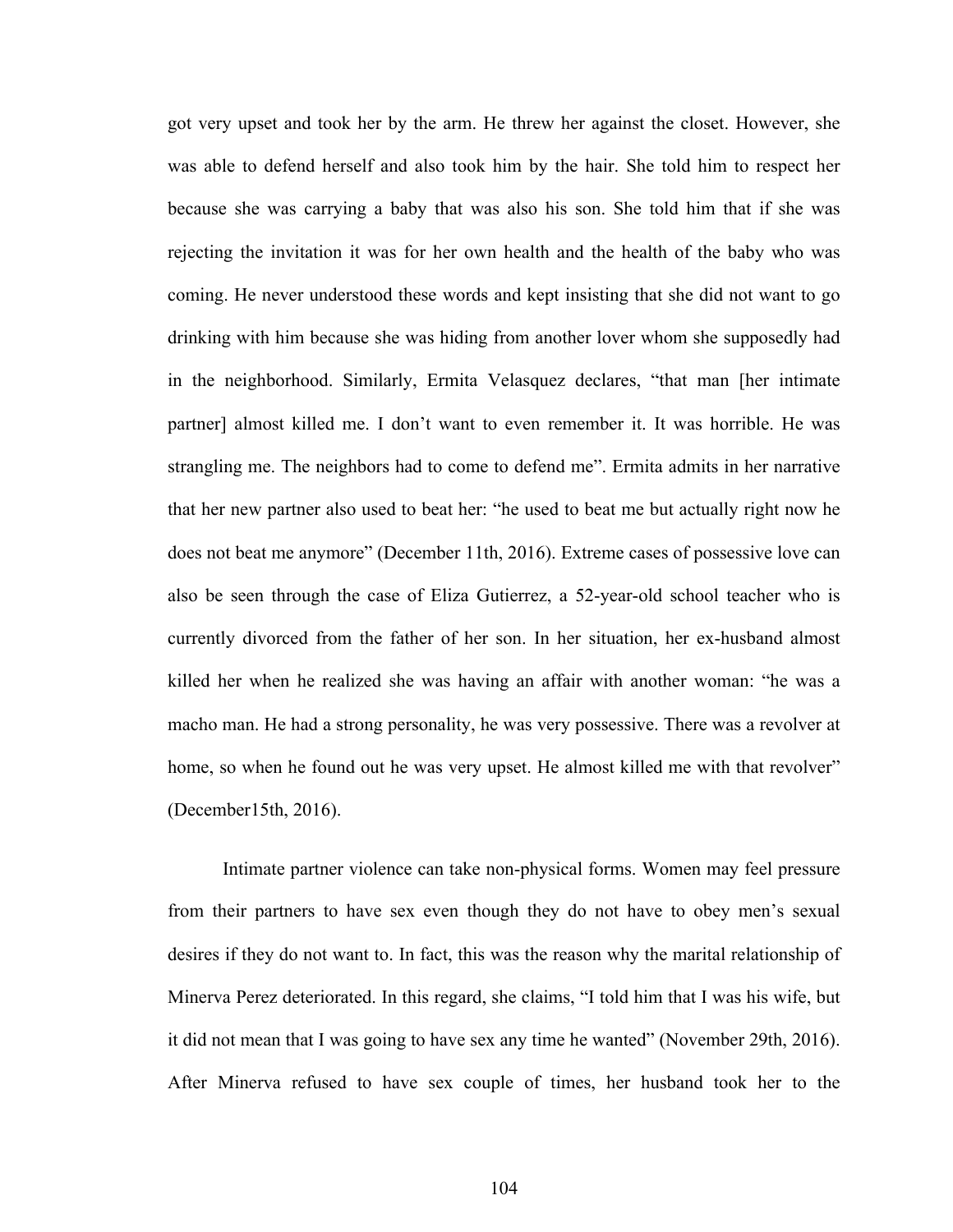Department of children's welfare. He considered it punishable that a wife did not want to have sex with her husband, and therefore, he believed the children of the family may also be affected. Minerva states, "I was not being an irresponsible mother, so he was wrong, and they could not do anything against me. I was not ill-treating my children. That was the main reason why we got divorced" (November 29th, 2016). Non-physical violence can also be verbal abuse. For instance, Amanda Mesa remembers how her partner always told her she was not able to do anything. He told her that she could not learn anything because she was old. These words, she remembers, "killed my self-esteem" (October 9th, 2016).

**The story of Sari:** The story of Sari Cardozo, a 47-year-old single woman who studied fashion design, illustrates the difficulties individuals face when they are born in the wrong body. Since she was born she knew her body did not correspond to how she perceived herself - she was born in a man's body. When she started to grow up, she used her body to show the world her gender identity – she incorporated male and female clothing in her daily life: "I used to wear pants with female blouses and a lot of accessories" (December 11th, 2016). Even though Sari started to use hormones 27 years ago, she regrets not starting to take them when she was a teenager. Taking hormones at a younger age would have made her look more feminine, although she would not have been able to give birth. According to her, that is the main drama of being born in the wrong body. She claims that she would love to have a child who comes from her own being, a child who has her blood, but also she would love to give that child to the man she loves: "I would love to have something from him. A child becomes the seed of that love" (Sari Cardozo, December 11th, 2016). Sari asserts that even if she would have gone for a sex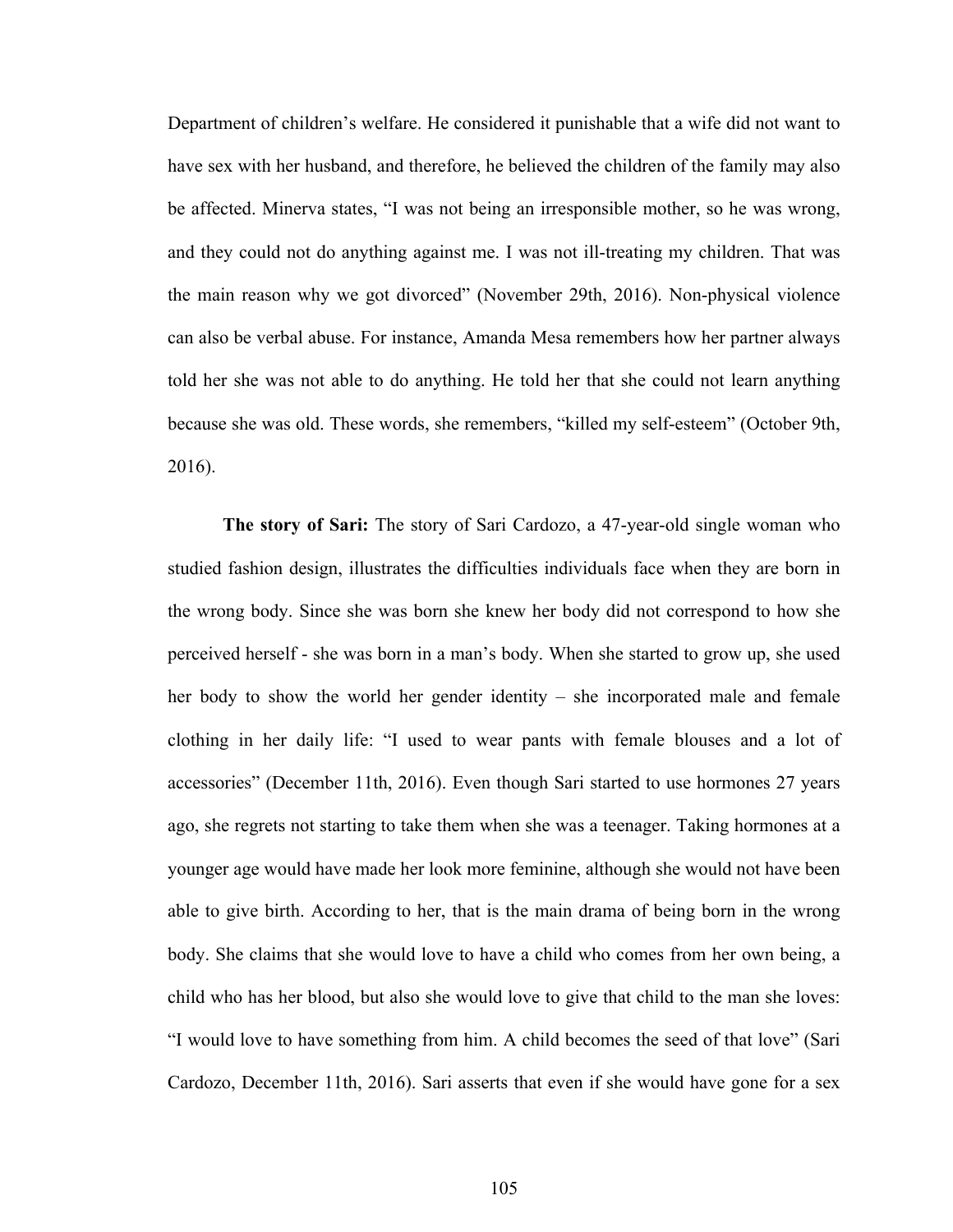change surgery, she would not have the possibility to give birth. Also, she would not have had the privilege to experience pleasure. According to her, "I would satisfy the man but that's it. In fact, those individuals who claim that they have orgasm they are lying" (December 11th, 2016). Even though she rejects cases of infidelity in all possible scenarios – either with someone from the same or the opposite sex, she had to accept her partner having a child with another woman while they were together.

### **6.3 MALE PARTICIPANTS**

Heterosexual and homosexual male participants are both challenging patriarchal relations in their public and personal lives; however, this section focuses more on gay men. The findings from my research suggest that their bodies are impacted more due to the narco and patriarchal culture of Colombia; therefore, it is important for the readers to know their struggle. People of diverse sexual orientation and gender identity struggle in a patriarchal order that does not accept their diversity.

Gay men highlight how the process of self-acceptance is often hard for most participants who tend to care more about what their families would think than what society thinks. Once an individual decides to tell their families, they face either acceptance or rejection from their closest support system. Except for few exceptions, most gay men who participated in this study did not face rejection from their families. However, this information may take some time for their families to accept. For instance, the case of Eustacio Ramirez highlights the friendly environment in which he grew up in contrast to other discriminatory stories from the LGBTQ community. In this regard, he states: "I was not raped, my parents did not kick me out from home, my parents love me.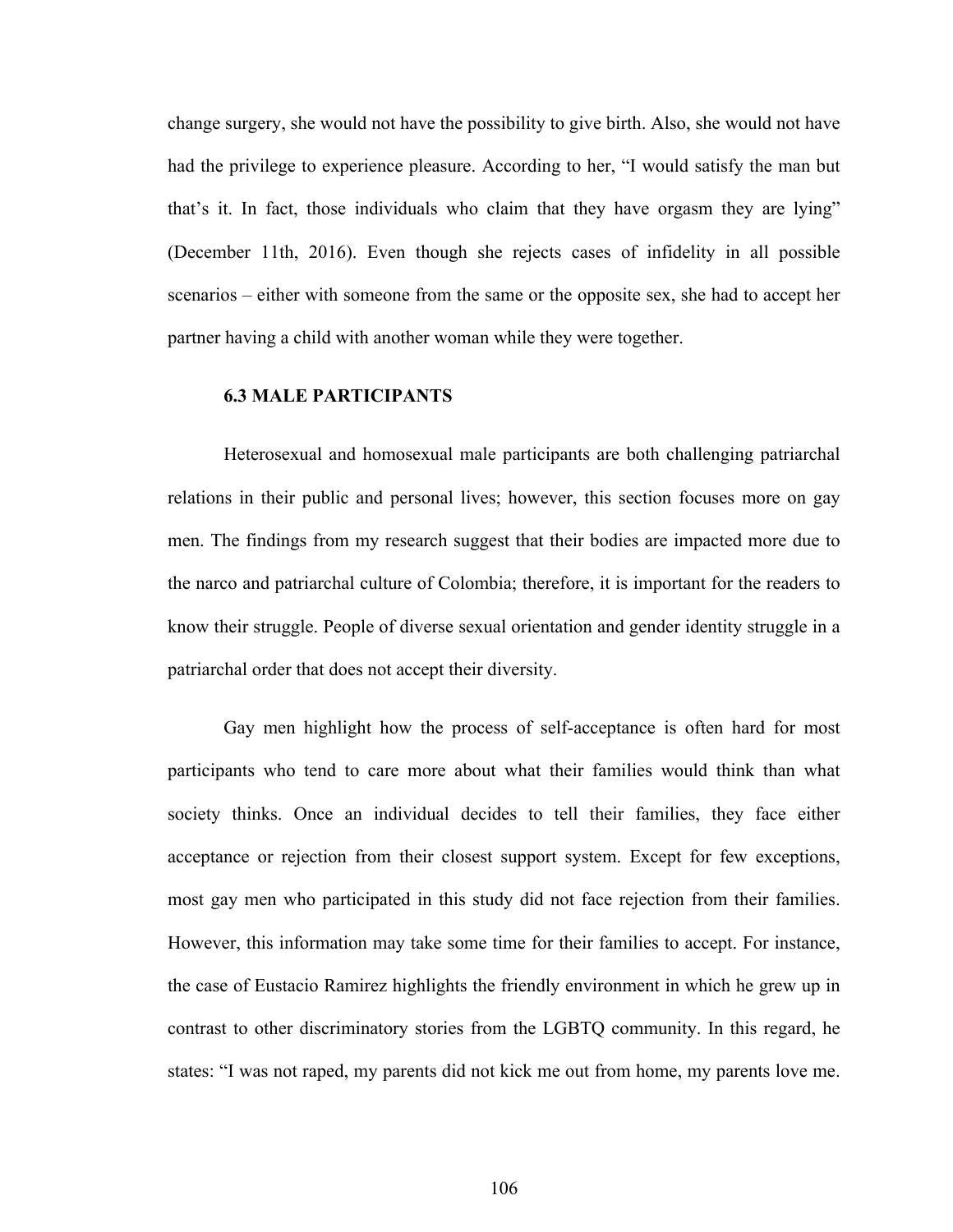In other words, even though I am gay, I am still a human being, I am an individual" (December 4th, 2016). The story of Eustacio Ramirez contrasts with those from Fernando Trujillo and Fercho Cifuentes, whose parents did not accept them initially.

Achieving self-acceptance is often extremely difficult for individuals who keep their homosexuality to themselves. Jaimito Cano, a 52-year-old single man who studied visual arts, claims that repressed individuals suffer a lot. He underlines that selfacceptance processes are auto-destructive: "there are no doubts this process is often very repressive and painful" (November 22nd, 2016). Jaimito Cano remembers how all his self-denial of being homosexual produced in him a migraine he carried for years. In fact, he had to seek for professional support when he was not able to handle his pain anymore: "the psychologist asked me if I thought that my problem was sexual or emotional. I told her I think I am gay, I like men, and I have kept this secret for years of silence, but I can't anymore" (November 22nd, 2016). Similarly, the family of Fernando Trujillo, a 42-yearold single man who is currently studying to become a health professional, only accepted himself after he almost died for a complicated illness. In this regard, he declares: "it is very easy to get sick since most illnesses are associated with anger, resentment, things that hurt you and you keep accumulating" (December 16th, 2016). Further, Fercho Cifuentes admits that he reached a point where he was not brave enough to kill himself, so he decided to leave his town and go to a big city, such as Medellin. That was the only escape he considered at that time: "if I am not brave enough to make a tragic decision such as taking my life, then I have to fight for this life" (Personal communication, December 15, 2016).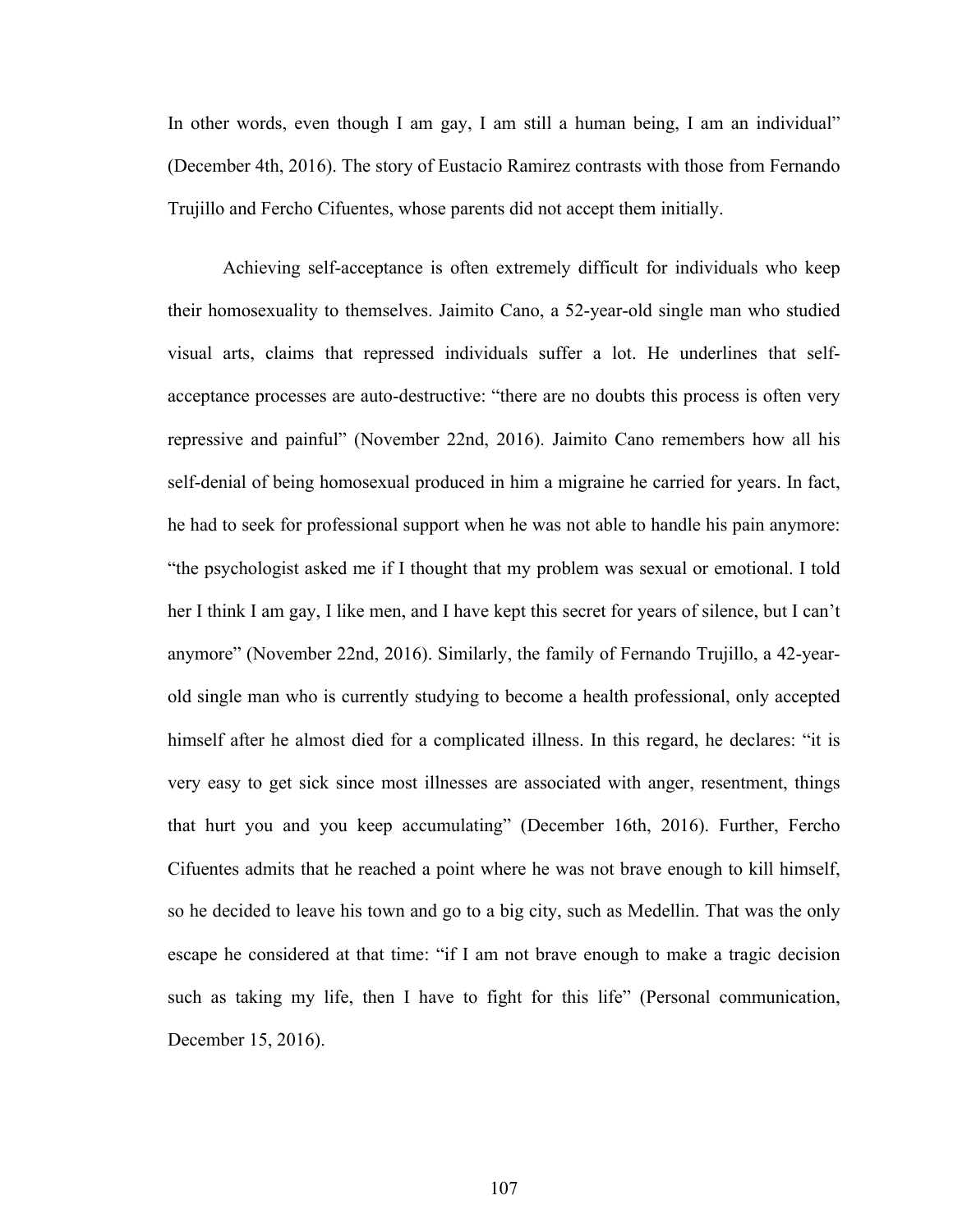Most gay participants faced bullying when they were in high school. Some men may argue that bullying was even harder for those older men who attended school during the 70s, 80s and even 90s. These decades are considered extremely conservative and a difficult period to be gay in Cali. Fernando Trujillo highlights that most of his selfdestructive thoughts were strengthened during his school years. In fact, common narratives of discrimination led to implications associated with learning and speech difficulties. These limitations may complicate educational achievements and may constrain working opportunities. Some male participants declare that once they were able to overcome personal conflicts associated with self-esteem and acceptance, they were able to fulfill their professional career.

The self-acceptance process involves a phase of forgiveness and reconciliation with themselves and with their closest relatives. Fercho Cifuentes explains that he could not forgive himself for the feelings he had for other men: "a man produces in me so many beautiful things, special feelings and I was not able to forgive that. I was not able to accept it" (December 15th, 2016). Similarly, some male participants had to forgive their own parents who, in some cases, were the first individuals who discriminated against them for being gay. Luciano Ramirez emphasizes that a process of self-acceptance implies defending a political position in society, something extremely hard for those who have not accepted their homosexuality openly.

The need to love themselves is recurrent in the narratives of men with diverse sexual orientation. Some of them have recognized that their self-esteem used to be very low and therefore, they have worked hard to recover that self-love. The following comment illustrates how self-esteem is a serious struggle among gay men: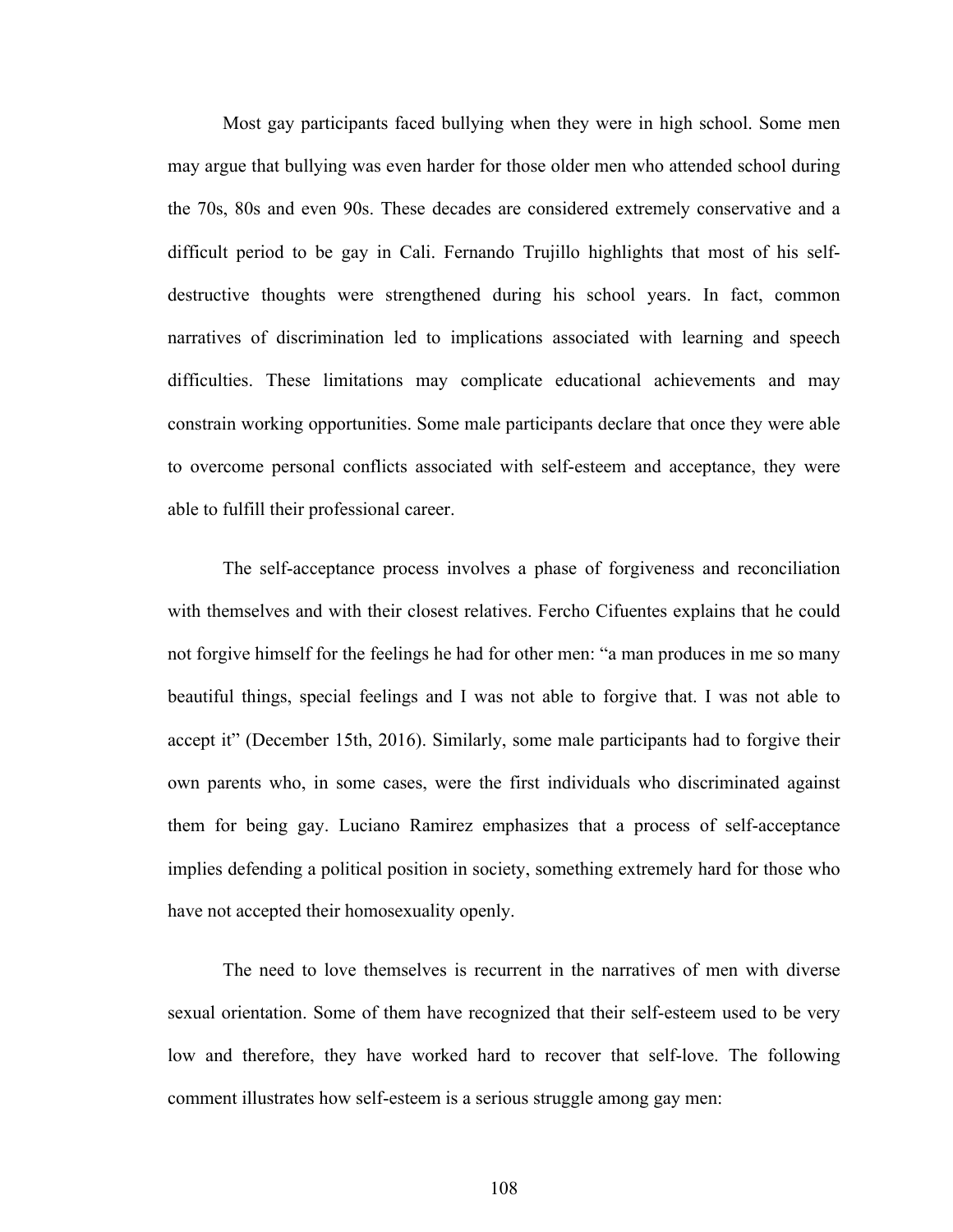There was a time where I could not look myself in the mirror nor did I like to be photographed by people because I felt, and I saw myself ugly. I thought I was insignificant, I thought I was a little thing. Now I know that in order to have someone who loves me, I need to love myself first. Now my attitude towards life has radically changed (Fernando Trujillo, December 16th, 2016).

### **6.4 INTERPRETATIONS OF LOVE AND SEXUALITY**

The previous section provided a brief context of the struggle men faced for being gay. This section focuses on participants' interpretations of love and sexuality, and how they relate to telenovelas and narconovelas.

In contrast to the support given to romantic stories in telenovelas, most female participants faced serious struggles in their marital life, making almost impossible to believe in romantic love in real life. In fact, some women believe that love constitutes a form of oppression. Amanda Mesa also considers that love relationships are located within a patriarchal system that gives more privileges to men than women. In this logic, female narratives around love are reduced to the importance women give to the *Casa Mujer*, their faith, friends, and families.

In opposition to the men of this research, female participants seem more conservative when discussing love and sexuality. Even though narconovelas tend to emphasize sexual pleasure, most women attribute a special meaning to intimate relations despite of all the difficulties they faced in their marital lives. All women except for one consider that intimate relations are significant only if they take place with that 'special someone' who gives them love and respects them.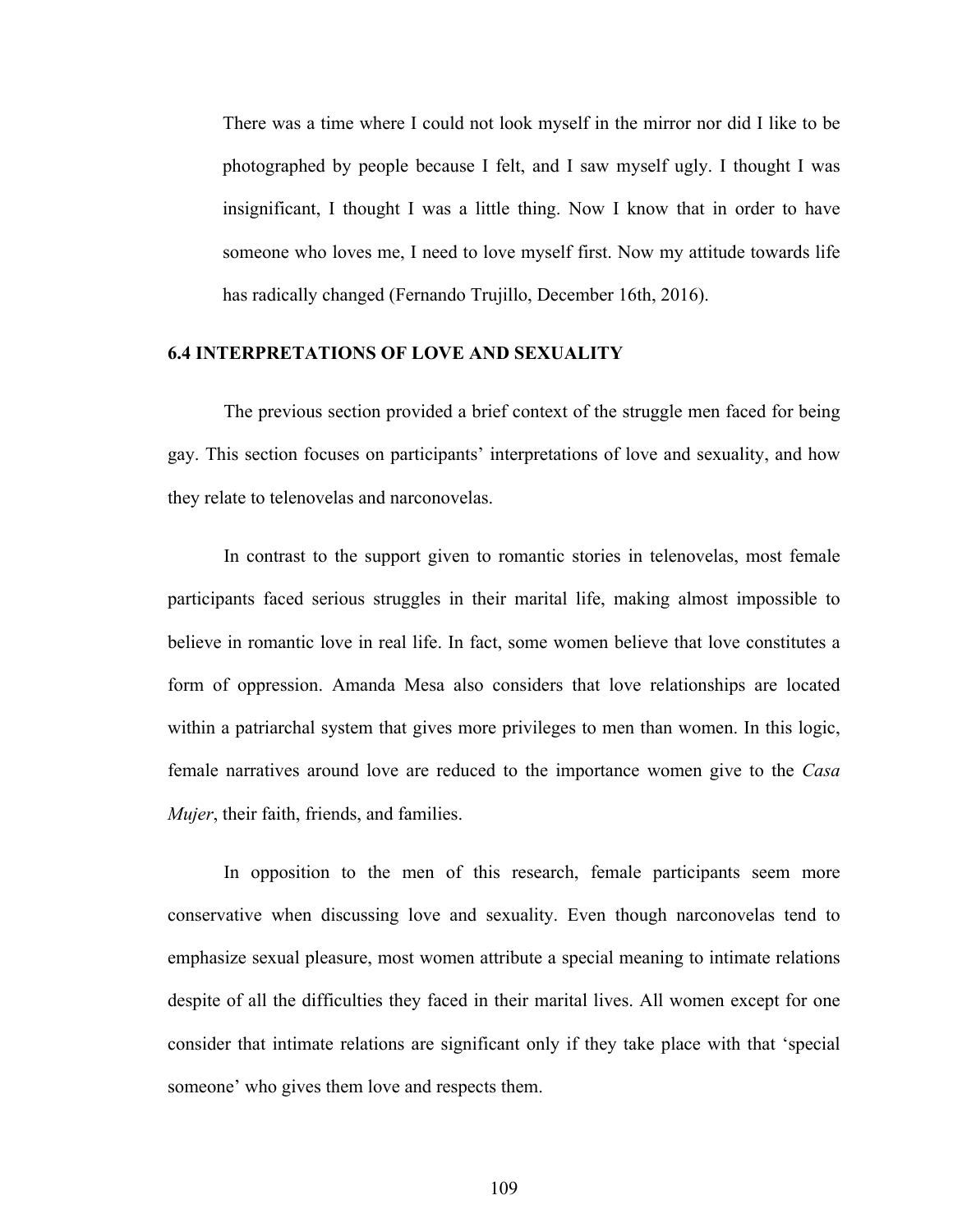Interpretations of love and sexuality may be affected by the different forms of sexual abuse that women and men have experienced. These can vary from nasty and discriminatory comments in the streets to harassment to cases of domestic violence to sexual violence.

Even though female and male participants consider it important to have intimate relations with someone who cares not only for the physical body, but also for the individual, the gay men interviewed think that contemporary relations among gay men are primarily based on pleasure. One woman interviewed, Amanda Mesa, says it is hard to find a man who really cares for the individual. She argues that all men care about is sex. She claims: "men only use women for their own satisfaction or at least that happens in my personal experience" (October 9th, 2016). Eustacio Ramirez explains that this tendency, permeated by features of individualism and selfishness, is due to modernity [that requires mass media artefacts to disseminate its ideas]. In this vein, there is a high co-relation between the emphasis given to sexuality in contemporary telenovelas and narconovelas, and modern gender relations based on sexual pleasure. However, the invisible representation of erotic scenes between gay men on telenovelas and narconovelas contradicts the reality of this community, highly dependent on sexual pleasure. The following abstract explains Eustacio's perspective of how pleasure has taken control over love in gay relationships:

People just want to fuck and that's it. People don't want commitment. People don't want love relations, nobody wants to fall in love, none. Sometimes I think maybe it is because I am old, so I may not look that great but no, I have gorgeous friends who are desirable and alone. They can have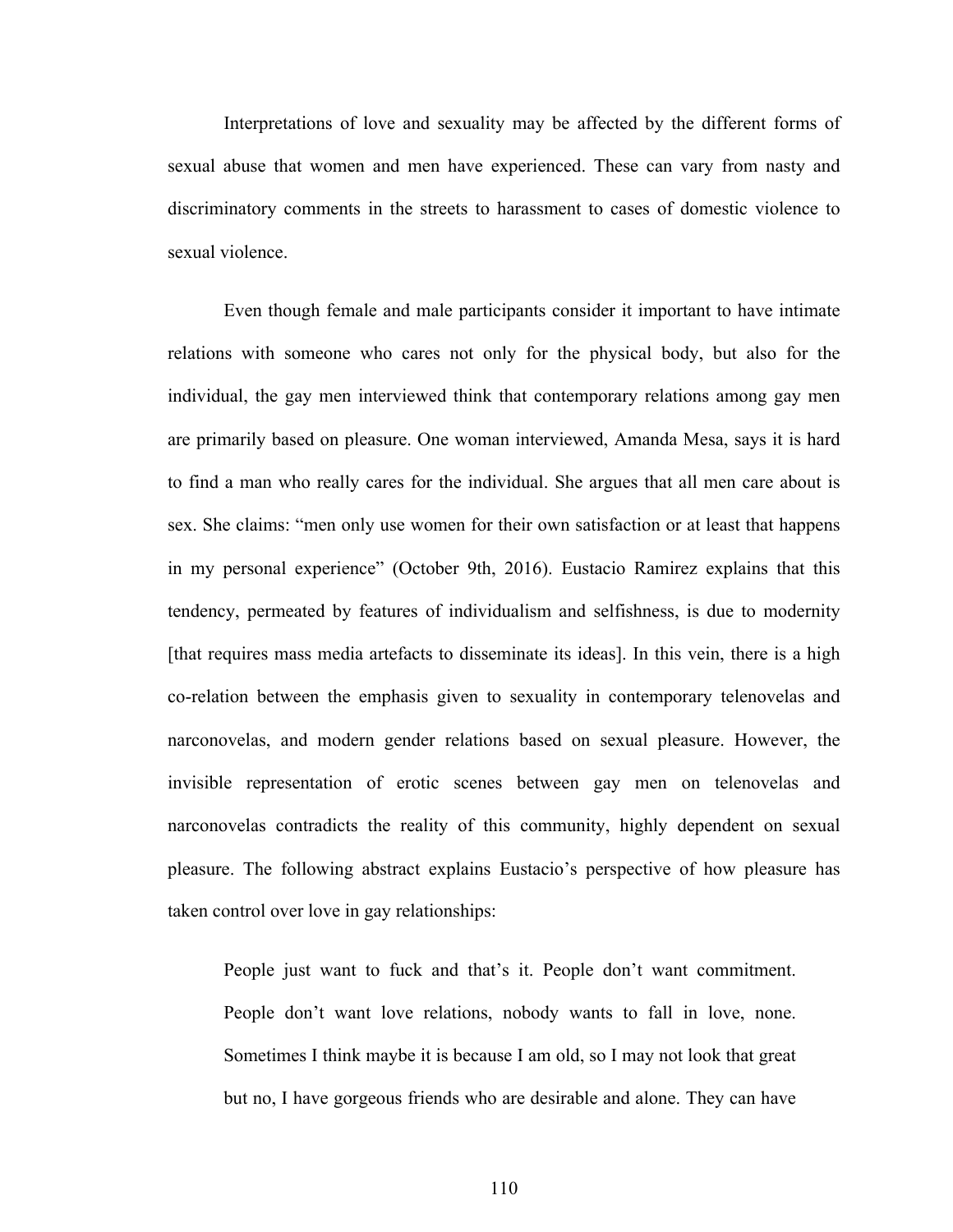all the sex they want but not a love relation, nothing. There is a tendency these days to go from sample to sample. It is only a pleasure sample. We look at things only from pleasure and we are highly concentrated in this area (pointing to the pelvic area and the butt). (Eustacio Ramirez, December 12, 2016)

Gay and straight men understand sexuality from the exploration of the body – their own body and the body of the other person. They think not only about their own pleasure, but the pleasure of their partner. Tito Rey, a 39-year-old man, father of one son who studied eight semesters of journalism and who is originally from Peru, feels sorry for all the women who are unable to enjoy pleasure due to some individuals who only think about their own satisfaction. In addition, Tito believes that it is better to have sex with passion than a type of sex that is just ejaculatory. In this regard, Jefry Benavidez, a 34 year-old single man who is an independent entrepreneur, has no doubt that sexuality goes beyond sexual intercourse. He states that sexuality is about touching, feeling, looking, and even enjoying nice conversations with the other person. It is also about sharing time together, something hardly seen in contemporary telenovelas and narconovelas. He claims: "I have a broader understanding of what sexuality is. Otherwise, I can just masturbate myself" (October 19th, 2016). Luciano Ramirez also considers it important to have a sexual partner who it is possible to have a nice conversation after sex. In fact, Razari Vega claims that when passion and love are balanced it is possible to have a lifepartner. In contrast, he assures that when people focus only on sex it is easier to get divorced. Even though traditional telenovelas focused on romantic love and narconovelas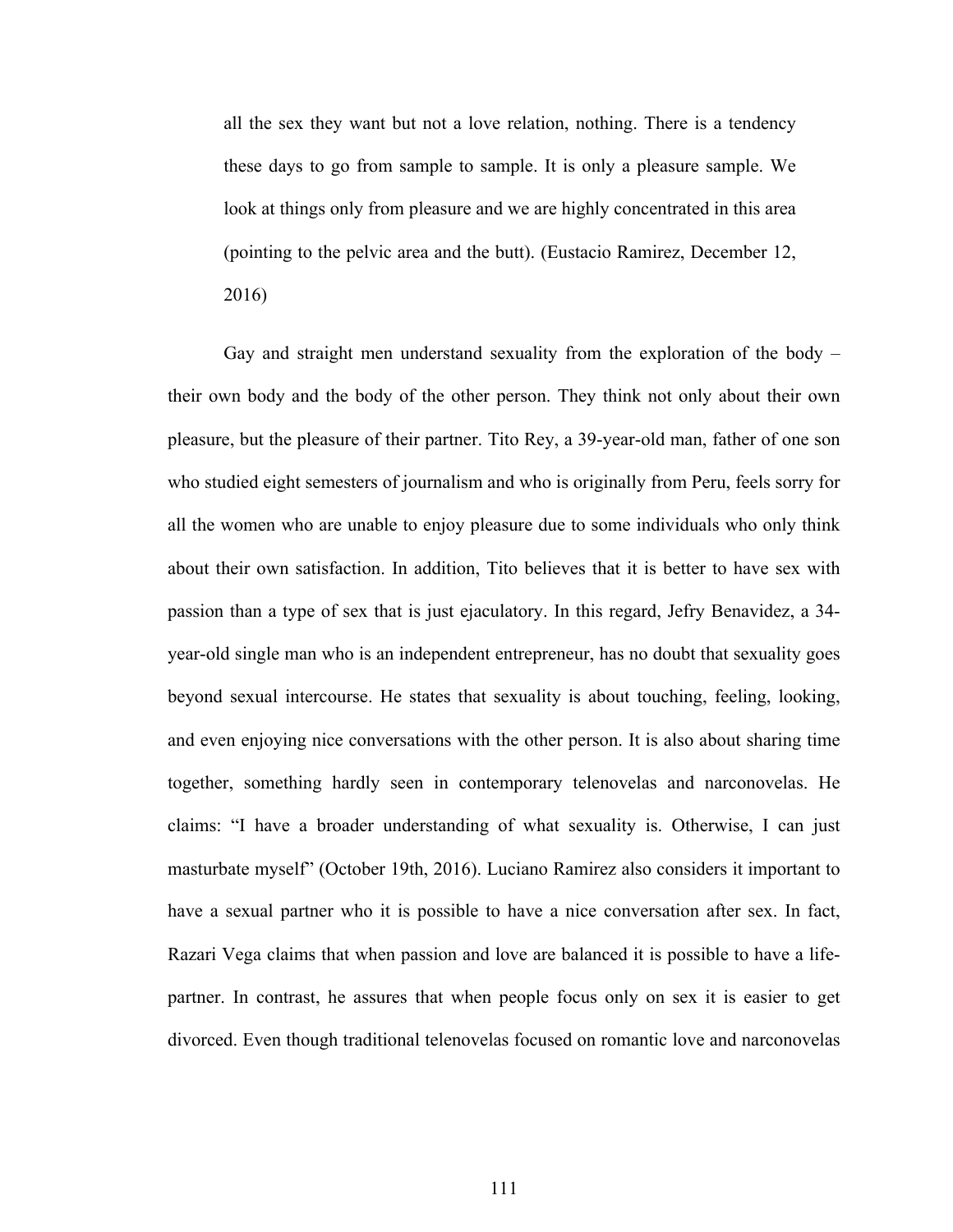on sexuality, there are few examples where couples found the perfect balance between love and sexuality on television.

Opposite to what is often portray on telenovelas and narconovelas, some male participants from *Hombres* and *Proyecto Ser* understand love and sexuality from the notion of freedom, that is, the understanding that the body of the other person is nobody's property. These men claim that if individuals understand that, it is easy to move forward to healthy relationships in which aspects of jealousy and possession do not take part of constructions of love. Eustacio Ramirez claims, "we tend to believe that the body of the other person is our possession and that is when cases of jealousy and femicides take place" (December 12, 2016). In fact, he highlights that what is portrayed in telenovelas is not far away from reality since "we live in a patriarchal, machista and misogynist world in which it is common to see a macho man killing a woman" (December 12, 2016). The gay men interviewed for this study claim that possessive love is harder to challenge between men since 'two machos' are fighting to gain control over the relationship "we become very vulnerable in terms of letting someone go. It is hard" (Eustacio Ramirez, December 12, 2016). These opinions highlight a tension between the reproduction of patriarchal values reflected in tele and narconovelas (as well as in the broader society), and the critical analysis of participants who do not really follow these values in their personal experiences. This tension may suggest that perhaps the values considered mainstream are not really predominant in Colombia.

Similarly, straight men also face difficulties with their partners when they try to deconstruct expected conditions to be followed in a heterosexual relationship, such as rules of communication, time, or future plans. Federico Carvajal claims that making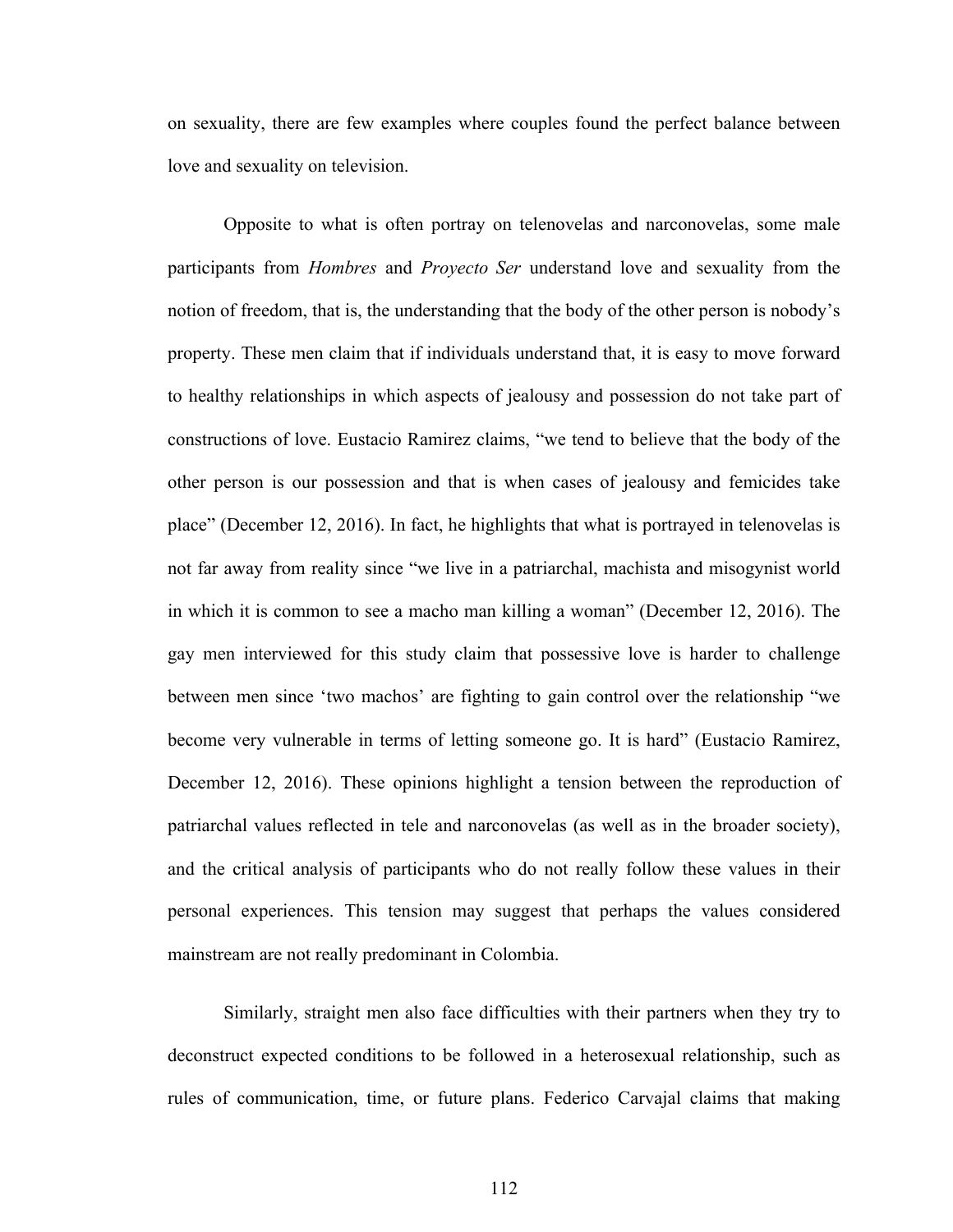projections into the future contradicts principles of freedom. He thinks those projections enslave relationships and often it produces frustrations when other options cannot be explored. For instance, if an individual determines that in a certain number of years he or she will have a family, all his or her actions will focus on that:

to only consider one path is not fair with yourself, right? Because you can reach that stage through different ways. I think If you accept only one truth without being open to self-criticism, you are not an autonomous human being from my perspective (October 15, 2016).

Most of the social constructs previously described are rejected by participants who challenge the reproduction of hegemonic gender roles in tele and narconovelas, giving a different meaning to representations of gender, sexuality, and love. On the one hand, participants claim that healthy relations are hardly seen on television, making it difficult to challenge aspects of possession and jealousy, common themes of these fictional productions. On the other hand, participants do not like how telenovelas and narconovelas tell individuals how [heterosexual] relations should be, including what is expected when dating.

**Unfaithful love:** discussions of love and sexuality are permeated by narratives of unfaithfulness. Female and male participants agree on the fact that infidelity corrodes love relationships, such as the case of Eliza Gutierrez. She admits that her love was gone when she found out that her husband had another relationship (the other woman was pregnant at the same time she was). This situation, commonly seen in telenovelas and narconovelas, affects both women and men equally. However, while betrayals were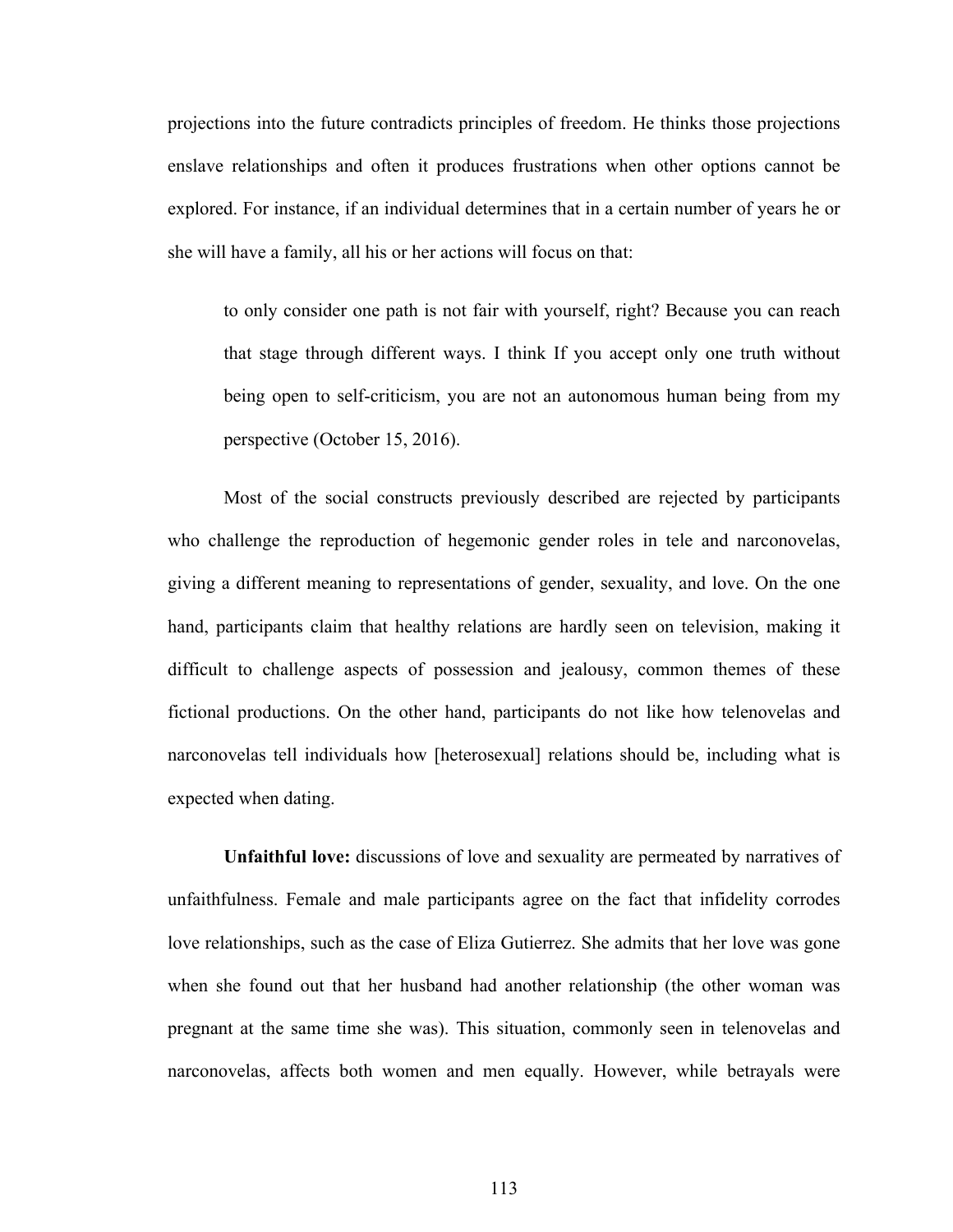normally committed by the male characters on traditional telenovelas, women have slowly started to have extra-marital affairs on contemporary telenovelas and narconovelas.

Cases of infidelity were discussed by women and men in heterosexual and LGBTQ relationships. Gay men claim that even though bisexual men respect their wives and are loyal to them with respect to other women, they have sex with other men. In this regard, Fernando Trujillo believes that it is human nature to be unfaithful. He states that individuals are born unfaithful, however, once they grow up they learn to be loyal. In fact, he assures that human beings will take advantage of any opportunity they have to experience pleasure. In contrast to this argument, female participants reject the idea of having extra marital relationships. They think is illogical for women and men to have another person when the desired partner is found. Also, they consider being loyal an aspect of respect. Indeed, of all the female participants of this research only one woman considers it important to forgive and give second opportunities. She defends the idea of reconciliation under the assumption that "our husbands are the fathers of our children and we can't forget that" (Blanquita Penagos, November 30th, 2016).

**Love and money:** some female participants acknowledge that love relationships are based on material stability, that is, more than feelings of caring, partners remain together for economic reasons. This financial dependency becomes more predominant when there are children involved. For instance, Eliza Gutierrez remembers how her parents advised her not to divorce her partner because he had a good economic position needed for her and her son. Even though individuals may try to marry a rich person who can guarantee comfort and better living conditions, both female and male participants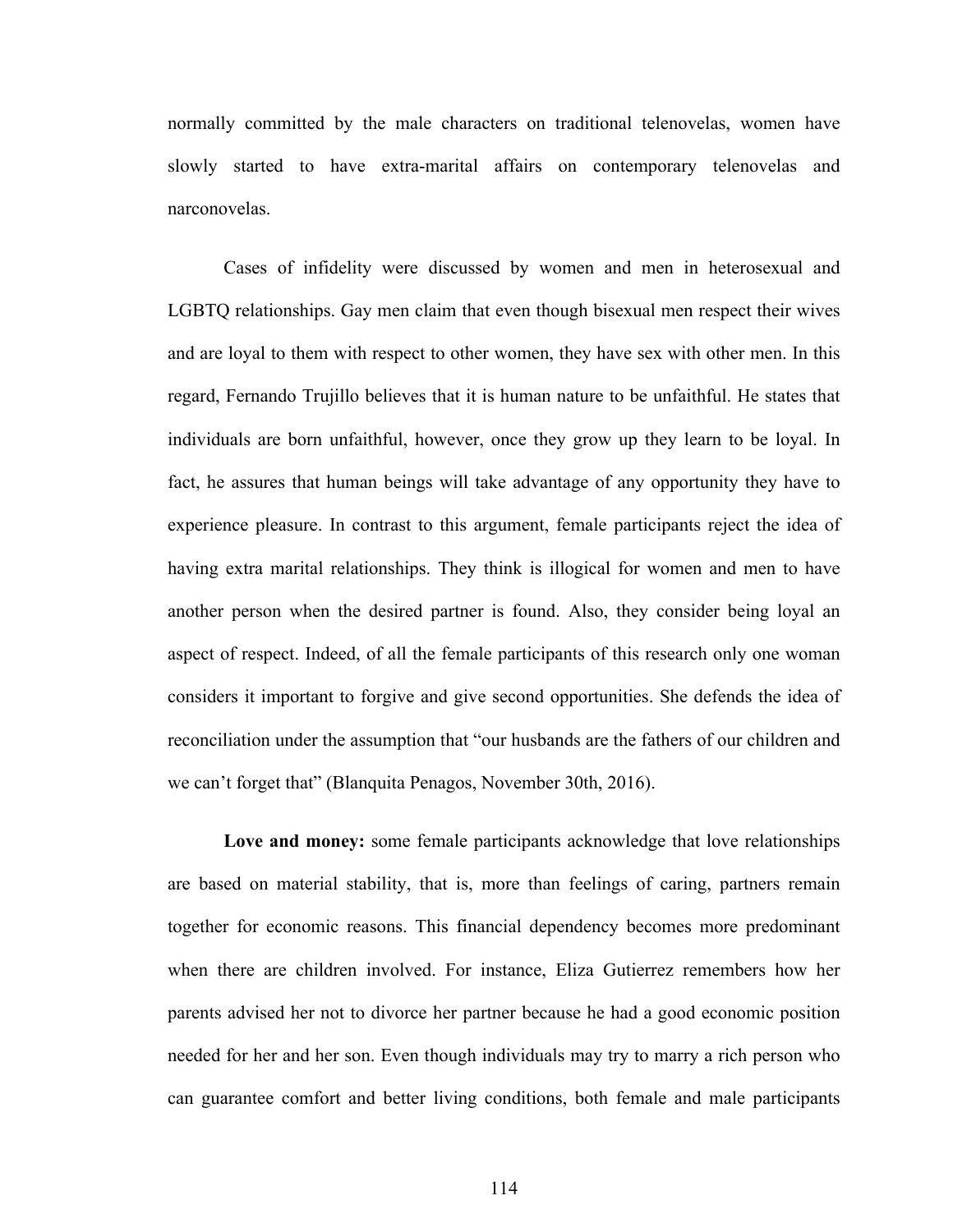claim they never used love as an excuse to improve their economic standards and climb in society. In fact, all women from this research married the man they loved, and men also declare they do not like to take advantage of someone who has money. However, when gay men are in a relationship or they are looking for one, they consider it important to find an individual who is economically stable. When telenovelas and narconovelas highlight the relationship between love and money, they are revealing a truth some people may refuse to accept: love is one of the easiest, feasible, and legal forms to achieve social climbing.

**Maternity:** the opportunity women have to give birth puts women in an advantaged position with regards to men. In particular, women may feel more empowered when they use their bodies for their own purposes. Women can also protect themselves from pregnancy without telling their husbands, such as the case of Minerva Perez in which she states: "he never came to know that I went to a health institution to be protected. That was before we got married and I did not want to start having children right away, so that is why I did it" (November 29th, 2016). In the opposite scenario, women can get pregnant while telling their partners they were under birth control methods. In one of the focus groups discussions respondents indicated that, women can lie pretending to be pregnant when they are not. Women can choose the father of their children. Moreover, women's bodies can be used to increase a woman's social status. In this regard, they may use their bodies to either marry a rich man (it can be a *Capo*) or have a child by that man.

To avoid a large number of children, female participants have tried different options including abortion, female sterilization, and birth control methods. The majority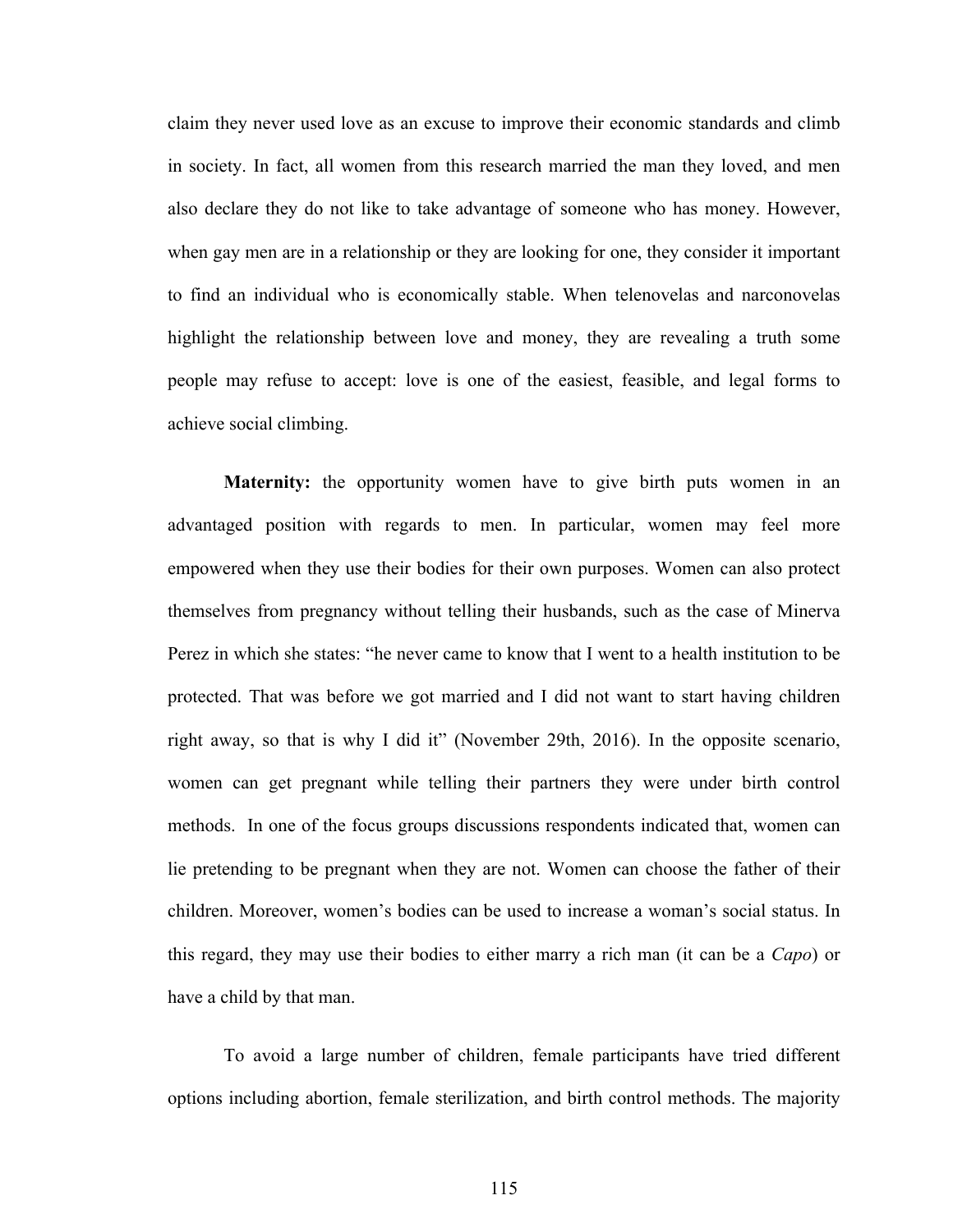of female participants used different birth control methods that according to some women "create an impact in women's bodies" (Minerva Perez, November 29th, 2016). They think it is unfair that the female body is the only one receiving the side effects of taking pills. A few women decided to be sterilized; however, they needed their husband's written consent to undertake the procedure<sup>7</sup>. From the three cases of sterilizations, two partners signed the consent. In only one case was it not necessary since the woman had the support of her doctor: "he asked me to sign the consent for my own well-being" (Rosma Salcedo, November 22nd, 2016). Only one woman in this research had two abortions when she was younger. Even though she supports abortion, she regrets having to take that decision. In fact, she believes that it is the reason why she feels lonely even though she already asked for forgiveness: "I asked the divine force to forgive me for denying them the right to live. I also told them that I would have liked to be their mom. I ask them to forgive me for being so cruel" (Amanda Mesa, October 9th, 2016).

**Active and passive roles**: Both heterosexual and homosexual intimate relations are ruled by a pattern of active and passive roles. In this patriarchal model, the active role is often associated with masculinity, while the passive with femininity. The gay men in this study explain that there is a hierarchy located within the masculine discourse in which a man who is considered dominant must look masculine within homosexual relations. Otherwise, if he shows a sign of femininity, he is considered passive. They insist that there is a general discrimination towards those considered passive. According to Luciano Ramirez: "if you openly call yourself passive, that's how people will see you: passive,

Even though three women from this research mentioned the need for their partners' written consent, this is no longer a legal requirement for female sterilizations in Colombia. There are campaigns implemented by the government in which women and men from lower-incomes can access these procedures for free.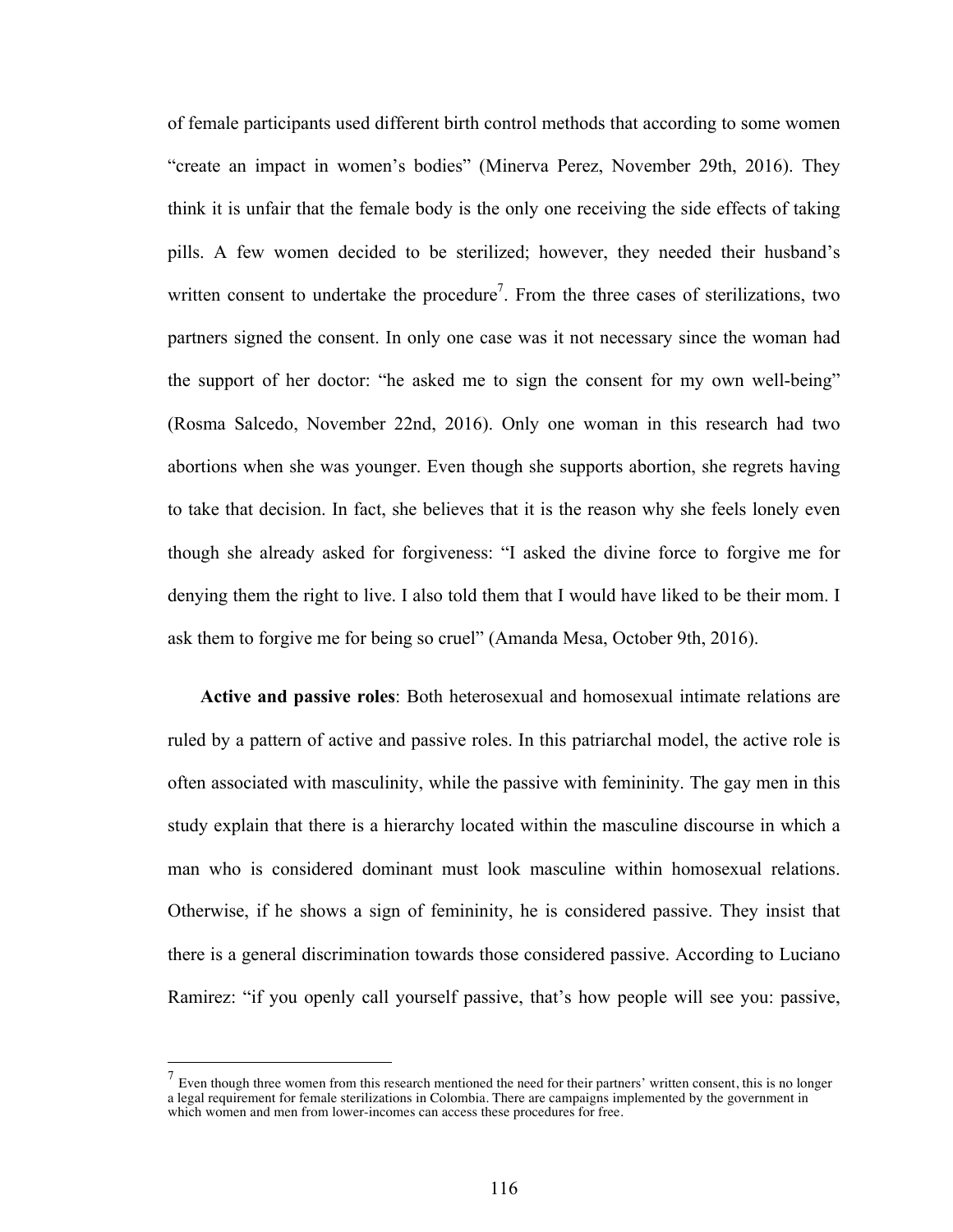like if ass means vagina, like if being passive means a total degradation" (December 12, 2016). However, Eustacio Ramirez considers positive the increase number of gay men who like to be penetrated. In fact, he admires how these men are not ashamed of their sexual role and in contrast, admit their preferences in public. "I found that very cute because when you say I am passive, it reaffirms that discourse and it is not a sin" (December 12, 2016).

Some gay participants encourage gay men to try active and passive roles when having sex. In fact, they consider selfish those men who only choose one side of the spectrum. According to Eustacio, the majority of people do not look for a balance between passive or active. They either like to be penetrated or they like to penetrate: "sometimes it creates problems in the relationship and that is why men leave". Thus, male participants emphasize the importance to brake with that dichotomy. They encourage men to find an equilibrium, what some gay men called being "versatile".

 Active and passive roles can also take place in the courtship phase. Luciano Ramirez claims that in a homosexual relationship there should not be established roles. He dislikes the idea to be either the one who conquers or the one who let himself be conquered in a relationship. He states: "if someone believes that I am passive just because I express myself with feminine gestures, they are totally wrong". Also, there are assumptions associated with race. In this regard, Luciano claims that often people believe he is active just because he is black: "if I am supposed to be the active that leads to other things, right? I am supposed to be the one who calls, who proposes, who stablish rules and so on, but I don't like that" (December 12, 2016).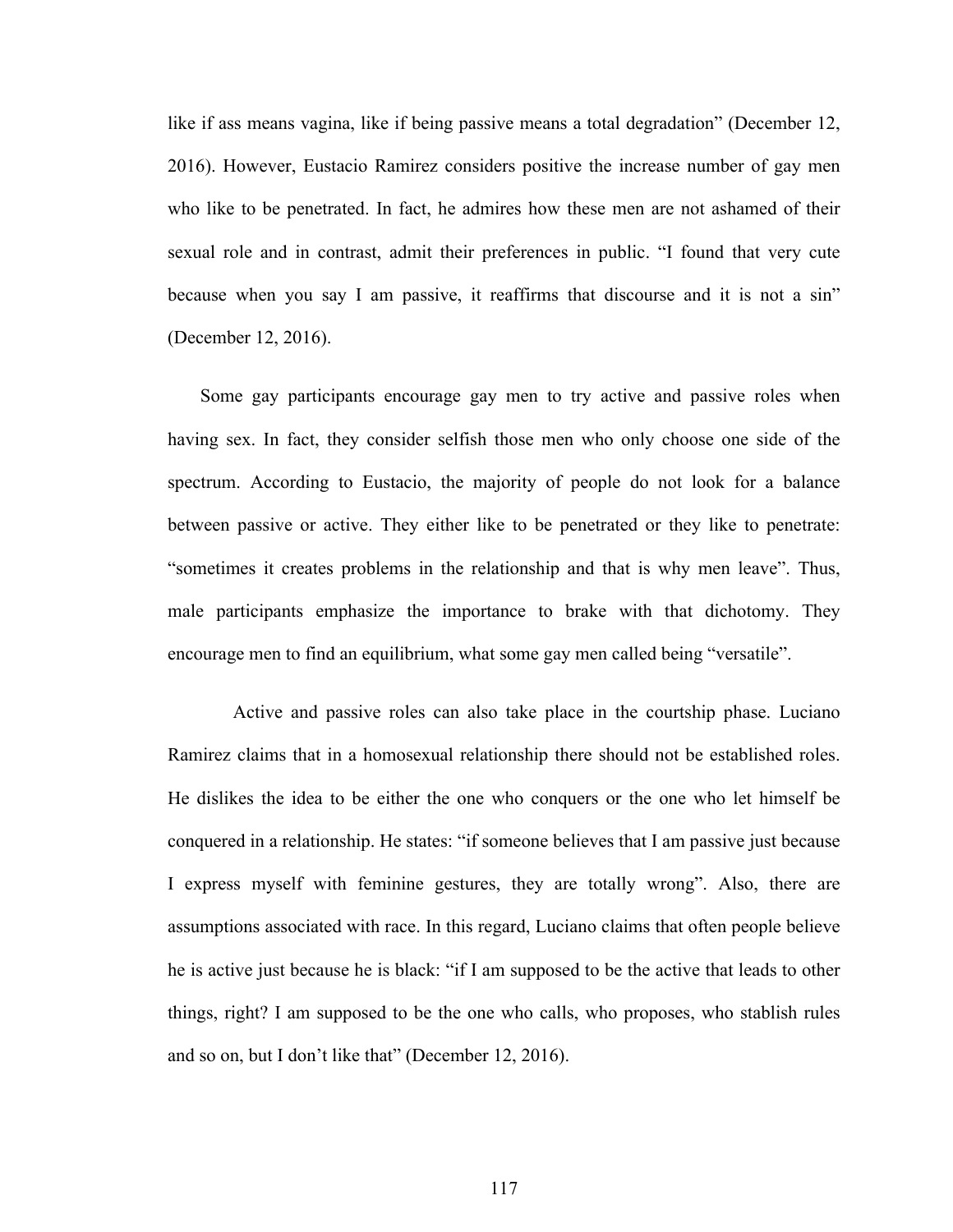Similar to homosexual relationships, active and passive roles also affect heterosexual relationships. Federico Carvajal claims that sexuality is often the scenario where dominant expressions of power and hierarchy are perpetuated. He explains that if someone assumes an authoritarian or privileged role in his or her daily public interactions, associated with an active role, there is a high chance to perpetuate this hierarchical relation in personal relations, including intimacy. He argues that sexuality is highly patriarchal when it portrays the idea of the *macho* man who has to show virility. In the following comment, he invites us to reconsider dominant expressions of sexuality in our lives:

It is important to ask ourselves how we behave in our personal relations: for instance, if in our sexual relations we are authoritarian or if we do not recognize the body of the other person, then we should start thinking. Also, if we are the ones who determine circumstances such as when, how, or sexual roles, we are probably reproducing a hierarchic scheme of power in our sexual relations. I insist: my internal struggle is with the *macho* I have inside. In fact, our first struggle space against how *macho* we are, is in the bed right? With our partner, in our relationship. It is there where we should disarm all our violence, we should stop giving orders and stop always exerting right. The sexual is highly oppressive and we need to learn about how to relate with sexuality right? (October 15, 2016)

# **6.5 THE EFFECTS OF TELENOVELAS AND NARCONOVELAS IN LOVE AND INTIMACY**

Even though telenovelas and narconovelas may suggest that relations of love and intimacy may be permeated by a patriarchal culture, the voice of participants challenge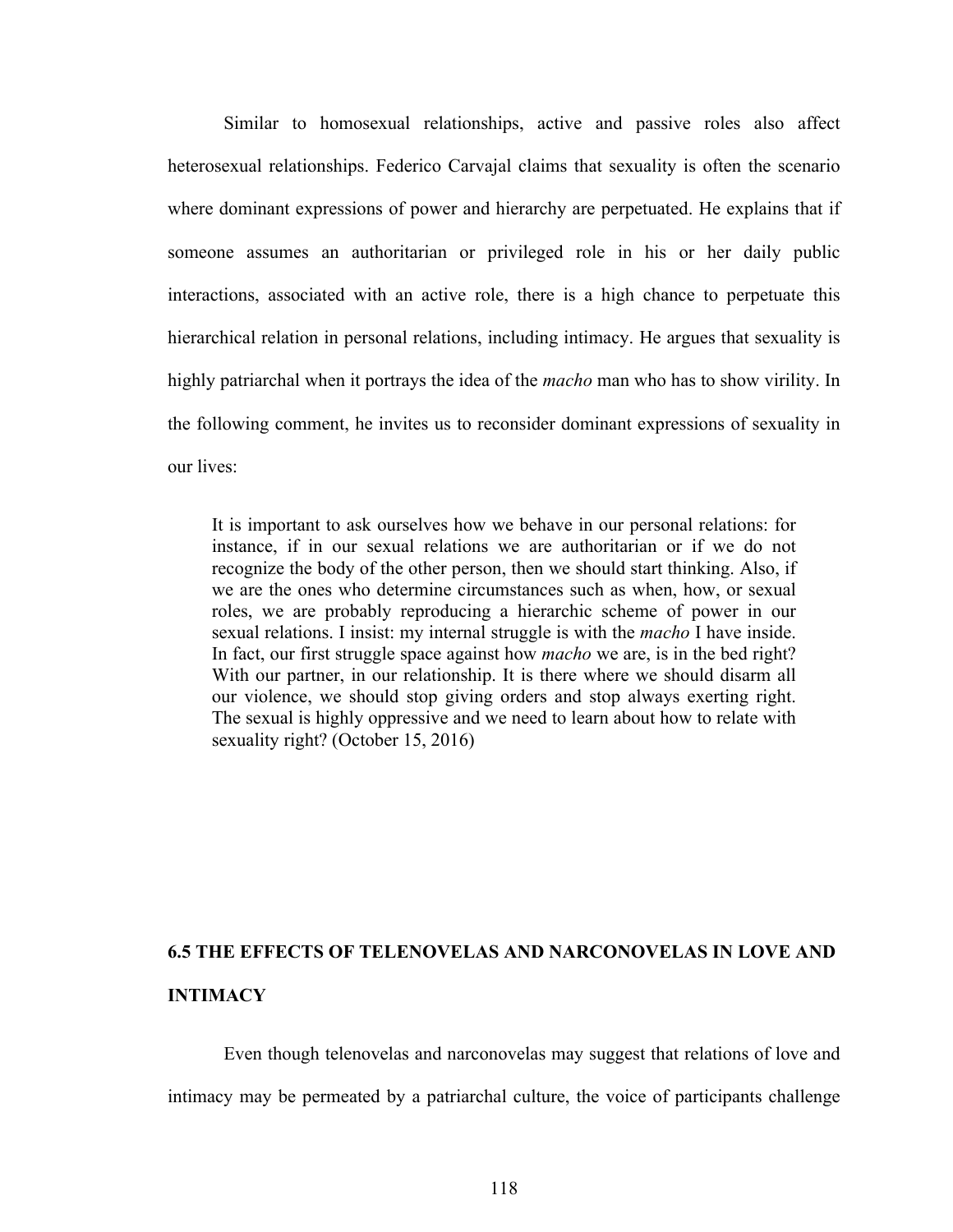this mainstream narrative. Female and male participants understand their experiences of love and intimacy in different ways, suggesting there is a counter-narrative that challenges a hegemonic vision on how gender relations should operate.

In Colombia, the patriarchal culture highlighted on television is also affected by war and the phenomenon of drug-trafficking. This seductive business offers easy ways to achieve power to an unequal society that dreams of better living conditions. In this logic, weapons, money, and women have replaced traditional ideas in which romantic love worked as a possible way to dream with a better future. Narco-series have drastically shifted traditional conservative values in which sexuality only took place within marriage – to fulfill reproduction purposes – to heterosexual relations that are highly based on sexual pleasure and less on love. In fact, these representations on television may explain why participants in this research of diverse sexual orientation and gender identity find it easy to have sexual encounters, but struggle to find 'real love'. Further still, narconovelas promote a culture based on beauty archetypes that subject women's and men's bodies in different ways. However, this research believes that female bodies are impacted more since women are considered to be sexual objects that satisfy the state, the market and men (Castañeda, 2016). Therefore, interpretations around love and intimate relations are located within a narco-culture that reinforces unequal gender dynamics in which women have an inferior position with regards to men who have taken control over women's bodies (Paramo, 1999, Rincon, 2009).

The narco-culture suggested in contemporary narco-series promotes a hegemonic type of masculinity - 'the macho man'- and a hegemonic femininity–the beautiful voluptuous sexy woman'. This culture, extremely violent and sexual, puts big pressure on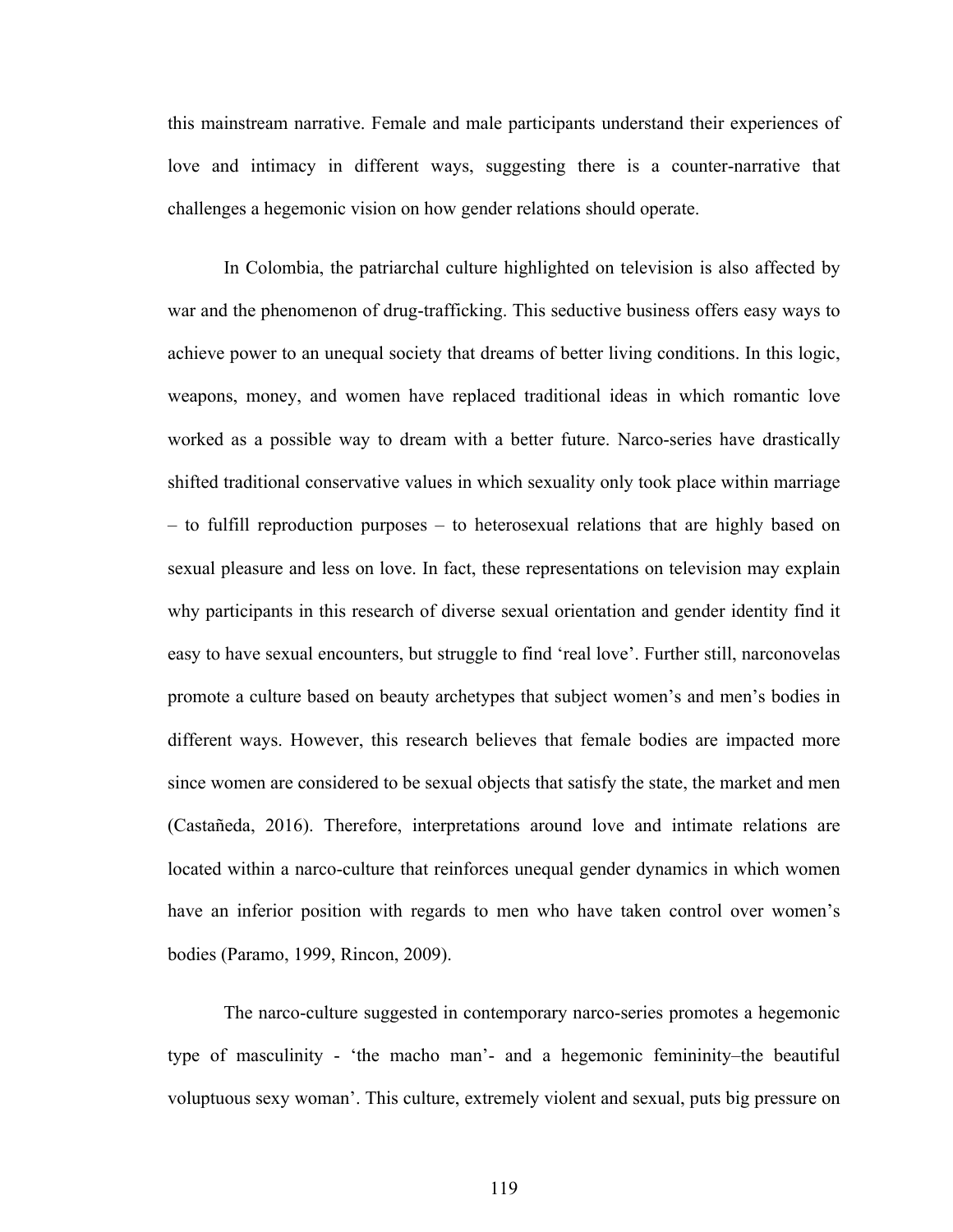men who have to constantly show their dominance to survive in a culture full of 'macho men'. This rationale may explain, but does not justify, the cases of intimate partner violence that were found in this research. In narco-series, this aggressive type of masculinity does not recognize other forms of masculinity or ways of being a man and highlights a gendered power imbalance and heteronormativity through storylines that represent continuous verbal and physical violence against women, portray women as dependent on men, and as individuals who attain status through men or their families.

Telenovelas and narconovelas reinforces heteronormativity as the only possible story-line to understand gender relations, and interpretations of love and intimacy. This pattern of heteronormativity – based on monogamous relationships that take place within marriage, and only with the opposite sex – may explain why the women who participated in this research reproduce traditional melodramas in their personal lives. In other words, they married the first man they met, formed a family and nurture not only their children, but grandchildren. The family is often the only institution capable of providing women with a place in society; however, it is also the place where conflicts arise (Barbero, Lamus, & Muñoz, 1989). When telenovelas have emphasized the important role women play in preserving societal values based on long-term marriage and the unity of a heterosexual monogamous family, it is easier to understand why the women from this research are unlikely to consider divorce as an option despite the multiple challenges they face in their marital life (Medina & Montoya, 1989). Due to the normalization of such relations, women reveal a natural devotion to their families that seems voluntary. The ideological domination reinforced through telenovelas and narconovelas strengthen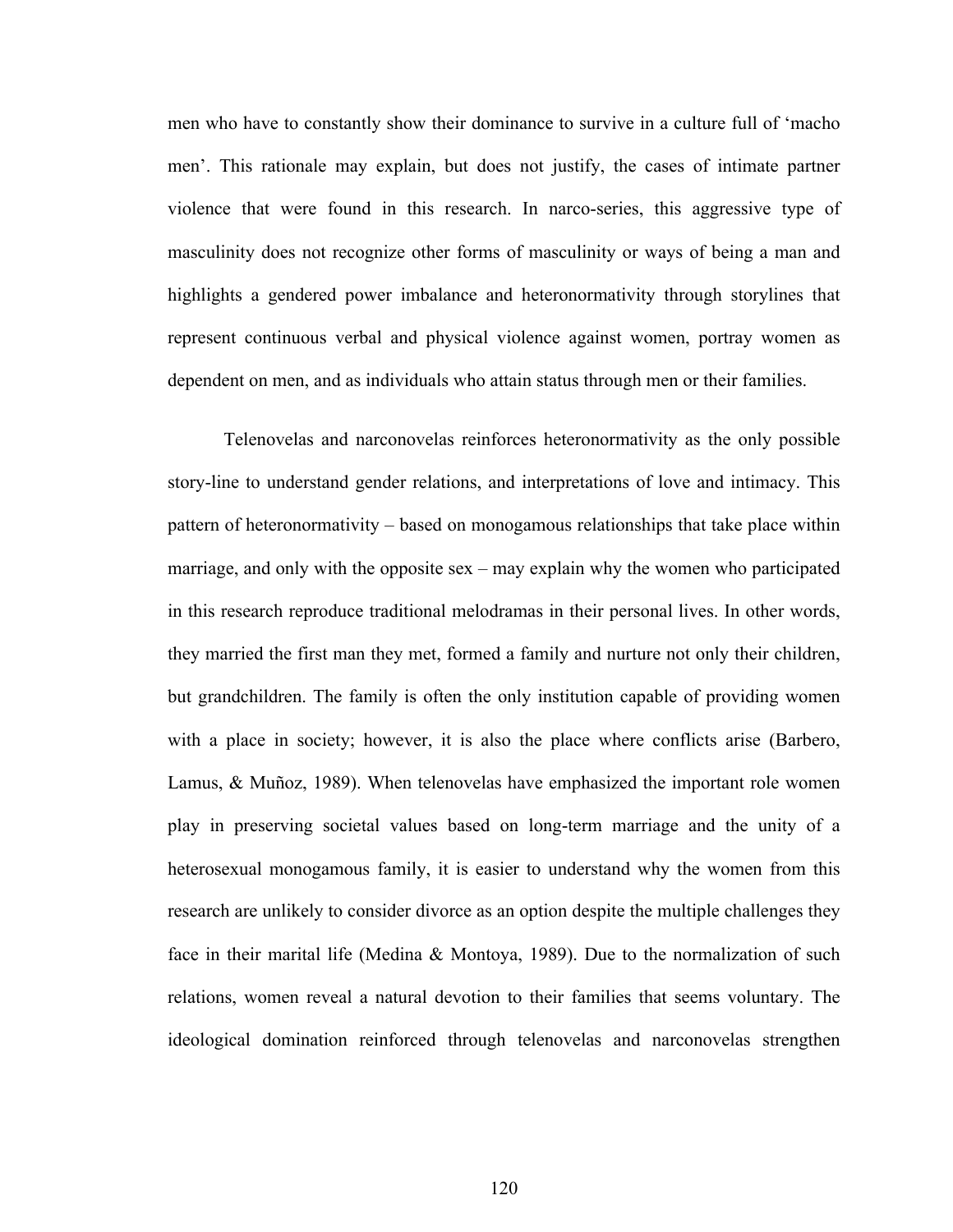patriarchy when the bodies of women are meant to be subjugated to male dominance (Atara, 2011, Canclini, 1981, Cervantes, 2005).

When telenovelas reinforce only one possible model of understanding love and intimate relations, they are excluding different types of relationships that are not exclusively patriarchal and heterosexual. In other words, there are other forms of relationships in which individuals understand their identities, express their sexuality and construct their social relations differently than how these are portrayed in narconovelas and telenovelas. Interpretations around love and sexuality are based on personal experiences in which the body of women and men play an essential role in these understandings. For instance, Jairo Benavidez understands love and sexuality from the perspective of a mestizo young heterosexual man who has been raised in one of the working-class neighborhoods of Cali. Fercho Cifuentes may have a different standpoint based on his experience of being a gay young mestizo man living in Medellin after leaving his rural town. On the other hand, Eliza Gutierrez may have a different story supported on her lesbian gender orientation combined with her previous marital life with the father of her child. The examples are infinite since each and every individual represents a different story where sexual identity and orientation take an important role in understanding social relations.

The findings of this research show how the bodies of women are oppressed by institutions such as the church, marriage, and the family. In fact, the media is the main institution responsible for disseminating dominant ideologies. The State may also oppress women by denying basic opportunities such as education and work. As a result, the women who participated in this research often find themselves economically dependent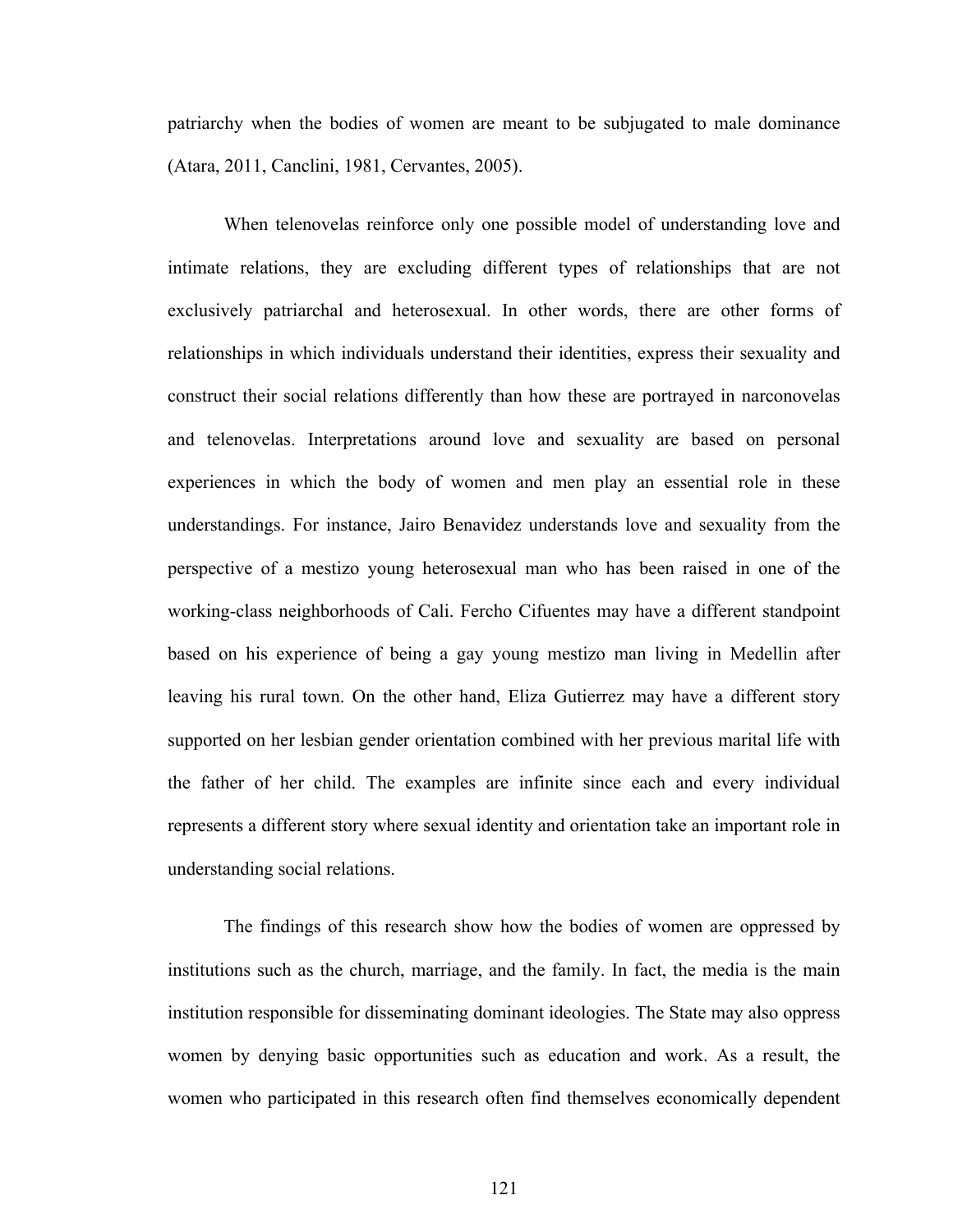on men and struggle to escape abusive relationships. However, when women confront the patriarchal ideologies in which they were raised and decide to raise their children in a different way – with equal respect for their own bodies and the body of their partners – they are challenging unequal power dynamics within the household, impacting patriarchal relations in the public sphere. This choice demonstrates how women do not reproduce in their personal lives the norms projected in tele and narconovelas.

Men are also perpetrators of violence when the body of women is only taken into consideration for their own sexual pleasure. These assumptions suggest how the body becomes a political issue when women struggle to gain control over their own sexuality and fertility. The two cases in which a man's written consent was mentioned by women in order to undergo female sterilizations (in the case of Rosma Salcedo and Rosiani Paredes) suggests that the health system in Colombia produced and reinforced control over women's bodies in the past.

Participants from this study challenge the assumption that women's bodies have been socially constructed for both male pleasure and reproduction. The family, the community, the media and the State have contributed to glorifying ideologies of motherhood "and the importance of having a biological child" (Gopal, 2010). In this context, women are either stigmatized for not having children or they are blamed for having too many. Further, women are condemned if they decide to remain virgins and never explore sexuality. The case of Amanda Mesa illustrates how some women have to carry a moral burden that affect their bodies physically and psychologically in cases of abortion. However, the transgender experience of Sari Cardozo complicates these understandings further, since her sexual identity cannot be complete when she is unable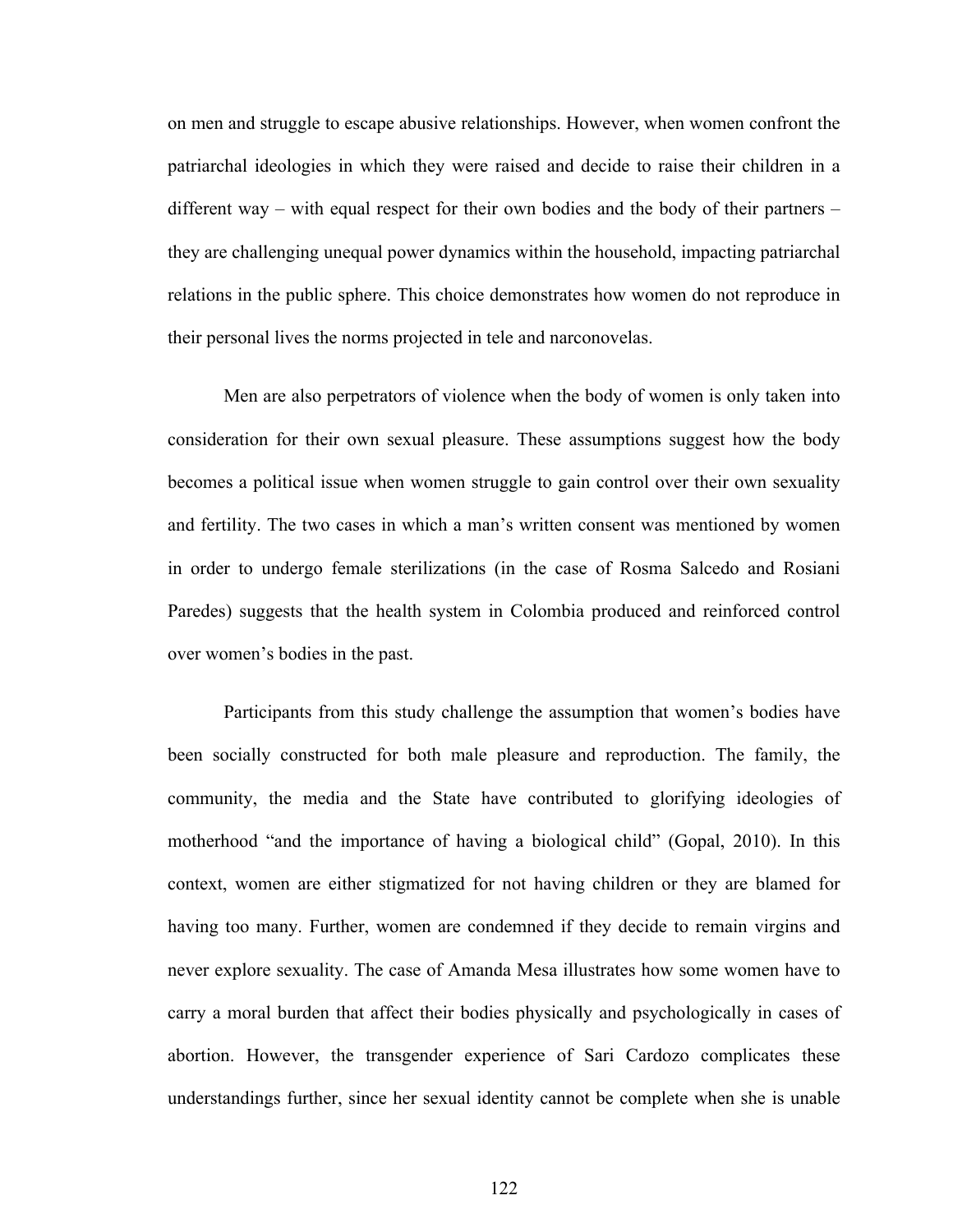to give a child to the man she loves. Overall, female and male participants confront social constructs in which women's bodies are only designed for male pleasure and reproduction purposes.

The consumption of the body for male pleasure – reinforced in narconovelas – forms the basis of the market manipulation of women's bodies (Gopal, 2010). The pressure women face to imitate ideal types of feminine beauty brings into the discussion the effects capitalism and patriarchy play in the body of women. Indeed, the objectification of the body for the male gaze has taken women to painful and expensive procedures that women from this research cannot afford. In fact, it is clear that they do not want to be part of the game. In contrast, women challenge the market manipulation over their bodies when they not only refuse to undergo any cosmetic surgery, but also when they teach their daughters to love their bodies the way they are. These teachings at home restrain the reproduction of a cycle that is harmful for the bodies of women, and also, it shows some sort of agency in the production of meaning. In a similar vein, when women resist to use their bodies as a mean to improve living conditions – either because they marry a wealthy man or because they work in the sexual industry or in the entertainment business – they are assuming a political position of resistance to the aggression of capitalism in their bodies. In fact, some female and male participants suggest how love can work to either alleviate or make harder the burdens of capitalism. This relationship between love with the material world enables the understandings of successful stories in which romance is intertwined with economic success, which in Colombia may come from legal or illegal sources. Even though female and male participants declare they do not use someone's feelings for their own economic benefits,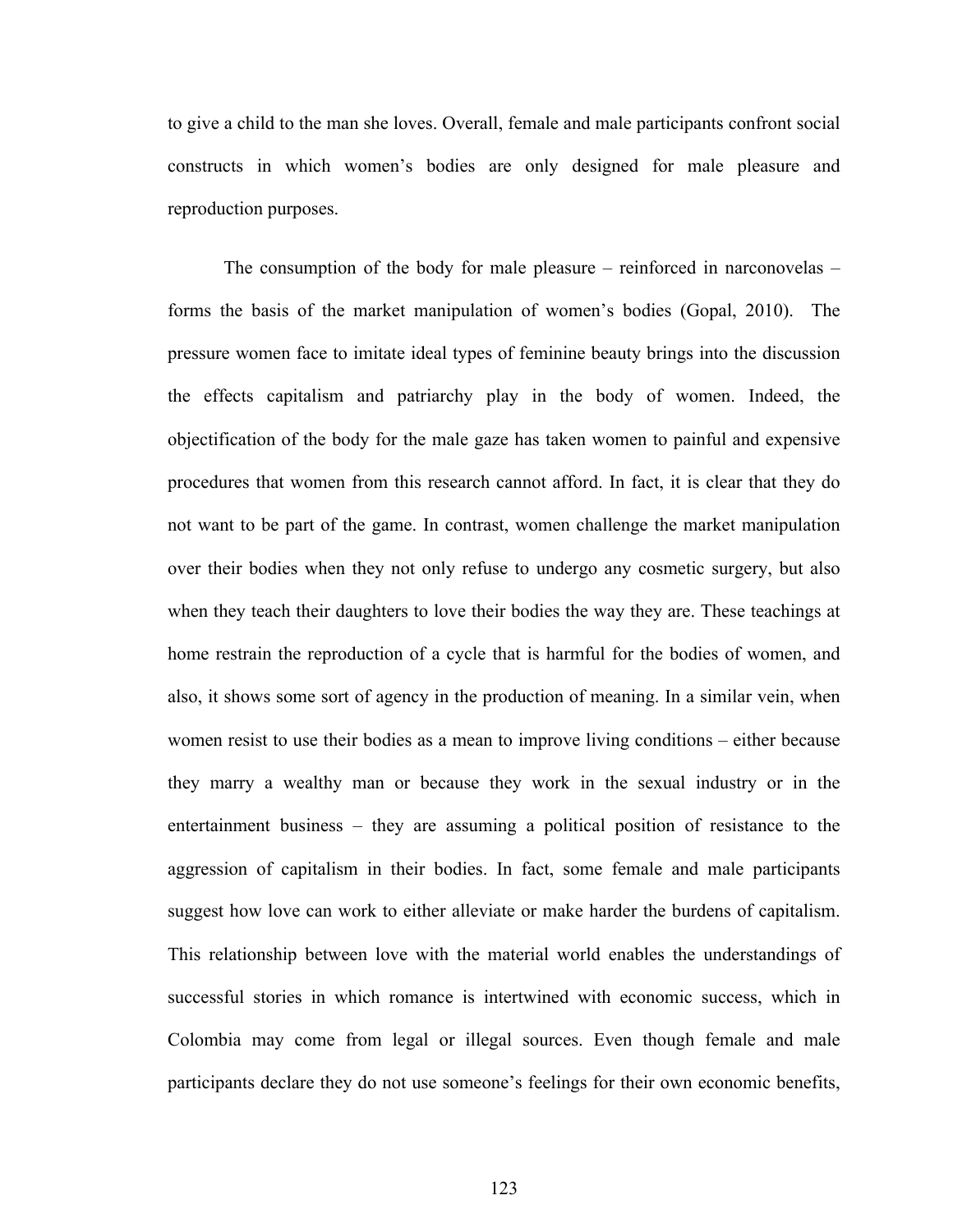gay men emphasize the importance to find a partner who is economically stable. Thus, a type of material love emerges in participants' narratives when the effects of capitalism impinge upon individuals' survival to the system.

The bodies of male participants also suffer the consequences of patriarchy when telenovelas and narco-series portray a narrow vision to conceive gender identities and relations of love and intimacy. These dominant ideologies are accepted by the majority of society and affect especially those individuals of diverse sexual orientation and gender identity. The findings from this this chapter illustrates how discrimination affects the body of men physically and mentally, impacting significantly their health, but also the love for themselves. In fact, interpretations of love start from there. Often, they start with the process of forgiveness and reconciliation with themselves and their relatives.

Similar to the women in this study, the bodies of the gay men are oppressed by multiple institutions - the family, the State and the media. This constant oppression explains why Fercho Cifuentes considered suicide as an option. Nevertheless, he opted to escape to a bigger city as an alternative to kill himself (Fercho Cifuentes, December 15th, 2016).

While heterosexual men believe in intimate relations that could include passion and love, gay male participants emphasise sexual pleasure. This particular perspective facilitates in gay men a clear distinction between relations based on pleasure and relations based on love. However, gay participants acknowledge that these relations can be mutually inclusive. Both heterosexual and homosexual men support a type of sexuality that is not only ejaculatory. They understand sexuality from the exploration of the body –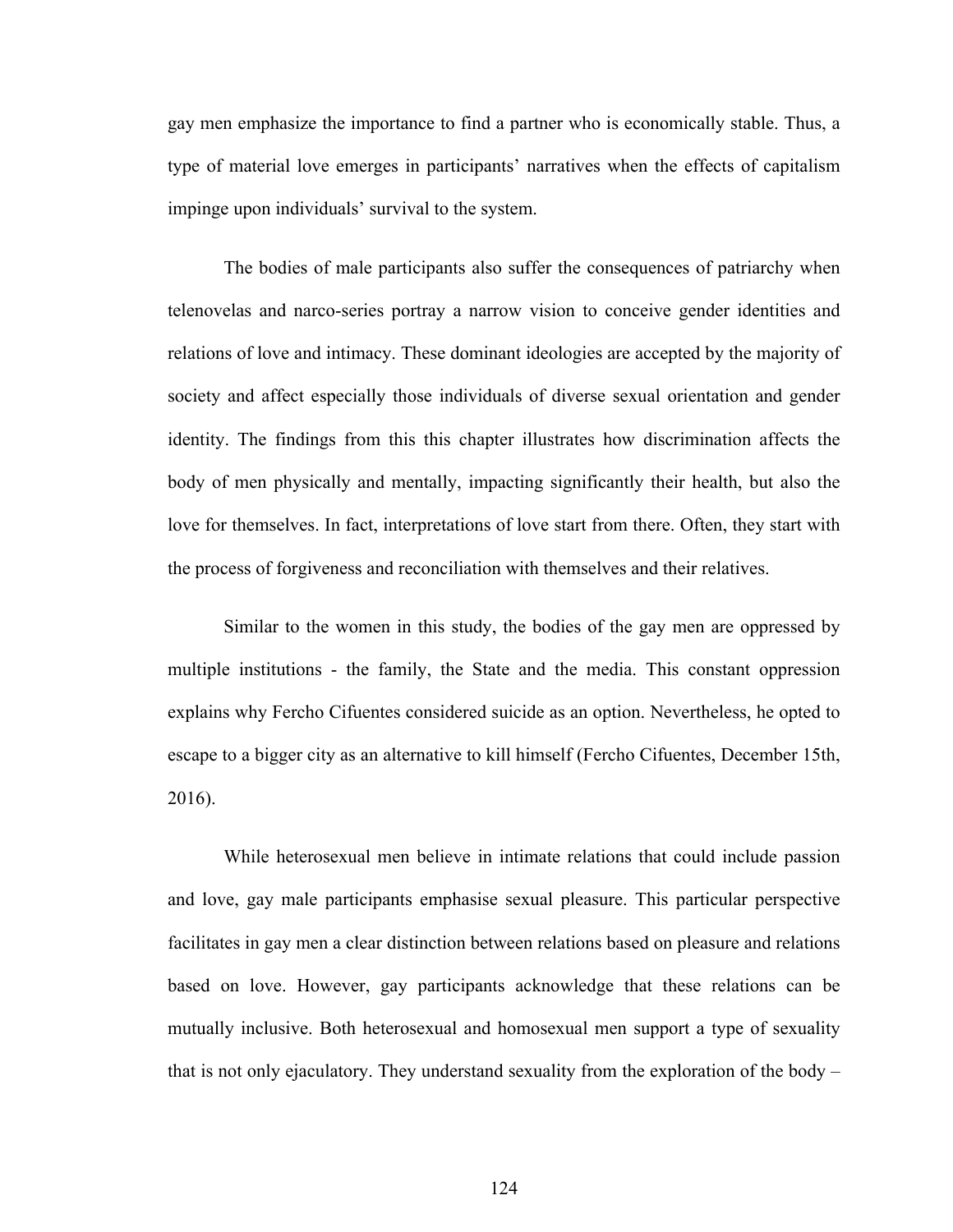their own and the body of the other person – Nevertheless, there is a common eagerness in gay men's narratives to find that 'special someone' who really cares for the individual and not only for the material body.

In a culture where a hegemonic masculinity undervalues any expression of 'the feminine', participants encourage individuals to deconstruct active and passive roles in the public and private realms, indicating a form of resistance to the reproduction of hegemonic gender norms in tele and narconovelas. This position of resistance is associated with participants' gender identities, but also with their sexual desires and orientation. For instance, when an individual assumes either an active or passive role in society, he or she is denying other forms to feel masculine or feminine. Also, these roles may condition sexuality by limiting the exploration of the own body and the body of the other person.

#### **CHAPTER SEVEN CONCLUSIONS**

Relying on a social-ecological framework (SE), this research sought to explore the central argument of this thesis that suggests there is a counter-narrative that challenges a hegemonic vision on how gender relations should operate. The SE provides the conceptual tools to understand the relationship between individuals' narratives and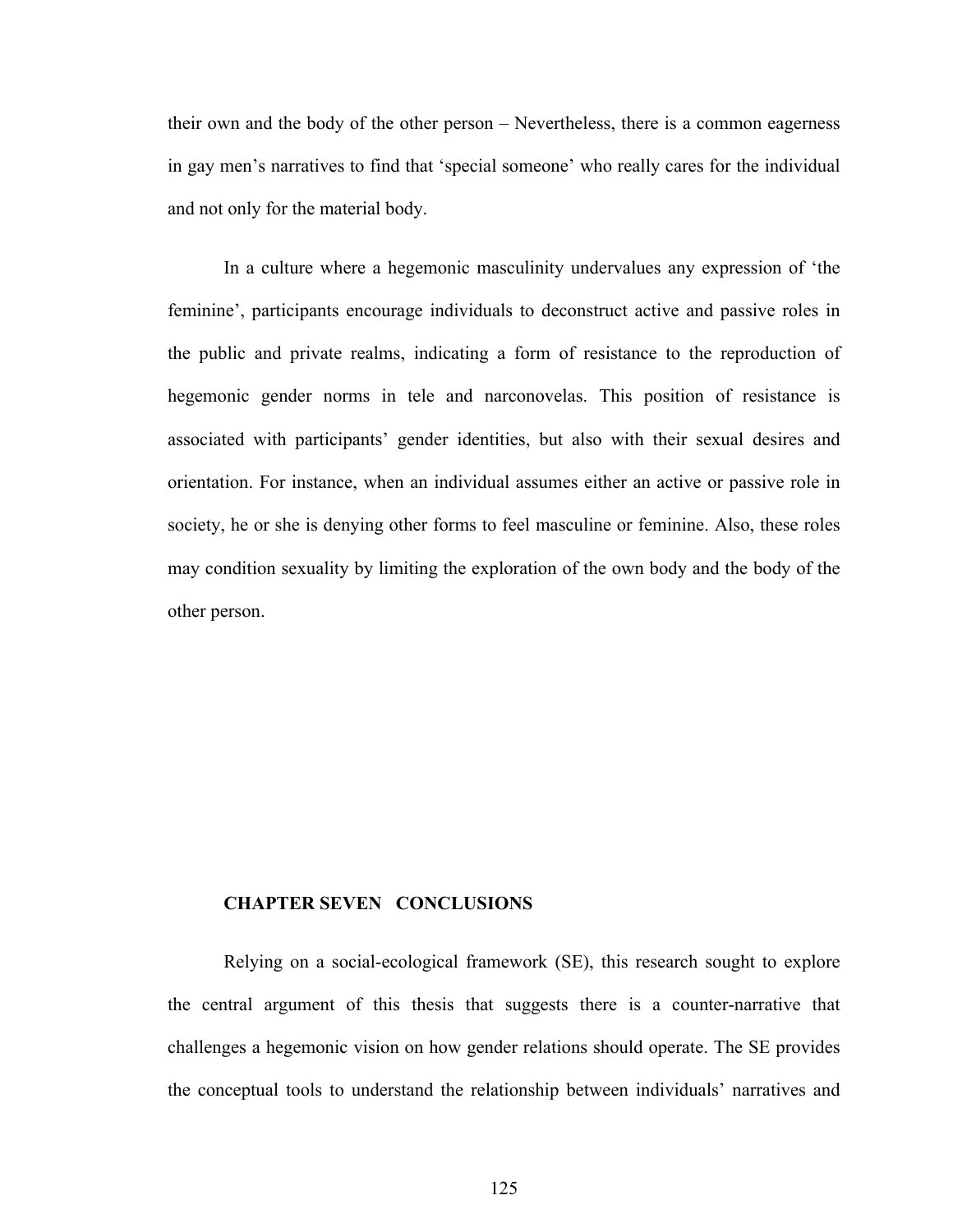their surrounding environment, something particularly helpful when solving the research question of this project: *How have Colombian telenovelas and narconovelas impacted women's and men's interpretations of sexuality and love in Cali Colombia*?

This thesis considers that interpretations of love and sexuality are the result of the interplay of factors working at multiple levels. In particular, the discussion and analysis of this research is concentrated on the following interdependent layers: **the macrosystem**, which corresponds to the cultural, political and economic factors informed in Colombian telenovelas and narconovelas, **the exosystem** relations embody in the organizations that took part of the study, and **the microsystem** layer based on the interpersonal and individual contexts of the women and men participating in this research. Considering that the macrosystem represents "the broad set of cultural values and beliefs that permeate and inform the other three layers of the social ecology" (Heise, 1998, p. 277), telenovelas and narconovelas give us some clues with regard to the cultural system of Colombia.

At the macro level, **Colombia inhabits a** *narco-culture* **that is violent, patriarchal, and highly influenced by** *machismo.* This culture is not only part of the legacy of the phenomenon of drug-trafficking; the Colombian armed conflict also shares a close history with this illegal business. In both scenarios – drug trafficking and the armed conflict – there is an aggressive type of masculinity that is portrayed: '*the macho man'* who is brave enough to kill, occupy territories and dominate extensive portions of land, including the body of women. This hegemonic type of masculinity reinforces old patriarchal traditional values in which men are constructed as strong and women as the opposite. In this vein, men are supposed to dominate the public life while women are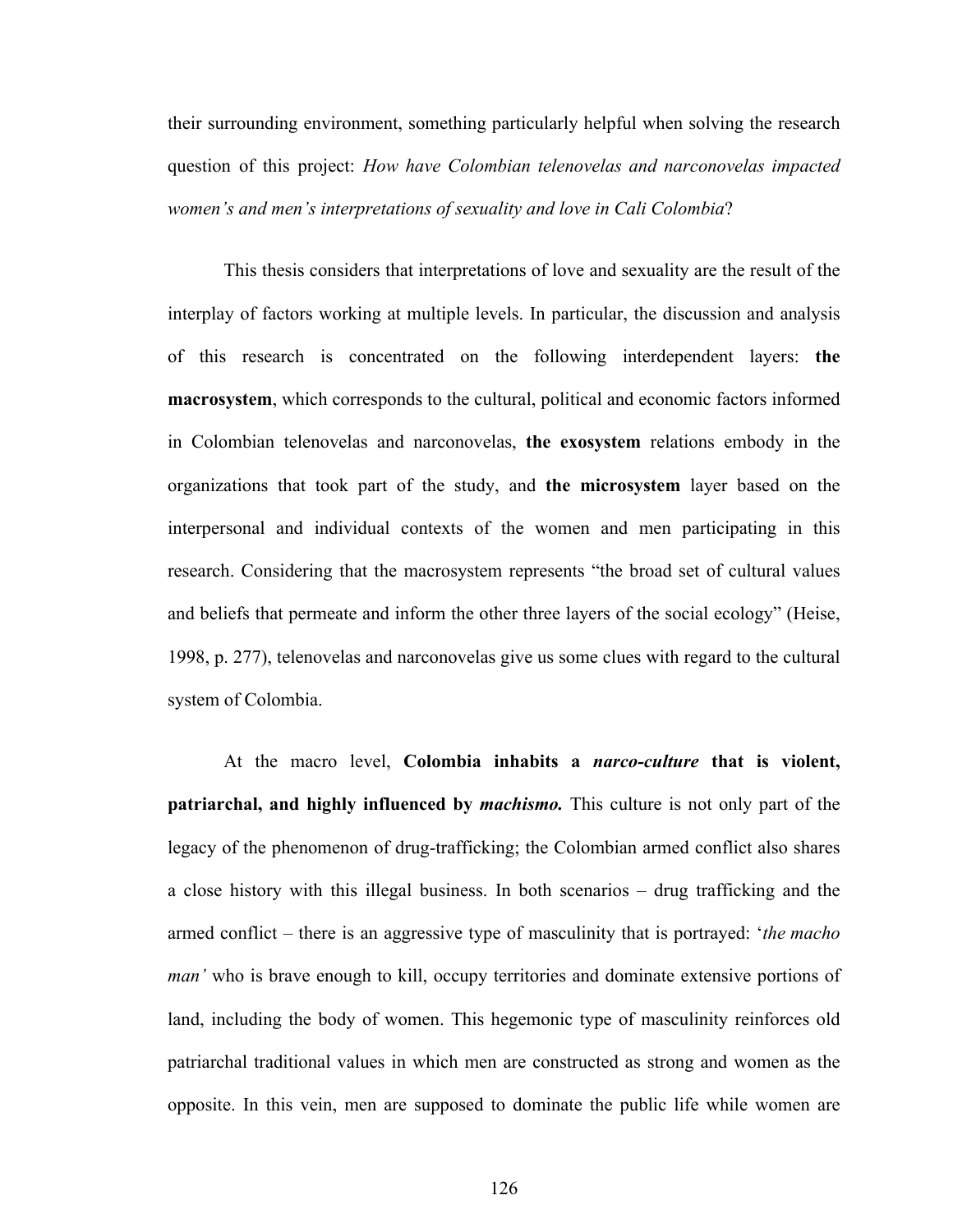constrained to the domestic life. Violence is reproduced in both the public realm and the personal sphere of intimate relations. Further still, this narco-culture promotes a pattern of heteronormativity that not only undervalues the feminine but also preserves conservative values based on a long-term marriage and the unity of a heterosexual monogamous family. A narco-culture also promotes constructions around the feminine and the masculine that are highly based on beauty archetypes. In this particular cultural system, gender relations are affected by social-class as well. In this spectrum, love and sexuality are understood from relations of power where money, beauty, and weapons play an essential role to dominate the body of individuals.

There are other political and economic forces shaping the country's cultural system that are not really shown on telenovelas and narconovelas. For instance, today **the country face**s **a reality of VAW as a result of inequities between** women and men (Calderon, Lopez & Murad, 2013; Lizcano and Orstavik, 2013; Olivares, 2009). The increase of cases of violence against women seemingly contradicts the significant improvements achieved in terms of legislation and other efforts to challenge this reality in Colombia. The State is considered responsible for not guaranteeing the rights of the victims when seeking for protection, however, **the foundation of VAW is rooted on cultural and social beliefs widely approved by Colombian population** (United Nations, 2013, para. 1). Telenovelas and narconovelas could contribute to challenging discriminatory ideas and practices historically embedded in Colombian society; however, in contrast, these shows reproduce rigid gender roles and patterns of sexist, patriarchal, and discriminatory behaviors that facilitate, allow, excuse and legitimize VAW (United Nations, 2013, para.4). Thus, **for a narrative of development to be completed in**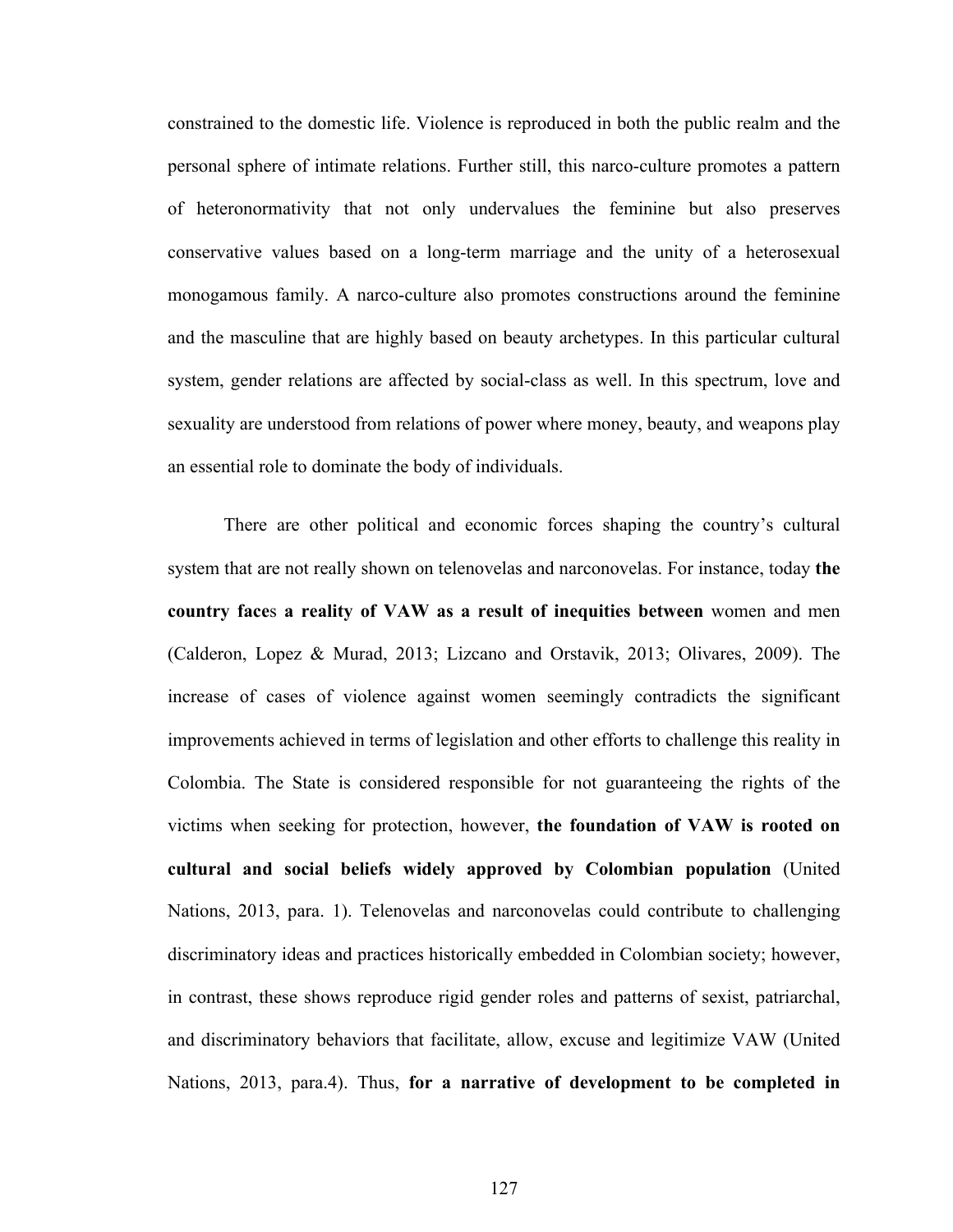**Colombia, gender inequities, harmful social attitudes, and gender stereotypes need to be visibly challenged on television.**

Telenovelas and narconovelas are strong cultural products that could contribute to keep an order in society by establishing a regime of sexual division in which men and women must obey cultural mandates, otherwise, they could carry social sanctions. However, the participants in this research do not provide evidence to support this assumption. In contrast, their opinions indicate that the viewers of tele and narconovelas are very capable of critically analyzing the messages portrayed, showing agency in the production of meaning. Also, they do not automatically internalize all the messages projected.

In Colombia, *machismo* constitutes another form of reinforcing male dominance over women and men. Even though *machismo* is often not perceived by society, telenovelas and narconovelas have portrayed a masculine cultural image based on an "exaggerated aggressiveness and intransigence in male-to-male interpersonal relations". Similarly, "an arrogance and sexual aggression in male-to-female relationships" is also portrayed in these dramas (Stevens, 1973, p. 90 in Brusco, 1986). This type of man, clearly seen in the figure of a drug trafficker, represents a masculine cultural image that is predominant in the public and private spheres of Colombian citizens, impacting all social classes and both sexes (Brusco, 1986 and Uribe, 2009). Even though participants in this research recognize the existence of this type of hegemonic masculinity, they challenge this construction in their personal lives.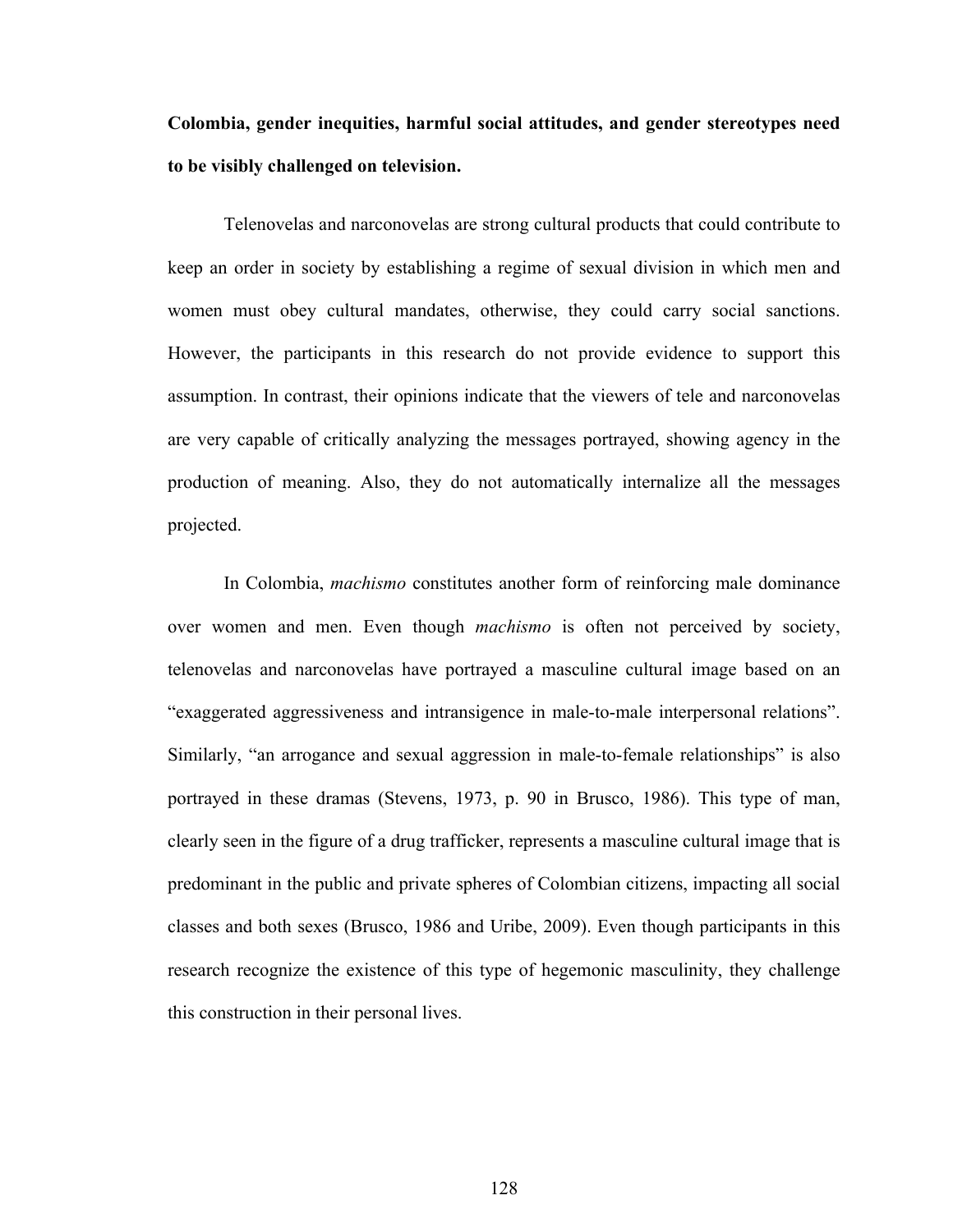Even though telenovelas and narconovelas portrayed common features of machismo such as aggression, womanizing, and drinking, they fail to explain the reasons why men have more privileges over women. Those privileges were initially supported in civil, penal, and political structures that attributed more benefits to men, fostering gender inequality in the country. Historically and still today, male dominance was supported politically through institutions such as the judicial system and the Catholic Church (Brusco, 1986 and Uribe, 2009).

Traditional telenovelas have reinforced the influence of the Catholic Church in Colombian society. Historically, the country has built a close relation among the State, society, and the Roman Catholic Church. In fact, the Church, in association with the state, has regulated women and men's behaviors, constricting those with other gender identities and sexual orientations. In this vein, telenovelas have reproduced Catholic values through the importance given to the heterosexual family, reinforcing traditional ideas about the role of women in society.

The exosystem layer of the SE frame introduces us to the perspective from which participants understand interpretations of love and sexuality. **The three organizations that participated in this research exist in order to challenge a hegemonic masculinity that is harmful for the way individuals construct their relationship with their body and the body of others.** However, some participants are more conscious than others about how patriarchal relations affect their public and private lives. Nevertheless, all participants find in their organization an important support with regard to the sufferings they all experience in their daily lives. These solidarity nets, often based on friends, become essential to overcome common struggles associated with patriarchal relations in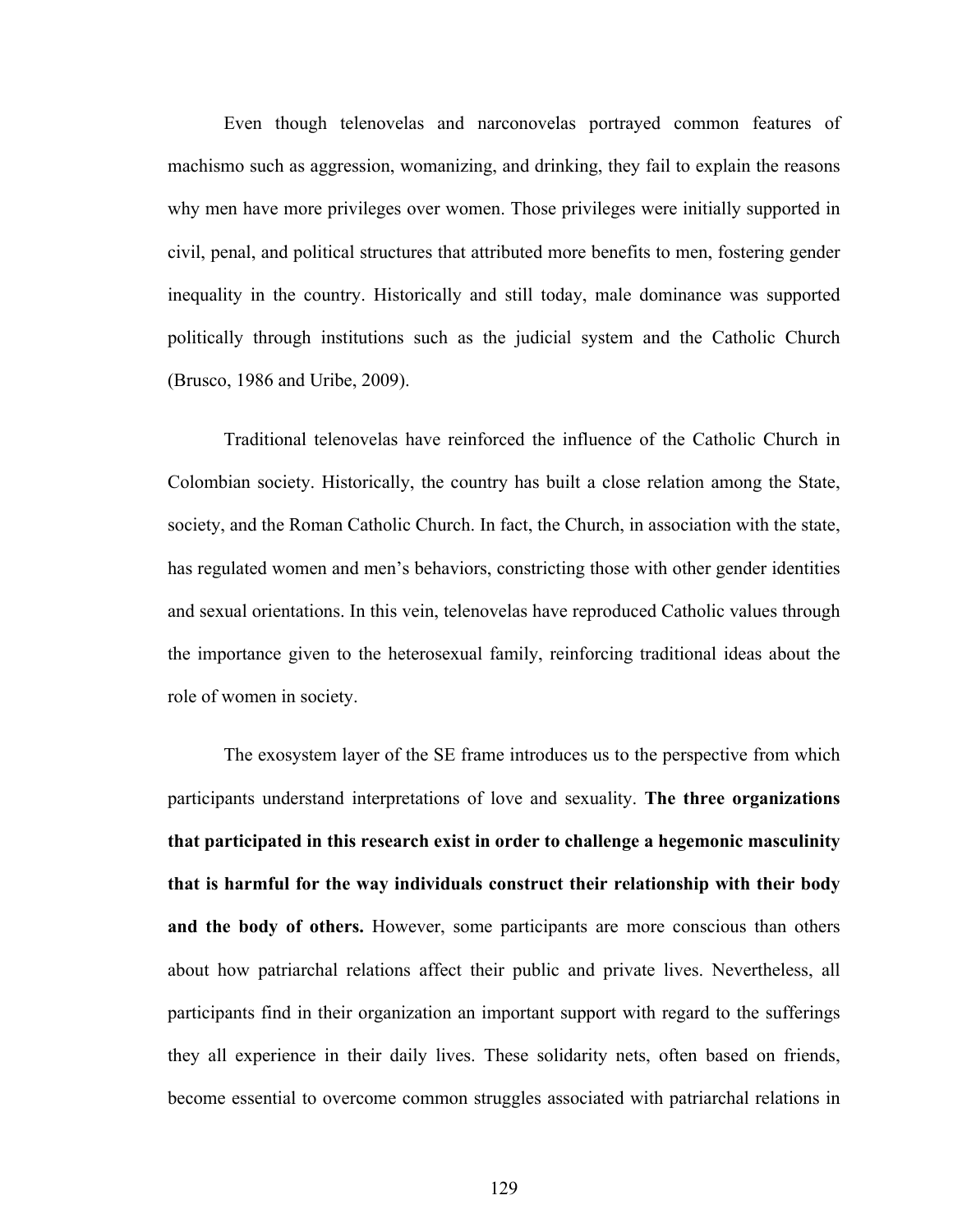daily interactions. This layer of the SE frame helps us understand how individual's interpretations of love and sexuality may be influenced by their membership in these organizations. Also, conducting research with individuals who are associated with these 3 organizations shows that the reproduction of hegemonic ideas and values is not easily transmitted. In contrast, many of the people interviewed critically questioned the messages about sexuality, love and gender norms in tele and narconovelas. In other words, participants did not simply internalize and accept these messages. Further still, this layer suggests that the individuals who took part of this research, mostly middle and lower-class ordinary people, are not represented on television. It seems that their lives and feelings are not reflected in tele and narconovelas, complicating their own understanding of what happen in their personal experiences.

**The body becomes a political terrain where different struggles take place at a micro-system level.** The body of women is oppressed by institutions such as religion, marriage, and the family, but media, such as telenovelas and narconovelas, becomes the institution responsible for disseminating these dominant ideologies. The State also contributes to this oppression of women's bodies when it denies basic opportunities such as education and work. As a result, many women exist only in the domestic realm, in the household, often, affected by contradictions and struggles that are very difficult to escape - especially if there is an economic dependence on a male in that household.

Participants from this study challenge the assumption that women's bodies have been socially constructed for both male pleasure and reproduction. The family, the community, and the media have contributed to glorify ideologies of motherhood "and the importance of having a biological child" (Gopal, 2010). In this context, women are either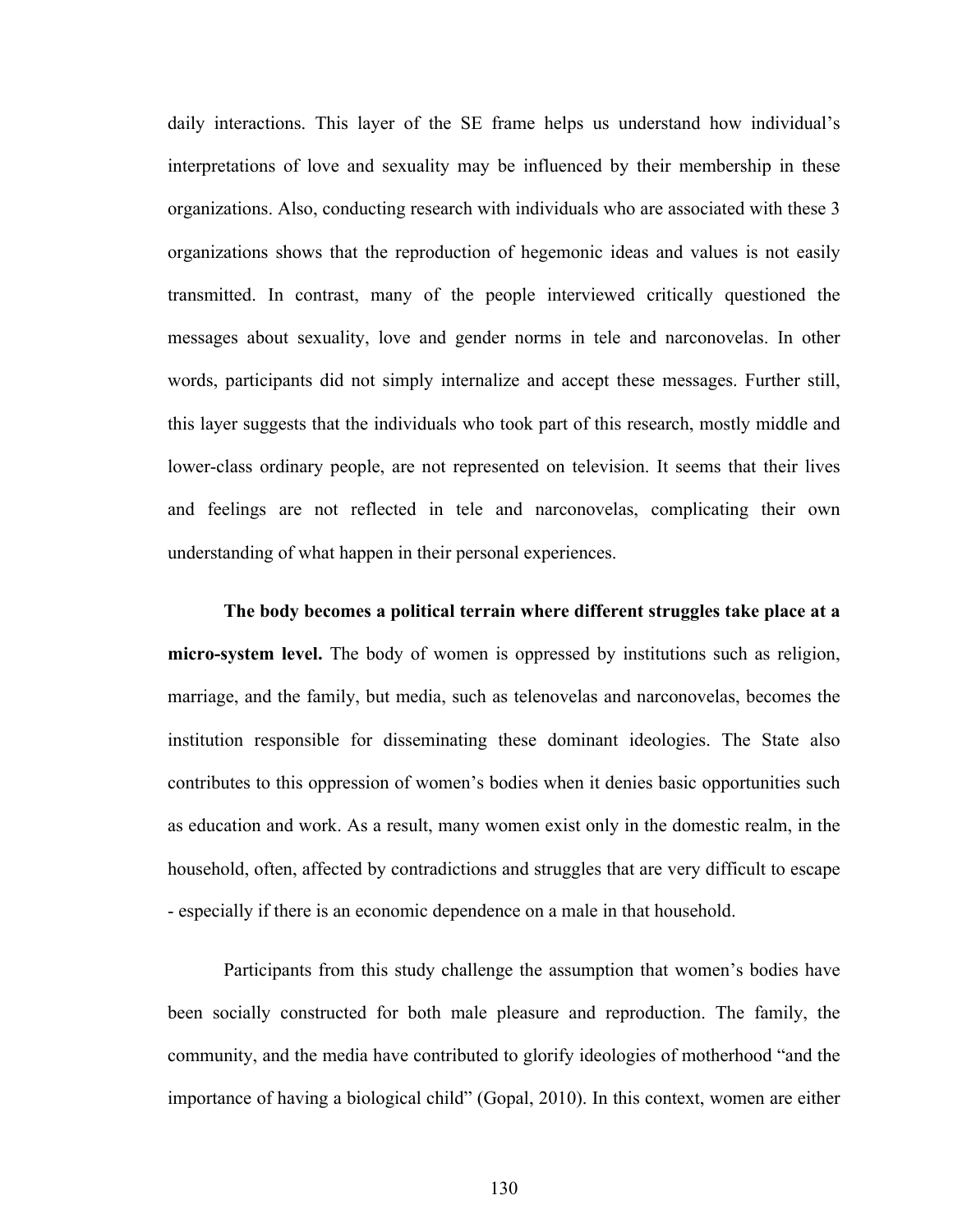stigmatized for not having children or they are blamed for having too many. These assumptions suggest how the body becomes a political issue when women struggle to gain control over their own sexuality and fertility. In this regard, female participants show signs of power over their bodies when they are able to control the number of children to have.

The consumption of the body for male pleasure – reinforced in narco-series – forms the basis of the market manipulation of women's bodies (Gopal, 2010). Indeed, the objectification of the body for male gaze has led women to painful and expensive procedures that most participants criticized (especially women). These pressures women face to imitate ideal types of feminine beauty brings a discussion on the effects capitalism and patriarchy play in the body of women. In fact, some female and male participants suggest how love can work in favor to either alleviate or make harder the burdens of capitalism. Thus, a type of material love emerges in participants' narratives when the effects of capitalism impinge upon individuals' survival to the system.

The body of male participants also suffer the consequences of patriarchy when telenovelas and narco-series portray a narrow vision to conceive gender identities and relations of love and intimacy. These dominant ideologies accepted by a major sector of society affect those individuals with diverse sexual identity and orientation. The findings from this research illustrate how discrimination affects the body of men physically and mentally, impacting significantly their health, but also the love for themselves. In fact, interpretations around love start from there. Often, they imply processes of forgiveness and reconciliation with themselves and their relatives.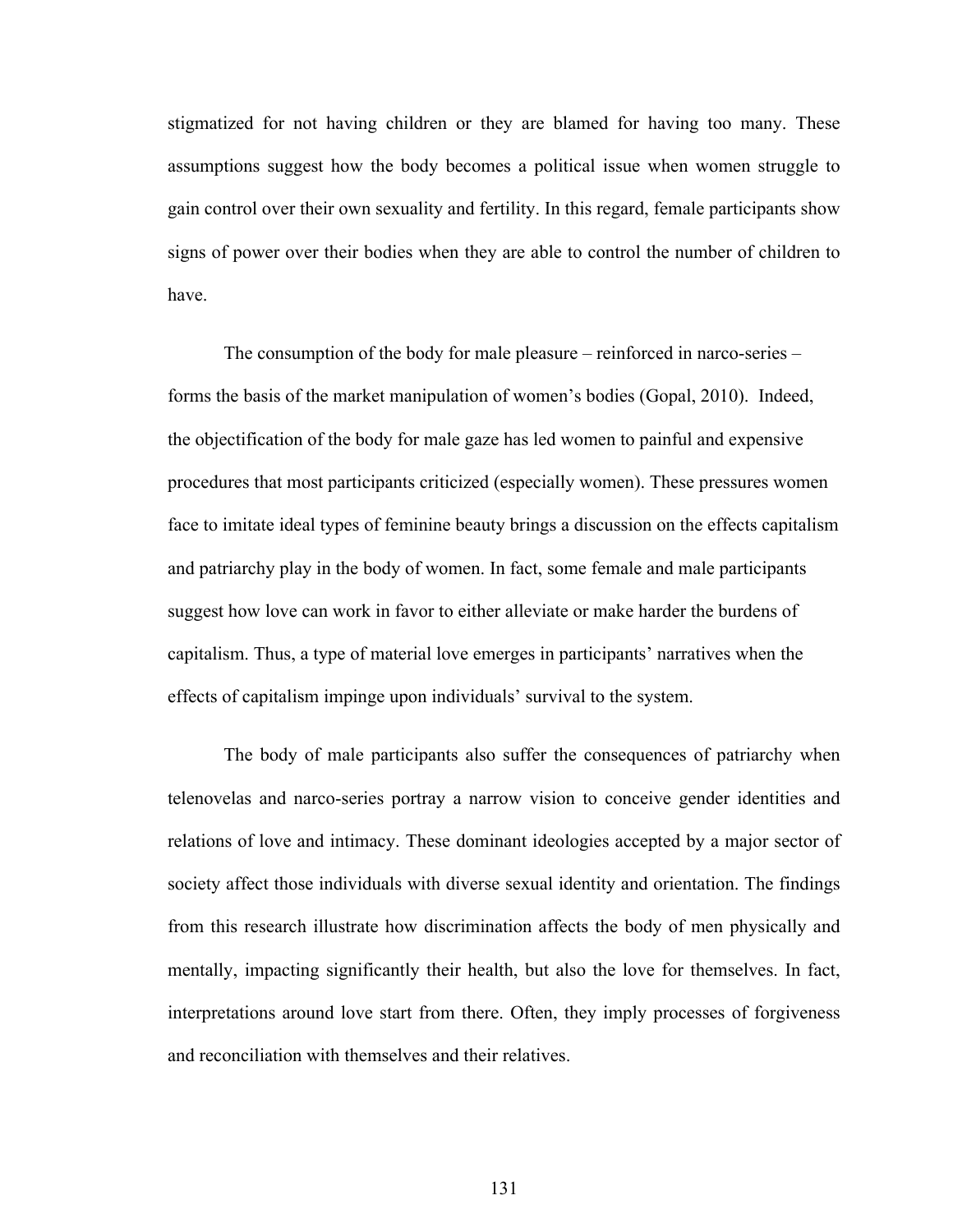Similar to women, the bodies of gay men are also oppressed by different institutions, such as the family, the State and the media. In other words, while women are constricted to domestic life, men are also confined within their own bodies. The body becomes 'the place' where men can exist in the world. However, for some of these men, the body is the place where real struggles take place. This constant conflict within themselves explains why Fercho Cifuentes considered suicide as an option. Nevertheless, he opted for escaping to a bigger city as an alternative to kill himself slowly when he was not able to kill himself quickly (suicide) (Fercho Cifuentes, December 15th, 2016).

Female and male participants struggle against any form of aggression towards their mental and physical bodies. They stand up for the right to walk freely not only in the streets, but also in their homes, with no fears for sexual harassment or any form of discrimination or violence. Men with diverse sexual orientation struggle for pleasure rights and the right to love other man. Further, they support love and intimate relations that are constructed from the position of freedom. Also, they understand sexuality from the exploration of the body – their own and the body of the other person. Nevertheless, there is a common eagerness in gay men's narratives to find that 'special someone' who really cares for the individual and not only for the material body. These struggles to make sense out of their own lives and feelings in relation to the gendered norms projected in telenovelas and narconovelas reinforces the central argument of this thesis in which there is a counter-narrative that challenges a hegemonic vision on how gender relations should operate. In this vein, participants do not simply accept and internalize the hegemonic attitudes, values and ideas projected in tele and narconovelas. In contrast, they resist them in complex and not always consistent or coherent ways.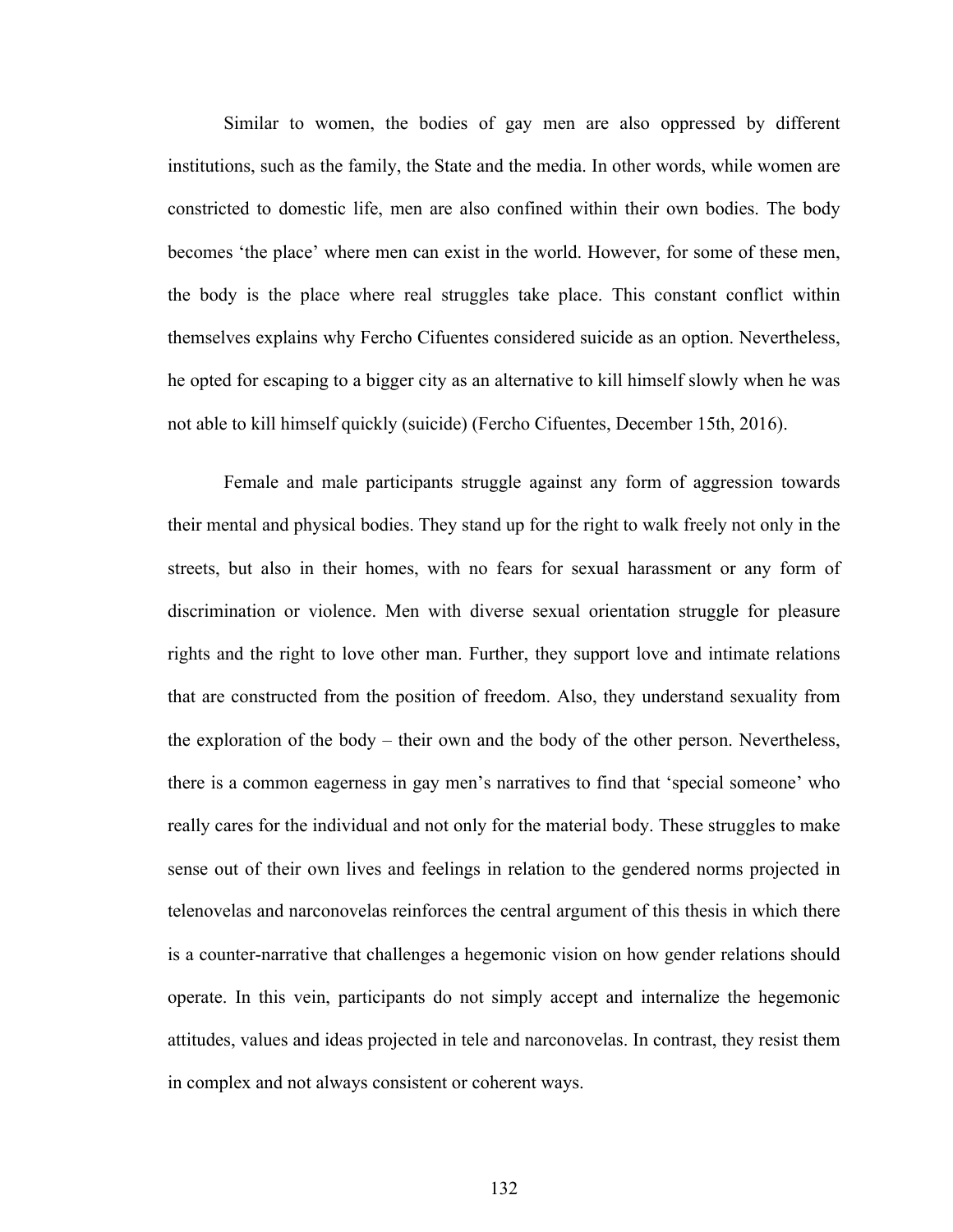The basis of these findings relies on the stories told by participants. Their narratives, affected by the relation they construct with their own body and the body of others, **represent a voice of resistance to the broad set of cultural values and beliefs exchanged in the symbolic world of production and consumption of melodramas. This counter-narrative speaks about a constant struggle for equality between feminine and masculine representations**. Further still, love and sexuality deals with the relation between the body and its surrounding environment, taking the "personal" to "public" matters, and facilitating linkages with the political and economic forces interacting at personal and public spheres. The findings of this research are important because they reinforce initial considerations in which sexuality and love are affected by the economic structures, the social rules, the political battles and the religious ideologies that walk along with physical expressions of intimacy and the relations in which takes place (Cornwall, Corrêa, and Jolly, 2008).

However, I acknowledge the limitation of this thesis regarding the fact that the organizations I dealt with focus on gender relations and I realize that the individuals involved in these groups are not representative of the general Colombian population since my participants explicitly challenge mainstream gender norms. Also, they discuss issues of masculinity and femininity as well as they struggle against gender discrimination.

The findings from this research suggest some areas for further research. In particular, representations of love and sexuality on television from the perspective of participants. The different stories highlighted in here suggest there in only one type of narrative that is portrayed on telenovelas and narconovelas. However, there are counternarratives to be told. Further research could explore these stories in which a different set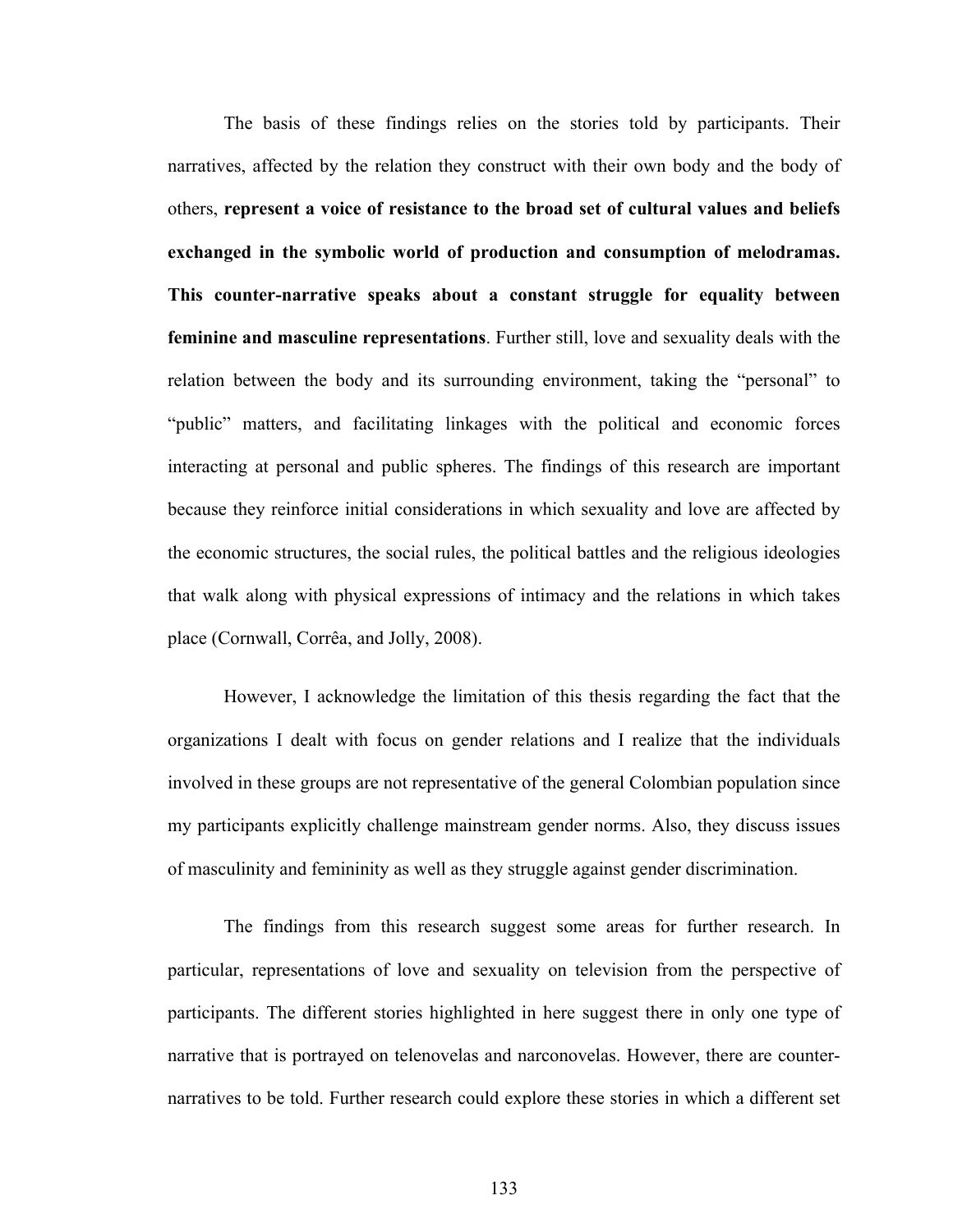of values and believes could be exchanged on television. This exploration may also help to challenge profound ideas considered valid for the majority of the Colombian population. By doing so, it is possible to start confronting patriarchal relations in daily interactions. Also, cases of VAW may decrease in Colombia and *machismo* may no longer govern the public and private lives of women and men.

## **BIBLIOGRAPHY**

Alani, T. (2010). Behind Closed Doors: Aboriginal Women's Experiences with Intimate Partner Violence.

Altman, D. (2004). Sexuality and globalization. Sexuality research & social policy, 1(1), 63-68.

Andrews, M. (2008). 'Never the Last Word: Revisiting Data', in M. Andrews, C. Squire and M. Tamboukou (eds.), Doing Narrative Research, Sage, London.

Appleby, Joyce. (2010) The Relentless Revolution. Chapter 2: Trading in New Directions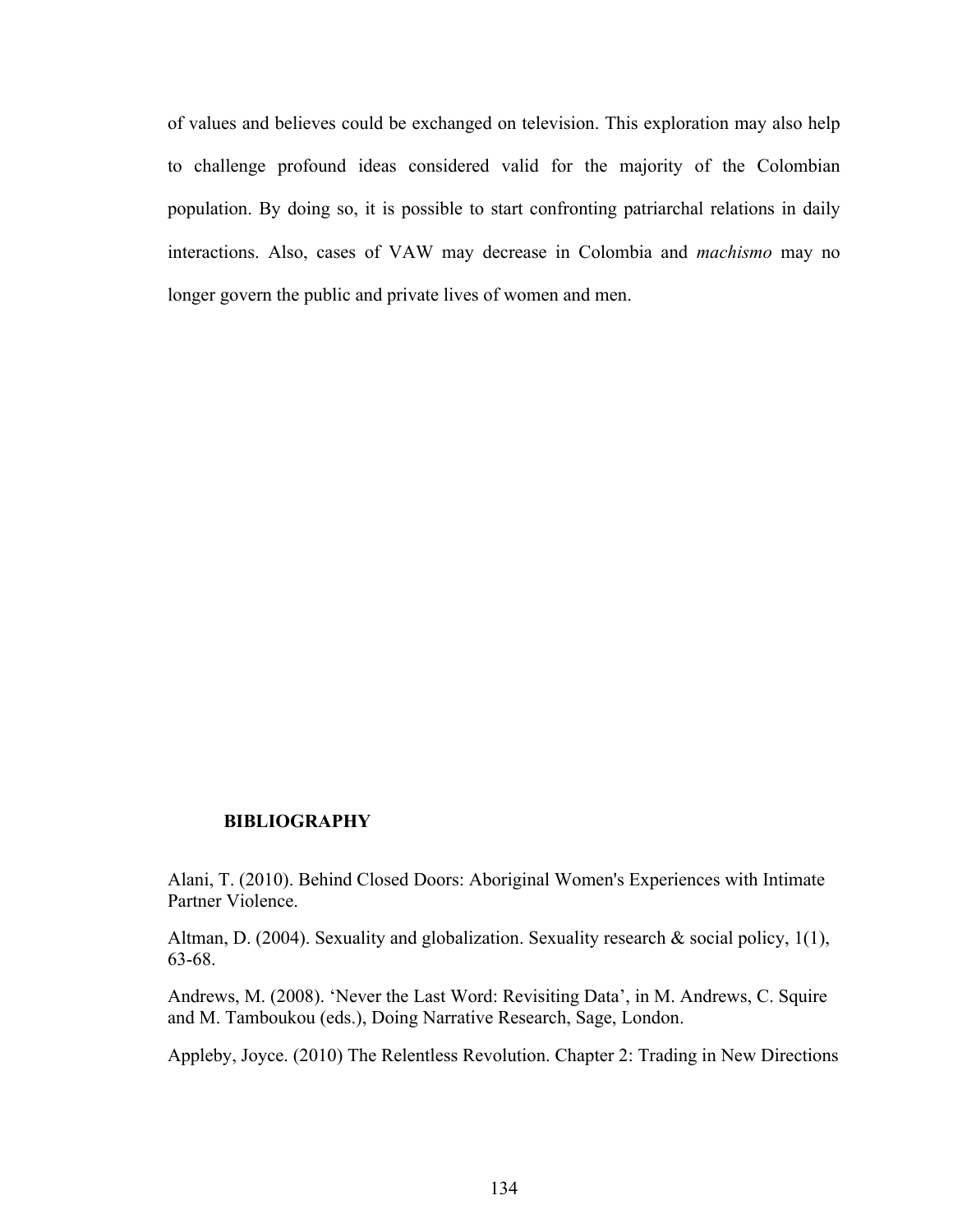Atará, F. A. R. (2011). Políticas sexuales. La representación de la masculinidad como construcción en la telenovela colombiana actual. Aplicación en un proyecto personal audiovisual.

Banco de la Republica. (n.d). Historia de la televisión en Colombia. Biblioteca virtual Luis Angel Arango. Retrieved from: http://www.banrepcultural.org/blaavirtual/historiade-la-television-en-colombia

Barbero, J. M. (2010). Comunicación y ciudadanía en tiempos de globalización. Revista Foro, (71), 77-88.

Barbero, J. M. (1987). De los medios a las mediaciones. Ediciones Gili, Barcelona.

Barbero, J. M., & Muñoz, S. (1992). Televisión y melodrama: Géneros y lecturas de la telenovela en Colombia. Tercer Mundo.

Barbero, J. M., Lamus, Sergio and Muñoz, S. (1989). La telenovela en Colombia: Televisión, melodrama y vida cotidiana. Informe final investigacion. Bogota, Colombia.

Barker, C. (2003). Cultural studies: Theory and practice. Sage.

BBC Mundo. (2014). *"Betty la fea" y otros 5 éxitos de Colombia para América Latina*. Retrieved from http://www.bbc.com/mundo/noticias/2014/07/140711\_colombia\_aniversario\_television\_f inde\_aw

Bedford, Kate, and Shirin M. Rai. "Feminists theorize international political economy." Signs 40.1 (2014).

Blyth, Mark ed. (2009) Routledge Handbook of International Political Economy: IPE as a Global Conversation. London: Routledge.

Bonino, L. (2003). Masculinidad hegemónica e identidad masculina. Dossiers feministes, 6, 7-36.

Brofenbrenner, U. (1979). The ecology of human development. Cambridge, MA: Harvard University Press.

Brusco, E. (1986). THE HOUSEHOLD BASIS OF EVANGELICAL RELIGION AND THE REFORMATION OF MACHISMO IN COLOMBIA (WOMEN, SOUTH AMERICA, GENDER, PENTECOSTALISM, KINSHIP), ProQuest Dissertations and Theses

Bustamante Vélez, Blanca Lucía. (2016). Ethos y familia en Café con aroma de mujer. Enunciación, 21(1), 123-136.

Calderon, M., C., Gomez, C., & Murad, R. (2013). Historias de violencia, roles, prácticas y discursos legitimadores. Violencia contra las mujeres en Colombia 2000 – 2010. Estudio a profundidad. Basado en las Encuestas Nacionales de Demografía y Salud – ENDS – 1990/2010. Retrieved from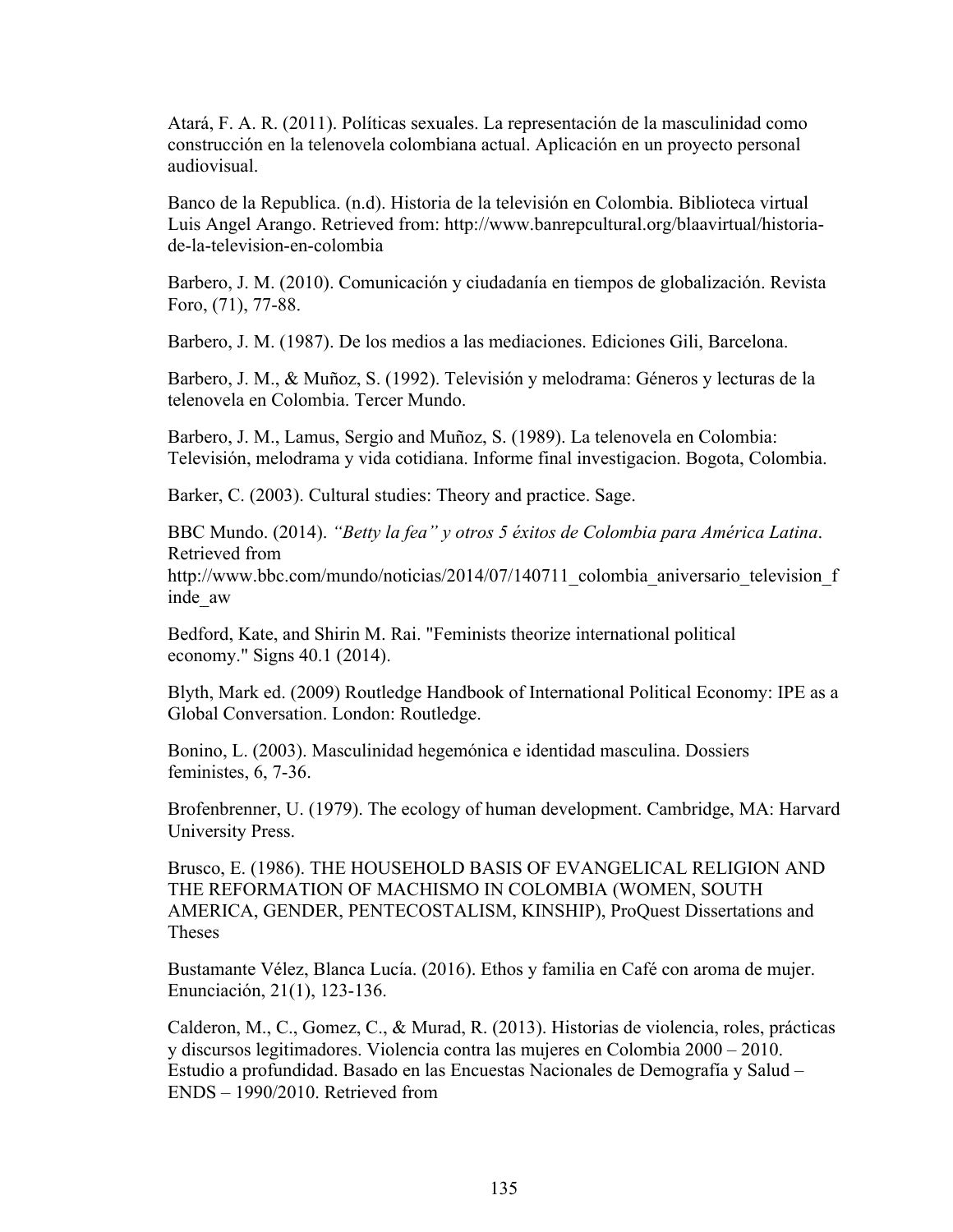http://www.profamilia.org.co/docs/estudios/imagenes/7%20- %20VIOLENCIA%20CONTRA%20LAS%20MUJERES%20EN%20COLOMBIA.pdf

Canclini, N. G. (1981). Culturas populares en el capitalismo.

Casa Cultural Tejiendo Sororidades, n.d, Tejiendo Sororidades, retrieved from: http://www.tejiendosororidades.com

Castañeda Obando, A. (2016). Feminidad normativa en la telenovela 'Las muñecas de la mafia''(2009) [recurso electrónico] (Doctoral dissertation).

Celis, L. (2016). The Legacy of Liberation Theology in Colombia: The Defense of Life and Territory. Latin American Perspectives, 43(3), 69-84.

Cervantes, A. C. (2005). La telenovela colombiana: un relato que reivindicó las identidades marginadas. Investigación y desarrollo, 13(2), 280-295.

CNMH. (2012). Basta ya. Colombia: Memorias de Guerra y Dignidad. Retrieved from

http://www.centrodememoriahistorica.gov.co/micrositios/informeGeneral/descarga

s.html

CNMH. (2013). Dirección de Acuerdos de la Verdad. Desafíos para la Reintegración

Enfoques de Género, Edad y Etnia. Retrieved from

http://www.centrodememoriahistorica.gov.co/index.php/informes-gmh/informes-

2013/desafíos-para-la-reintegración

Comisión Nacional de Televisión (CNTV) & Departamento Administrativo Nacional de Estadística (DANE). (2009). Módulo de Televisión. Gran Encuesta Integrada de Hogares (GEIH). Enero – marzo 2009. Retrieved from https://formularios.dane.gov.co/Anda\_4\_1/index.php/catalog/207/related\_materials

Cornwall, A., & Edwards, J. (2010). Introduction: negotiating empowerment. Ids Bulletin, 41(2), 1-9.

Cornwall, A., Corrêa, Sonia, & Jolly, Susie. (2008). Development with a body sexuality, human rights and development. London; New York: Zed Books.

Corrêa, S., & Parker, R. (2004). Sexuality, human rights, and demographic thinking: connections and disjunctions in a changing world. Sexuality Research & Social Policy, 1(1), 15-38.

Curran, J. (2002). Media and power (Communication and society (Routledge (Firm))). London; New York: Routledge.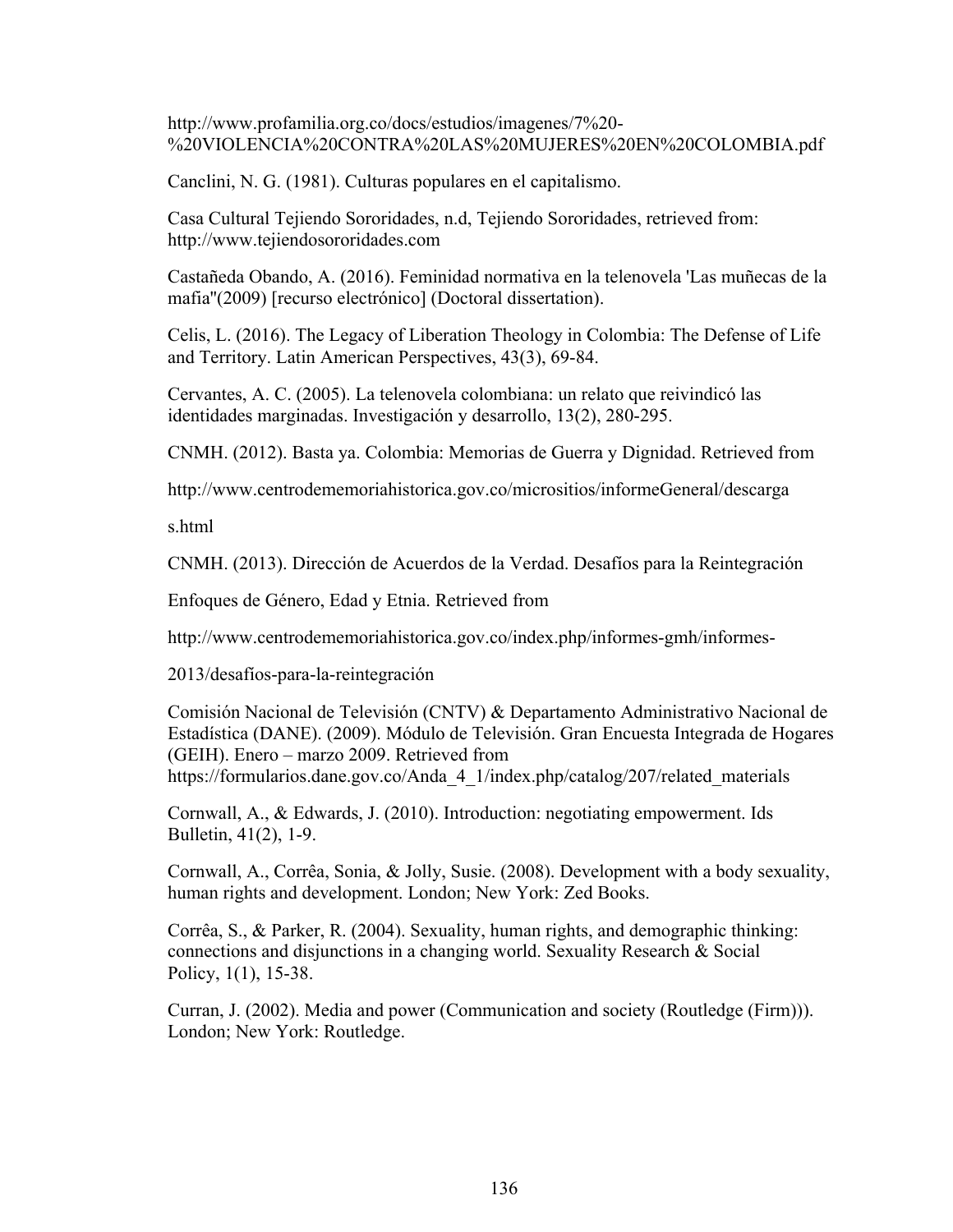Dane, n.d., Informacion Estadistica, retrieved from: http://www.dane.gov.co/files/investigaciones/poblacion/proyepobla06 20/Municipal are a\_1985-2020.xls

Dawson, A. (2007). The origins and character of the base ecclesial community: A Brazilian perspective.

DePanfilis, D. (1998). Intervening with families when children are neglected. In H. Dubowitz, (Ed.), Neglected children: Research, practice and policy (pp. 211–236). Thousand Oaks, CA: Sage.

Devia, C. (n.d.). TP: Narco novelas en el siglo XXI. Teorías de la comunicación. Universidad de Palermo. Facultad de Diseño y Comunicación, 1-7.

Di Leonardo, M., & Lancaster, R. (1996). Gender, sexuality, political economy. New Politics, 6, 29-43.

Druckman, D. (2003). LINKING MICRO AND MACRO-LEVEL PROCESSES: INTERACTION ANALYSIS IN CONTEXT. International Journal of Conflict Management, 14(3/4), 177-190.

Dussel, E. D. (1992). The Church in Latin America, 1492-1992 (Vol. 1). Orbis Books.

El Tiempo. (2017). Violencia contra las Mujeres. Retrieved from http://www.eltiempo.com/noticias/violencia-contra-las-mujeres

Foley, Regen. (2011) (Tesis de grado) "La Narco-Cultura y su impacto sobre la masculinidad hegemónica en Colombia". Universidad de Tulane, New Orleans- Estados Unidos

Frye, N. (1992). La escritura profana. Monte Ávila Editores.

Galindo Paredes, E. A. (2014). Construcción de la mirada sobre" La zona": melodrama, turismo y crónica roja (Master's thesis, Quito: Flacso sede Ecuador).

García Bonilla, J. D. (2016). La telenovela colombiana: retrato de una identidad [recurso electrónico] (Doctoral dissertation).

GARCÍA BUSTOS, Martha Luz (1992) Los Focos de la cocaína en Colombia. Nueva Sociedad, No. 122, septiembre-octubre. Pp. 60-67.

Gebara, I. (2005). Las aguas de mi pozo: reflexiones sobre experiencias de libertad. Doble clic Editoras.

Giraldo, I. (2016). Machos y mujeres de armas tomar. Patriarcado y subjetividad femenina en la narco-telenovela colombiana contemporánea. La Manzana de la Discordia, 10(1), 67-81.

Giraldo Montoya, Department of International Development Studies, Master of Arts, Dr. Linda Liebenberg, Dr. Theresa Ulicki, Dr. Shelly Whitman, . . . Not Applicable.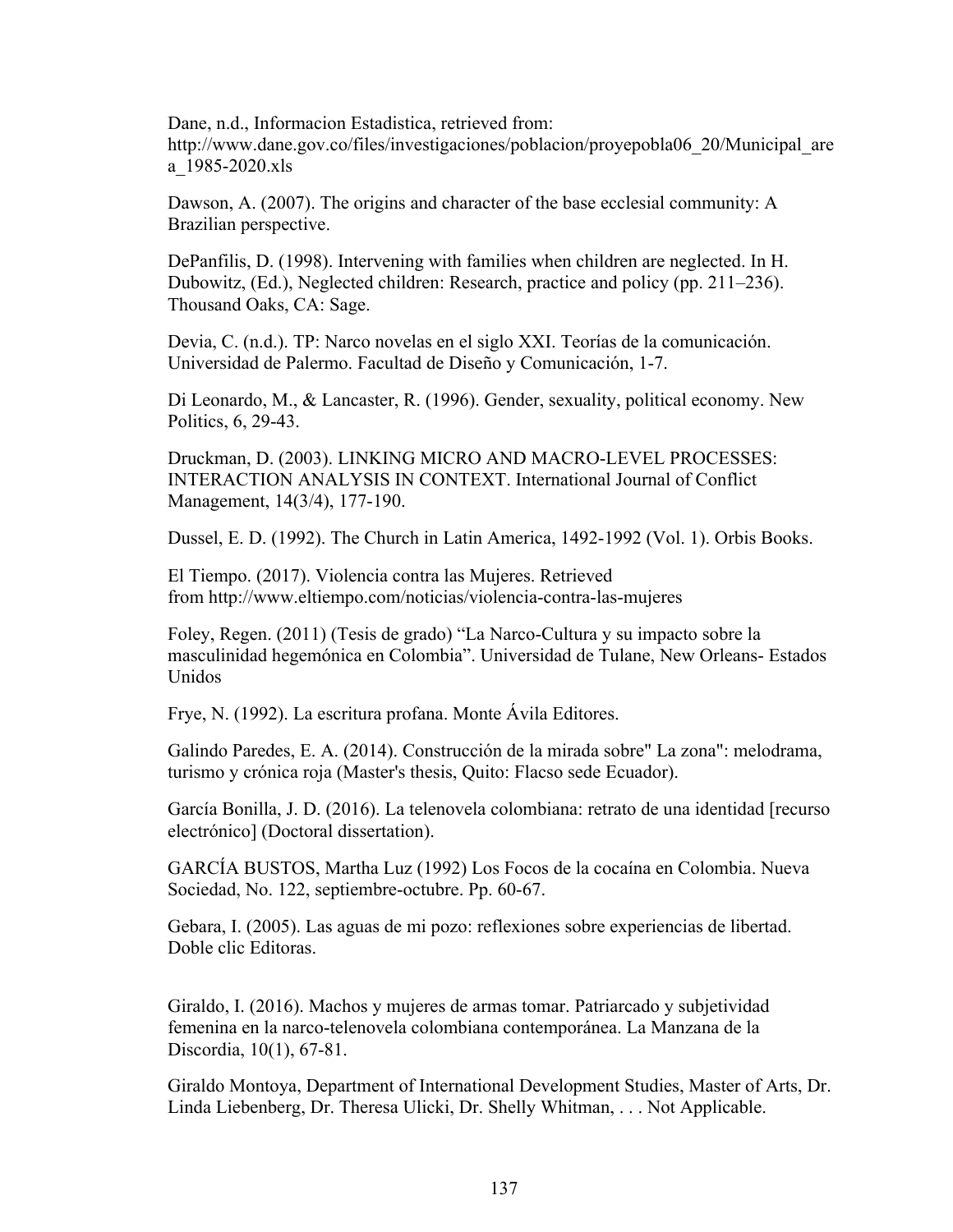## (2014). FORMER GIRL SOLDIERS IN COLOMBIA: YOUNG VOICES THAT NEED TO BE HEARD.

Guevara, I. (2005). Las aguas de mi pozo: reflexiones sobre experiencias de libertad. Doble clic Editoras.

Griffin, Penny. Popular Culture, Political Economy and the Death of Feminism: Why Women are in Refrigerators and Other Stories. Routledge, 2015.

Gómez, G., & Esperanza, J. (2015). La mujer en Colombia: una mirada desde el enfoque de género y su acceso a la alta gerencia del sector público (Bachelor's thesis, Universidad Militar Nueva Granada).

Hawley, A. (1944). Ecology and Human Ecology. Social Forces, 22(4), 398-405.

Heise, L. (1998). Violence against women: An integrated, ecological framework. Violence against Women, 4(3), 262-90.

Held, Mcgrew, Goldblatt, & Perraton. (1999). Globalization. Global Governance, 5(4), 483-496.

Hoff, Joan (1994). Comparative Analysis of Abortion in Ireland, Poland, and the United States. Women´s Studies International Forum, vol. 17, no. 6, pp. 621-46

Hong, J., Voisin, S., & Crosby, D. (2015). A Review of STI/HIV Interventions for Delinquent and Detained Juveniles: An Application of the Social–Ecological Framework. Journal of Child and Family Studies, 24(9), 2769-2778.

Howard-Hassmann, R. (2005). The Second Great Transformation: Human Rights Leapfrogging in the Era of Globalization. Human Rights Quarterly, 27(1), 1-40.

Jackson, S. (2006). Gender, sexuality and heterosexuality: The complexity (and limits) of heteronormativity. Feminist theory, 7(1), 105-121.

Jackson, S., & Scott, S. (2004). Sexual antinomies in late modernity. Sexualities, 7(2), 233-248.

Kirsi Lapointe, & Pia Heilmann. (2014). 'Daring Leaps' Construction of Meaning and Individual Agency in Career Change Narratives in the Media. Nordic Journal of Working Life Studies, 4(2), 47-64.

Klaiber, J. (1998). The church, dictatorships, and democracy in Latin America. Maryknoll, N.Y.: Orbis Books.

Klassen, A., Creswell, J., Plano Clark, V., Smith, K., & Meissner, H. (2012). Best practices in mixed methods for quality of life research. Quality of Life Research: An International Journal of Quality of Life Aspects of Treatment, Care and Rehabilitation, 21(3), 377-80.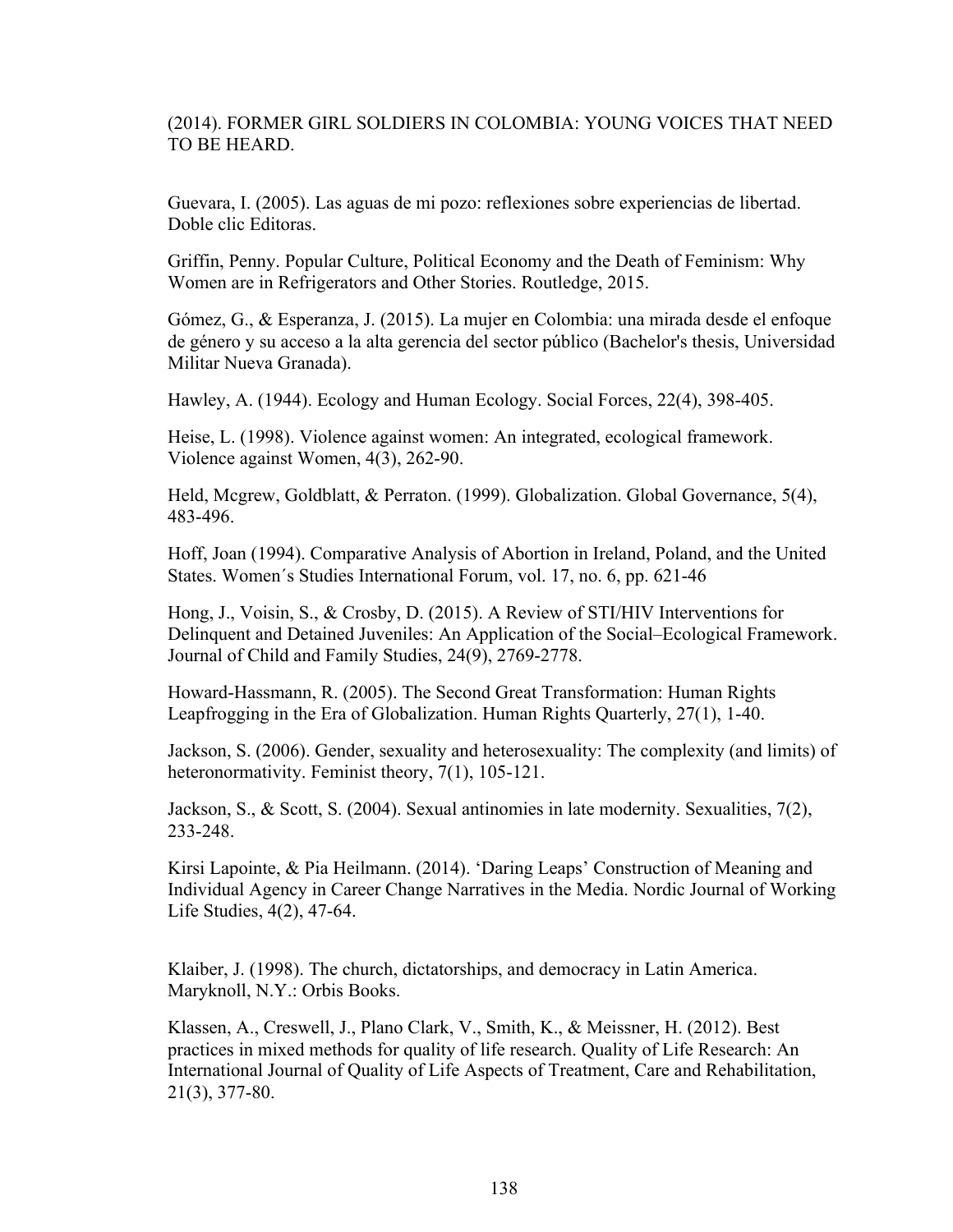Kligman, G. (1992). The politics of reproduction in Ceausescu's Romania: A case study in political culture. East European Politics and Societies, 6(3), 364.

Lamus Canavate, D. (2009). La trasgresión de la cultura patriarcal: movilización feminista en Colombia (1975-1995).

Lausé, K, Nachbar, J. Popular Culture: An Introductory Text (Madison: University of Wisconsin Press, 1992), 10.

Little, L., & Kaufman Kantor, G. (2002). Using Ecological Theory to Understand Intimate Partner Violence and Child Maltreatment. Journal of Community Health Nursing, 19(3), 133-145.

Liu, T. (1991). Race and Gender in the Politics of Group Formation: A Comment on Notions of Multiculturalism. Frontiers: A Journal of Women Studies, 12(2), 155-165.

Lizcano, A. & Orstavik, S. (2013, November 25). Colombia's Gender Problem. WORLD POLICY BLOG. Retrieved from http://www.worldpolicy.org/blog/2013/11/25/colombias-gender-problem

López Pumarejo, T. (1987). Aproximación a la telenovela.

McAnany, E. G., & La Pastina, A. C. (1994). Telenovela audiences: A review and methodological critique of Latin America research. Communication Research, 21(6), 828-849.

Mattelart, A. (1975). Los medios de comunicación de masas, la ideología de la prensa liberal.

Mato, D. (2005). The transnationalization of the telenovela industry, territorial references, and the production of markets and representations of transnational identities. Television & New Media, 6(4), 423-444.

Mazziotti, Nora. (2006). Telenovela: "industria y practicas sociales". Grupo Editorial Norma, Colombia.

Medina, F., & Montoya, M. (1989). La telenovela: o el milagro del amor. Medellín: UPB.

Mies, M. (1986). Patriarchy and accumulation on a world scale: Women in the international division of labour (Third World books). London; Atlantic Highlands, N.J., USA: Atlantic Highlands, N.J.: Zed Books; Distributed in the U.S.A. and Canada by Humanities Press.

Molyneux, Maxine (1979). "Beyond the Domestic Labour Debate", New Left Review, no. 116, pp.1-27.

Morgan, M. I. (1999). Taking Machismo to Court: The Gender Jurisprudence of the Colombian Constitutional Court. The University of Miami Inter-American Law Review, 253-342.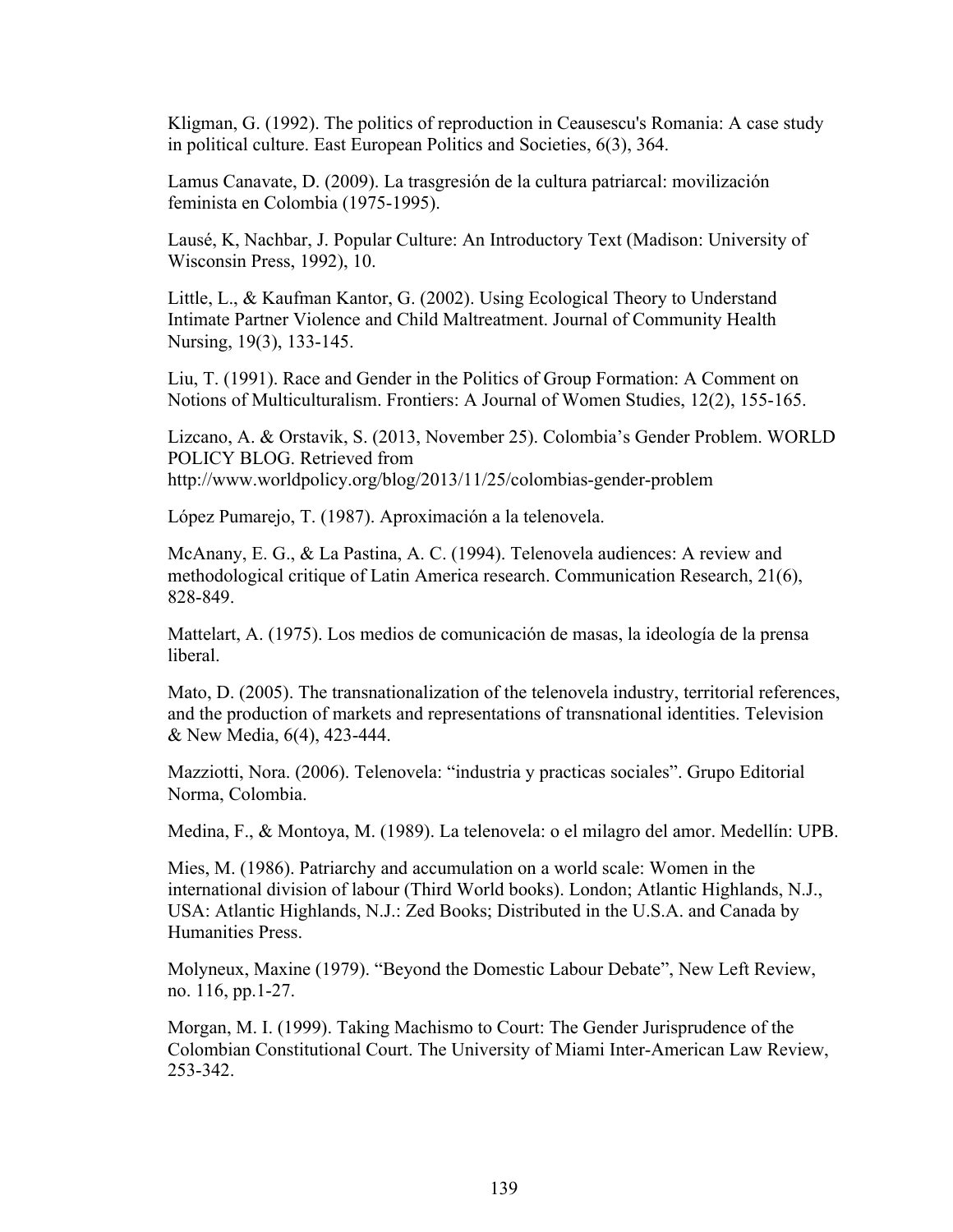Mutari, Ellen. "... As broad as our life experience": visions of feminist political economy, 1972-1991." Review of Radical Political Economics 33.4 (2001): 379-399.

Oetzel, J., Dhar, S., & Kirschbaum, K. (2007). Intercultural Conflict from a Multilevel Perspective: Trends, Possibilities, and Future Directions. Journal of Intercultural Communication Research, 36(3), 183-204.

Oetzel, J., Dhar, S., & Kirschbaum, K. (2007). Intercultural Conflict from a Multilevel Perspective: Trends, Possibilities, and Future Directions. Journal of Intercultural Communication Research, 36(3), 183-204.

Oetzel, J., & Duran, B. (2004). Intimate partner violence in American Indian and/or Alaska Native communities: A social ecological framework of determinants and interventions. American Indian and Alaska Native Mental Health Research (Online), 11(3), 49-68.

Omvedt, G. (1990). Violence against women: New movements and new theories in India (Kali primaries). New Delhi [India]: Kali for Women.

Osuna, Rafael. (1985). Los grupos pequeños en la ficción dramática: la familia. Ideologies and Literature, Vol. 1, no. 3.

Páramo, M. T. (1999). Mirada de género en el aroma de las telenovelas.

Pareja, R. (1984). Historia de la radio en Colombia 1929-1980.

Parker, H. (2011). TOWARD A DEFINITION OF POPULAR CULTURE. History and Theory, 50(2), 147.

Pereira, Charmaine. Changing Narratives of Sexuality: Contestations, Compliance and Women's Empowerment. Zed Books, 2014.

Pettman, Jan (1992). Living in the Margins: Racism, Sexism and Feminism in Australia, Allen & Unwin, Sydney.

Peterson, V. Spike (1995). Reframing the Politics of Identity: Democracy, Globalization and Gender. Political Expressions, vol. 1, no. 1, pp. 1-16.

Pettman, J. (1996). Worlding women a feminist international politics. London; New York: Routledge.

Poyer, C., & Cormie, Lee. (2003). Latin American Liberation Theology: Challenges, Crises, and Renewal, ProQuest Dissertations and Theses.

Rating Colombia. (n.d.). Rating Colombia. Retrieved from http://www.ratingcolombia.com

Reboul, P. (1976). PEUPLE-ENFANT, PEUPLE-ROI OR NODIER, MELODRAMA AND REVOLUTION. Revue des sciences humaines, 162(2), 247-256.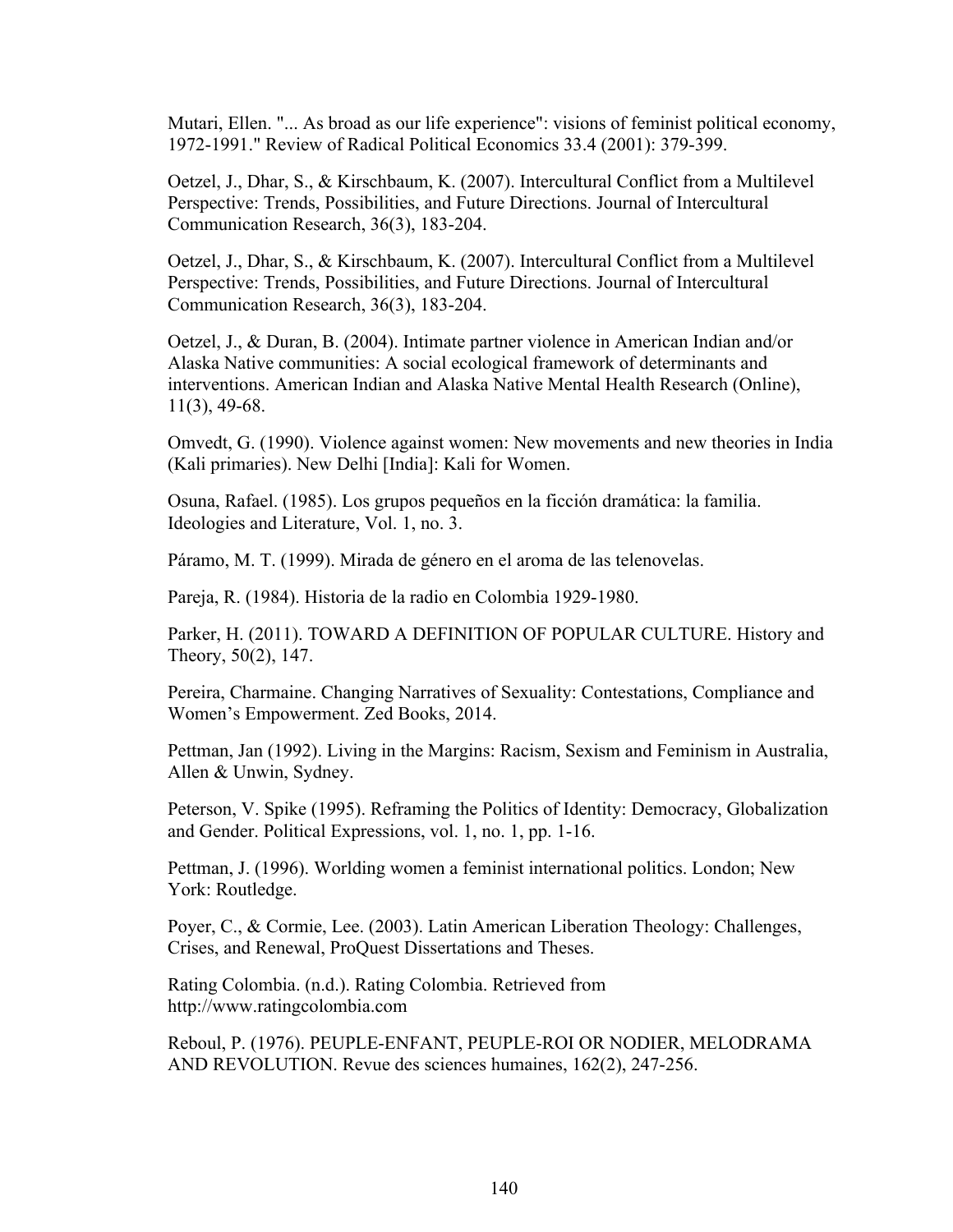Rico Atara, Felipe Alejandro. (2009). Políticas sexuales. La representación de la masculinidad como construcción en la telenovela colombiana actual. Aplicación en un Proyecto personal audiovisual (Master dissertation).

Rincón, O. (2015). Amamos a Pablo, odiamos a los políticos: Las repercusiones de Escobar| el patrón del mal. Nueva Sociedad, (255), 94-105.

Rincón, Omar. (2015). La televisión Colombia es de autor. Boletín Cultural Y Bibliográfico, 49(87), 67-88.

Rincón, O. (2013). Todos llevamos un narco adentro. Matrices, 7(2), 01-33.

Rincón, O. (2009). Narco. estética y narco. cultura en Narco. lombia. Nueva Sociedad, 222, 147-163.

Rincón, O. (2008). La telenovela: Un formato antropófago. Chasqui. Revista Latinoamericana de Comunicación, (104), 48-51.

Rincón, O. (Writer), & Triana, J. (Director). (2015, febrero 23). Televisión Colombiana, 60 años [Documentary]. In Señal Colombia (Producer). Retrieved from: https://www.youtube.com/watch?v=\_lpx4XmkrJg

Rofel, Lisa. Desiring China: Experiments in neoliberalism, sexuality, and public culture. Duke University Press, 2007.

Rosado-Nunes, M., J. (2006). Teología feminista e a crítica da razão religiosa patriarcal: Entrevista com Ivonne Guevara. Revista Estudos Feministas, 14(1), 294-304.

RUTA PACIFICA DE LAS MUJERES. (n.d.). Sin pausa por una Paz incluyente para las mujeres. Las mujeres no parimos hijos e hijas para la Guerra. Retrieved from http://rutapacifica.org.co

RUTA PACIFICA DE LAS MUJERES. (2013, noviembre). LA VERDAD DE LAS MUJERES, Victimas del conflicto armado en Colombia. Resumen. Retrieved from http://rutapacifica.org.co/publicaciones/198-la-verdad-de-las-mujeres-victimas-delconflicto-armado-en-colombia-informe-de-comision-de-verdad-y-memoria

Saber Tver. (2012, June 1). La Telenovela Colombiana. Retrieved from https://www.youtube.com/watch?v=G7N8sAsH1f4

Semana, 2013, El desafío del distrito de Aguablanca, retrieved from: http://www.semana.com/nacion/articulo/el-desafio-del-distrito-aguablanca/345780-3

Semana. (2012). La muerte de Rosa Elvira Cely, un crimen abominable. Retrieved from http://www.semana.com/nacion/articulo/la-muerte-rosa-elvira-cely-crimenabominable/258867-3

Semana. (n.d.). Yuliana: un crimen atroz que conmovió al país. Retrieved from http://www.semana.com/seccion/contenidos-editoriales/asesinato-de-yulianasamboni/346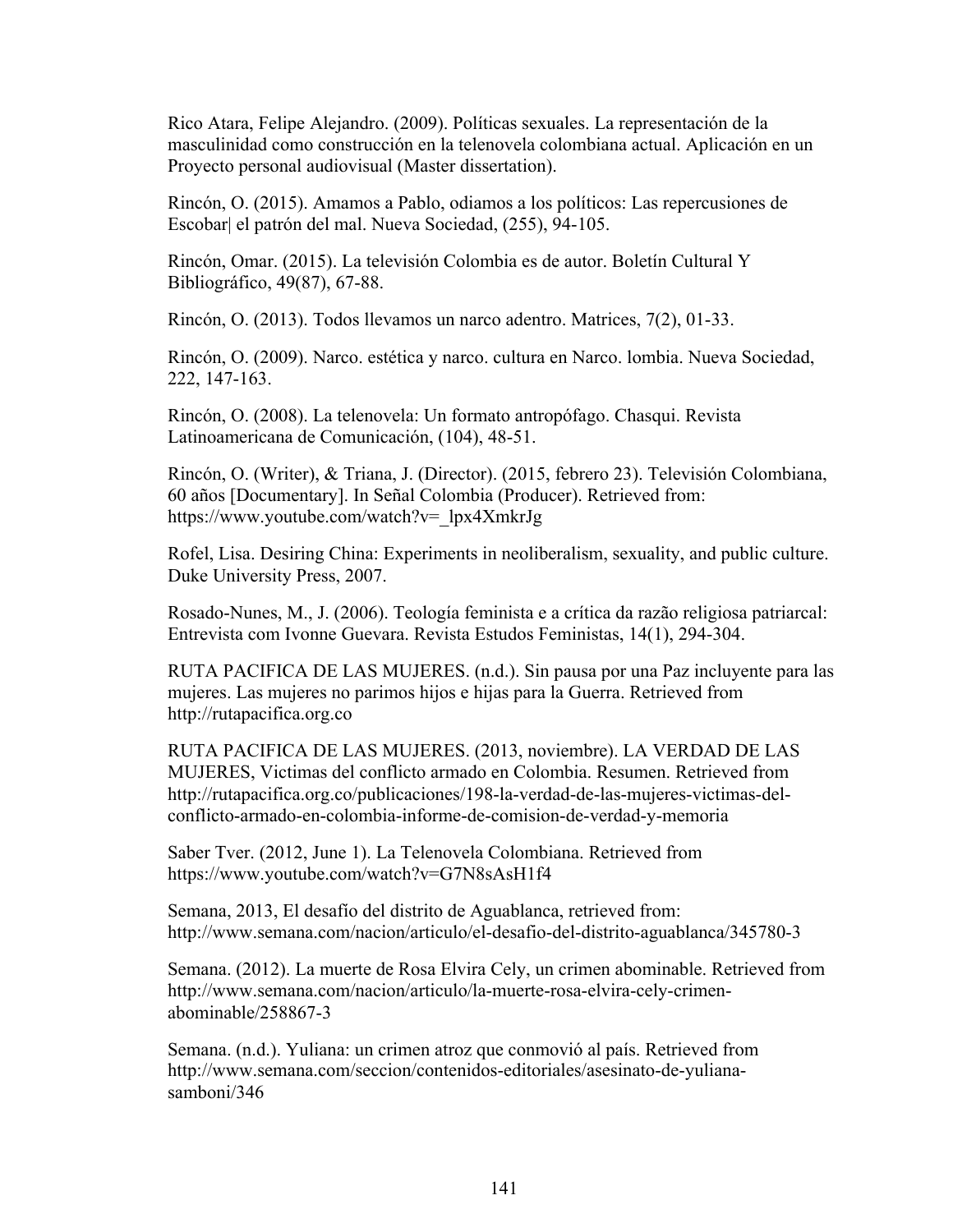Sen, A. (1999) Development as Freedom, Random House, New York.

Stiglitz, J. E. (2002). Globalization and its Discontents (Vol. 500). Norton: New York.

Strobel, M. (1991). European women and the second British Empire. Bloomington: Indiana University Press.

Suaza, M. C., & Cristina, M. (2008). Soñé que soñaba. Una crónica del movimiento feminista en Colombia de 1975 a 1982.

Svend Erik Larsen. (2013). The body between intimacy and globalization. Journal of Aesthetics & Culture, 5(0), 1-10.

The New York Times. (2017, September 6). Pope Francis Visits Colombia, Where Even Peace Is Polarizing. Retrieved from https://www.nytimes.com/2017/09/06/world/americas/pope-francis-visits-colombiawhere-even-peace-is-polarizing.html

Trujillo Amaya, Julián Fernando. (2015). Retórica, argumentación e identificación en la narcotelenovela colombiana. Intersticios: Revista Sociológica De Pensamiento Crítico, 9(2), 247-265.

United Nations. (2013). ADVANCING GENDER EQUALITY: PROMISING PRACTICES. Case Studies from the Millennium Development Goals Achievement Fund. COLOMBIA:

EDUCATIONAL COMMUNICATION STRATEGY WITHIN THE INTEGRAL PROGRAMME AGAINST GENDER-BASED VIOLENCE. Retrieved from http://www.unwomen.org/mdgf/A/Colombia\_A.html

Uribe Percy, C. (2009). Las cajas de pandora que explotaron dentro de mí (Bachelor's thesis, Facultad de Artes).

Williams, R. L., & Guerrieri, K. G. (Eds.). (1999). Culture and customs of Colombia. Greenwood Publishing Group.

Wills, M. E. (2007). Inclusión sin representación: la irrupción política de las mujeres en Colombia (1970-2000). Editorial Norma.

Yergin, Daniel. (2002) The Commanding Heights: The Battle for the World Economy. New York: Free Press.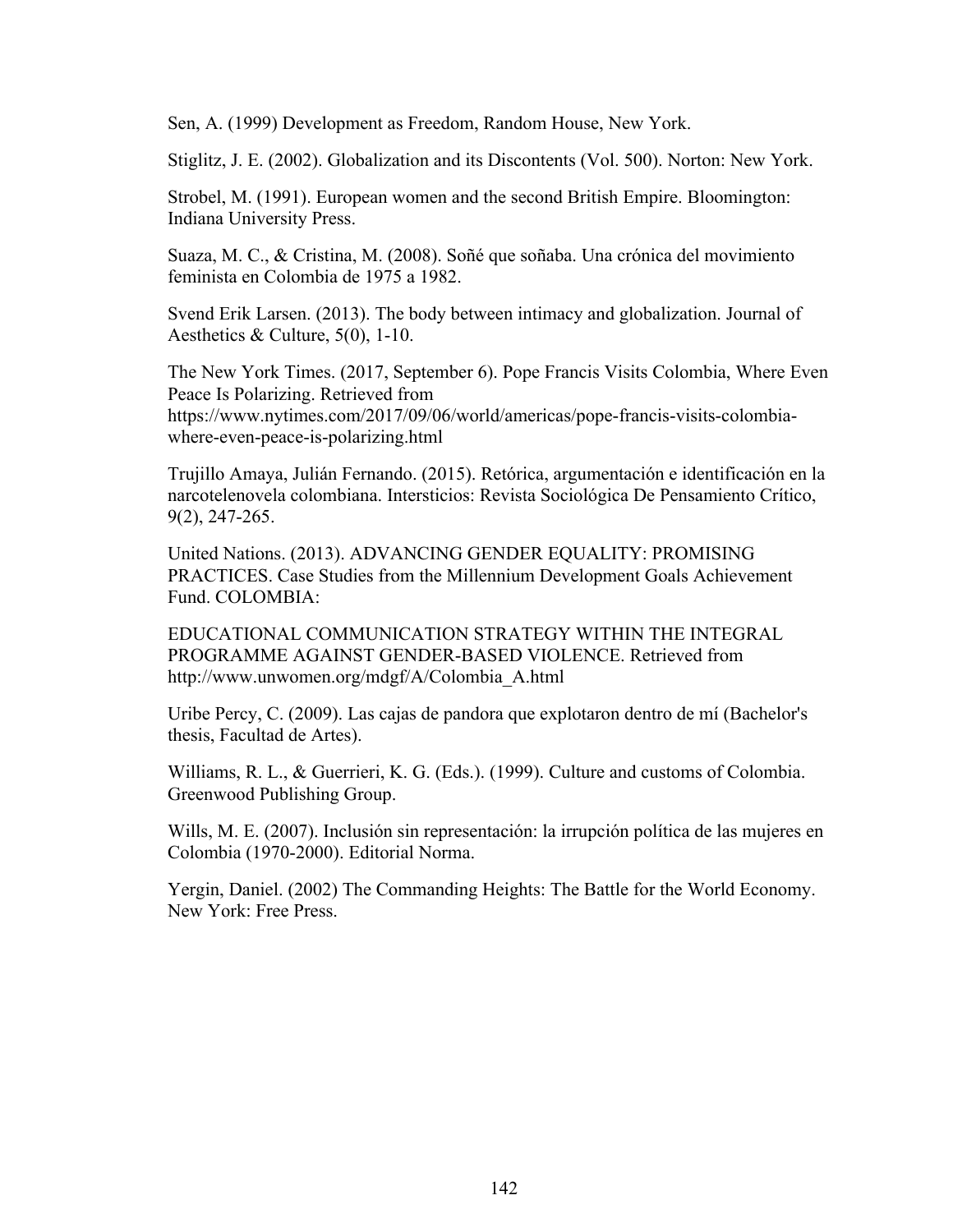## **APPENDIX**

## **A. INFORMATION OF PARTICIPANTS**

Table 1 General Information about Participants (women)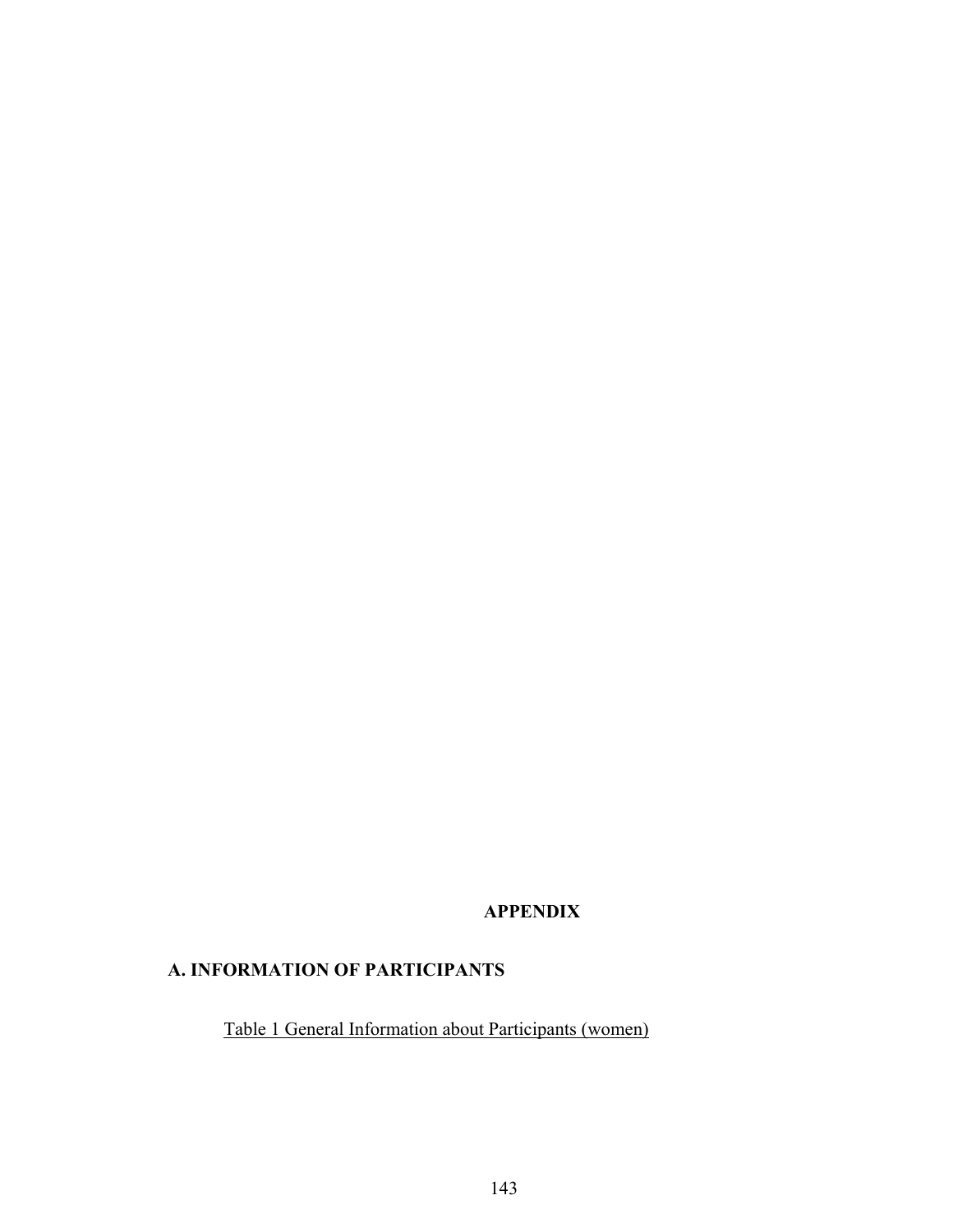| Pseudonym      | Age             | Soc<br>ial<br>Cla<br>SS | Area of<br>origin | Marital<br>status | Children       | <b>Education</b> level | Employment          | Religious<br>beliefs |
|----------------|-----------------|-------------------------|-------------------|-------------------|----------------|------------------------|---------------------|----------------------|
| Chava          | 46              | $\overline{3}$          | Rural             | Married           | $\overline{3}$ | Professional           | Housewife           | Catholic             |
| Sinisterra     |                 |                         |                   |                   |                |                        |                     |                      |
| Rosma          | 61              | $\mathbf{1}$            | Urban             | Divorced          | 11             | Elementary             | Independent         | "God"                |
| Salcedo        |                 |                         |                   |                   |                | school                 | (informal           |                      |
|                |                 |                         |                   |                   |                |                        | sector)             |                      |
| Blanquita      | 60              | $\overline{2}$          | Rural             | Married           | $\overline{2}$ | High School            | Housewife           | "God"                |
| Penagos        |                 |                         |                   |                   |                |                        |                     |                      |
| Rosa Arenas    | 71              | $\overline{2}$          | Rural             | Widow             | $\mathbf{1}$   | <b>High School</b>     | Retirement          | Catholic             |
|                |                 |                         |                   |                   |                |                        | salary<br>of<br>her |                      |
|                |                 |                         |                   |                   |                |                        | husband             |                      |
| Mariani        | 68              | $\sqrt{2}$              | Rural             | Divorced          | $\overline{2}$ | 3rd year of high       | Independent-        | Catholic             |
| Santamaria     |                 |                         |                   |                   |                | school<br>(Not         | Informal Sector     |                      |
|                |                 |                         |                   |                   |                | finished)              | (weave)             |                      |
| Rosiani        | 62              | $\sqrt{2}$              | Rural             | Widow             | 5              | 3rd<br>of<br>year      | Housewife           | Catholic             |
| Paredes        |                 |                         |                   |                   |                | elementary             |                     |                      |
|                |                 |                         |                   |                   |                | school<br>(not)        |                     |                      |
|                |                 |                         |                   |                   |                | finished)              |                     |                      |
| Joelia Batista | 75              | $\overline{2}$          | Rural             | Widow             | $\overline{3}$ | Elementary             | (weave)             | Catholic             |
|                |                 |                         |                   |                   |                | School                 |                     |                      |
| Amparito       | $\overline{54}$ | $\overline{2}$          | Rural             | Married           | $\overline{2}$ | <b>High School</b>     | Hair saloon         | Jehovah's            |
| Gutierrez      |                 |                         |                   |                   |                |                        |                     | witnesses            |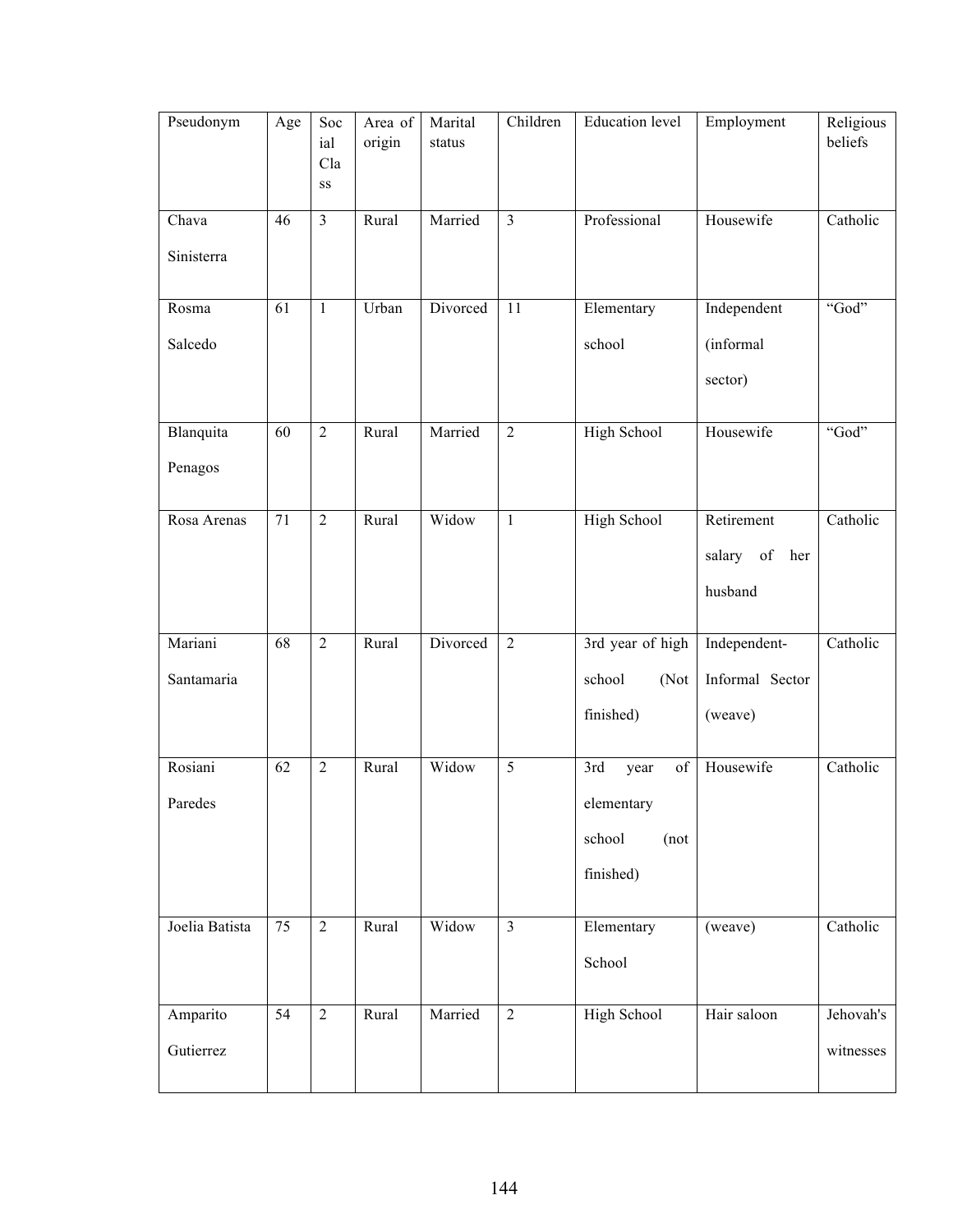| Lucerito     | 45              | $\overline{2}$ | Urban | Divorced | $\sqrt{2}$              | <b>High School</b>  | Instructor       | N.A.     |
|--------------|-----------------|----------------|-------|----------|-------------------------|---------------------|------------------|----------|
| Villalba     |                 |                |       |          |                         |                     |                  |          |
| Margot Salas | 66              | $\overline{3}$ | Urban | Divorced | $\overline{2}$          | <b>High School</b>  | Instructor<br>in | Catholic |
|              |                 |                |       |          |                         |                     | duties<br>home   |          |
|              |                 |                |       |          |                         |                     | (Ciencias<br>del |          |
|              |                 |                |       |          |                         |                     | hogar).          |          |
| Teresita     | 60              | $\overline{3}$ | Urban | Divorced | $\overline{2}$          | high<br>1st<br>year | Employee         | Catholic |
|              |                 |                |       |          |                         |                     |                  |          |
| Villalba     |                 |                |       |          |                         | school<br>(not      | (Clothing        |          |
|              |                 |                |       |          |                         | finished)           | Factory)         |          |
| Ermita       | 60              | $\mathbf{1}$   | Rural | Common   | $\overline{\mathbf{3}}$ | 5th year<br>high    | General          | Catholic |
| Velasquez    |                 |                |       | law      |                         | school<br>(not      | Services         |          |
|              |                 |                |       |          |                         | finished)           | (Clinic).        |          |
|              |                 |                |       |          |                         |                     |                  |          |
| Lucero       | 58              | $\overline{2}$ | Urban | Married  | $\overline{4}$          | High school         | Housewife        | Catholic |
| Valencia     |                 |                |       |          |                         |                     |                  |          |
| Maria        | 58              | $\overline{2}$ | Rural | Married  | $\overline{2}$          | finished<br>Not     | Housewife        | Catholic |
| Valverde     |                 |                |       |          |                         | high school         |                  |          |
| Minerva      | 68              | $\overline{2}$ | Rural | Divorced | $\overline{\mathbf{3}}$ | finished<br>Not     | Weave            | Catholic |
| Perez        |                 |                |       |          |                         | High School         |                  |          |
|              |                 |                |       |          |                         |                     |                  |          |
| Luisa        | $\overline{65}$ | $\sqrt{2}$     | Rural | Divorced | $\overline{\mathbf{3}}$ | finished<br>Not     | Weave            | Catholic |
|              |                 |                |       |          |                         | High School         |                  |          |
| Chava        | 44              | $\overline{3}$ | Rural | Common   | $\overline{1}$          | Technical           | Teacher          | Catholic |
|              |                 |                |       | law      |                         |                     |                  |          |
|              |                 |                |       |          |                         |                     |                  |          |
| Carmenza     | 65              | 5              | Urban | Single   | $\boldsymbol{0}$        | Master Degree       | Professor-       | Catholic |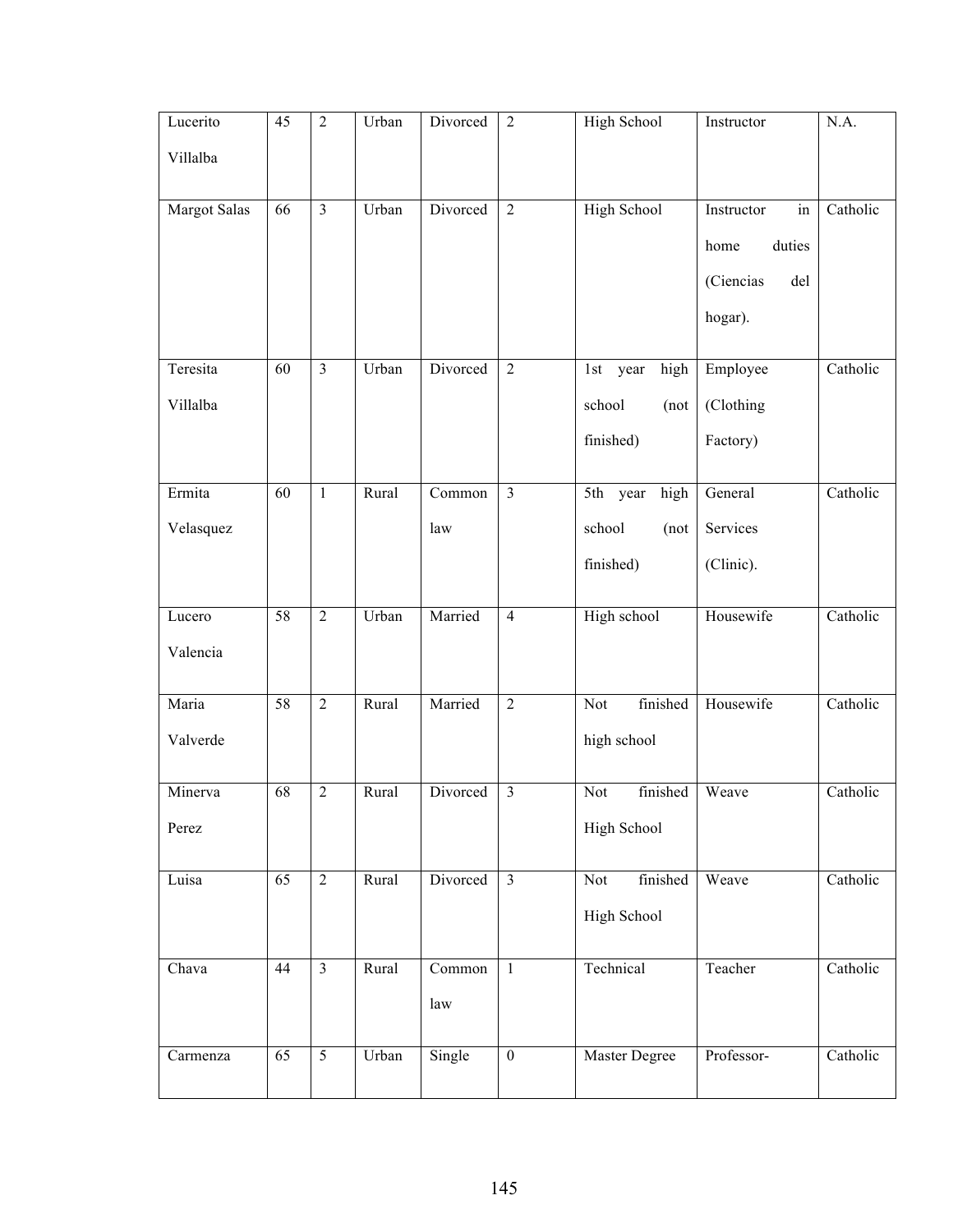| Nunez         |                 |                |       |          |                  |                 | researcher      |            |
|---------------|-----------------|----------------|-------|----------|------------------|-----------------|-----------------|------------|
| Maria         | 64              | 5              | Urban | Single   | $\boldsymbol{0}$ | Professional    | Teacher/        | Catholic   |
| Antonia Velez |                 |                |       |          |                  |                 |                 |            |
|               |                 |                |       |          |                  |                 | Professor       |            |
| Amanda Mesa   | $\overline{57}$ | $\overline{2}$ | Urban | Married  | $\mathbf{1}$     | finished<br>Not | Seller-Weave    | Spirituali |
|               |                 |                |       |          |                  | High School     |                 | ty         |
|               |                 |                |       |          |                  |                 |                 |            |
| Eliza         | 52              | $\overline{3}$ | Urban | Common   | $\mathbf{1}$     | Professional    | Teacher         | Catholic   |
| Gutierrez     |                 |                |       | law      |                  |                 |                 |            |
|               |                 |                |       | marriage |                  |                 |                 |            |
|               |                 |                |       |          |                  |                 |                 |            |
| Sari Cardozo  | 47              | $\overline{3}$ | Urban | Single   | $\boldsymbol{0}$ | Technical       | Fashion Design/ | None       |
|               |                 |                |       |          |                  |                 | Independent:    |            |
|               |                 |                |       |          |                  |                 | weave, fashion  |            |
|               |                 |                |       |          |                  |                 |                 |            |

| Table 2 General Information about Participants (men) |  |  |  |
|------------------------------------------------------|--|--|--|
|                                                      |  |  |  |

| Pseudony | Ag | Socia | Area | Marital | Childre | Education | Field of Employ Religiou |      |           |
|----------|----|-------|------|---------|---------|-----------|--------------------------|------|-----------|
| m        | e  |       | of   | status  | n       | level     | study                    | ment | s beliefs |
|          |    |       |      |         |         |           |                          |      |           |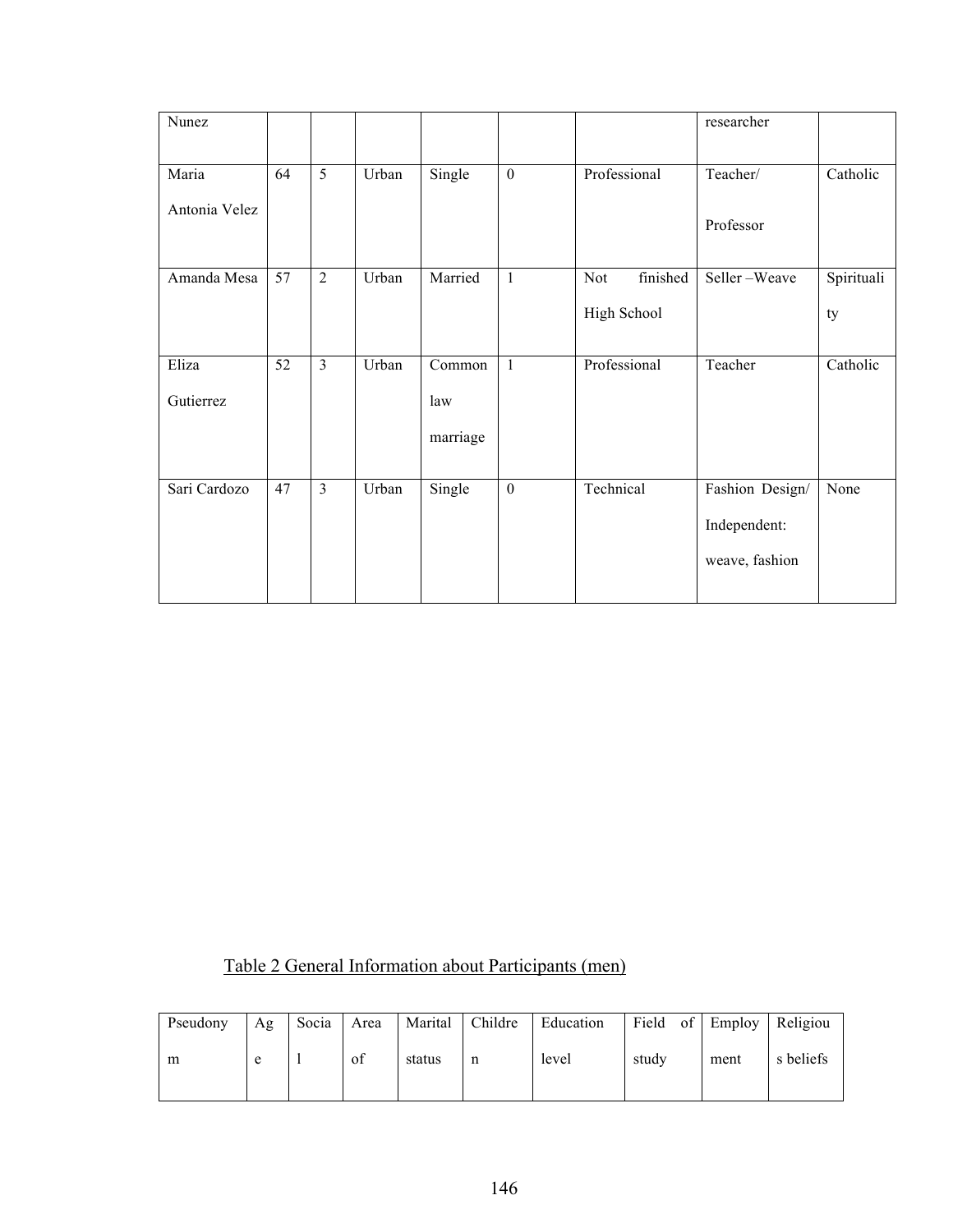|                                                |                 | Class                   | origin      |            |                  |              |                 |                               |          |
|------------------------------------------------|-----------------|-------------------------|-------------|------------|------------------|--------------|-----------------|-------------------------------|----------|
|                                                |                 |                         |             |            |                  |              |                 |                               |          |
| Fercho                                         | 34              | $\overline{\mathbf{3}}$ | Rural       | Single     | $\boldsymbol{0}$ | Technical    | Compute         | Inform                        | N.A.     |
| Cifuentes                                      |                 |                         |             |            |                  |              | r Science       | al                            |          |
|                                                |                 |                         |             |            |                  |              |                 | sector                        |          |
|                                                |                 |                         |             |            |                  |              |                 | (securit                      |          |
|                                                |                 |                         |             |            |                  |              |                 | <b>y</b> )                    |          |
| Eustacio                                       | 57              | 5                       | Urba        | Single     | $\boldsymbol{0}$ | Professiona  | History         | Indepe                        | Atheist  |
| Ramirez                                        |                 |                         | $\mathbf n$ |            |                  | $\mathbf{l}$ | and arts        | ndent                         |          |
|                                                |                 |                         |             |            |                  |              |                 | (project                      |          |
|                                                |                 |                         |             |            |                  |              |                 | with<br>$\bf S$               |          |
|                                                |                 |                         |             |            |                  |              |                 | the                           |          |
|                                                |                 |                         |             |            |                  |              |                 | govern                        |          |
|                                                |                 |                         |             |            |                  |              |                 | ment in                       |          |
|                                                |                 |                         |             |            |                  |              |                 | LGBT                          |          |
|                                                |                 |                         |             |            |                  |              |                 | Q                             |          |
|                                                |                 |                         |             |            |                  |              |                 | issues)                       |          |
|                                                |                 |                         |             |            |                  |              |                 |                               |          |
| Fernando                                       | 42              | $\overline{\mathbf{3}}$ | Urba        | Single     | $\boldsymbol{0}$ | Studying     | Health          | No job                        | "God"    |
| Trujillo                                       |                 |                         | n           |            |                  | University   |                 |                               |          |
| Jefry                                          | $\overline{34}$ | $\overline{\mathbf{3}}$ | Rural       | Single     | $\boldsymbol{0}$ | Technical    | <b>Business</b> | Sales,                        | None     |
| Benanvide                                      |                 |                         |             |            |                  |              | Administ        | skill                         |          |
|                                                |                 |                         |             |            |                  |              |                 |                               |          |
| $\mathbf{Z}% ^{t}\left( \mathbf{Z}_{1}\right)$ |                 |                         |             |            |                  |              | ration          | jobs                          |          |
| Fabri                                          | $\overline{52}$ | $\overline{2}$          | Rural       | Divorc     | $1\,$            | Professiona  | Economy         | Indepe                        | Catholic |
| Lopez                                          |                 | (Rura                   |             | ${\rm ed}$ |                  | $\bf{l}$     |                 | $\mathop{\rm ndent}\nolimits$ |          |
|                                                |                 | $\mathbf{I}$            |             |            |                  |              |                 |                               |          |
|                                                |                 |                         |             |            |                  |              |                 |                               |          |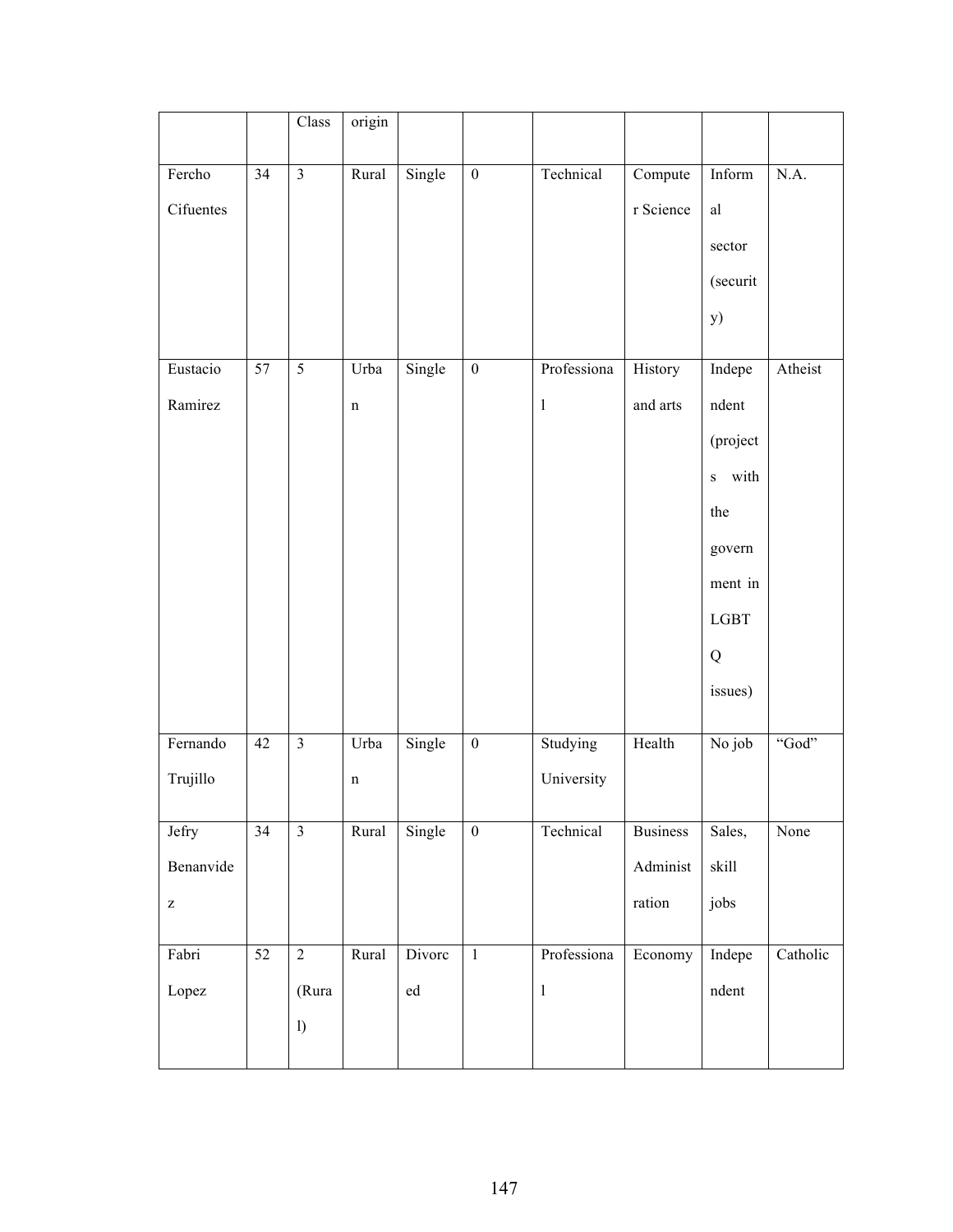| Henry     | 47              | $\sqrt{2}$              | Rural       | Single     | $\boldsymbol{0}$ | Professiona  | Educatio     | Educati                    | "The     |
|-----------|-----------------|-------------------------|-------------|------------|------------------|--------------|--------------|----------------------------|----------|
| Palacios  |                 |                         |             |            |                  | $\mathbf{1}$ | $\mathbf n$  | onal                       | life"    |
|           |                 |                         |             |            |                  |              |              | projects                   |          |
|           |                 |                         |             |            |                  |              |              |                            |          |
| Tito Rey  | 39              | $\,1\,$                 | Urba        | Divorc     | $\mathbf{1}$     | 8 semesters  | Social       | Skill                      | Atheist  |
|           |                 |                         | $\mathbf n$ | ${\rm ed}$ |                  | of           | Commun       | jobs,                      |          |
|           |                 |                         |             |            |                  | University   | ication      | photogr                    |          |
|           |                 |                         |             |            |                  |              |              | aphy                       |          |
|           |                 |                         |             |            |                  |              |              |                            |          |
| Jairo     | $\overline{31}$ | $\overline{\mathbf{3}}$ | Urba        | Divorc     | $\overline{2}$   | High         | Popular      | Popular                    | None     |
| Benavidez |                 |                         | $\mathbf n$ | ed         |                  | School       | educatio     | educati                    |          |
|           |                 |                         |             |            |                  |              | n, theater   | on                         |          |
|           |                 |                         |             |            |                  |              |              | projects                   |          |
|           |                 |                         |             |            |                  |              |              | $\overline{\phantom{a}}$   |          |
|           |                 |                         |             |            |                  |              |              | grassro                    |          |
|           |                 |                         |             |            |                  |              |              | ots                        |          |
|           |                 |                         |             |            |                  |              |              | projects                   |          |
|           |                 |                         |             |            |                  |              |              |                            |          |
| Federico  | 33              | $\overline{4}$          | Urba        | Single     | $\boldsymbol{0}$ | Professiona  | Sociolog     | Formal                     | Atheist  |
| Carvajal  |                 |                         | $\mathbf n$ |            |                  | $\bf{l}$     | $\mathbf{y}$ | job in                     |          |
|           |                 |                         |             |            |                  |              |              | sociolo                    |          |
|           |                 |                         |             |            |                  |              |              | $\mathop{\rm gy}\nolimits$ |          |
|           |                 |                         |             |            |                  |              |              |                            |          |
| Razari    | 68              | $\overline{4}$          | Urba        | Single     | $\overline{0}$   | Technical    | Drawing      | Formal                     | Catholic |
| Vega      |                 |                         | $\mathbf n$ |            |                  |              |              | job                        |          |
|           |                 |                         |             |            |                  |              |              | with a                     |          |
|           |                 |                         |             |            |                  |              |              | compan                     |          |
|           |                 |                         |             |            |                  |              |              | $\mathbf{y}$               |          |
|           |                 |                         |             |            |                  |              |              |                            |          |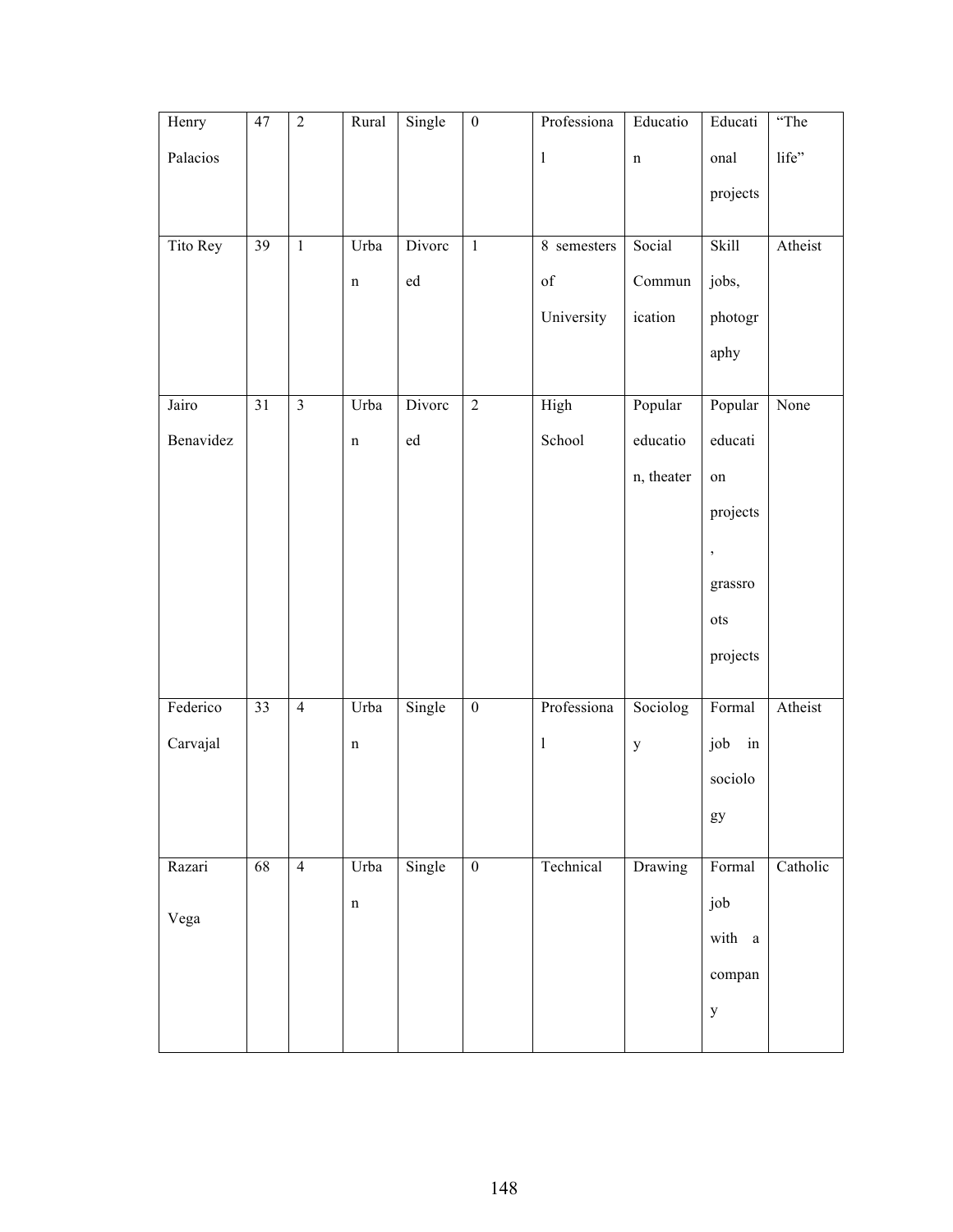## General information of participants

Except for three women, the majority of women participating in this research did not have a professional degree. Some of them completed their high school studies (6 women, 31%) but the majority did not finish high school (9 women, equal to 47%). Two women are professional, one woman has a master degree, and one holds a technical degree. In contrast to women, the majority of men either have a technical or a professional degree (12 men, 80%). From the three men who do not have either degree, one is currently studying his profession in health, one completed 8 semesters in social communication without finishing his career and one completed high school studies. The majority of participants, including both women and men perform skill jobs: the majority of women have found their financial support in weaving. Others have worked as domestic servants, few have worked as hairdresser and all also work at home as housewives. Few work as professors and instructors, and only one receives salary from her husband who passed away. One work in a clinic in the area of general services and one worked in a clothing factory from where she retired. Informal jobs of men go from teacher of Italian to photographer. Also, some men work in the field of security, sales, business, education, and arts. Three men have contracts with the government with regard to gender issues. One works with popular education and grassroots communities. Three have formal jobs in their area of study: one in sociology, one in topography and one with a company as an industrial designer. Overall, the majority of participants express they feel identified with Catholicism. Few individuals admitted believing in God and three men recognized to be atheist. Other beliefs are associated with "the life" and the Jehovah's witnesses.